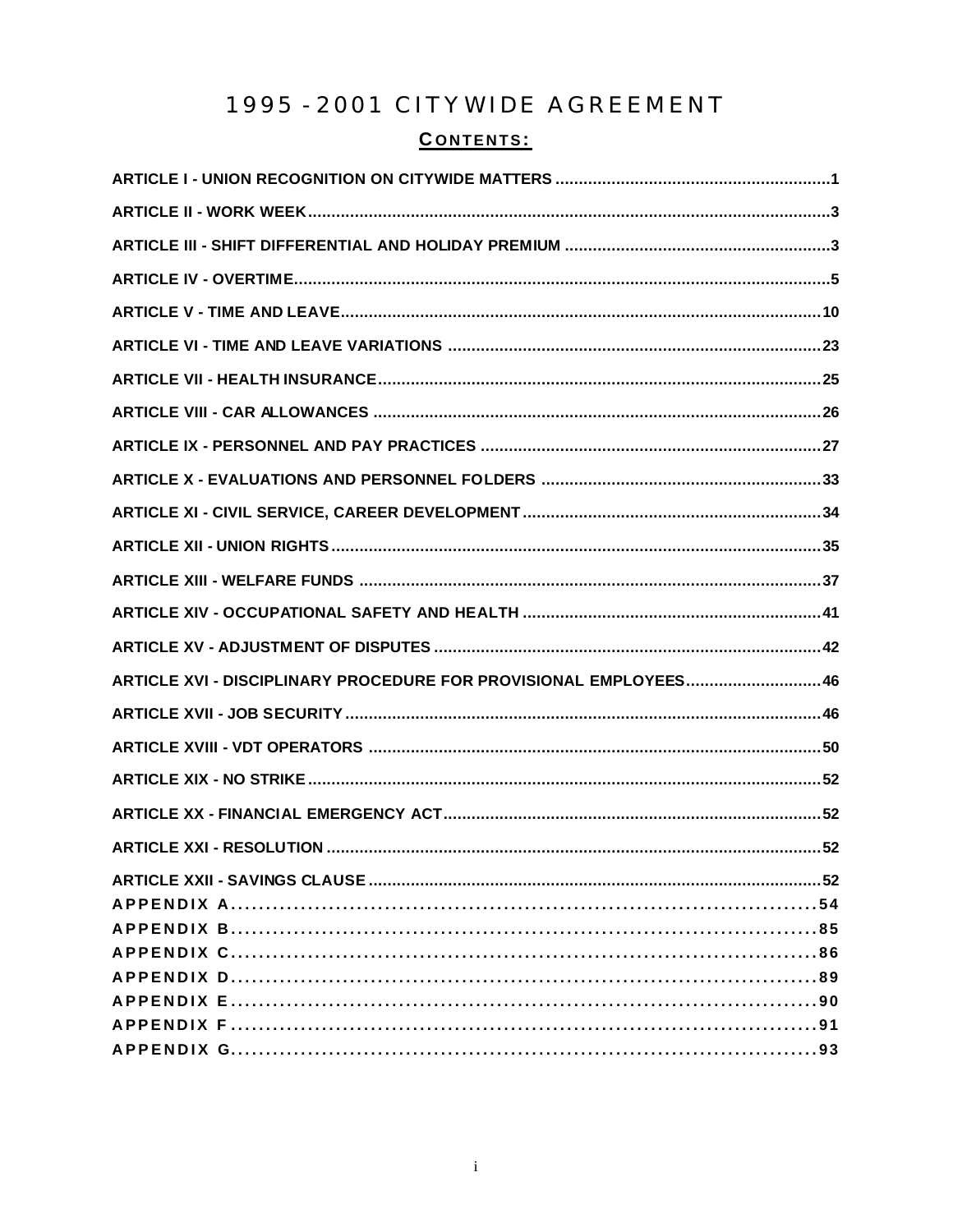# 1995 - 2001 CITYWIDE AGREEMENT

**COLLECTIVE BARGAINING AGREEMENT** entered into this \_\_\_\_ day of \_\_\_\_\_\_\_\_\_\_\_\_\_\_\_\_\_\_ by and between the City of New York and related public employers pursuant to and limited to their respective elections or statutory requirement to be covered by the New York City Collective Bargaining Law ("NYCCBL") and their respective authorizations to the City to bargain on their behalf and the New York City Health and Hospitals Corporation (hereinafter referred to jointly as the "Employer"), and District Council 37, AFSCME, AFL-CIO (the "Union"), for the period from January 1, 1995 – June 30, 2001.

# **WITNESSETH:**

**WHEREAS**, the parties hereto have entered into collective bargaining and desire to reduce the results thereof to writing,

**NOW**, **THEREFORE**, it is mutually agreed as follows:

# ARTICLE I - UNION RECOGNITION ON CITYWIDE MATTERS

## **Section 1.**

The Employer recognizes the Union as the sole and exclusive collective bargaining representative on citywide matters which must be uniform for the following employees:

- **i.** Mayoral agency employees subject to the Career and Salary Plan.
- **ii.** Employees of the Health and Hospitals Corporation with the exception of Group 11 employees and interns and residents.
- **iii.** Employees of the Off-Track Betting Corporation and the New York City Housing Authority pursuant and limited to the extent of their respective elections to be covered by the NYCCBL.
- **iv.** Employees of the Comptroller, the District Attorneys, the Borough Presidents, and the Public Administrators, who are subject to the Career and Salary Plan, pursuant and limited to the terms of their respective elections to be covered by the NYCCBL, and any museum, library, zoological garden or similar cultural institution for employees whose salary is paid in whole from the City Treasury, pursuant and limited to the election of said cultural institution to be covered by this Agreement.

#### **Section 2. Exclusions**

- **a.** Prevailing rate employees are excluded from the coverage of this Agreement.
- **b.** Managerial, confidential, exempt civil service employees, and other employees ineligible for collective bargaining are excluded from the coverage of this Agreement.

#### **Section 3.**

The Employer recognizes the Union as the sole and exclusive collective bargaining representative for employees included in the New York City Employees' Retirement System on pension matters which must be uniform for all such employees pursuant to Section 1173-4.3(a)(5) of the NYCCBL. In the event that the current prohibition against bargaining for retirement benefits is discontinued, the parties agree to reopen negotiations on this matter.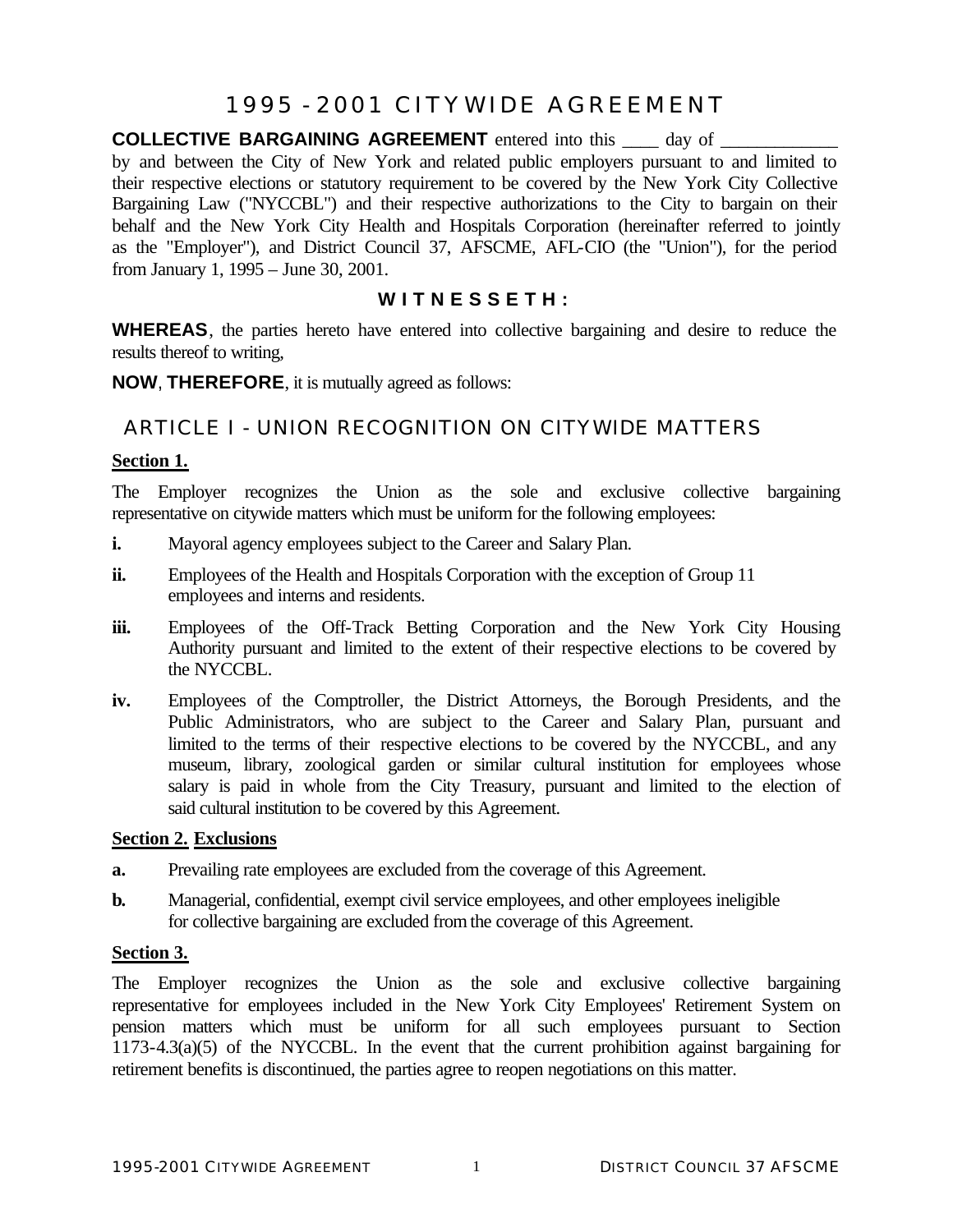## **Section 4.**

For the purposes of this Agreement, the term "employee" shall mean a full-time per annum worker, unless otherwise specifically indicated herein.

## **Section 5.**

Effective January 1, 2000, and each April  $1<sup>st</sup>$ , July  $1<sup>st</sup>$ , October  $1<sup>st</sup>$ , or January  $1<sup>st</sup>$  thereafter, any per diem employee who has worked the appropriate number of hours in the normal full-time week established for such per annum title as listed in Appendix A of this Citywide Agreement for at least eighteen (18) continuous months immediately preceding the beginning of said quarter, and who continues to meet the above-stated conditions without a break in service of more than 31 days, shall be deemed to be an "employee" under Article I, Section 4 of the Citywide Agreement, subject to the conditions listed below.

- **a.** The following sections of the Citywide Agreement shall not be applicable: Article V, Sections 18 (summer hours) and 19 (per diem accrual leave rates); and Article VI, Section 8 (summer hours).
- **b.** Seniority for eligibility for benefits pursuant to this Section 5 shall be computed from the date 18 months prior to the date such employee becomes covered by this Section 5.
- **c.** These provisions shall not apply to employees hired pursuant to Rule 5.6 of the Personnel Rules and Regulations of the City of New York.
- **d.** Notwithstanding the provisions of this Section 5, an employee, who at the time of appointment to a title is assigned to regularly work the normal full-time work week established for such per annum title as listed in Appendix A must continue to work such on a full-time basis for at least 2 years without a break in service of more than 31 days, to be covered by Article XVI (Disciplinary Procedure For Provisional Employees), subject to the conditions listed below.
	- **i.** The employee must have been serving provisionally in such competitive class position on a full-time per annum or full-time per diem basis.
	- **ii.** Prior provisional service followed by permanent service may not be aggregated with current provisional service (*e.g*. prior provisional service as a temporary or seasonal "step-up" followed by permanent service may not be counted towards meeting the service requirement in an employee's current provisional position)
- **e.** For the purposes of this Section 5, Article IX, Section 24 and Article XVI the following unpaid time in excess of 31 days will not be deemed a break in service or be counted as service:
	- **i.** for maternity/childcare leave;
	- ii. for military leave;
	- **iii.** jury duty;
	- **iv.** for union business pursuant to Executive Order 75;
	- **v.** while pending workers' compensation determination;
	- **vi.** while on workers' compensation option 2;
	- **vii.** due to illness or exhaustion of paid sick leave; and
	- **viii.** due to family illness.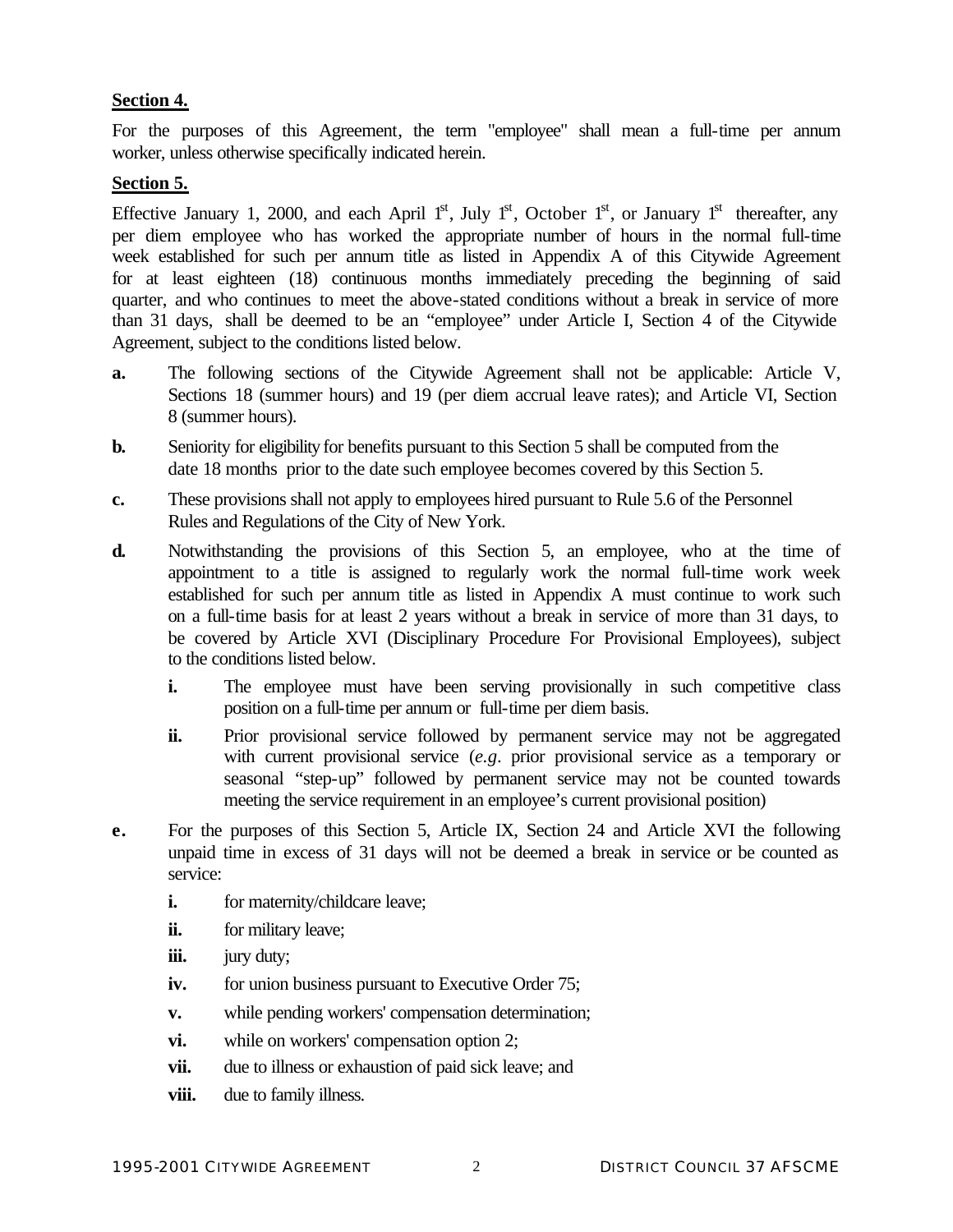# ARTICLE II - WORK WEEK

## **Section 1.**

The normal work week for employees in each of the titles covered by this Agreement shall be listed in the attached Appendix A. If a title covered by this Agreement is inadvertently omitted from the attached list, the number of hours in the normal work week for employees in such title shall be determined by the parties in accordance with the number of hours being worked by a majority of employees in the affected title and added to Appendix A. The hours in the normal work week for employees in any newly established title which is created during the term of this Agreement and is covered by this Agreement shall be determined by the Employer and added to Appendix A.

## **Section 2.**

Wherever practicable, the normal work week shall consist of five (5) consecutive working days separated by two (2) consecutive days off. This shall not, however, constitute a bar to the investigation and implementation by the Employer with the Union's participation and consent of flexible work weeks, flexible work days or other alternative work schedule(s).

# ARTICLE III - SHIFT DIFFERENTIAL AND HOLIDAY PREMIUM

This Article is applicable to all employees except those in classes of positions certified by the Board of Certification in Decision No. 50-73 [Doctors Council] and subsequent amendments to said certification.

## **Section 1.**

- **a.** There shall be a shift differential of ten percent (10%) for all employees covered by this Agreement for all scheduled hours worked between 6 P.M. and 8 A.M. with more than one hour of work between 6 P.M. and 8 A.M. This provision shall not apply to employees in the titles of Houseparent and Senior Houseparent.
	- **i.** For all employees *newly* hired after July 14, 1996, this provision shall apply to scheduled hours of work between **8:00 P.M**. and 8:00 A.M.
	- ii. For employees covered by Unit Agreements that expire March 31, 2000, subsection 1(a)(i) shall be in effect from July 15, 1996 to March 31, 2000.
	- **iii.** For employees covered by Unit Agreements that expire December 31, 1999, subsection 1(a)(i) shall be in effect from July 15, 1996 to December 31, 1999.
- **b.** An employee working overtime shall only receive a shift differential if the employee is receiving straight time cash compensation. In such cases the shift differential shall be calculated separately from the overtime compensation. In all other cases, the employee shall receive only the compensatory time or premium overtime pay provided for in Article IV.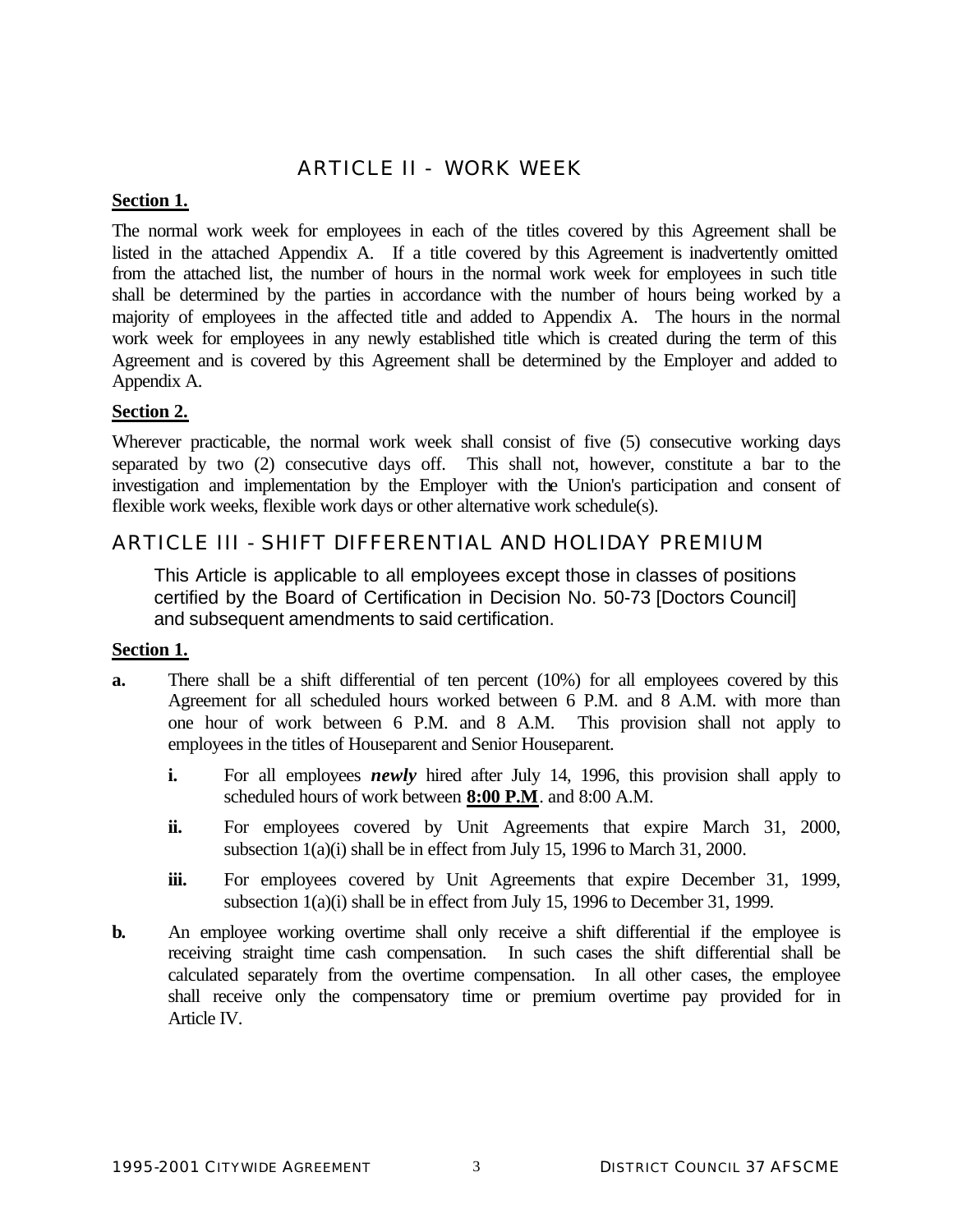## **Section 2.**

- **a.** If an employee is required to work on any of the holidays listed in Section 9 of Article V, the employee shall receive a fifty percent (50%) cash premium for all hours worked on the holiday and shall, in addition, receive compensatory time off at the employee's regular rate of pay. Compensatory time off earned pursuant to this Section may be scheduled by the agency either prior to or after the day on which the holiday falls.
- **b.** If the holiday designated pursuant to this Agreement falls on a Saturday or a Sunday the following provisions shall apply:
	- **i.** The fifty percent (50%) cash premium and compensatory time off at the employee's regular rate of pay shall be paid to all employees who work on the actual holiday only.
	- ii. Employees required to work on the Friday or Monday day of observance designated pursuant to Article V, Section 9 shall receive compensatory time only.
	- **iii.** For an employee scheduled to work on both the Saturday or Sunday holiday and the day designated for observance the following shall apply:
		- **(1)** If the employee is required to work on only one of such days, the employee shall be deemed to have received compensatory time off and shall receive the fifty percent (50%) cash premium only when required to work on the actual holiday.
		- **(2)** If the employee is required to work on both such days, the employee shall receive the fifty percent (50%) cash premium and compensatory time off at the employee's regular rate of pay only for all hours worked on the actual holiday.
- **c. i.** If an employee is required to work on a holiday which falls on the employee's scheduled day off, the employee may choose whether such holiday work is to be compensated by the fifty percent (50%) cash premium and compensatory time off provided for above, or if the employee is otherwise eligible, by the overtime provisions of Article IV.
	- **ii.** An employee shall not receive for the same hours of work both (1) overtime pay and (2) the fifty percent (50%) cash premium and compensatory time off.
	- **iii.** Regardless of whether the holiday falls on a regular working day or on a scheduled day off, if the number of hours worked on such holiday exceeds the employee's normal daily tour of duty, all hours of work in excess of such normal daily tour of duty shall be covered by the provisions of Article IV.
- **d.** Shifts which begin at 11 P.M. or later on the day before the holiday shall be deemed to have been worked entirely on the holiday, and shifts which begin at 11 P.M. or later on the holiday shall be deemed not to have been worked on the holiday.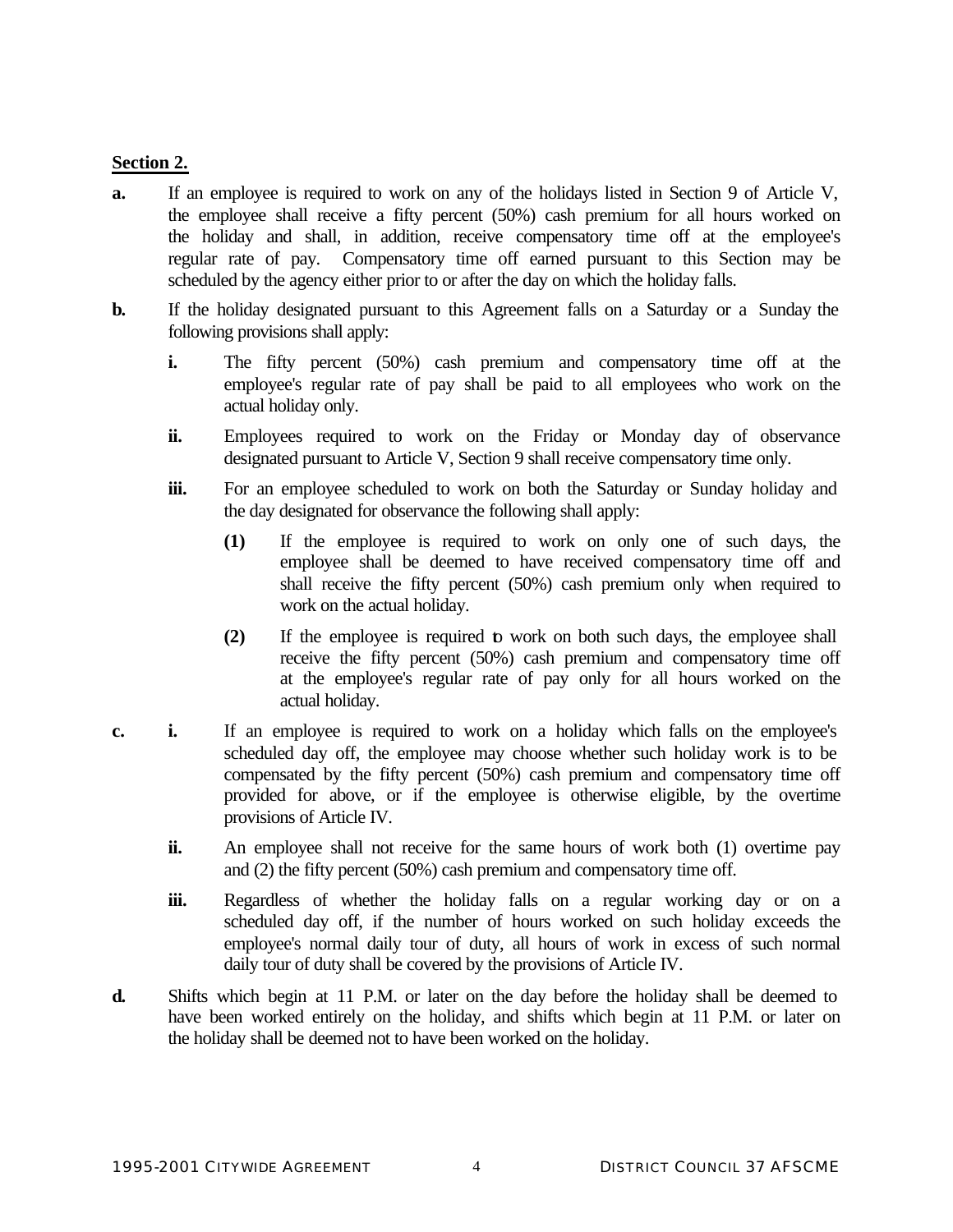**e.** As an alternative to the methods of compensation provided in subsections 2(a), 2(b), and 2(c), an employee may elect in writing to receive compensation either entirely in cash or entirely in compensatory time for any such holiday worked. Such election shall be subject to the approval of the agency head, executive director of a hospital, or the Chief of Personnel in the Police Department, or their designee whose decision shall be final. In no case shall the compensation under this provision exceed or be less than the value of the compensation provided under subsections  $2(a)$ ,  $2(b)$ , or  $2(c)$ .

#### **Section 3.**

- **a.** An employee may receive both a shift differential and holiday premium pay for the same hours of work, but in such cases each shall be computed separately according to subsection 3(b), below.
- **b.** Shift differentials and holiday premium pay shall in all cases be computed on the individual employee's hourly rate of pay as determined in Section 6 of Article IV.

#### **Section 4.**

Part-time per annum, hourly, per diem, per session and seasonal employees shall be covered by the terms of this Article.

## ARTICLE IV - OVERTIME

In the event of any inconsistency between this Article and standards imposed by Federal or State Law, the Federal or State Law shall take precedence unless such Federal or State Law authorizes such inconsistency.

#### **Section 1.**

For purpose of the overtime provisions of this Agreement, all time during which an employee is in full pay status, whether or not such time is actually worked, shall be counted in computing the number of hours worked during the week. However, where the Fair Labor Standards Act ("FLSA") provides for more beneficial compensation than the overtime provisions of this Agreement such benefits shall be calculated on the basis of time actually worked.

#### **Section 2.**

- **a.** "Authorized voluntary overtime" and "authorized voluntary standby time" shall be defined as overtime or standby time for work authorized by the agency head or the agency head's designee, which the employee is free to accept or decline.
- **b.** "Ordered involuntary overtime" and "ordered involuntary standby time" shall be defined as overtime or standby time which the employee is directed in writing to work and which the employee is therefore required to work. Such overtime or standby time may only be authorized by the agency head or a representative of the agency head who is delegated such authority in writing.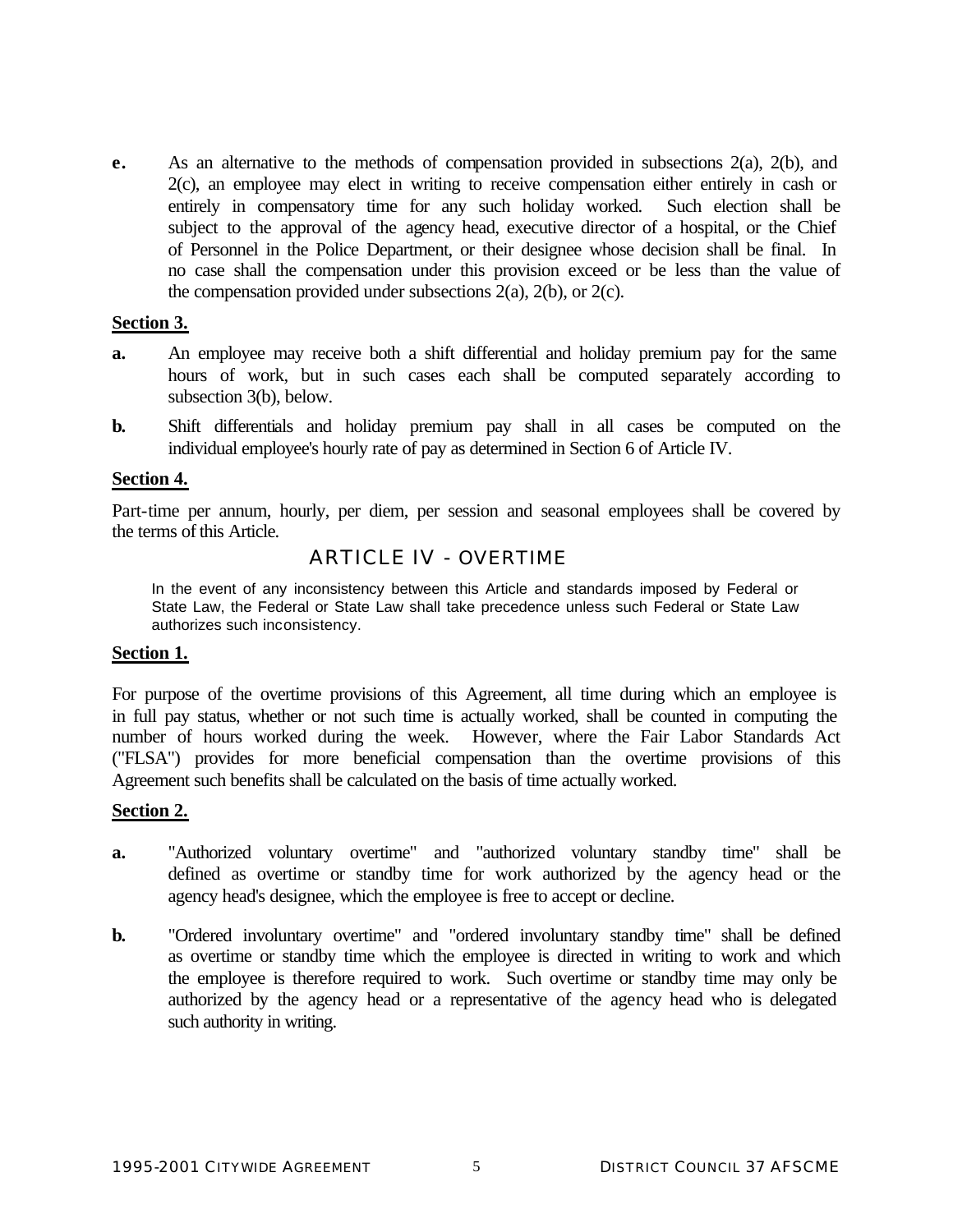# **Section 3.**

- **a.** Ordered involuntary overtime which results in an employee working in excess of forty (40) hours in any calendar week shall be compensated in cash at time and one half (1-1/2 times).
- **b.** For those employees whose normal work week is less than forty (40) hours, any such ordered involuntary overtime worked between the maximum of that work week and forty (40) hours in any calendar week, shall be compensated in cash at straight time (1x). For employees granted a shortened work day under Section 18 of Article V, compensatory time for work performed between thirty (30) and thirty-five (35) hours a week when such shortened schedule is in effect shall be granted at the rate of straight time (1 time), but such work shall not be considered overtime.
- **c.** Upon the written approval of an employee's request by the agency head or designee, an employee who works ordered involuntary overtime shall have the option of being compensated in time off at the applicable rates provided in Sections 3(a) and 3(b) provided that the exercise of such option does not violate the provisions of ("FLSA").
- **d.** There shall be no rescheduling of days off and/or tours of duty to avoid the payment of overtime compensation. Any work performed on a scheduled day off shall be covered by this Article.
- **e.** Employees who are paid in cash or who are compensated in time at the rate of time and one-half (1½X) for overtime pursuant to subsection c of this Section or the Fair Labor Standards Act may not credit such time for meal allowance.

## **Section 4.**

- **a.** Authorized voluntary overtime which results in any employee working in excess of the employee's normal work week in any calendar week shall be compensated in time off at the rate of straight time  $(1x)$ .
- **b.** For employees covered by the provisions of FLSA, voluntary overtime actually worked in excess of forty hours in a calendar week shall be compensated at the rate of time and one-half (1½x) in time provided that the total unliquidated compensatory hours credited to an employee pursuant to this provision may not exceed 240 hours. If an employee has reached the 240 hour maximum accrual for FLSA compensatory time, all subsequent overtime earned under this provision must be compensated in cash at time and one-half  $(1½x)$ .

## **Section 5.**

**a.** No credit shall be recorded for unauthorized overtime. Credit for all authorized overtime beyond the normal work week shall accrue in units of one-quarter (¼) hour to the nearest one-quarter  $(\frac{1}{4})$  hour and, except for an employee covered by the provisions of FLSA who has actually worked in excess of forty hours in said calendar week, only after one (1) hour. Effective July 15, 1996, credit for all authorized overtime, beyond the normal work week, shall accrue in units of **one-half (½) hour** to the nearest **one-half (½) hour.**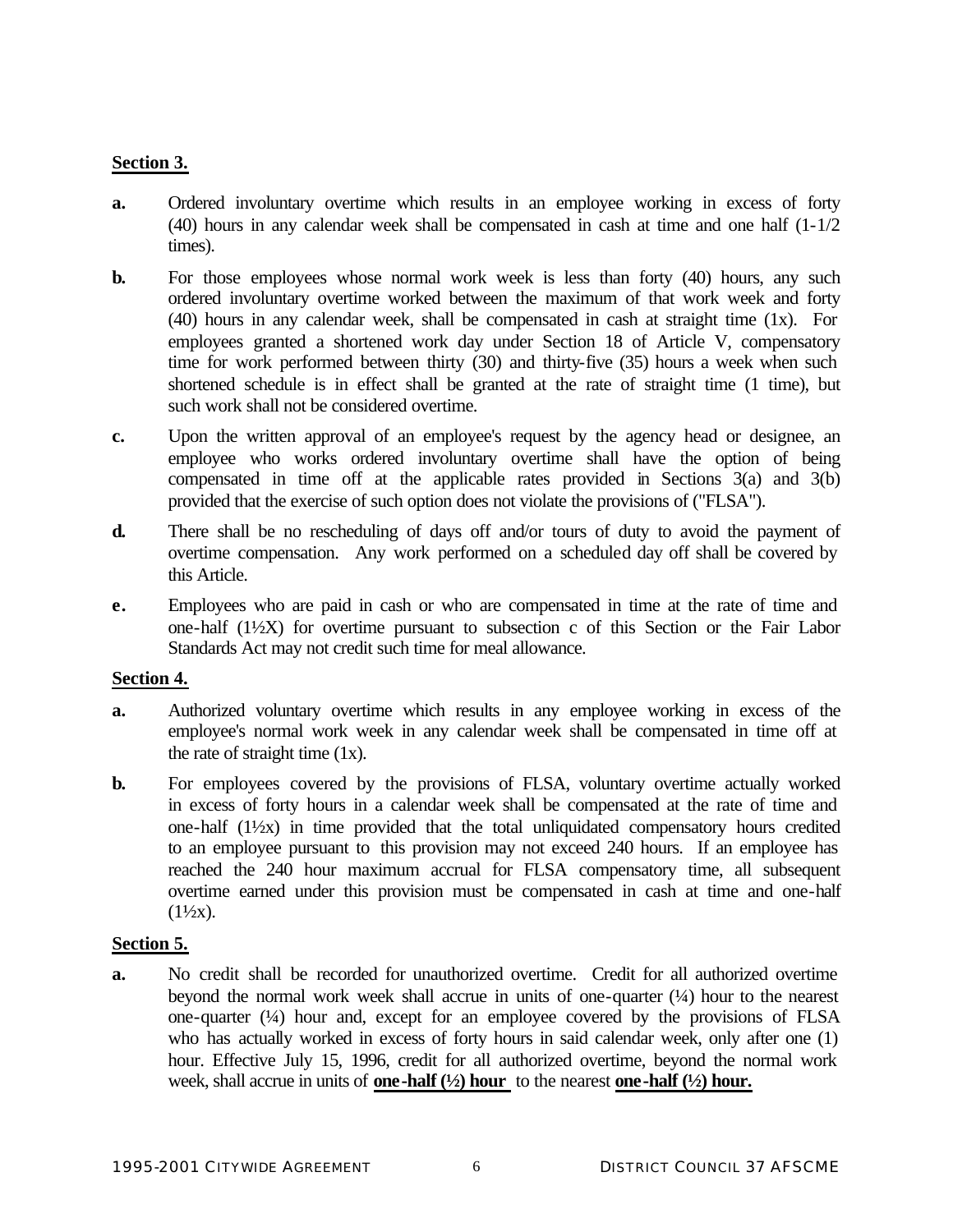- **i.** For employees covered by Unit Agreements that expire March 31, 2000, subsection 5(a)(i) shall be in effect from July 15, 1996 to March 31, 2000.
- **ii.** For employees covered by Unit Agreements that expire December 31, 1999, subsection 5(a)(i) shall be in effect from July 15, 1996 to December 31, 1999.

#### **Section 6.**

The hourly rate of pay shall be determined by taking the below indicated fractional part of the affected employee's annual regular salary:

**a.** For employees whose basic work week is thirty-five (35) hours:

$$
\frac{1}{1827} \qquad \text{or} \qquad \frac{1}{261 \text{ X } 7}
$$

**b.** For employees whose basic work week is thirty-seven and one-half  $(37/2)$  hours:

$$
\frac{1}{1957.5} \quad \text{or} \quad \frac{1}{261 \text{ X } 7.5}
$$

**c.** For employees whose basic work week is forty (40) hours:

$$
\frac{1}{2088} \qquad \text{or} \qquad \frac{1}{261 \text{ X } 8}
$$

**d.** For employees in the titles of Houseparent or Senior Houseparent, the hourly basic rate shall be calculated by multiplying the "basic annual rate (excluding overtime)" set forth in the Social Services and Related Titles Agreement by:

$$
\frac{1}{3132} \qquad \text{or} \qquad \frac{1}{261 \text{ X } 12}
$$

For all hours in excess of 40 hours per week, such employees shall be compensated at the rate of time and one-half  $(1\frac{1}{2}X)$  of the hourly basic rate.

**e.** Payment shall be computed and paid on a basis of quarter hour units actually worked beyond the normal scheduled work week, provided at least one (1) full hour is compensable in a calendar week (unless such employee is covered by the provisions of the FLSA and has actually worked in excess of forty hours in said calendar week). "Annual regular salary" shall in addition to all payments included in an employees basic salary include all educational, assignment, and longevity differentials, and, when mandated to be included by FLSA, such other additions to gross that are regularly part of an employee's salary.

#### **Section 7. Overtime Cap**

**a.** These overtime provisions, including recall and standby provisions, shall apply to all covered employees including those working more than half-time, and with permanent, provisional or temporary status, whose annual gross salary including overtime, all differentials and premium pay is not in excess of the amount set forth in subsections 7(d) and 7(e) for eligibility for cash compensated overtime (the "cap").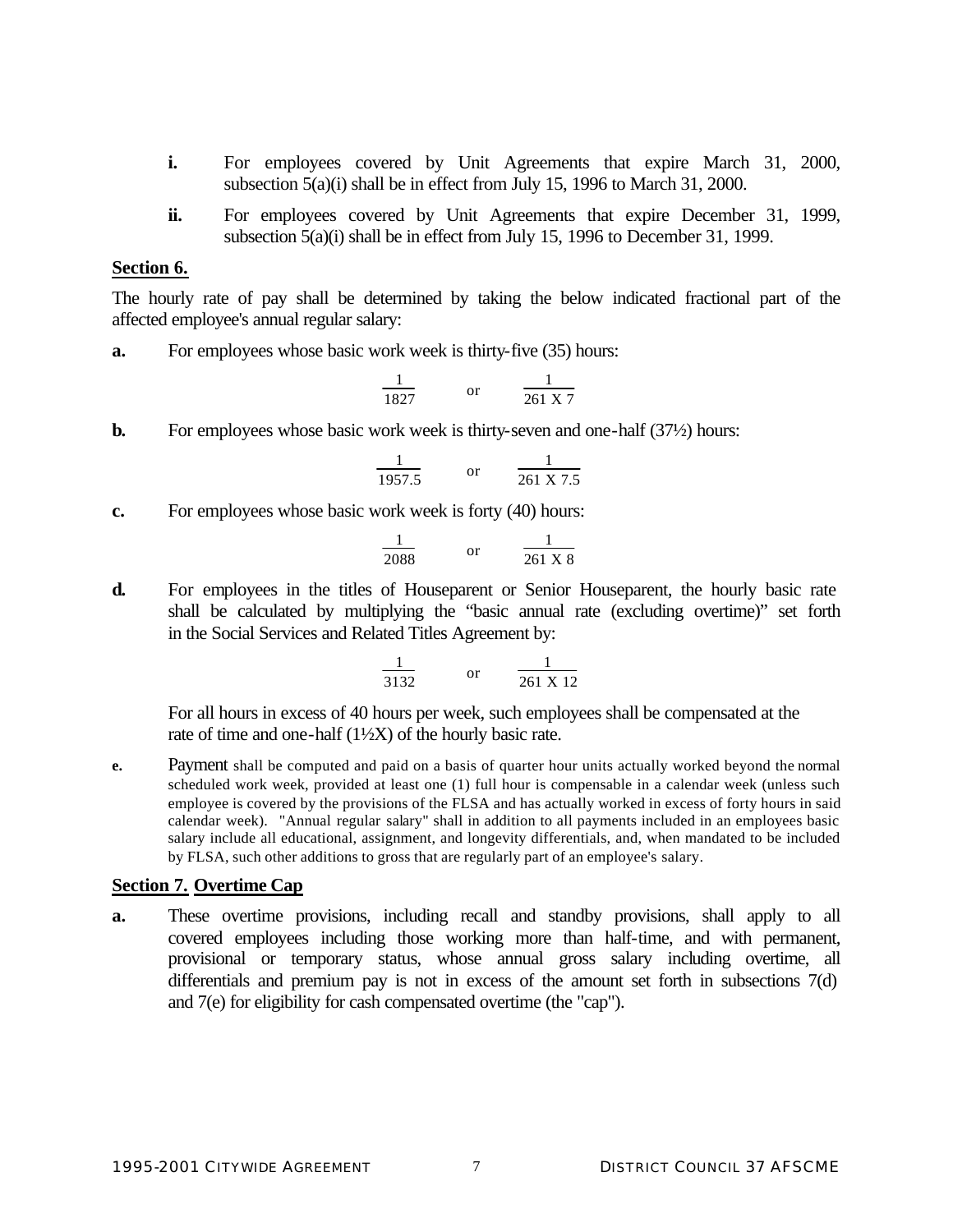- **b.** When an employee's annual gross salary including overtime, all differentials and premium pay is higher than the cap, compensatory time at the rate of straight time shall be credited for authorized overtime except as may be proscribed by FLSA. The gross salary shall be computed on an annual calendar year basis and for the purposes of this Section shall mean basic annual salary plus any monies earned.
- **c.** Employees who are not covered by FLSA whose annual gross salary including overtime, all differentials and premium pay is in excess of the cap shall be required to submit periodic time reports at intervals of not less than one week, but shall not be required to follow daily time clock or sign-in procedures. Employees covered by the overtime provisions of FLSA shall be required to follow daily time clock or sign-in procedures. The periodic time report shall be in such form as is required by the Agency.
- **d.** Effective January 1, 1995, the cap shall be **\$45,805**.
- **e.** Effective November 28, 1999, the cap shall be increased to **\$54,549**. Thereafter, unless otherwise agreed by the parties, the cap amount shall be adjusted by future collective bargaining increases. Each time the cap is adjusted, an interpretive memorandum or similar document shall be issued setting forth the new amount.

## **Section 8.**

**a.** Effective as indicated below employees who work authorized overtime, except as set forth in Section 3(e) of this Article, shall be entitled to the following meal allowances:

|                                          | Effective $1/1/1995$ | Effective $11/26/99$ |
|------------------------------------------|----------------------|----------------------|
| For two continuous hours of overtime     | \$ 7.50              | \$ 8.25              |
| For five continuous hours of overtime    | \$8.00               | \$ 8.75              |
| For seven continuous hours of overtime   | \$10.00              | \$10.75              |
| For ten continuous hours of overtime     | \$11.00              | \$11.75              |
| For fifteen continuous hours of overtime | \$12.00              | \$12.75              |

**b.** Time off for meals shall not be computed as overtime. However, such time off shall not affect the continuity requirement for the above meal allowances.

# **Section 9.**

Employees recalled from home for authorized ordered involuntary overtime work, shall be guaranteed overtime payment in cash for at least four (4) hours, if eligible for cash payment under Section 7 of this Article. When an employee voluntarily responds to a request to come from home for voluntary authorized overtime work, such overtime shall be compensated in time off on an hour-for-hour basis but with minimum compensatory time of four (4) hours.

- **a.** Effective July 15, 1996, for all employees who are recalled from home for authorized ordered involuntary overtime work, the minimum guaranteed cash overtime payment shall be **two (2) hours**.
- **b.** For employees covered by Unit Agreements that expire March 31, 2000, subsection 9(a) shall be in effect from July 15, 1996 to March 31, 2000.
- **c.** For employees covered by Unit Agreements that expire December 31, 1999, subsection 9(a) shall be in effect from July 15, 1996 to December 31, 1999.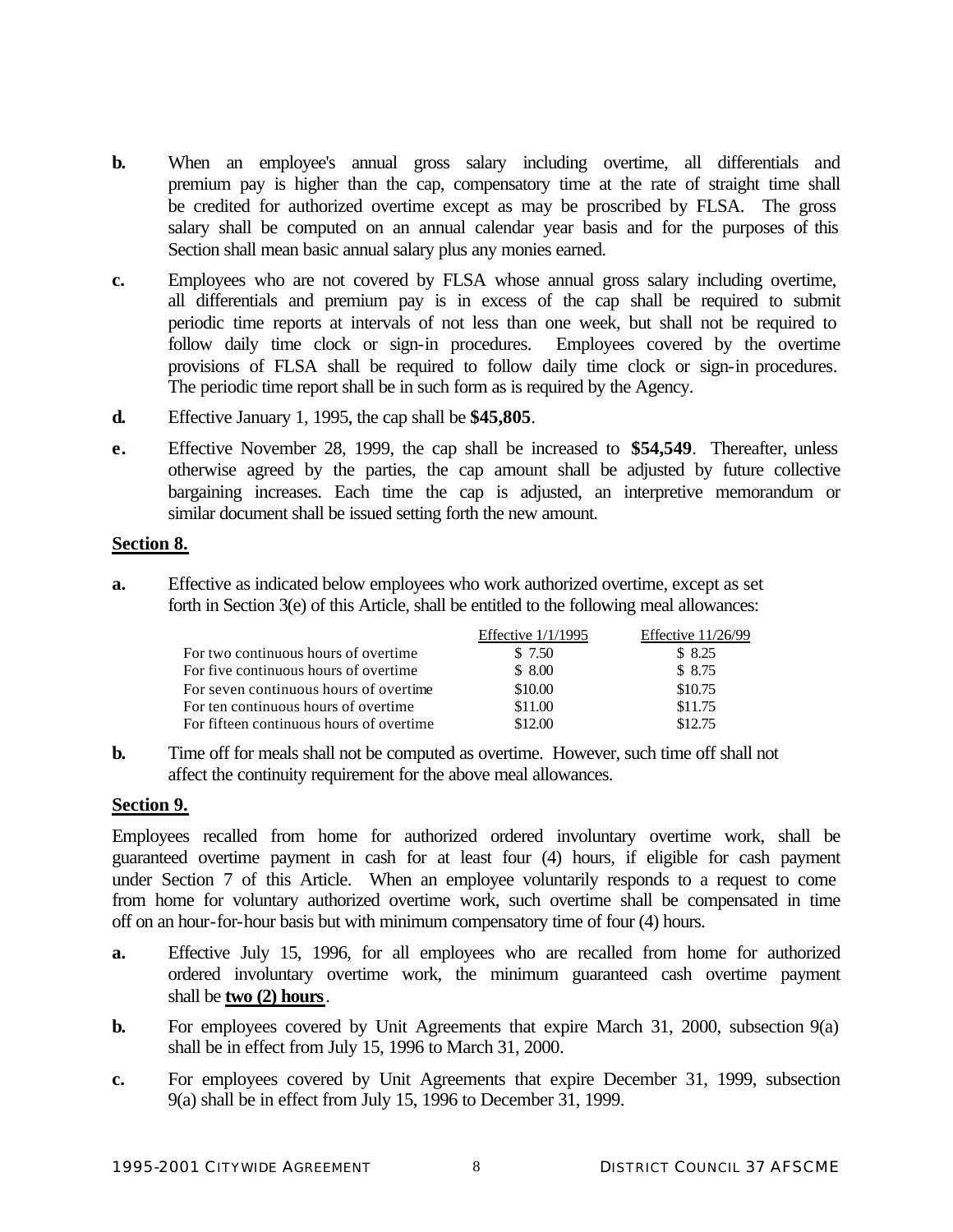## **Section 10.**

- **a.** Compensatory time off for voluntary overtime work as authorized in this Article shall be scheduled at the discretion of the agency head but the agency head shall not schedule its use without the consent of the employee within the thirty (30) calendar days following its earning. However, all compensatory time off must be taken by the affected employee within the four (4) months following its earning. Except for the time described in subsection 10b(ii) below, any such compensatory time not so used by the employee's choice shall be added to the employee's sick leave balance. If the agency head calls upon an employee not to take the compensatory time off or any part thereof within the four (4) months, that portion shall be carried over until such time as it can be liquidated. This subsection shall not apply to compensatory time accrued pursuant to FLSA.
- **b.** For employees covered by the Fair Labor Standards Act, accrued compensatory time usage shall be charged in the following manner and order:
	- **i.** First, Pre-FLSA Compensatory Time Bank
	- **ii.** Second, Post-April 14, 1986 FLSA Compensatory Time Bank
	- **iii.** Third, Post-April 14, 1986 non-FLSA Compensatory Time Bank
- **c.** If compensatory time off is charged to an employee's Post-April 14, 1986 FLSA Compensatory Time Bank and as a result the employee will not be able to take his/her accrued Post-April 14, 1986 non-FLSA compensatory time within the four (4) month period provided in subsection 10(a) above, the period of time in which the equivalent amount of time in the Post-April 14, 1986 non-FLSA Compensatory Time Bank which must be taken shall be extended in writing by the agency head an additional four months.

## **Section 11.**

- **a.** Employees who volunteer to stand by in their homes, as authorized by competent authority, shall receive compensatory time credit on the basis of one-half (1/2) hour for each hour of standby time.
- **b.** Employees who are required, ordered and/or scheduled on an involuntary basis to stand by in their homes subject to recall, as authorized by the agency head or the agency head's designated representative shall receive overtime payment in cash for such time on the basis of one-half (1/2) hour paid overtime for each hour of standby time. Employees who reside on the work premises or are in post-graduate training status shall not be included in this provision.

## **Section 12.**

Employees who are required to carry communication devices (or "beepers") shall not be restricted in their ability to travel. Notwithstanding the above, they may be required to call in or may make other mutually agreeable accommodations with the agency.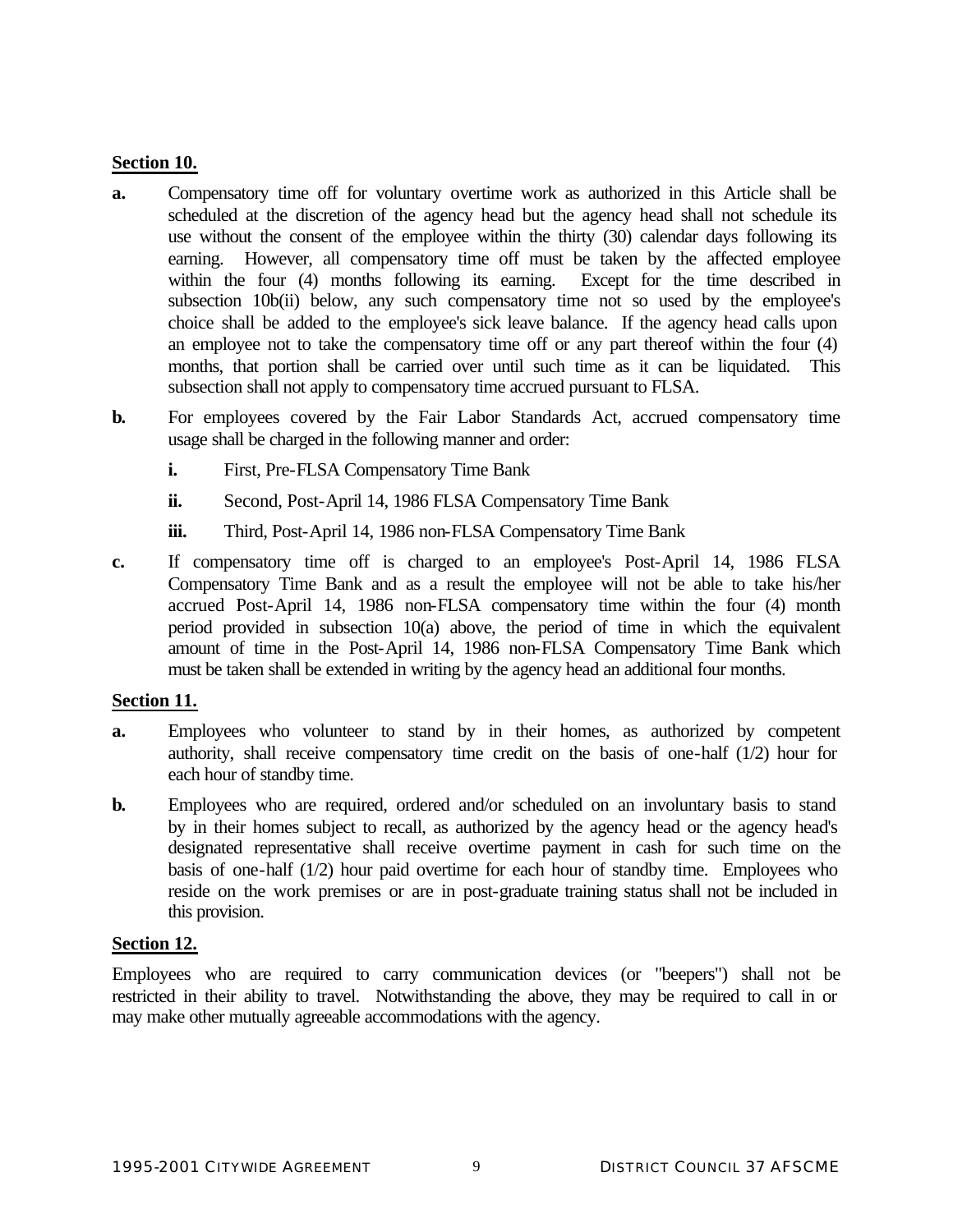# **Section 13.**

The Employer and the Union may agree to apply a variation of the overtime provisions of this Agreement.

# **Section 14.**

Except in an emergency situation, when authorized and ordered by an agency head, a Hospital Executive Director or a designated representative, no employee shall be required to actually work more than two (2) consecutive normal work shifts in any twenty-four (24) hour period nor shall said employee be required to work more than two (2) consecutive work shifts for more than two (2) consecutive weeks.

# ARTICLE V - TIME AND LEAVE

# **Section 1.**

**a.** All provisions of the Resolution approved by the Board of Estimate on June 5, 1956 on "Leave Regulations for Employees Who Are Under the Career and Salary Plan" (hereinafter "Leave Regulations") and amendments, and official interpretations relating thereto, in effect on the effective date of this Agreement and amendments which may be required to reflect the provisions of this Agreement shall apply to all employees covered by the Agreement.

Interpretations shall be defined as those rulings issued by the Commissioner of Citywide Administrative Services pursuant to Section 6.6 of the Leave Regulations and which are printed in the official Leave Regulations.

This Section shall not circumscribe the authority of the Commissioner of Citywide Administrative Services to issue new interpretations subsequent to the effective date of this Agreement. Such new interpretations shall be subject to the grievance and arbitration provisions of this Agreement.

**b.** The annual leave allowance for Employees in a title or an agency covered by the Leave Regulations shall accrue as follows: \*

| <b>Work Week</b> | <b>Years of Service</b> | <b>Monthly Accrual</b> | Allowance      |
|------------------|-------------------------|------------------------|----------------|
|                  | Beginning of 15th year  | $27:00$ hours          | 324:00 hours   |
|                  | Beginning with 8 year   | $25:00$ hours          | 300:00 hours   |
| 60               | Beginning with 5 year   | $20:00$ hours          | 240:00 hours   |
|                  | <b>First Year</b>       | $15:00$ hours          | 180:00 hours   |
|                  | Beginning of 15th year  | $18:00$ hours          | $216:00$ hours |
|                  | Beginning with 8 year   | $16:40$ hours          | $200:00$ hours |
| 40               | Beginning with 5 year   | $13:20$ hours          | 160:00 hours   |
|                  | <b>First Year</b>       | $10:00$ hours          | 120:00 hours   |
|                  | Beginning of 15th year  | $16:53$ hours          | $202:30$ hours |
|                  | Beginning with 8 year   | $15:38$ hours          | $187:30$ hours |
| $37\frac{1}{2}$  | Beginning with 5 year   | $12:30$ hours          | 150:00 hours   |
|                  | <b>First Year</b>       | $9:23$ hours           | $112:30$ hours |
|                  | Beginning of 15th year  | $15:45$ hours          | 189:00 hours   |
|                  | Beginning with 8 year   | 14:35 hours            | 175:00 hours   |
| 35               | Beginning with 5 year   | $11:40$ hours          | $140:00$ hours |
|                  | <b>First Year</b>       | 8:45 hours             | $105:00$ hours |
|                  |                         |                        |                |

l \* Refer to prior Citywide Agreement for accrual rate in effect prior to July 1, 1991.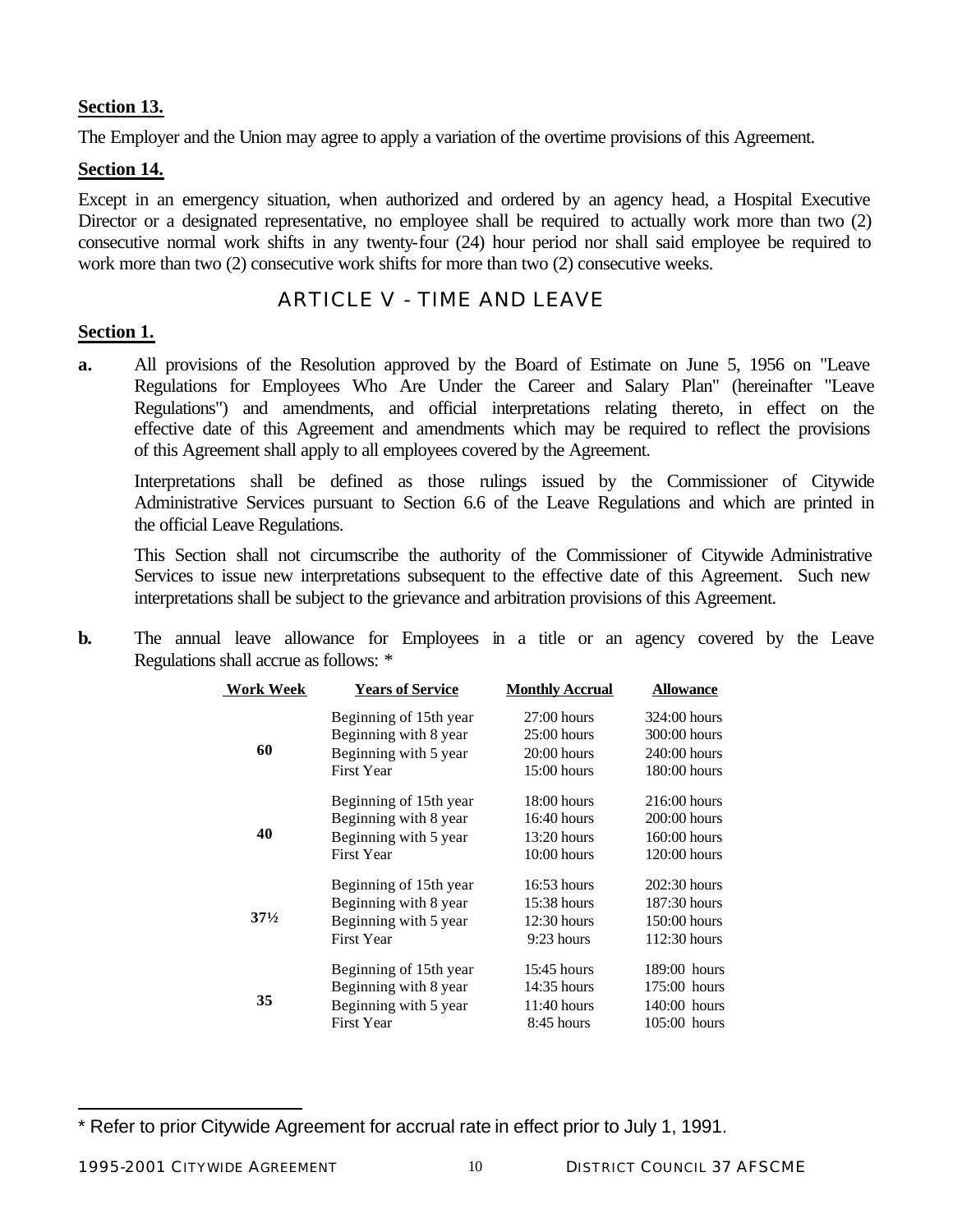# **Section 2.**

**a.** Employee requests for annual leave made pursuant to agency policy or collective bargaining agreement, shall be in writing on a form supplied by the agency. Approval or disapproval of the request shall be made on the same form by a supervisor authorized to do so by the agency.

Decisions on requests for annual leave or for leave with pay shall be made within seven (7) working days of submission except for requests which cannot be approved at the local level or requests for leave during the summer peak vacation period or other such periods for which the Employer has established and promulgated a schedule for submission and decision of leave requests. Once a leave request has been approved, the approval may not be rescinded except in writing by the agency head, Executive Director of a Hospital or Chief of Personnel in the Police Department.

If any agency head, Executive Director of a Hospital, or Chief of Personnel in the Police Department calls upon an employee to forego the employee's requested annual leave or any part thereof in any year, it must be in writing and that portion shall be carried over until such time as it can be liquidated.

- **b.** In order to allow employees to make advanced plans, decisions on requests for annual leave in amounts of at least 5 consecutive work days or tours falling during an agency's designated summer peak vacation period shall be made not less than thirty (30) days prior to the scheduled commencement of said peak vacation period. Such requests must be made no later than forty-five (45) days or tours prior to the commencement of the summer peak vacation period or by the designated submission date for such requests, whichever is earlier. The summer peak vacation period shall be the period designated by an Agency as such, provided such period does not commence prior to Memorial Day Weekend or extend past September 30th. Nothing contained herein shall preclude employees from making annual leave requests in accordance with the other provisions of this Agreement.
- **c.** Where an employee has an entitlement to accrued annual leave and/or compensatory time, and the City's fiscal condition requires employees who are terminated, laid off or who choose to retire in lieu of layoff, be removed from the payroll on or before a specific date because of budgetary considerations, the Employer shall provide the monetary value of accumulated and unused annual leave and/or compensatory time allowances standing to the employee's credit in a lump sum. Such payments shall be in accordance with the provisions of Executive Order 30, dated June 24, 1975, and the FLSA.

## **Section 3.**

- **a.** Approved sick leave and annual leave may be used in units of one (1) hour. Any employee who has completed four (4) months of service may be permitted to take approved annual leave as it accrues.
- **b.** Except as provided below, employees shall be credited with one day of sick leave per month. Approved sick leave may be used as it accrues. This section shall not alter the provisions of any existing unit agreement which contains a more beneficial procedure.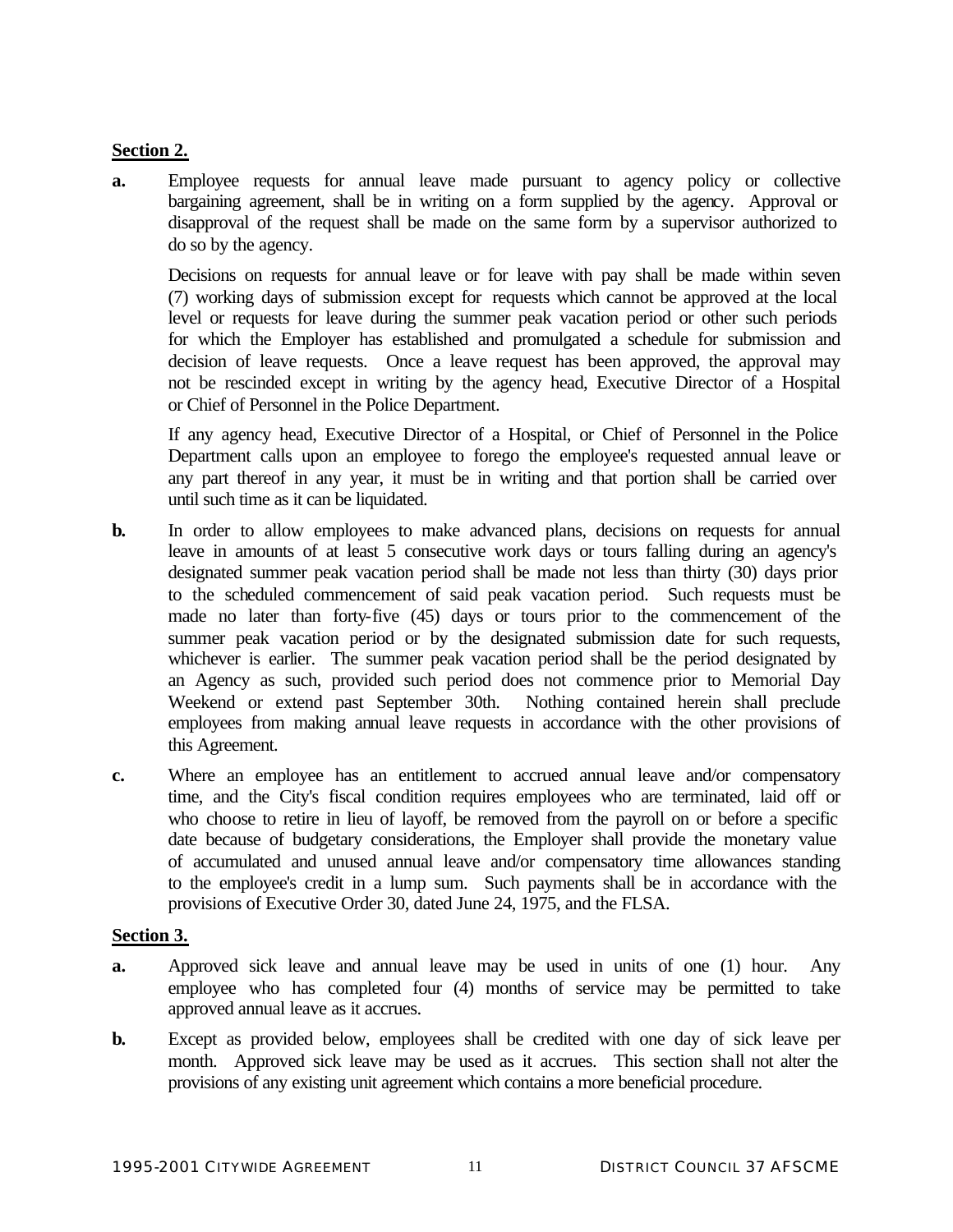- **i.** For all employees *newly* hired after July 14, 1996, a maximum sick leave accrual of eleven (11) days per annum for the first three (3) years of service shall apply.
- **ii.** For employees covered by Unit Agreements that expire March 31, 2000, subsection 3(a)(i) shall be in effect from July 15, 1996 to March 31, 2000.
- **iii.** For employees covered by Unit Agreements that expire December 31, 1999, subsection 3(a)(i) shall be in effect from July 15, 1996 to December 31, 1999.
- **c.** It shall be the policy of the employer to allow employees to use during their current leave year the amount of annual leave accruable during that year, provided they have sufficient available leave balances. This provision shall be subject to the leave regulations referenced in Section 1 of this Article V and the needs of the agency. Exceptions to this policy shall be on a reasonable and case-by-case basis.

#### **Section 4.**

By June 1st of each year all employees shall be given an annual statement of all leave balances as of the preceding April 30th (sick leave, annual leave, compensatory time, holiday leave credits).

#### **Section 5.**

- **a. i.** Except as provided in Section 5(a)(ii), sick leave shall be used only for personal illness of the employee. Approval of sick leave in accordance with the Leave Regulations is discretionary with the agency and proof of disability must be provided by the employee, satisfactory to the agency within five (5) working days of the employee's return to work. However, the employer may request proof of disability when an employee has been on sick leave for five or more consecutive working days. Such proof satisfactory to the agency must be submitted within five working days of such request.
	- **ii. (1)** Notwithstanding the provisions of Section 5(a)(i), Employees may use one day per year from their sick leave balances for the care of ill family members.
		- **(2)** Effective July 15, 1996, employees may use two (2) days per year from their sick leave balances for the care of ill family members.
		- **(3)** Approval of such leave is discretionary with the agency and proof of disability must be provided by the employee satisfactory to the agency within five (5) working days of the employee's return to work.
		- **(4)** The provisions of Article V, Section 5(a)(ii) shall apply to part-time per annum, hourly, per diem, per session and seasonal employees who work at least one half the regular hours of full time employees in the same title and who have worked for at least one month on a regular basis and accrue sick leave pursuant to Article V, Section 19(b).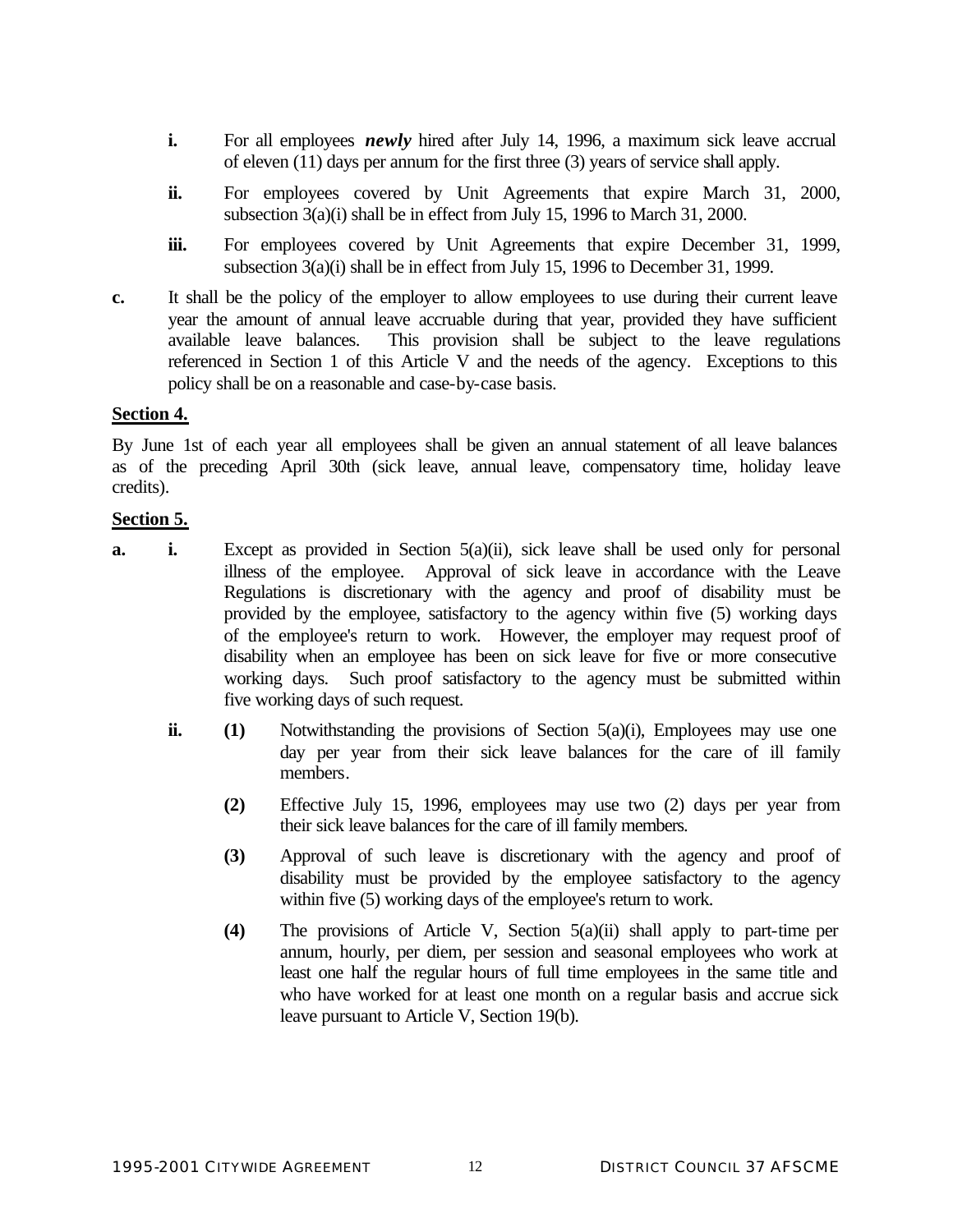- **(5)** The use of sick leave for care of ill family members shall be limited to a maximum of one-sixth (1/6) of the amount of sick leave hours accruable by an eligible employee during the current leave year or one-sixth (1/6) of the sick leave hours accruable by a full time employee in the same title during a leave year, whichever is less. Approved usage of sick leave for care of ill family members may be charged in units of one (1) hour.
- **(6)** Family member shall be defined as: spouse; natural, foster or step parent; child, brother or sister; father-in-law; mother-in-law; any relative residing in the household; and domestic partner, provided such domestic partner is registered pursuant to the terms set forth in the New York City Administrative Code Section 3-240 *et seq*.
- **b.** The provisions of Section 5(a) above notwithstanding, the agency may waive the requirement for proof of disability unless:
	- **i.** An employee requests sick leave for more than three (3) consecutive work days; or
	- **ii.** An employee uses undocumented sick leave more than five (5) times in a "sick leave period." Employees hired during a "sick leave period" shall be subject to the terms of this subsection commencing with the next complete "sick leave period"; or
	- **iii.** An employee uses undocumented sick leave more than four (4) times in a "sick leave period" on a day immediately preceding or following a holiday or a scheduled day off. Employees hired during a "sick leave period" shall be subject to the terms of this subsection commencing with the next complete "sick leave period."
- **c.** For the purposes of Sections 5(b)(ii) and 5(b)(iii) above, the calendar year shall be divided into two (2), six (6) month "sick leave periods." They shall be: (1) January 1 to June 30, inclusive; and (2) July 1 to December 31, inclusive. An employee who exceeds the allowable number of undocumented absences in any "sick leave period" pursuant to Sections 5(b)(ii) and 5(b)(iii) above shall thereafter, commencing with the next "sick leave period," be required to submit medical documentation, satisfactory to the agency head, before further sick leave may be approved. The requirement for such documentation shall continue in effect until the employee has worked a complete "sick leave period" without being on sick leave more than two (2) times.
- **d.** For the purposes of this Section 5 "one time" shall mean the consecutive use of one-half  $(\frac{1}{2})$  or more work days for sick leave. Sick leave taken in units of less than one-half  $(\frac{1}{2})$ work day shall be counted as "one time" on sick leave when the cumulative total of such sick leave amounts to one-half  $(\frac{1}{2})$  day.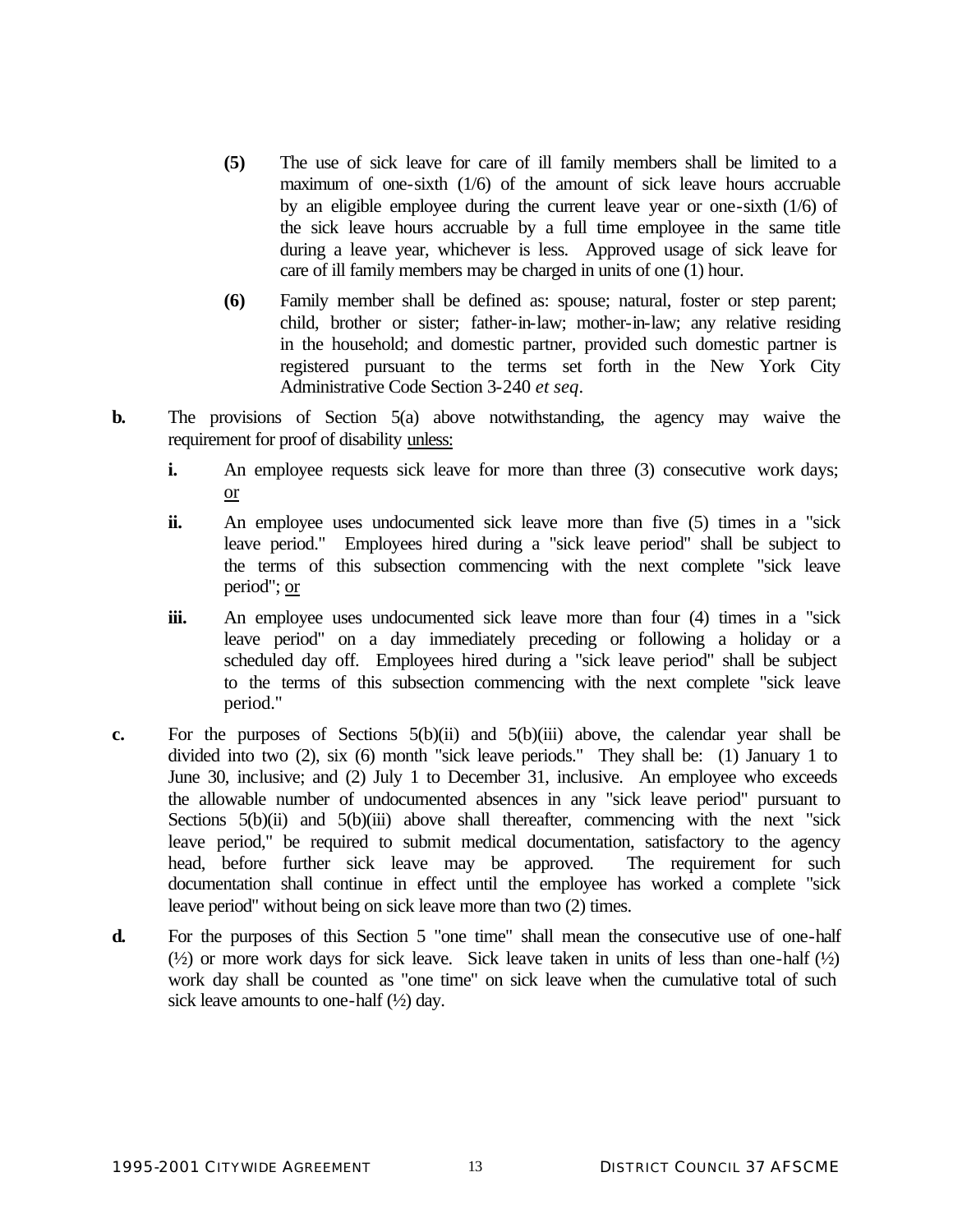**e.** The provisions of Section 5(b) above notwithstanding, the agency shall have the discretion to waive the medical documentation required pursuant to Sections 5(b)(ii), 5(b)(iii) and 5(c), for employees who have completed their third year of employment and thereafter have a current sick leave balance commensurate with the number of years of employment as follows:

| 3 years | 21 days | 7 years          | 49 days |
|---------|---------|------------------|---------|
| 4 years | 28 days | 8 years          | 56 days |
| 5 years | 35 days | 9 years          | 63 days |
| 6 years | 42 days | 10 years or more | 70 days |

- **f.** It is not the intent of Sections 5(b) and 5(e) for an agency to regularly require proof of disability under normal circumstances.
- **g.** Any employee who anticipates a series of three (3) or more medical appointments, which will require a repeated use of sick leave in units of one day or less shall submit medical documentation indicating the nature of the condition and the anticipated schedule of treatment. Sick leave taken pursuant to said schedule of treatment shall be deemed documented.
- **h.** The medical documentation required by this Section shall be from a health practitioner licensed by the state in which she/he practices to diagnose and certify illness or disability. When an employee has been recommended for relief from duty by a medical practitioner acting in behalf of the Employer's Health Service, the time granted shall be considered documented sick leave for the day of the relief from duty only, unless otherwise specified by the Employer's practitioner.

## **Section 6.**

The number of sick leave allowance days permitted to accumulate shall be unlimited.

## **Section 7.**

- **a.** An employee's annual leave shall be changed to sick leave during a period of verified hospitalization. When an employee is seriously disabled but not hospitalized while on annual leave, after the employee submits proof of such disability which is satisfactory to the agency head, such leave time may be charged to sick leave and not to annual leave at the employee's option.
- **b.** Employees on approved sick leave who have exhausted their sick leave balances shall be placed on annual leave unless otherwise requested in writing for the duration of that absence, subject to continued proof of disability satisfactory to the agency.

#### **Section 8.**

Employees who are on agency approved work-study paid leave of absence shall not have annual leave credits deducted unless they actually request and take such annual leave, provided that annual leave accruals do not exceed the maximum permitted in this Agreement.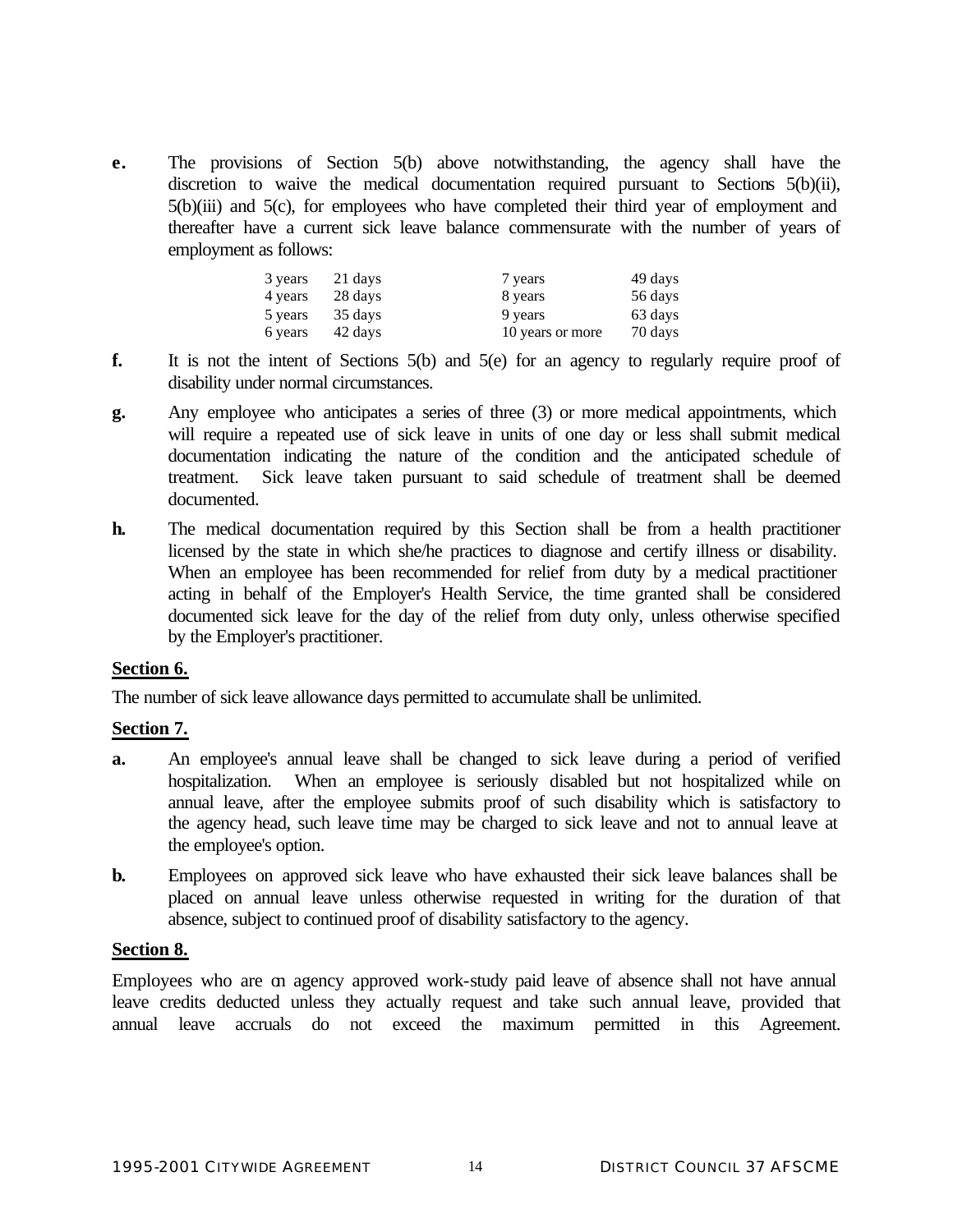## **Section 9.**

**a.** The regular holidays with pay shall be as follows:

| New Year's Day               | January $1st$                                                  |
|------------------------------|----------------------------------------------------------------|
| Martin Luther King, Jr. Day  | Third Monday in January                                        |
| Lincoln's Birthday *         | February $12th$                                                |
| <b>Washington's Birthday</b> | Third Monday in February                                       |
| <b>Memorial Day</b>          | Last Monday in May                                             |
| Independence Day             | July $4^{\text{th}}$                                           |
| Labor Day                    | First Monday in September                                      |
| Columbus Day                 | Second Monday in October                                       |
| Veterans' Day                | November $11th$ (or other date established by NYS Legislature) |
| <b>Election Day</b>          | First Tuesday following the First Monday in November           |
| <b>Thanksgiving Day</b>      | Fourth Thursday in November                                    |
| Christmas Day                | December $25th$                                                |

\* See Section 9(c)

- **b.** When a holiday falls on a Saturday, it shall be observed on the preceding Friday. When a holiday falls on a Sunday, it shall be observed on the following Monday. However, when an agency head deems it necessary to keep facilities open on both Monday and Friday, employees may be scheduled to take time off on either the Monday or Friday. When either the holiday, or the day designated for observance, occurs on an employee's scheduled day off and the employee does not work on such day, the employee shall be entitled to one compensatory day off in lieu of the holiday.
- **c.** Effective January 1, 1997, an Employee shall be entitled to one floating holiday in each calendar year during which the employee is in active pay status with the Employer prior to Lincoln's Birthday of such calendar year, subject to the following conditions**:**
	- **i.** The floating holiday shall be taken at the employee's discretion, subject to the needs of the employing agency. Employees must request to use their floating holiday in writing at least 30 days in advance on a form supplied by the agency. Approval or disapproval of the request shall be made on the same form by a supervisor authorized to do so by the agency. Decisions shall be made within ten (10) working days of submission.
	- **ii.** Employees wishing to use their floating holiday to observe Lincoln's Birthday shall file such requests prior to January 15. Approval shall not be unreasonably denied. For the purposes of this subsection, the day of observance for employees of Mayoral agencies assigned to Board of Education facilities shall be on the day set by the Board.
	- **iii.** Once a floating holiday request has been approved, the approval may not be rescinded except in writing by the agency head, Executive Director of a Hospital or Chief of Personnel in the Police Department. If an employee is required to work on a floating holiday once the request for it has been approved, the employee shall receive a fifty percent (50%) cash premium for all regularly scheduled hours worked on the floating holiday and shall, in addition, receive compensatory time off at the employee's regular rate of pay.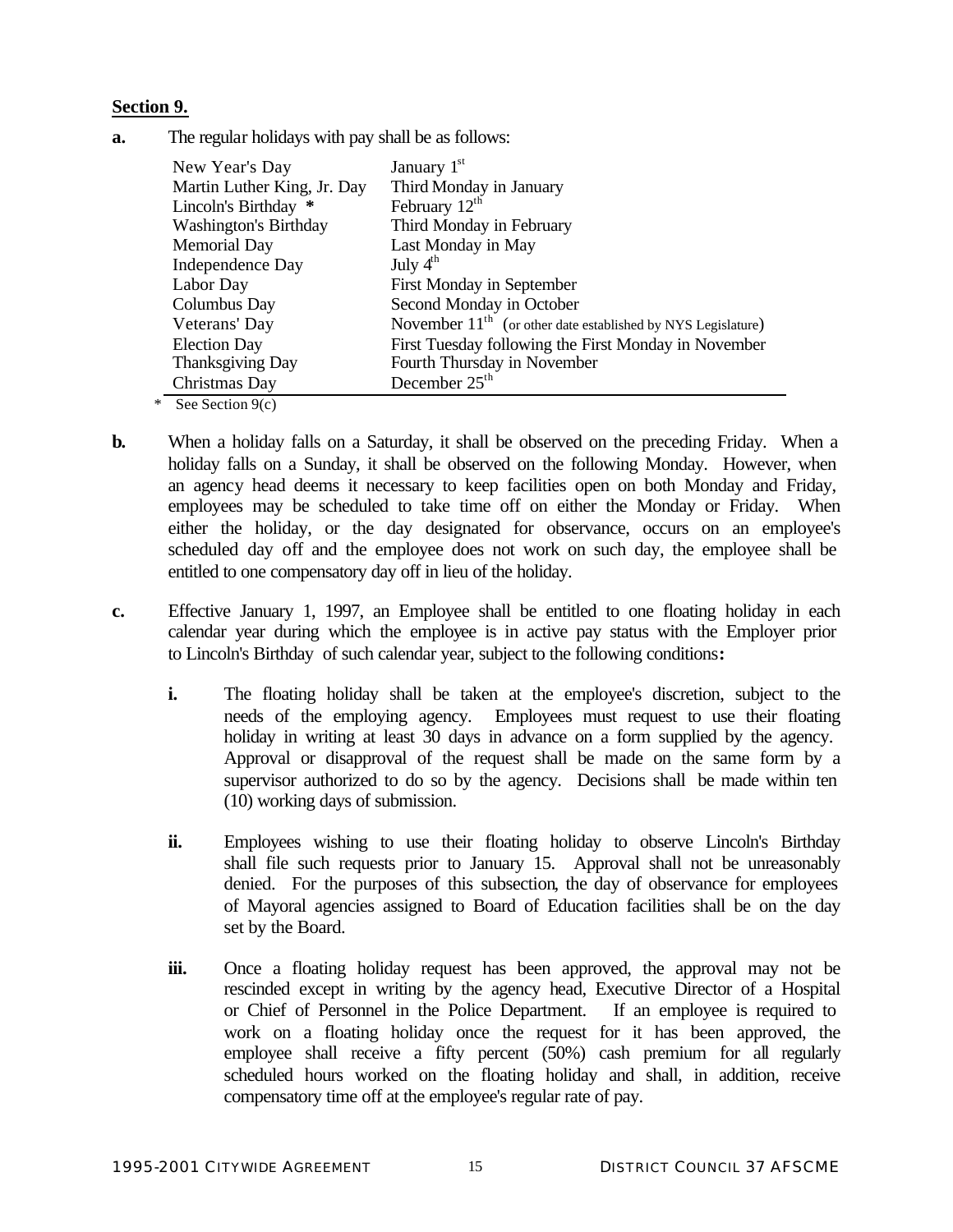- **iv.** The floating holiday must be used in the calendar year in which it is earned and may not be carried over to a succeeding year or cashed out upon separation of service. If the agency head calls upon an employee not to take the floating holiday by the end of the calendar year, the floating holiday shall be carried over to the following calendar year only.
- **v.** For employees assigned to perform work at facilities which are normally closed on Lincoln's Birthday, such as, but not limited to, State Courts or Department of Sanitation garages, Lincoln's Birthday shall continue to be observed as an official holiday and the floating holiday provisions set forth in this subsection c, shall not apply.

## **Section 10. Line of Duty Injury Due to Assault**

Upon the determination by the head of an agency that an employee has been physically disabled because of an assault arising out of and in the course of the employee's employment, the agency head will grant the injured employee a leave of absence with pay not to exceed eighteen (18) months. No such leave with pay shall be granted unless the Worker's Compensation Division of the Law Department advises the head of the agency in writing that the employee's injury has been accepted by the Division as compensable under the Worker's Compensation Law, or if such injury is not accepted by the Division as compensable under such law, unless the Worker's Compensation Board determines that such injury is compensable under such law.

If a permanent employee who has five (5) years or more of service does not have sufficient leave credit to cover the employee's absence pending a determination by the Worker's Compensation Division of the Law Department, the agency head shall advance the employee up to forty-five (45) calendar days of paid leave. In the event the Worker's Compensation Division of the Law Department does not accept the injury as compensable under the law or the Worker's Compensation Board determines that such injury is not compensable under such law, the employee shall reimburse the City for the paid leave advance.

If an employee is granted a leave of absence with pay pursuant to this Section, the employee shall receive the difference between the employee's weekly salary and the employee's compensation rate without charge against annual leave or sick leave. The employee shall, as a condition of receiving benefits under this Section, execute an assignment of the proceeds of any judgment or settlement in any third party action arising from such injury, in the amount of the pay received pursuant to this Section and medical disbursements, if any, made by the Employer, but not to exceed the amount of such proceeds. Such assignment shall be in the form prescribed by the Corporation Counsel. The injured employee shall undergo such medical examinations as are requested by the Worker's Compensation Division of the Law Department and the employee's agency, and when found fit for duty by the Worker's Compensation Board shall return to the employee's employment.

No benefits shall be paid while an employee is suspended pending disciplinary action, or if an employee is subsequently found culpable of having commenced the assault or unnecessarily continuing the assault.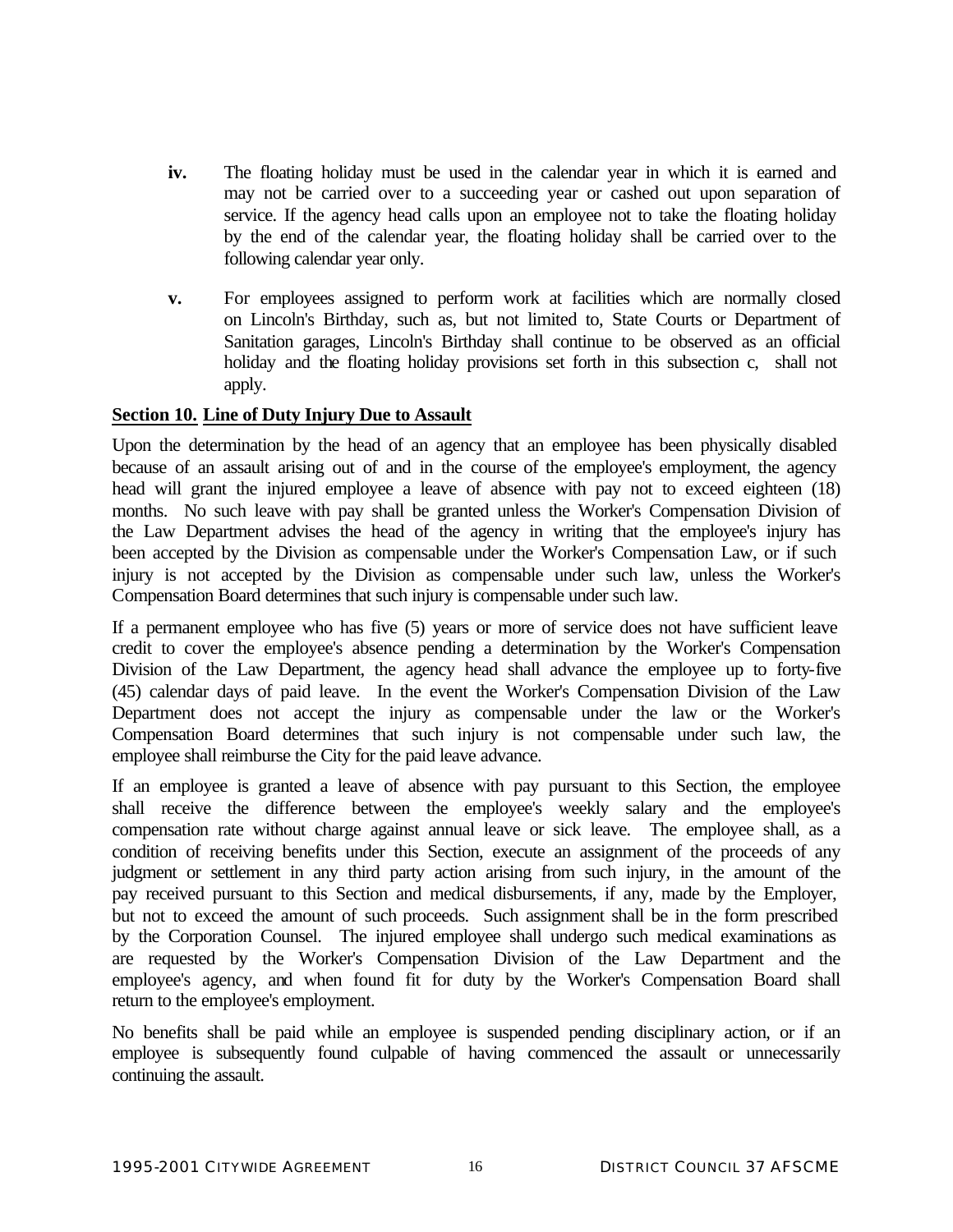Benefits provided under this Section shall be in addition to but not concurrent with benefits provided under Section 7.0 and 7.1 of the Career and Salary Plan Leave Regulations.

## **Section 11. Line of Duty Injury Other than Assault**

For employees who do not come under the provisions of Section 10 of this Article but who are injured in the course of employment, upon determination by the head of an agency that an employee has been physically disabled because of an injury arising out of and in the course of the employee's employment, through no fault of the employee, the agency head will grant the injured employee an extended sick leave with pay not to exceed three (3) months after all the employee's sick leave and annual leave balances have been exhausted. This additional leave must be taken immediately following the exhaustion of such balances. No such leave with pay shall be granted unless the Worker's Compensation Division of the Law Department advises the agency head in writing that the employee's injury has been accepted by the Division as compensable under the Worker's Compensation Law, or if such injury is not accepted by the Division as compensable under such law, unless the Worker's Compensation Board determines that such injury is compensable under such law. If an employee is granted extended sick leave with pay pursuant to this Section, the employee shall receive the difference between the employee's weekly salary and the employee's compensation rate for the period of time granted. The employee shall, as a condition of receiving benefits under this Section, execute an assignment of the proceeds of any judgment or settlement in any third party action arising from such injury, in the amount of the pay and medical disbursements received pursuant to this Section, but not to exceed the amount of such proceeds. Such assignment shall be in the form prescribed by the Corporation Counsel. The injured employee shall undergo such medical examinations as are requested by the Worker's Compensation Division of the Law Department and the employee's agency, and when found fit for duty by the Worker's Compensation Board shall return to the employee's employment.

Benefits provided under this Section shall be in addition to but not concurrent with benefits provided under Sections 7.0 and 7.1 of the Career and Salary Plan Leave Regulations.

## **Section 12.**

Within forty-five (45) days of the receipt by the Worker's Compensation Division of the Law Department of a claim for Worker's Compensation, the City shall notify the claimant of the approval or disapproval of the claim.

Failure to notify the employee within the forty-five (45) day time limit may be grieved at Step III of the grievance procedure without resort to previous steps.

## **Section 13.**

Pursuant to Executive Order No. 34, dated March 26, 1971, "Regulations Governing Cash Payments for Accrued Annual Leave and Accrued Compensatory Time on Death of an Employee while in the City's Employ," if an employee dies while in the Employer's employ, the employee's beneficiary or if no beneficiary is designated, then the employee's estate, shall receive payment in cash for the following: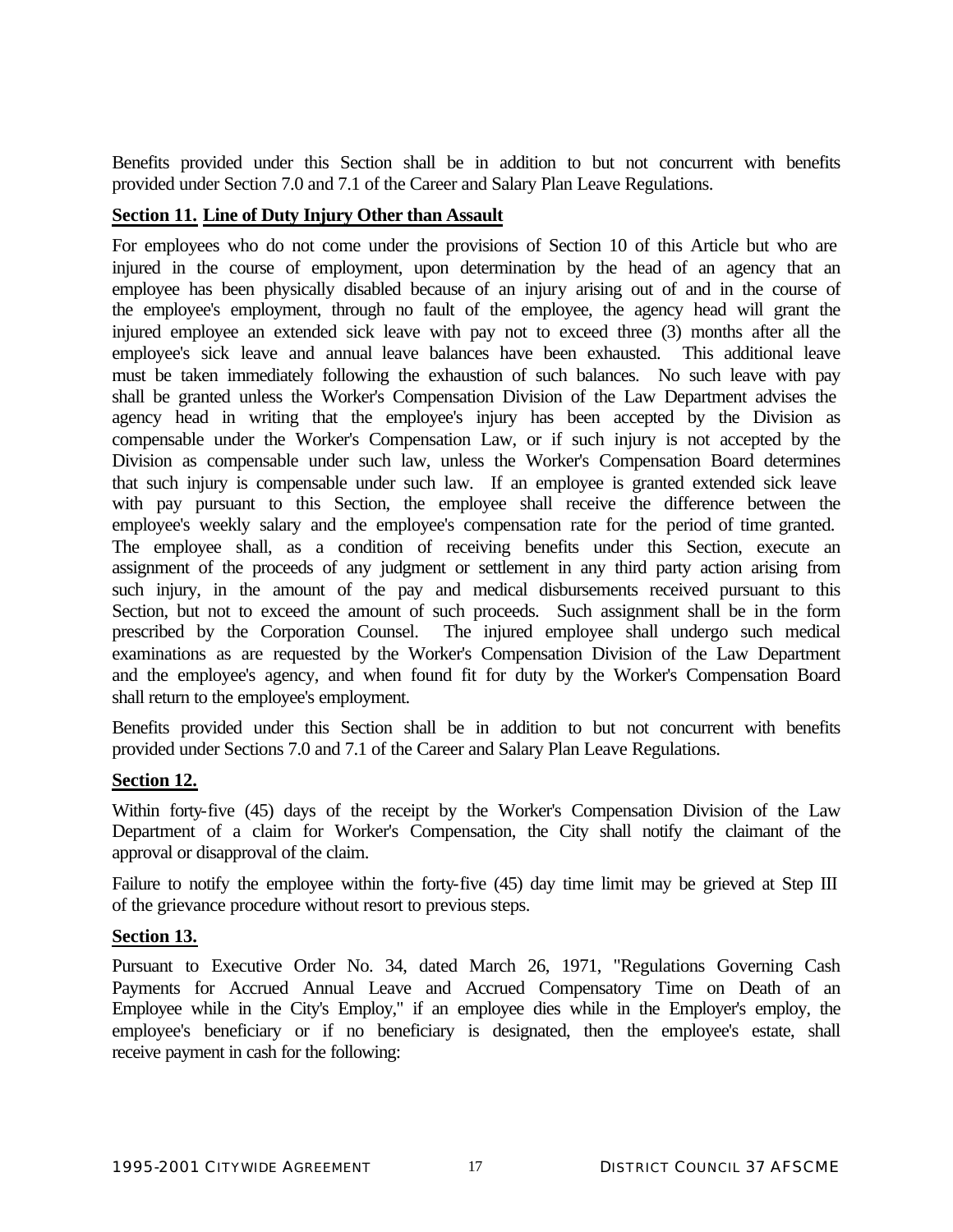- **a.** All unused accrued annual leave to a maximum of fifty-four (54) days credit.
- **b.** All unused accrued compensatory time earned subsequent to March 15, 1968 and retained pursuant to this Agreement, verifiable by official agency records, to a maximum of two hundred (200) hours.

# **Section 14.**

If an employee dies during the term of this Agreement because of an injury arising out of and in the course of the employee's employment through no fault of the employee, and in the proper performance of the employee's duties, a payment of twenty-five thousand dollars (\$25,000) will be made from funds other than those of the Retirement System in addition to any other payment which may be made as a result of such death. Such payment shall be made to the same beneficiary designated for the purposes of Section 13 of this Article, or if no beneficiary is so designated, payment shall be made to the employee's estate.

# **Section 15.**

If while in covered employment under the terms of this Agreement an employee dies, the Employer shall notify the beneficiary designated by the employee in the personnel folder as to what benefits may be available for the employee and as to where claims may be initiated for such benefits. If no beneficiary is designated, the public administrator of the county in which the employee last resided shall be notified.

The employing agency shall promptly notify the appropriate retirement system and request it communicate with the beneficiary designated in the system's records.

## **Section 16.**

- **a.** Every employee is obligated to report for work as scheduled.
- **b.** Except for the employees described in subsection c below, there shall be a grace period of five minutes at the beginning of the work shift. When an employee's lateness extends beyond the five-minute grace period, the full period of time between the scheduled reporting time and the actual reporting time shall be charged against such employee (e.g. an employee whose starting time is 9:00 a.m. who reports to work at 9:05 a.m. would not be "late," but such an employee with such a starting time who reports to work at 9:06 a.m. would be charged with six (6) minutes of lateness).
- **c.** The following employees shall not be entitled to the five-minute grace period described in subsection b above:
	- **i.** Emergency personnel, including, but not limited to, Fire Alarm Dispatchers, Police Communication Technicians, Emergency Medical Services Specialists. The City shall furnish the Union with a full list of such positions.
	- **ii.** Employees whose positions require, in the event of late reporting for work, that another be held over from a previous shift or be called in to substitute for the late employee, at premium rates of pay.
	- iii. Employees subject to flexible work schedules.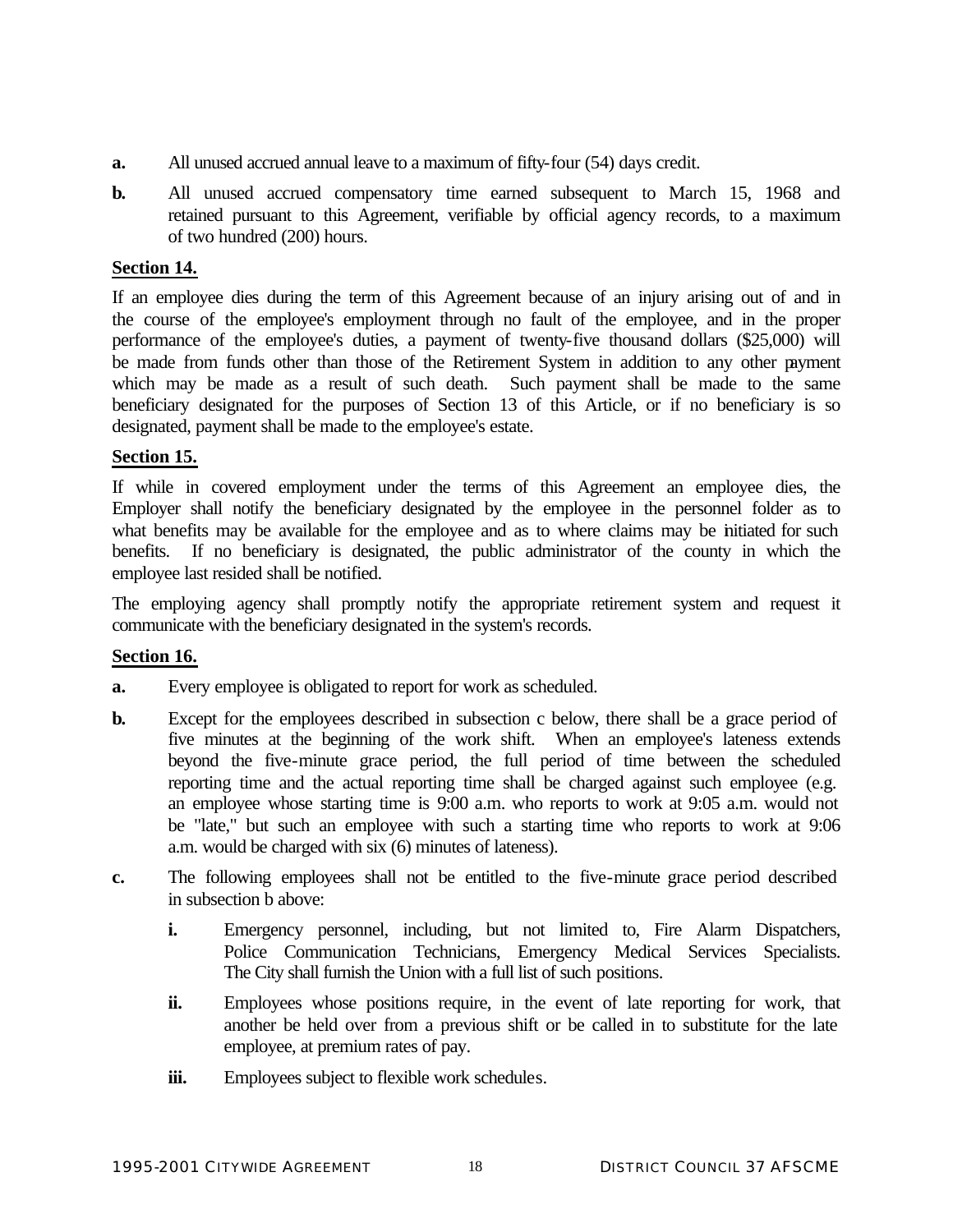- **d.** Lateness beyond the five-minute grace period shall be classified as "excused" or "not excused" and excused lateness shall not be charged against the employee. Lateness found by the agency head or the individual designated by the agency head to have been caused by unforeseen public transportation delays or other circumstances which arise after an employee leaves for work which cannot be anticipated (e.g. elevator breakdowns or private transportation breakdowns) which are beyond the ability of the tardy employee to control shall be excused. Such findings shall be reasonably made; and the tardy employee may be required to furnish proof satisfactory to the agency head of the cause of the lateness. A request for excusal shall not be unreasonably denied. A refusal to excuse a lateness may be appealed to the Commissioner of Labor Relations whose decision shall be final.
- **e.** Deduction for unexcused lateness shall be made on a minute for minute basis from any compensatory time standing to an employee's credit and then, if there is no such credited time, from the employee's annual leave balances.
- **f.** The City reserves the right and power appropriately and for just cause to discipline or to discharge an employee for excessive lateness.
- **g.** Contractual provisions or agency policies regarding lateness, grace or excusal periods or lateness penalties inconsistent with the uniform lateness policy set forth in this Section shall be superseded by this Section 16.
- **h.** Latenesses caused by a verified major failure of public transportation, such as a widespread or total power failure of significant duration or other catastrophe of similar severity, shall be excused.
- **i.** Each agency will prepare contingency plans for operation during a major failure of public transportation which would cause disabled employees, as defined in the Americans with Disabilities Act, great difficulty in reaching their regular work location. Such plans will include, where practicable and productive, provisions assigning disabled employees to report to agency locations closer to their homes. Such plans shall also include provisions for excusal by the agency head of absences on an individual basis for disabled employees. Decisions of the agency head with respect to absences under such plans shall not be subject to the grievance procedure.

## **Section 17.**

**a.** Effective January 1, 1975, the terminal leave provision for all employees except as provided in subsections b. and c., below shall be as follows:

Terminal leave with pay shall be granted prior to final separation to employees who have completed at least ten (10) years of service on the basis of one (1) day of terminal leave for each two (2) days of accumulated sick leave up to a maximum of one hundred-twenty (120) days of terminal leave. Such leave shall be computed on the basis of work days rather than calendar days.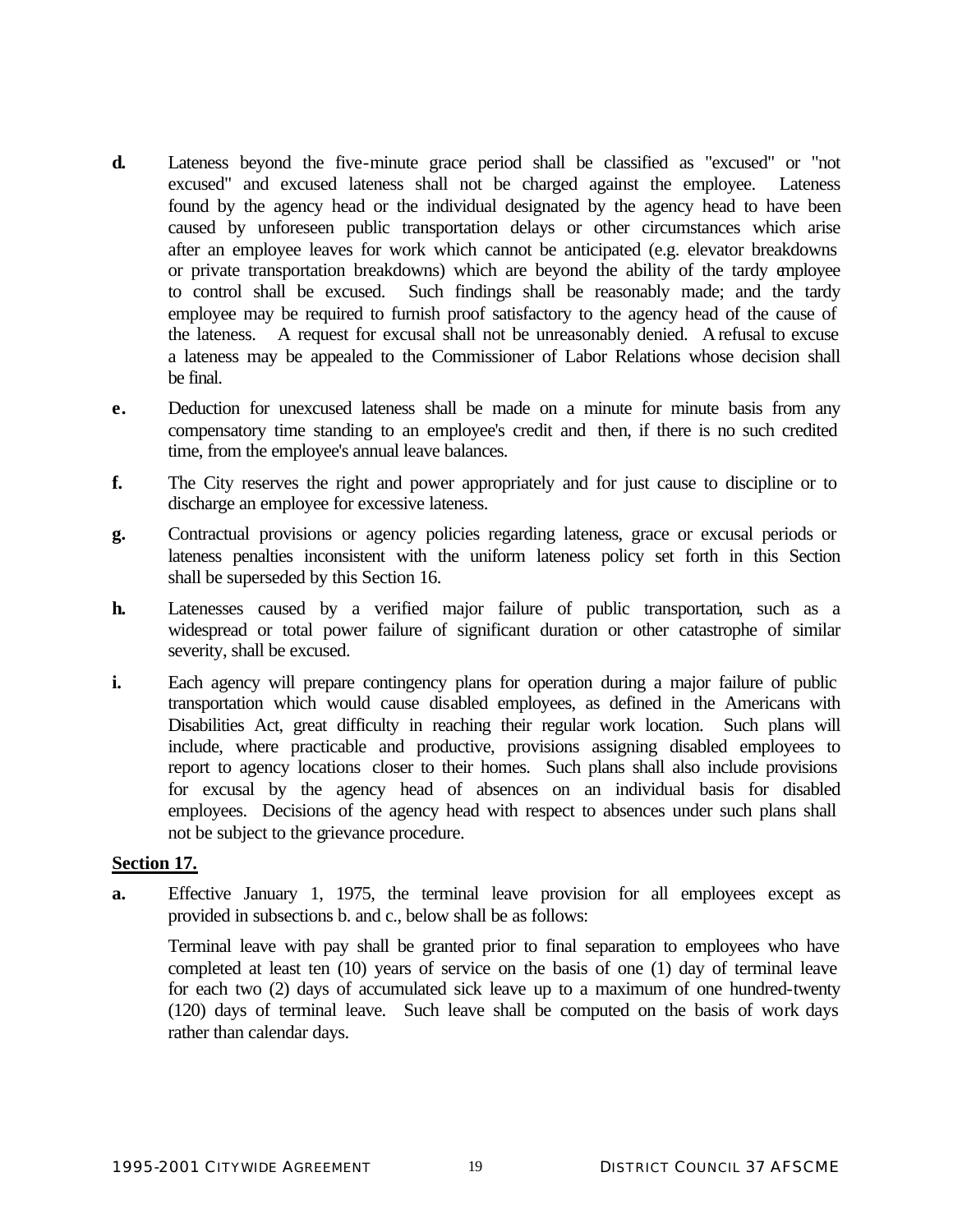- **b.** Any employee who as of January 1, 1975 had a minimum of fifteen (15) years of service as of said date may elect to receive upon retirement a terminal leave of one (1) calendar month for every ten (10) years of service pro-rated for a fractional part thereof in lieu of any other terminal leave. However, any sick leave taken by such employees subsequent to July 1, 1974 in excess of an average annual usage of six (6) days per year shall be deducted from the number of days of terminal leave to which the employee would otherwise be entitled at the time of retirement, if the employee chooses to receive terminal leave under this subsection.
- **c.** In the case where an employee has exhausted all or most of the employee's accrued sick leave due to a major illness, the agency head, in the agency head's discretion, may apply two and one-fifth (2 1/5) work days for each year of paid service as the basis for computing terminal leave in lieu of any other terminal leave. An employee's request for the application of this subsection shall not be unreasonably denied. The denial of an employee's request may be appealed solely to the Commissioner of Labor Relations.
- **d.** Where an employee has an entitlement to terminal leave and the City's fiscal situation requires that employees who are terminated, laid off or retired be removed from the payroll on or before a specific date, because of budgetary considerations, the Employer shall provide a monetary lump sum payment for terminal leave in accordance with the provisions of Executive Order 31, dated June 24, 1975.

#### **Section 18.**

- **a.** Shortened workday schedules or heat days in lieu thereof for employees who have traditionally enjoyed shortened workday schedules or heat days in lieu thereof shall begin on July 1 and terminate on Labor Day. Employees who are entitled to receive heat days in lieu of shortened workdays shall receive three (3) such days.
- **b.** Shortened workday schedules and heat days in lieu thereof shall be abolished for employees who work in air-conditioned facilities and for outdoor and field employees. However, outdoor and field employees who traditionally enjoyed such benefits and who are required to return to an office location before the end of the workday shall be entitled to the same summer schedules enjoyed by office employees at such location on such day.
- **c.** Outdoor and field employees include, but are not limited to, law enforcement personnel, Traffic Enforcement Agents, Traffic Device Maintainers, Motor Vehicle Operators, Inspectors, Engineers, Assessors, Appraisers, Investigators, Quality Control Specialists and Public Health Nurses. Homemakers and employees in equivalent titles, who are assigned to work in clients' homes which are not air-conditioned and who traditionally enjoyed shortened workday schedules or heat days in lieu thereof, shall continue to be so entitled.
- **d.** No shortened workday schedules or heat days in lieu thereof, shall be granted to any employee until the employee has completed one year of service.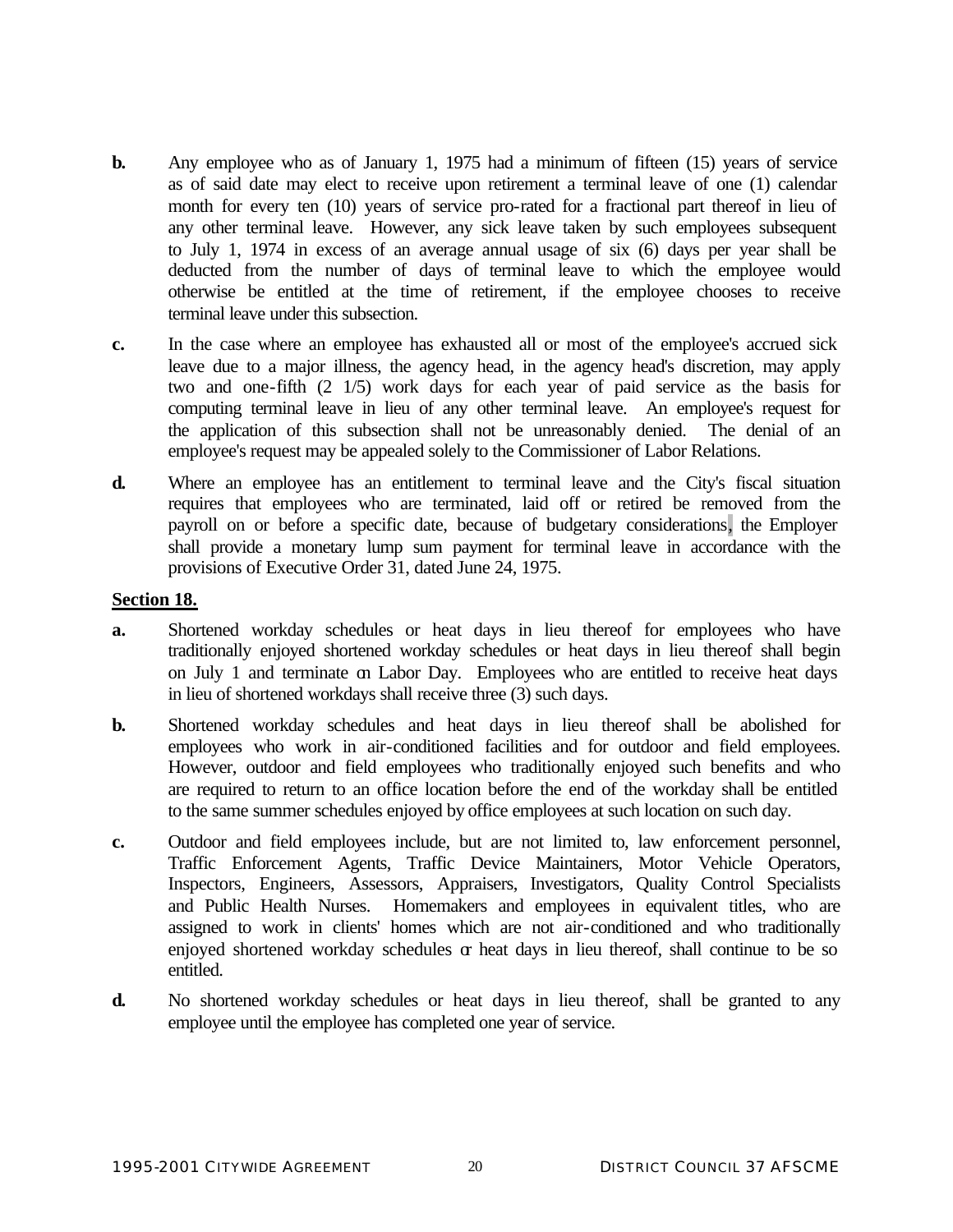**e.** Employees who work shortened workday schedules as described in this Section are entitled to the meal allowances set forth in Section 8 of Article IV, provided that such employees work a minimum of three (3) hours beyond the shortened workday schedule. An employee who qualifies for a meal allowance pursuant to this subsection shall not count the first hour worked after the shortened workday schedule in computing the amount of the meal allowance to which the employee is entitled.

#### **Section 19.**

**a.** Part-time per annum, hourly, per diem, per session and seasonal employees who work at least one half the regular hours of full time employees in the same title and who have worked for at least one month on a regular basis shall accrue leave credits as set forth below: \*

> **Years of Service Accrual** At the beginning of the 1st year At the beginning of the 5th year 1 hour for 15 hours worked (154 hours maximum) 1 hour for 11 hours worked (210 hours maximum)

- **b.** Sick leave: One (1) hour of sick leave for every twenty (20) hours actually worked with no maximum accrual.
	- **i.** For all employees *newly* hired after July 14, 1996, shall accrue at the rate of 1 hour of sick leave for each 22 hours actually worked for the first three (3) years of service.
	- ii. For employees covered by Unit Agreements that expire March 31, 2000, subsection 19(b)(i) shall be in effect from July 15, 1996 to March 31, 2000.
	- **iii.** For employees covered by Unit Agreements that expire December 31, 1999, subsection 19(b)(i) shall be in effect from July 15, 1996 to December 31, 1999.
- **c.** If no full-time equivalent title exists then the minimum number of hours required in order to receive leave credits pursuant to this Section shall be based on the nature of employment as follows:

White Collar Employment - 17 1/2 hours per week Blue Collar Employment - 20 hours per week

## **Section 20.**

l

**a.** A child care leave of absence without pay shall be granted to any employee (male or female) who becomes the parent of a child up to four years of age (or whose domestic partner registered pursuant to the New York City Administrative Code Section 3-240 et seq.) becomes the parent of a child up to four years of age), either by birth or by adoption, for a period of up to forty-eight (48) months. The use of this maximum allowance will be limited to one instance only. All other child care leaves of an employee shall be limited to a thirty-six (36) month maximum.

<sup>\*</sup> Refer to prior Citywide Agreement for accrual rate in effect prior to July 1, 1991.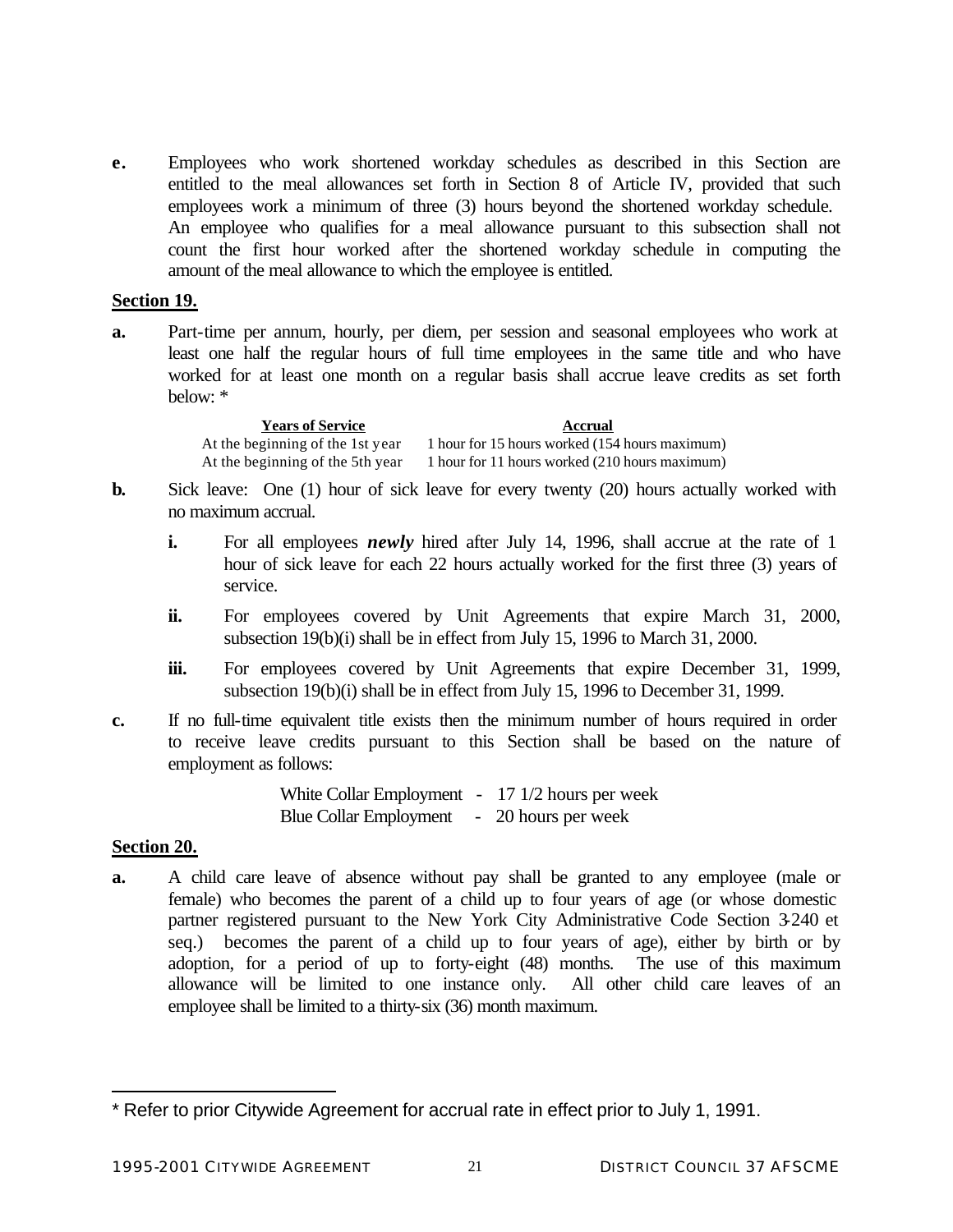- **b.** Prior to the commencement of child care leave, an employee shall be continued in pay status for a period of time equal to all of the employee's unused accrued annual leave and compensatory time (including FLSA compensatory time).
- **c.** Employees, who initially elect to take less than the forty-eight (48) month maximum period of leave or the thirty-six (36) months, may elect to extend such leave by up to two extensions, each extension to be a minimum of six (6) months. However, in no case may the initial leave period plus the one or two extensions total more than forty-eight (48) months or thirty-six (36) months.
- **d.** This provision shall not diminish the right of the Agency Head or the Personnel Director, as set forth in Rule 5.1 of the Leave Regulations, to grant a further leave of absence without pay for child care purposes.

## **Section 21.**

- **a.** Bereavement leave shall be granted for the death of an employee's spouse; "domestic partner," as defined in the New York Administrative Code Section 1-112(21); natural, foster or step parent; child; brother or sister; father-in-law; mother-in-law or other relative residing in the household.
- **b.** Effective November 26, 1999, bereavement leave shall be granted for the death of a grandchild.
- **c.** When a death in an employee's family occurs while the employee is on annual or sick leave, such time as is excusable for death in the family shall not be charged to annual or sick leave.

#### **Section 22.**

Individual employee grievants shall be granted leave with pay for such time as is necessary to testify at arbitration hearings.

Leave with pay shall be granted to three (3) employees who are named grievants in a group arbitration proceeding for such time as is necessary for them to testify at their group arbitration hearings.

Leave with pay for such time as is necessary to testify at their hearings shall be granted to employees who, after final adjudication of proceedings under Section 210 paragraph 2(h) of the Civil Service Law, are determined not to have been in violation of Section 210.

#### **Section 23.**

If at any time during the period of this Agreement the parties agree that it is impracticable to recruit for certain titles covered by this Agreement, the employer with the agreement of the Union may apply a variation of the provisions contained in Article V and Article VI of this Agreement for those titles.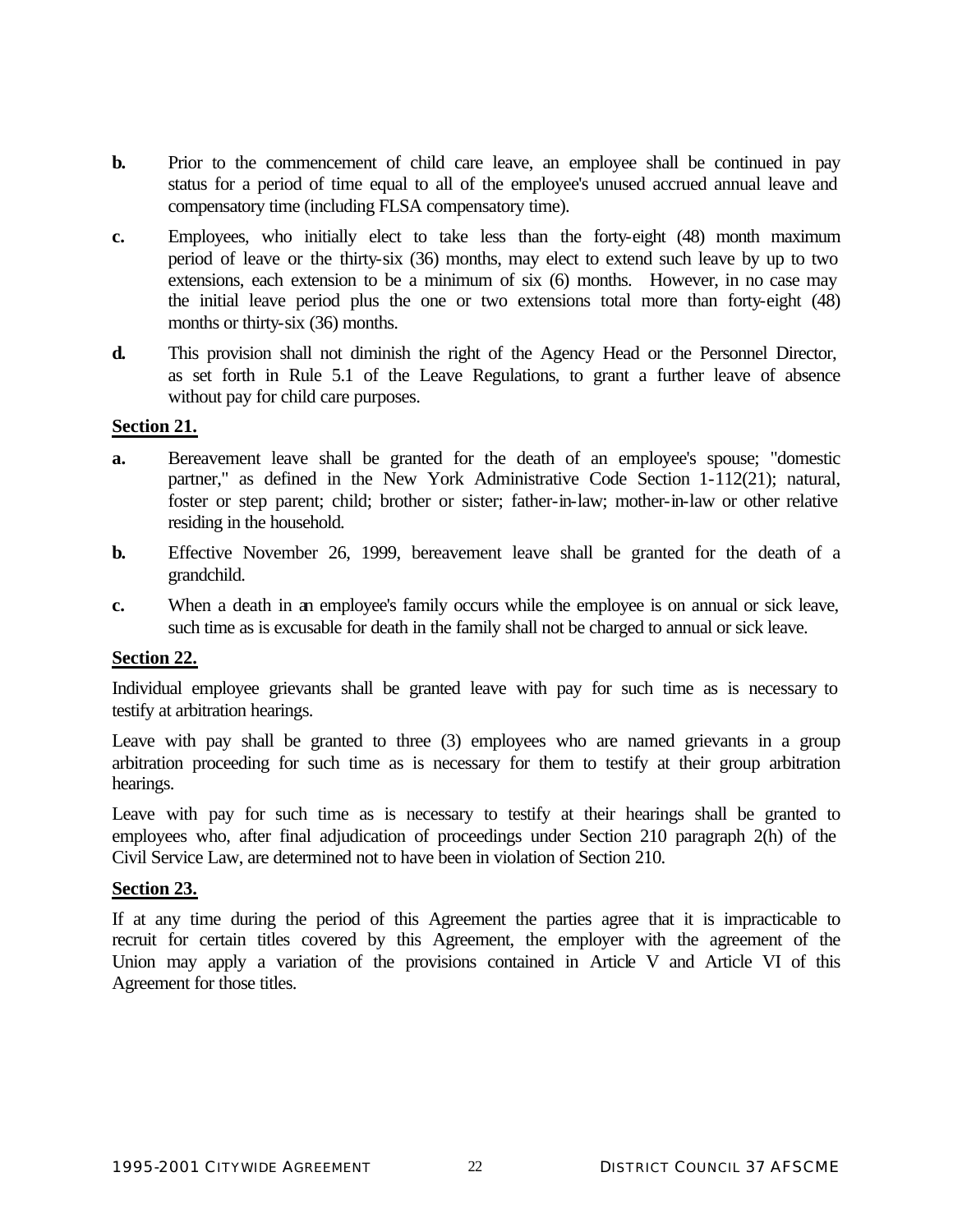# ARTICLE VI - TIME AND LEAVE VARIATIONS

This Article shall apply only to employees who work other than a regularly scheduled standard work week consisting of five (5) seven (7) hour, seven and one-half (7½) hour or eight (8) hour days.

# **Section 1.**

A "holiday leave bank" shall be established for each employee covered under this Article. The bank shall be credited with holiday leave time equal to one-fifth (1/5) the number of hours in the respective employee's work week as each holiday occurs.

No employee shall receive credit for more than twelve (12) holidays per annum.

## **Section 2.**

- **a.** When an employee does not work on one of the regular holidays, a number of hours equal to the number of hours in the employee's regularly scheduled work day shall be subtracted from the employee's "holiday leave bank."
- **b.** An employee who works on any of the regular holidays shall be compensated in accordance with Section 3 of this Article or the overtime provisions of this Agreement, whichever is applicable.
- **c.** When either the holiday or the day designated for observance occurs on an employee's scheduled day off and the employee does not work on such day, the employee shall accrue credits pursuant to Section 1 of this Article, but no credits shall be deducted from the employee's "holiday leave bank."

## **Section 3.**

- **a.** If an employee is required to work on any of the holidays listed in Article V, Section 9 of this Agreement, the employee shall receive a fifty percent (50%) cash premium for all hours worked on the holiday, and there shall be no deduction from the employee's "holiday leave bank."
- **b.** If a holiday falls on a Saturday or Sunday, the fifty percent (50%) cash premium shall apply only to those employees who are required to work on the Saturday or Sunday holiday. Employees required to work on the Monday or Friday designated by the Employer for holiday observance shall not have any time charged against their "holiday leave bank" as a result of the Saturday or Sunday holiday, but shall not receive premium pay.
- **c.** With respect to an employee who is scheduled to work on both the Saturday or Sunday holiday and the day designated for observance: (1) if the employee is required to work on only one of such days, the employee's "holiday leave bank" shall be charged the equivalent of one day. Such employee shall receive the fifty percent (50%) cash premium when required to work on Saturday or Sunday; or (2) if the employee is required to work on both such days, the employee shall receive the fifty percent (50%) cash premium for all hours worked on the Saturday or Sunday holiday without any charge to the employee's "holiday leave bank."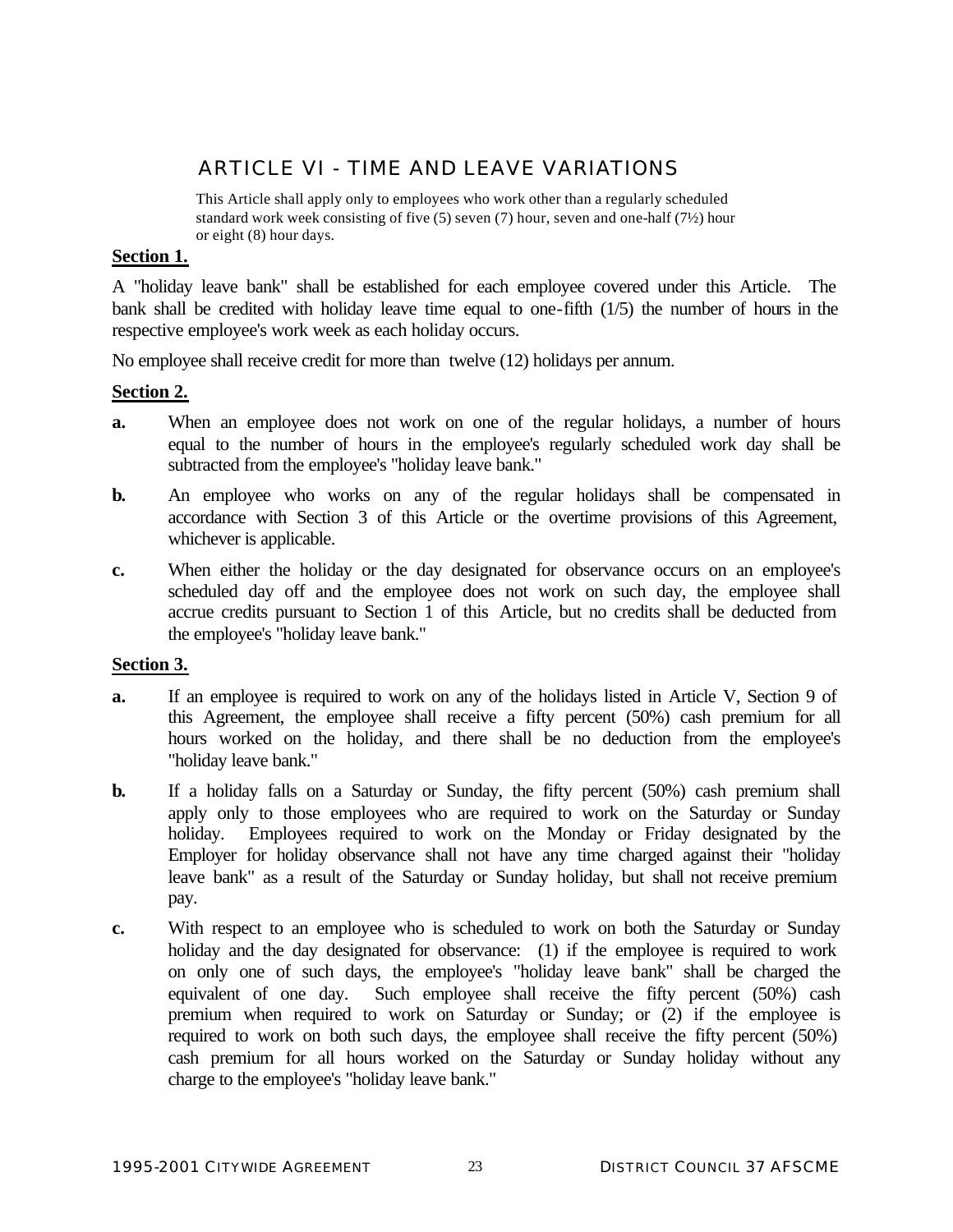- **d.** However, if the employee is required to work on a holiday which falls on the employee's scheduled day off, the employee may choose whether such holiday work is to be compensated by the fifty percent (50%) cash premium without charge to the employee's leave bank, or, if otherwise eligible, by the overtime provisions of Article IV.
- **e.** An employee shall not receive for the same hours of work both (1) overtime pay and (2) the fifty percent (50%) cash premium without charge to the employee's "holiday leave bank." However, regardless of whether the holiday falls on a regular working day or on a scheduled day off, if the number of hours worked on such holiday exceeds the employee's normal daily tour of duty, all hours of work in excess of such normal daily tour of duty shall be covered by the overtime provisions of Article IV.
- **f.** Shifts which begin at 11 P.M. or later on the day before the holiday shall be deemed to have been worked entirely on the holiday, and shifts which begin at 11 P.M. or later on the holiday shall be deemed not to have been worked on the holiday.

# **Section 4.**

An employee may be advanced holiday leave credits consistent with the maximums set forth in Section 1 of this Article. Any resulting negative leave balance shall be charged against subsequent holiday accruals. If as of May 1 of any year an employee's "holiday leave bank" has a negative balance, said balance shall be charged against the employee's annual leave.

## **Section 5.**

l

The "Annual Leave Allowance" shall accrue on an hourly basis. The rate of accrual shall be based on the number of hours in the work week and the number of years of service of the respective employee as follows: \*

| Work Week       | <b>Years of Service</b>                    | <b>Allowance</b> | <b>Monthly Accrual</b> |
|-----------------|--------------------------------------------|------------------|------------------------|
|                 | Beginning of 15th year                     | 324:00 hours     | $27:00$ hours          |
| 60              | Beginning of 8th year                      | 300:00 hours     | $25:00$ hours          |
|                 | Beginning of 5th year<br><b>First Year</b> | 240:00 hours     | $20:00$ hours          |
|                 |                                            | $180:00$ hours   | $15:00$ hours          |
|                 | Beginning of 15th year                     | $216:00$ hours   | $18:00$ hours          |
| 40              | Beginning of 8th year                      | $200:00$ hours   | $16:40$ hours          |
|                 | Beginning of 5th year                      | $160:00$ hours   | $13:20$ hours          |
|                 | <b>First Year</b>                          | 120:00 hours     | $10:00$ hours          |
|                 | Beginning of 15th year                     | $202:30$ hours   | $16:53$ hours          |
| $37\frac{1}{2}$ | Beginning of 8th year                      | 187:30 hours     | $15:38$ hours          |
|                 | Beginning of 5th year                      | $150:00$ hours   | $12:30$ hours          |
|                 | <b>First Year</b>                          | $112:30$ hours   | $9:23$ hours           |
|                 | Beginning of 15th year                     | $189:00$ hours   | $15:45$ hours          |
| 35              | Beginning of 8th year                      | $175:00$ hours   | 14:35 hours            |
|                 | Beginning of 5th year                      | $140:00$ hours   | $11:40$ hours          |
|                 | <b>First Year</b>                          | $105:00$ hours   | 8:45 hours             |

<sup>\*</sup> Refer to prior Citywide Agreement for accrual rate in effect prior to July 1, 1991.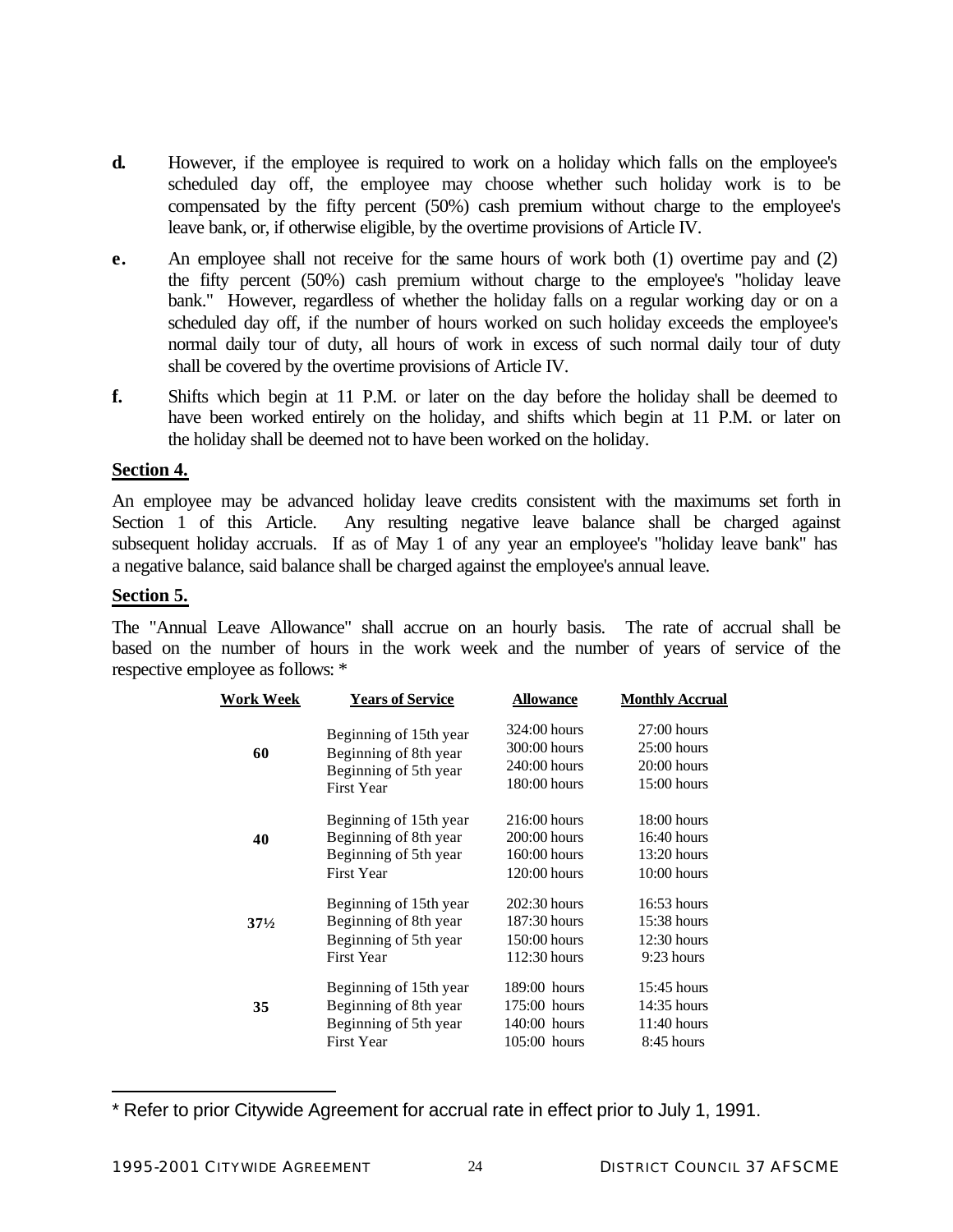# **Section 6.**

The "Sick Leave Allowance" shall accrue on an hourly basis. The monthly accrual of sick leave shall be equal to one-fifth the number of hours in the respective employee's work week.

- **a.** For all employees *newly* hired after July 14, 1996, the monthly accrual of sick leave shall be equal to  $11/60^{th}$ s of the number of hours in the respective employee's work week .for the first three (3) years of service.
- **b.** For employees covered by Unit Agreements that expire March 31, 2000, subsection 6(a) shall be in effect from July 15, 1996 to March 31, 2000.
- **c.** For employees covered by Unit Agreements that expire December 31, 1999, subsection 6(a) shall be in effect from July 15, 1996 to December 31, 1999.

## **Section 7.**

Where, for record keeping purposes, daily leave balances are converted to hourly leave balances, such conversion shall be based on one-fifth (1/5) the number of hours in the respective employee's regular work week for each day of leave credited to the employee's leave balance, pro-rated for fractional days.

## **Section 8.**

- **a.** Employees who are otherwise entitled to receive heat days pursuant to Article V, Section 18 of this Agreement shall receive compensatory time for said heat days. The number of hours credited for each heat day shall be equal to one-fifth (1/5) the number of hours in the respective employee's work week.
- **b.** Employees who are otherwise entitled to a shortened workday schedule pursuant to Article V, Section 18 of this Agreement shall be credited with five (5) hours of compensatory time, in lieu of any shortened workday schedule, for each week actually worked while shortened schedules are in effect.

# ARTICLE VII - HEALTH INSURANCE

## **Section 1.**

The Labor-Management Health Insurance Policy Committee, with representation from the Municipal Labor Committee and from the Employer, for the purpose of consultation on policy only shall be continued.

#### **Section 2.**

- **a.** Retirees shall continue to have the option of changing their previous choice of Health Plans. This option shall be:
	- **i.** a one-time choice;
	- **ii.** exercisable only after one year of retirement; and
	- **iii.** exercisable at any time without regard to contract periods.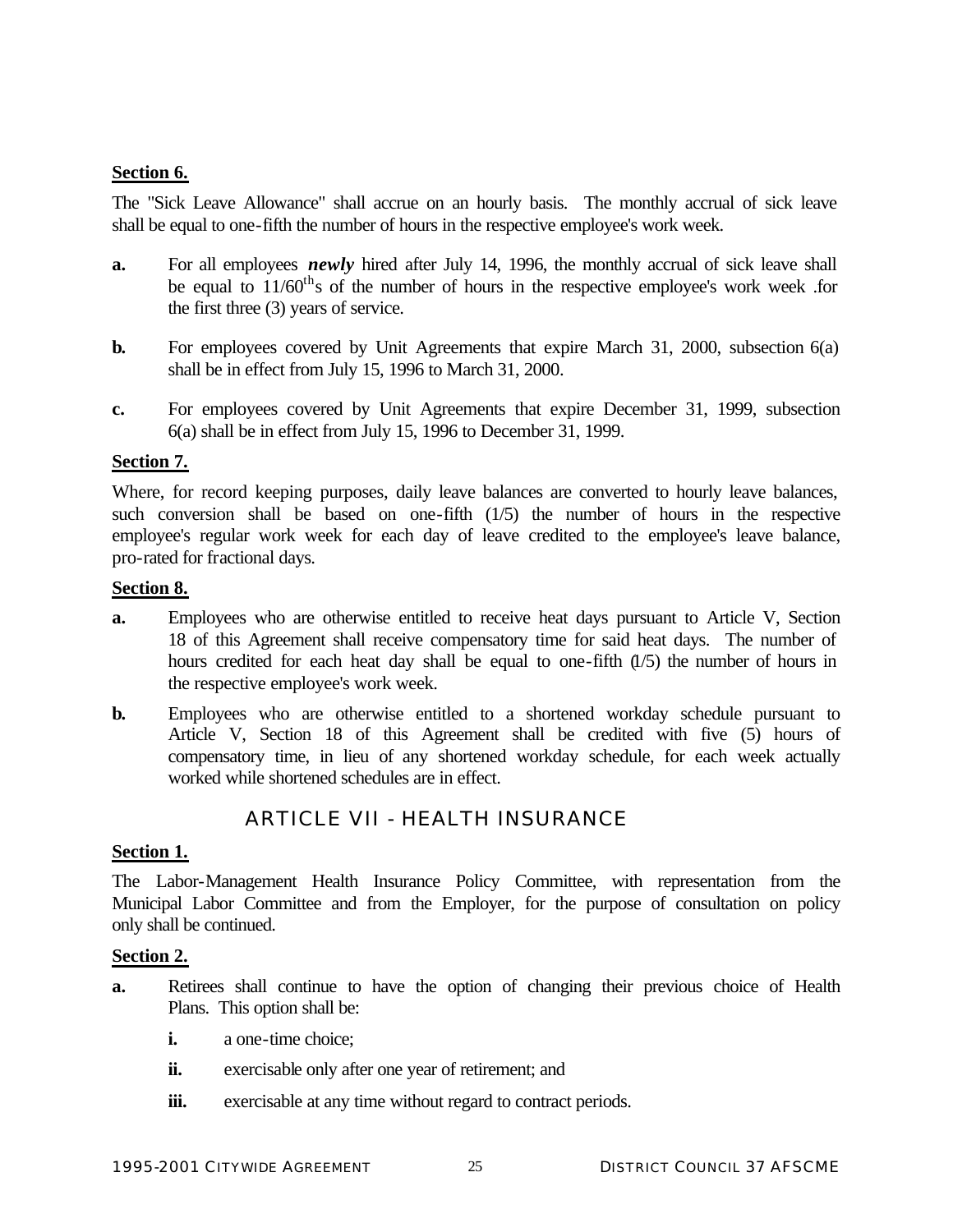Such changes to a new plan shall be effectuated as soon as practicable but no later than the first day of the month three months after the month in which the application has been received by the New York City Employee Health Benefits Program.

**b.** Effective with the reopener period for health insurance subsequent to January 1, 1980 and every two years thereafter, retirees shall have the option of changing their previous choice of health plans. This option shall be exercised in accordance with procedures established by the Employer. The Union will assume the responsibility of informing retirees of this option.

## **Section 3.**

If an employee has filed for any disability retirement and, prior to the approval of the application makes direct payment pursuant to the Comprehensive Omnibus Budget Reconciliation Act ("COBRA") to prevent discontinuation of the basic health insurance coverage, upon approval of the disability application the Employer shall request the basic health insurance carrier to reimburse the employee in the amount of the direct premiums paid by the employee which premiums were also paid by the Employer. The Employer shall upon request provide the employee with a letter to the carrier indicating the effective dates of coverage under the New York City Employee Health Benefits Program.

#### **Section 4.**

If an employee is laid off, on leave, or disabled, and has City contributions for basic health insurance discontinued, the Union may make direct COBRA payments on behalf of such employee to the New York City Employee Health Benefits Program carriers at 102 percent of the group rate for such coverage for a maximum period of thirty-six (36) months from the date of discontinuance.

#### **Section 5.**

The Commissioner of Labor Relations and the Commissioner of Citywide Administrative Services will recommend to the New York City Employee Health Benefits Program that retirees be permitted to add dependents to such retirees' coverage under the New York City Employee Health Benefits Program on the same terms and conditions as active employees.

#### **Section 6.**

At the present time, the Employer is providing certain electronic data processing tapes and other relevant information necessary for the administration of certain supplemental health and welfare plans. The cost of supplying such tapes and information will be borne by the entity requesting same.

# ARTICLE VIII - CAR ALLOWANCES

## **Section 1.**

Employees who are receiving a per diem allowance in lieu of a mileage allowance for authorized and actual use of their own cars may elect reimbursement on a standard mileage basis. Such election shall be irrevocable.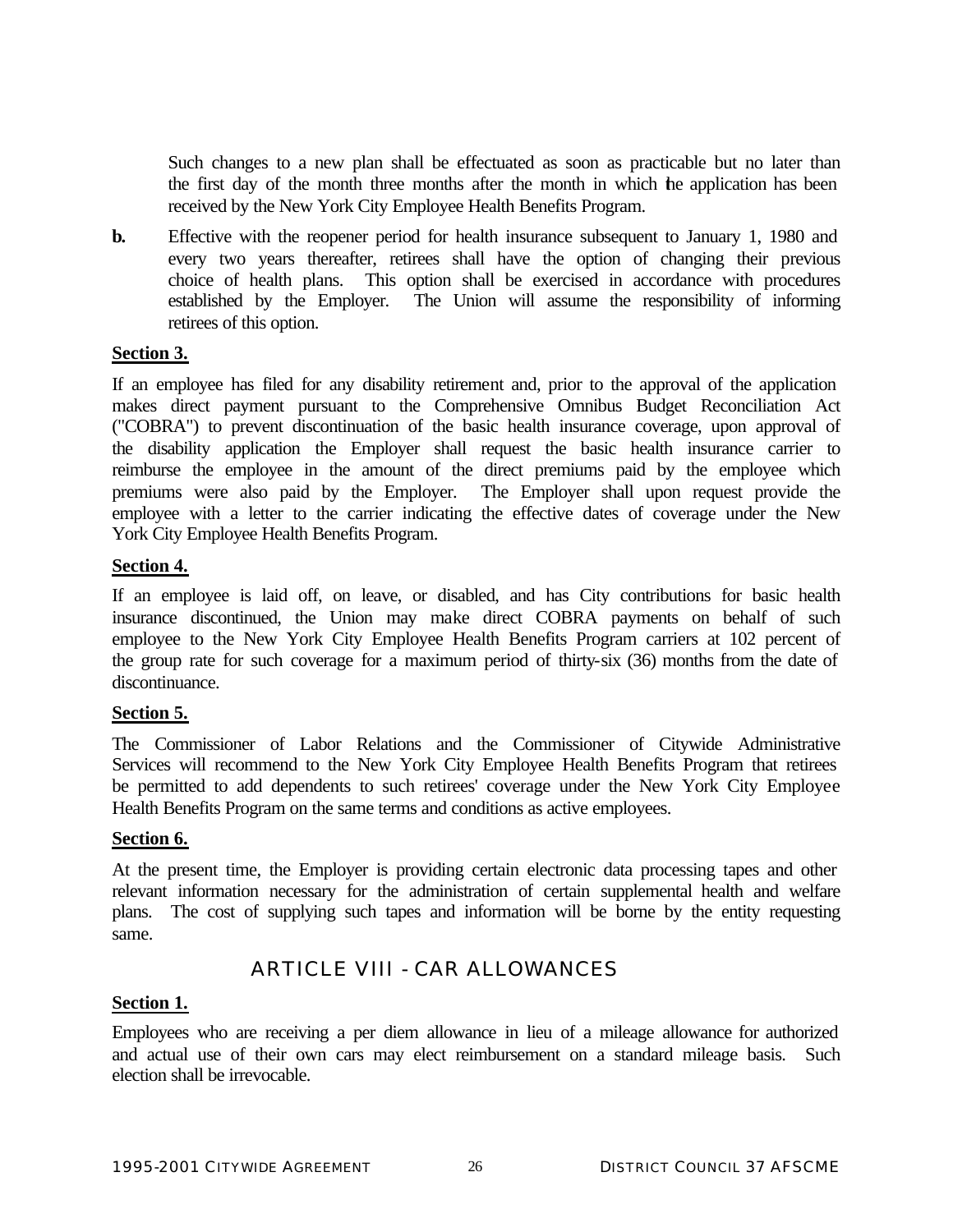## **Section 2.**

Effective as of the dates set forth below, compensation to employees for authorized and required use of their own cars shall be at the indicated rate. There shall be a minimum guarantee of thirty (30) miles for each day of authorized and actual use. Said mileage allowance is not to include payment for the distance traveled from the employee's home to the first work location in a given day or from the last work location to the employee's home unless the employee is authorized and required to carry special equipment or materials which cannot feasibly be transported via mass transit.

> Effective January 1, 1995  $25¢$  per mile Effective November 26, 1999 28¢ per mile

# ARTICLE IX - PERSONNEL AND PAY PRACTICES

## **Section 1.**

All regular paychecks of City employees shall be itemized to include overtime, additional wage benefits (including back pay), and differentials.

#### **Section 2.**

Upon transfer of a permanent employee from one agency covered by the sick leave and annual leave provisions of this Agreement to another agency so covered, or appointment of any employee to another agency so covered from an eligible list promulgated by the Commissioner of Citywide Administrative Services immediately following continuous City service, all sick leave and annual leave balances shall be transferred with the employee.

#### **Section 3.**

- **a.** When a transfer is accomplished with the consent of the employee, all compensatory time due for overtime worked shall be granted to the employee prior to the effective date of the transfer except where:
	- **i.** the receiving agency agrees in writing to accept the transfer of these accrued compensatory time balances in whole or in part to its records,
	- **ii.** or the employee requests in writing that these accrued compensatory time balances be converted to sick leave credits as of the date of the transfer.

Initiation of action to liquidate this compensatory time shall be the responsibility of the transferring employee.

- **b.** When an employee is subjected to a functional or involuntary transfer, all the employee's accrued compensatory time balances shall be transferred to the records of the receiving agency.
- **c.** When a current employee is appointed to another City agency from a list promulgated by the New York City Department of Citywide Administrative Services, all compensatory time shall be transferred to the records of the appointing agency.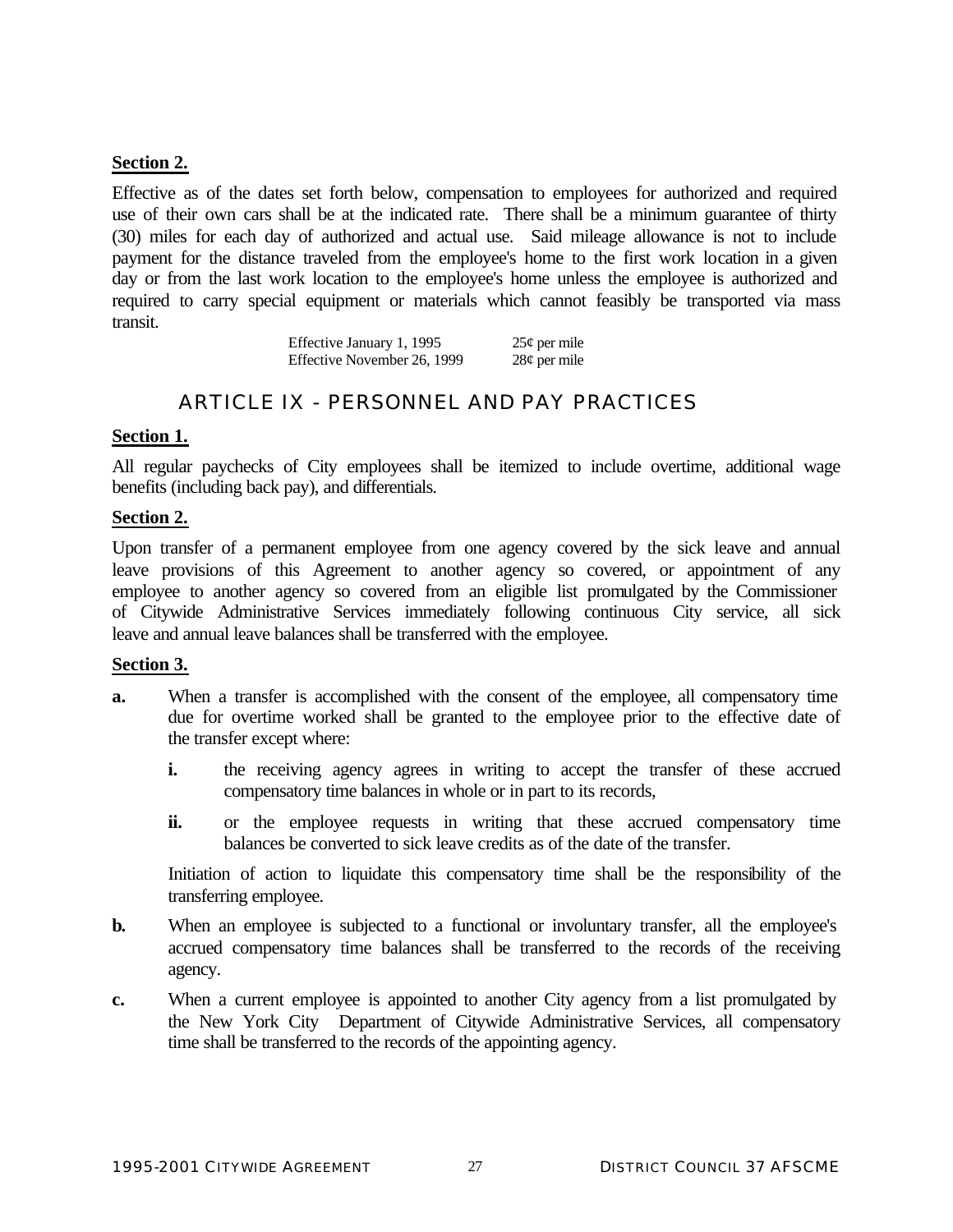# **Section 4.**

- **a.** The Employer shall furnish identification cards to all employees who have served continuously for six (6) months.
- **b.** Each employee who is a member of the New York City Employee's Retirement System (NYCERS) as of the effective date of this Agreement shall receive a Tax-Pension Identification Card showing the name, withholding tax number, pension number, pension plan, and the date the last membership in the System began. Employees joining the NYCERS during the life of this Agreement shall be given a Tax-Pension Identification Card when the employing agency is notified by the System of the date membership was granted and the pension number assigned. In the discretion of an agency head, the identification card required by subsection 4(a) above may be combined with the Tax-Pension Identification Card.
- **c.** Lost cards shall be reported immediately and replaced at cost to the employee. Upon separation from service, an employee shall not receive the employee's final paycheck until the employee has returned the identification card issued, or has submitted an appropriate affidavit of loss.

## **Section 5.**

Any employee who is promoted or who is affected by an individual change in title or rate of compensation of an adverse nature shall be notified in writing no later than two (2) weeks after the effective date of such promotion, change in title, or rate of compensation. Present agency agreements on this subject shall not be affected by this Section.

## **Section 6.**

Consistent with, and subject to security requirements, paychecks shall be released on the preceding day as soon as possible after 3:00 P.M. for all employees who would not normally receive their paychecks during their working hours on the scheduled payday.

# **Section 7.**

Agencies shall be authorized to establish and maintain imprest funds for the reimbursement to employees of all necessary carfare, telephone, automobile and meal expenses and such other types of expenses as the Comptroller may approve. The funds shall be administered in accordance with the rules and regulations of the Comptroller. Authorized carfare and telephone expenses shall be reimbursed within one month of submission of an appropriate claim for reimbursement.

## **Section 8.**

**a.** In the event of an overpayment to an employee which is agreed by both parties to be erroneous, the employer shall not make wage deductions for recoupment purposes in amounts greater than: 10% if the employee's gross pay is under \$17,500, 15% if the employee's gross pay is \$17,500 or over and under \$32,500, and 25% if the employee's gross pay is \$32,500 or more. In the event the employee disputes the alleged erroneous overpayment, the employee or the union, except as provided in Section 8(b), may appeal to the Office of Labor Relations ("OLR") within 20 days of a notice by the employer of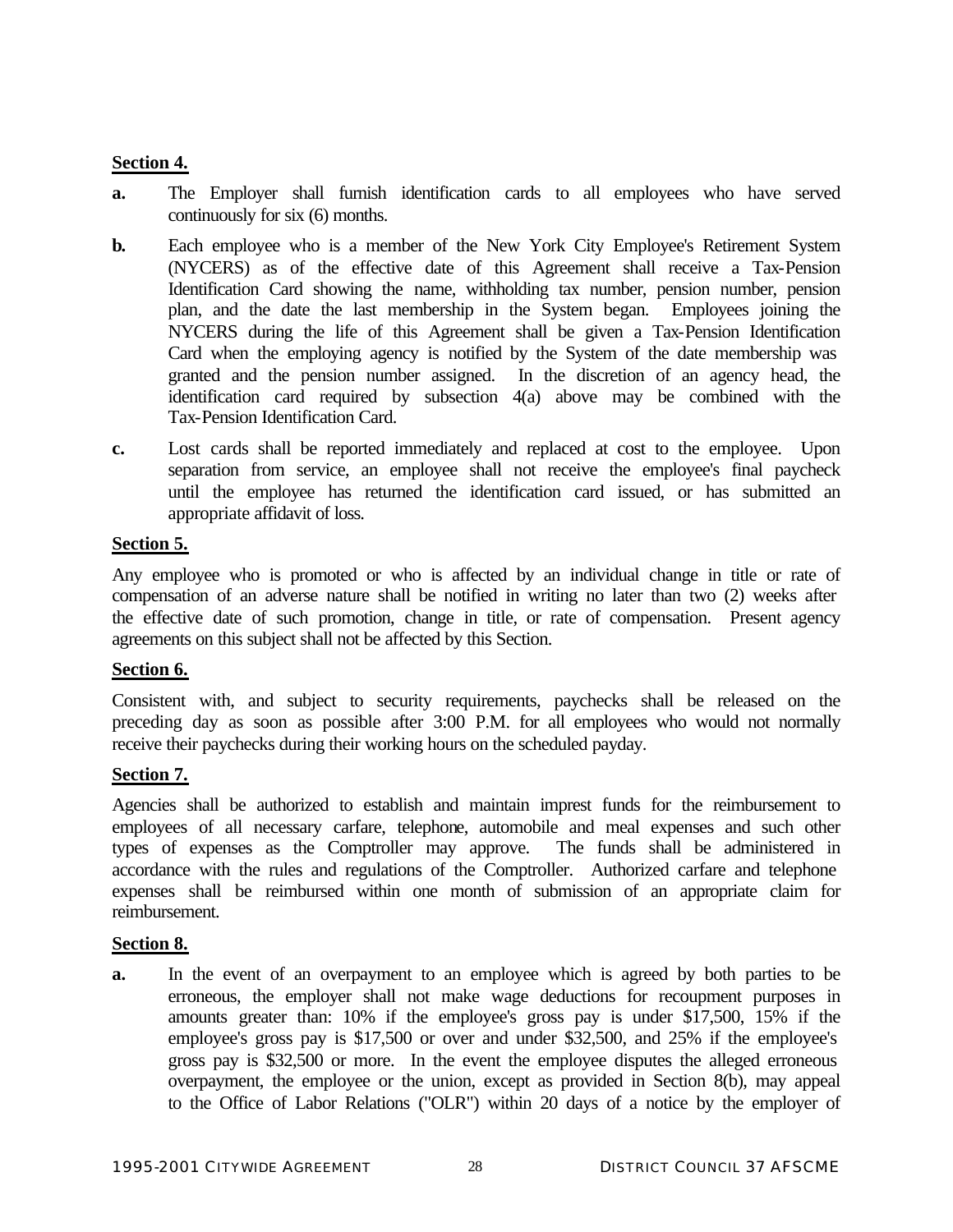its intent to recoup the overpayment and no deduction for recoupment shall be made until OLR renders a decision, which decision shall be final. Nothing contained above shall preclude the parties or affected individuals from exercising any rights they may have under law.

**b.** In the event of a dispute by an employee of the Health and Hospitals Corporation ("HHC") concerning an alleged erroneous overpayment, the employee shall send notice of the appeal to both OLR and HHC's Office of the Vice President for Human Resources within 20 days of the notice by HHC of its intent to recoup said overpayment.

HHC will attempt within 21 days to resolve the dispute and execute a stipulation of settlement. Copies of any such stipulation of settlement shall be sent to the employee, the Union, and the OLR. If after 21 days the dispute remains unresolved or upon notification by HHC that no resolution can be reached, the OLR shall render a decision pursuant to Section 8(a).

- **c.** Any recoupment shall be limited to the period up to six years prior to the commencement of such proceedings for recoupment.
- **d.** In lieu of wage deductions for recoupment purposes, the Employer may, with the consent of the employee, make deductions from the employee's annual leave or compensatory leave banks.

# **Section 9.**

Any employee who is required to take a medical examination to determine if the employee is physically capable of performing the employee's full duties, and who is found not to be so capable, shall, as far as practicable, be assigned to in-title and related duties in the same title during the period of the employee's disability. If a suitable position is not available, the

Employer shall offer the employee any available opportunity to transfer to another title for which the employee may qualify by the change of title procedure followed by the New York City Department of Citywide Administrative Services pursuant to Rule 6.1.1 of the Personnel Rules and Regulations of the City of New York or by noncompetitive examination offered pursuant to Rule 6.1.9 of the Personnel Rules and Regulations of the City of New York.

If such an employee has ten (10) years or more of retirement system membership service and is considered permanently unable to perform all the duties of the employee's title and no suitable in-title position is available, the employee shall be referred to the New York City Employee's Retirement System and recommended for ordinary disability retirement.

## **Section 10.**

**a.** Interest on wage increases shall accrue at the rate of three percent (3%) per annum from one hundred-twenty (120) days after execution of the applicable agreement or one hundred-twenty (120) days after the effective date of the increase, whichever is later, to the date of actual payment.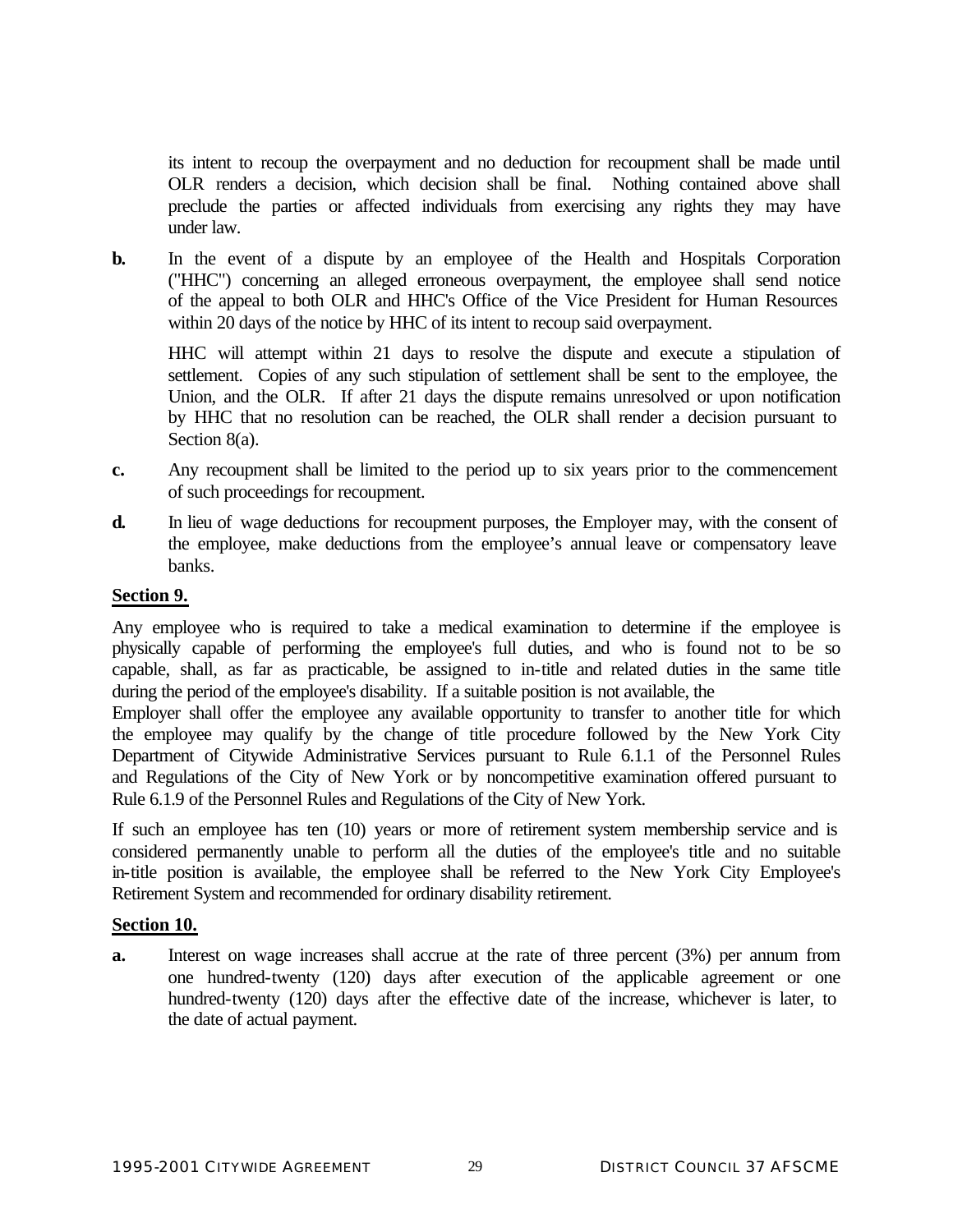- **b.** Interest on shift differentials, holiday and overtime pay, shall accrue at the rate of three percent (3%) per annum from one hundred twenty (120) days following their earning or one hundred twenty (120) days after the execution of this Agreement, whichever is later, to the date of actual payment.
- **c.** Interest accrued under subsections 10(a) or 10(b) shall be payable only if the amount of interest due to an individual employee exceeds five dollars (\$5.00).

## **Section 11.**

The Employer shall make every reasonable effort to provide adequate notice of employee salary garnishments.

#### **Section 12.**

No employee shall receive a lower basic salary rate following promotion than the basic salary rate received preceding the promotion.

#### **Section 13.**

The Employer shall not withhold entire paychecks when an employee has no leave balance to cover absences without pay, due to illness, up to a maximum of five (5) days, provided the affected employee has five (5) years of service as a member of the New York City Employee's Retirement System. Appropriate deductions shall be made in a subsequent paycheck. Employees with a negative leave balance shall not be covered by this Section.

#### **Section 14.**

For the purposes of this Agreement employees in all classes of positions not yet classified by the appropriate competent body shall be presumptively covered by the terms of this Agreement pending final classification of the affected class of positions.

#### **Section 15.**

The Employer shall provide a copy of this Agreement to all covered agencies.

## **Section 16.**

Employees who purchase meals served in any facility run by the Employer shall pay fifty percent (50%) of the then total direct costs of such meals.

#### **Section 17.**

The Employer shall distribute material describing pension benefits and provisions under the Coordinated-Escalator Retirement Plan (CO-ESC Plan) to all newly hired employees at the time of appointment by the employing Agency.

#### **Section 18.**

**a.** If an employee's paycheck is lost by the Employer, the Employer shall secure a handwritten replacement check for the employee within three (3) working days after receipt of an affidavit by the employee stating that he/she has not received the lost check or any proceeds from it.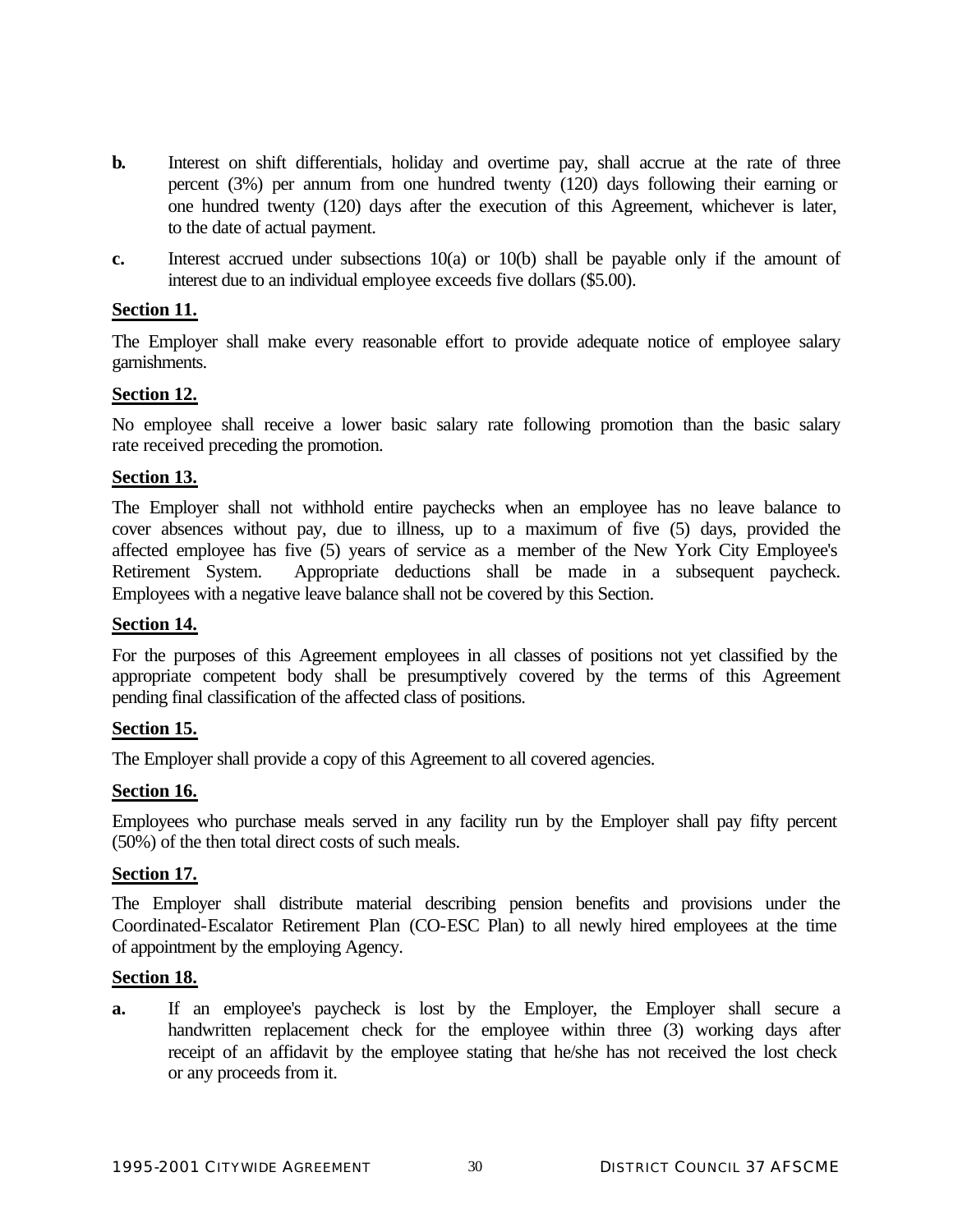**b.** If the paycheck of an employee who is already on payroll is withheld as the result of an error which is solely the fault of the Employer, the Employer shall make payment in (4) four working days except when the large effort of paying retroactive monies is involved.

#### **Section 19.**

When a permanent employee is summoned to an interview which may lead to a disciplinary action and which is conducted by someone outside the normal supervisory chain of command, the following procedure shall apply:

- **a.** Employees who are summoned to the appropriate office of their agency shall be notified, whenever feasible, in writing at least two (2) work days in advance of the day on which the interview or hearing is to be held, and a statement of the reason for the summons shall be attached, except where an emergency is present or where considerations of confidentiality are involved.
- **b.** Whenever such an employee is summoned for an interview or hearing for the record which may lead to disciplinary action, the employee shall be entitled to be accompanied by a Union representative or a lawyer, and the employee shall be informed of this right. Upon the request of the employee and at the discretion of the Inspector General, the Inspector General may agree to the employee being accompanied by a lawyer and a Union representative. Such permission shall not be unreasonably denied. If a statement is taken, the employee shall be entitled to a copy.
- **c.** Wherever possible, such hearings and interviews shall be held in physical surroundings which are conducive to privacy and confidentiality.
- **d.** This Section shall not alter the provisions of any existing unit Agreement which contains a more beneficial procedure.

#### **Section 20.**

- **a.** Upon the conclusion of an investigation conducted pursuant to Executive Order 16, dated July 26, 1978, the summoned employee shall be entitled, upon request, to a copy of any sworn statement the employee has given to an Inspector General or the Inspector General's designee or representative.
- **b.** Upon the conclusion of an investigation conducted pursuant to Executive Order 16, dated July 26, 1978, an employee who has been notified that he or she has been the subject of said investigation, shall, upon the employee's request, be advised of its disposition.

#### **Section 21.**

Certified Unions shall be provided with a copy of the applicable personnel rules, regulations, policies and procedures as distributed by the agency.

## **Section 22.**

At the time of the final approval of an agreement, the Employer shall notify NYCERS of an adjustment in compensation to be included in retirement benefits.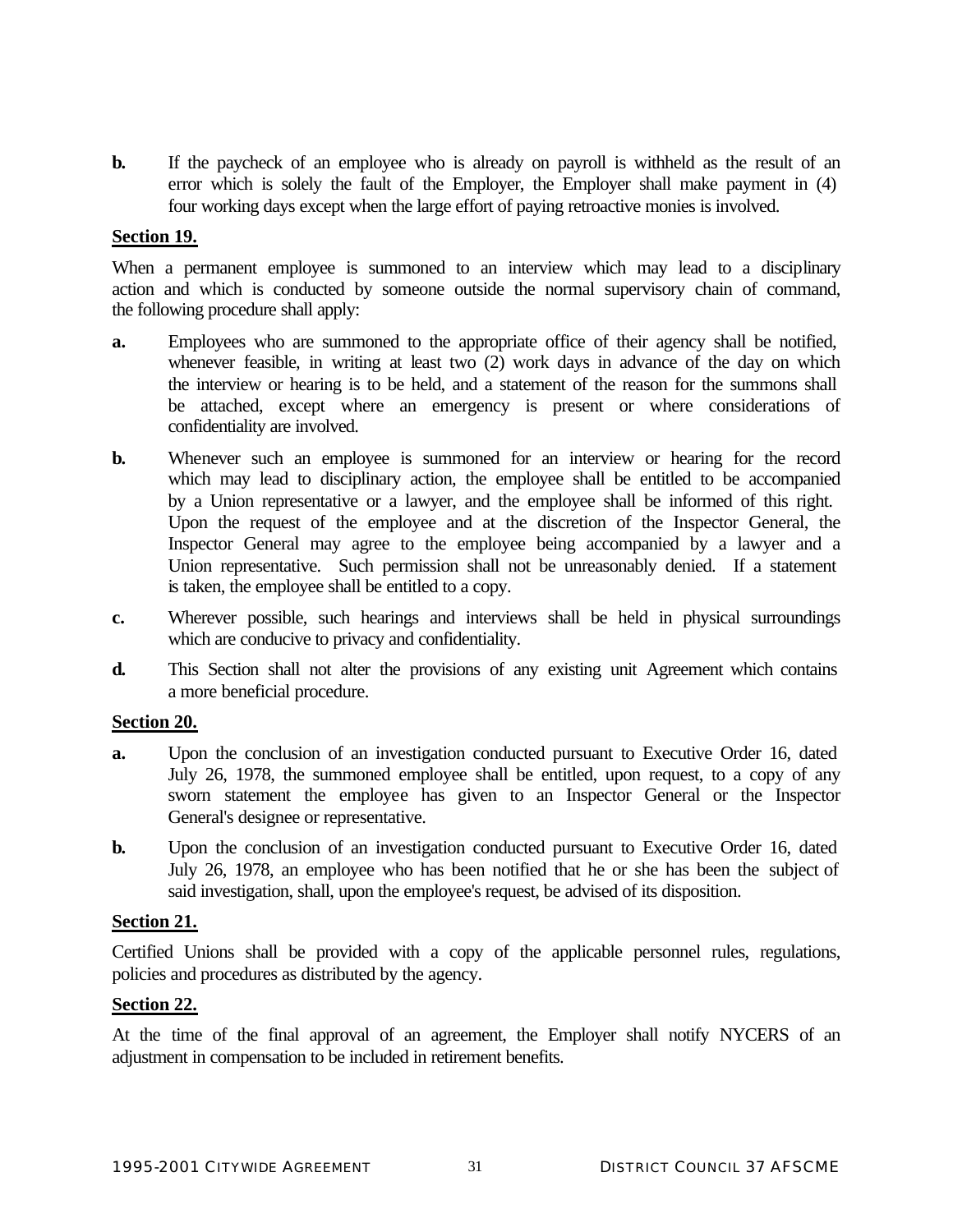# **Section 23.**

Employees who have retired or left employment for other reasons shall be paid negotiated increases, premium pay, shift differential, overtime, and any other monies due them as soon as possible.

## **Section 24. Full-time Per Diem Employees**

The Alternative Career and Salary Pay Plan shall be amended to permit employees appointed on a full-time per diem basis to receive their base salary (including salary increment schedules) and/or additions-to-gross payments in the same manner as a full-time per annum employee, subject to the conditions listed below:

- **a.** In order to qualify, a per diem employee must, at the time of appointment, be assigned to regularly work the normal full-time work week established for such per annum title as listed in Appendix A of the Citywide Agreement ("full-time basis") and *must* continue to regularly work the normal full-time work week established for such per annum title.
- **b.** For the purpose of salary increment schedules or additions-to-gross payments based on active service (including: experience differentials, longevity differentials, longevity increments, recurring increment payments and service increments), the qualifying service for these provisions shall commence with the original date of appointment on a full-time basis, provided the employee has no break in service **\*** of more than 31 days. Employees with a break in service shall be deemed newly hired and only service subsequent to such break shall be credited.
- **c.** Except as may otherwise be provided by an agreement applicable to the employee's title, assignment differentials, certification differentials, educational differentials, license differentials, uniform allowances and uniform maintenance allowances shall be paid from the original date of appointment on a full-time basis.
- **d.** For purposes of calculating the seniority of employees appointed prior to December 5, 1999, the seniority date shall be deemed their original date of appointment on a full-time basis. However, no benefits granted in this Section 24 are payable prior to December 5, 1999.
- **e.** These provisions shall only apply to an employee hired on a temporary basis pursuant to Rule 5.4 of the Personnel Rules and Regulations of the City of New York if such employee has worked the normal full-time work week established for the per annum title for one full year (52 weeks) without a break in service\* of more than 31 days, and continues to regularly work such normal full-time work without a break in service of more than 31 days.
- **f.** These provisions shall take effect December 5, 1999.

l

<sup>\*</sup> See Article I, Section 5(e).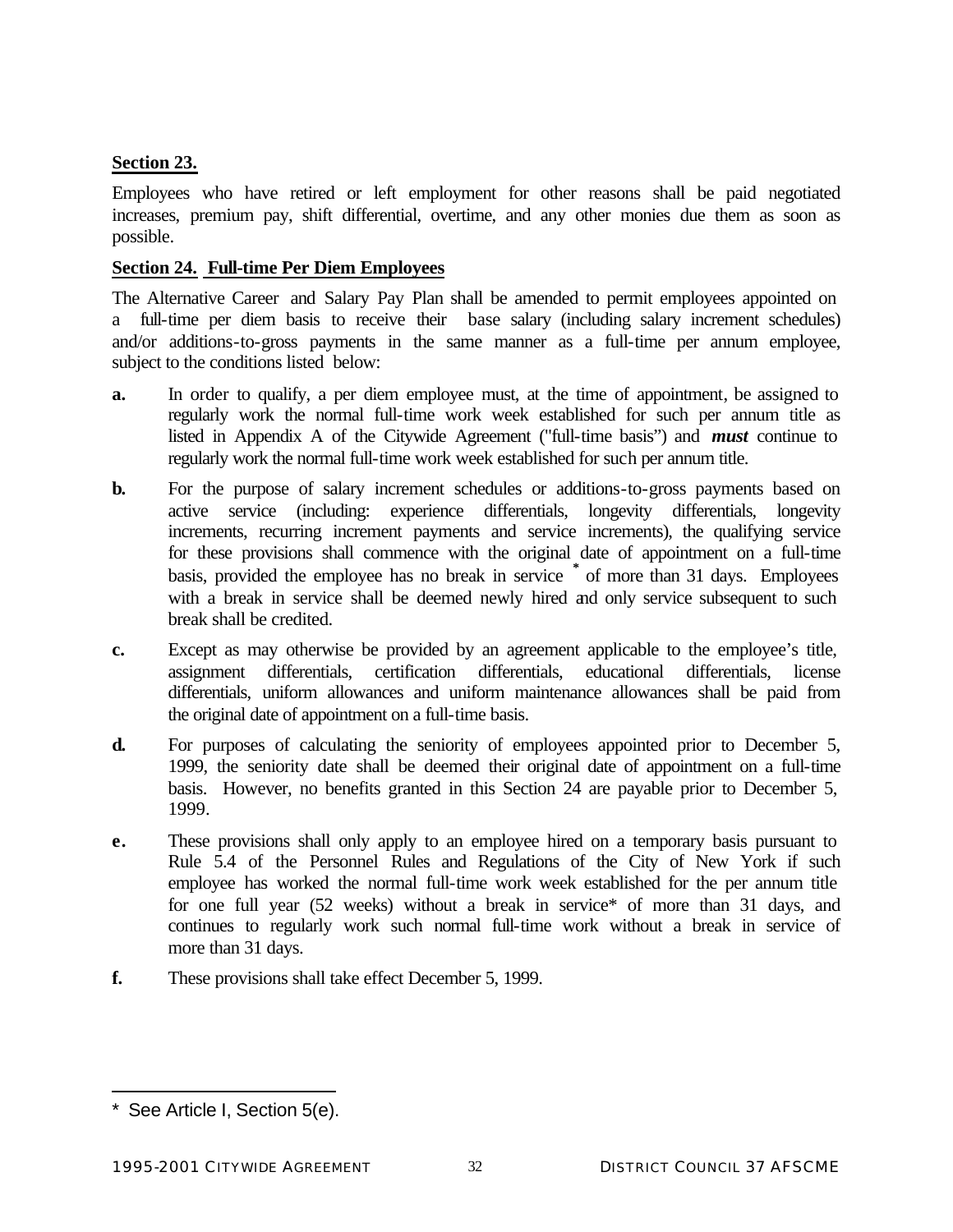## **Section 25. Notice of Major Renovations**

Effective November 26, 1999, Agencies shall give the Union notice two weeks in advance of the commencement of any major renovation (i.e., funded through the Capital Budget) of an agency facility

#### **Section 26. Functional Transfers**

- **a.** For the purposes of Article XVI (Disciplinary Procedure for Provisional Employees), time served immediately prior to a functional transfer of a provisional employee in the employee's former agency shall count as time served in the employee's new agency.
- **b.** For the purposes of Article XVII (Job Security), time served immediately prior to a functional transfer of a non-competitive or labor class employee in the employee's former agency shall count as time served in the employee's new agency.

#### **Section 27. Metrocards**

As soon as administratively feasible, the City with the Union's participation shall implement procedures enabling employees to purchase Metrocards through pre-tax payroll deductions.

#### **Section 28. Conflict of Interest Board Submissions**

When permitted by law, the Employer may withhold the final paycheck of an employee who is required by law to file a report with the Conflict of Interest Board upon the termination of employment until the employee has submitted such report.

# ARTICLE X - EVALUATIONS AND PERSONNEL FOLDERS

## **Section 1.**

An employee shall be required to accept a copy of any evaluatory statement of the employee's work performance or conduct prepared during the term of this Agreement if such statement is to be placed in the employee's permanent personnel folder whether at the central office of the agency or in another work location. Prior to being given a copy of such evaluatory statement, the employee must sign a form which shall indicate only that the employee was given a copy of the evaluatory statement but that the employee does not necessarily agree with its contents. The employee shall have the right to answer any such evaluatory statement filed and the answer shall be attached to the file copy. Any evaluatory statement with respect to the employee's work performance or conduct, a copy of which is not given to the employee, may not be used in any subsequent disciplinary actions against the employee. At the time disciplinary action is commenced, the Employer shall review the employee's personnel folder and remove any of the herein-described material which has not been seen by the employee.

An employee shall be permitted to view the employee's personnel folder once a year and when an adverse personnel action is initiated against the employee by the Employer. The viewing shall be in the presence of a designee of the Employer and held at such time and place as the Employer may prescribe.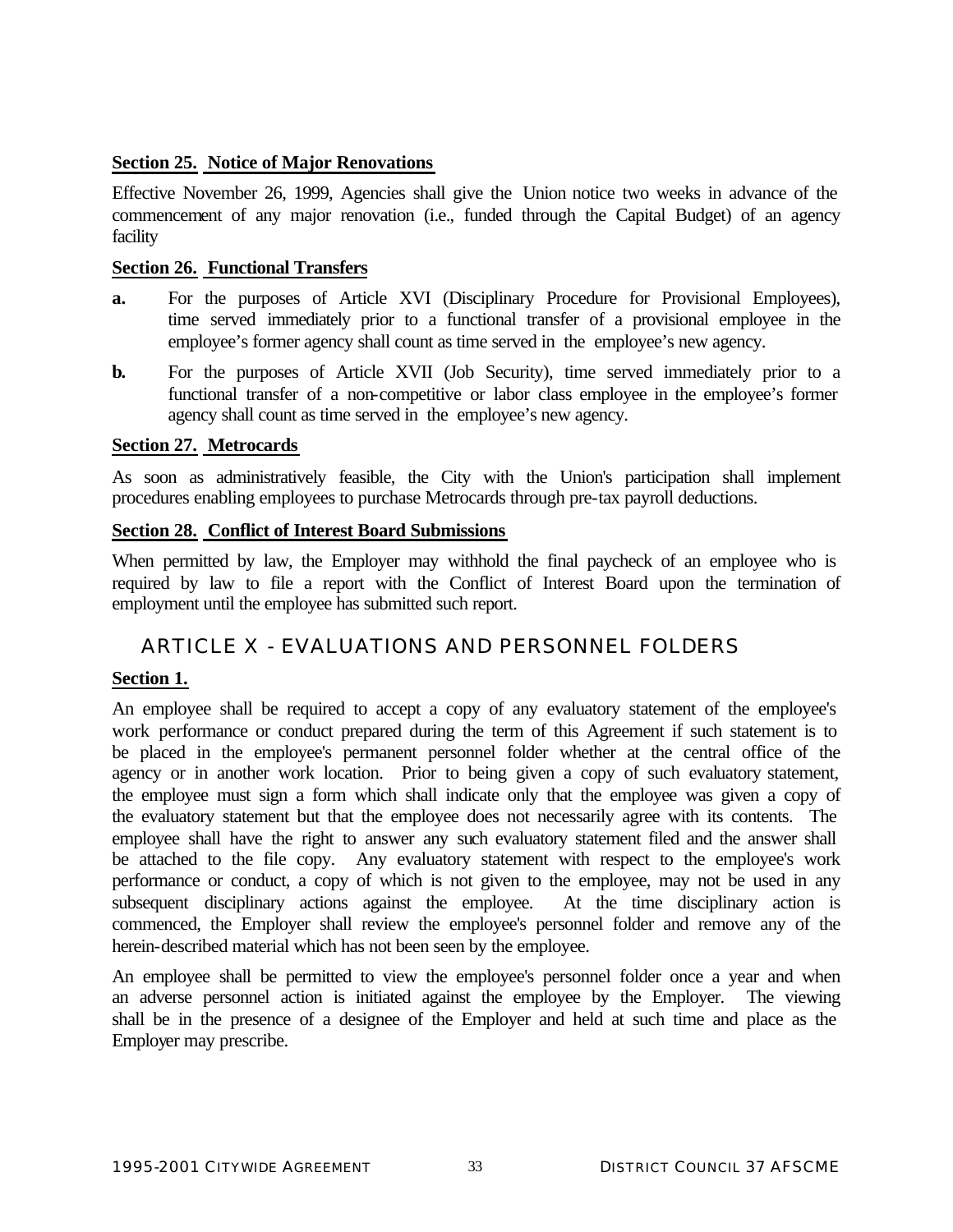# **Section 2.**

If an employee finds in the employee's personnel folder any material relating to the employee's work performance or conduct in addition to evaluatory statements prepared after July 1, 1967 (or the date the agency came under the provisions of the Citywide Agreement, whichever is later), the employee shall have the right to answer any such material filed and the answer shall be attached to the file copy.

# ARTICLE XI - CIVIL SERVICE, CAREER DEVELOPMENT

# **Section 1.**

When vacancies in promotional titles covered by this Agreement are authorized to be filled by the appropriate body and the agency with such vacancies decides to fill them, a notice of such vacancies shall be posted in all relevant areas of the agency involved at least five (5) working days prior to filling except when such vacancies are to be filled on an emergency basis. Present agency agreements on this subject shall not be affected by this Section.

# **Section 2.**

- **a.** The duly certified union representative shall be given a copy of proposed changes in job specifications for any title certified to such union for its perusal at least seven (7) working days in advance of the final approval of such changes.
- **b.** Notice of final revisions shall be distributed to all affected agencies and shall be posted in appropriate areas for thirty (30) days.

## **Section 3.**

The Employer's contribution to all existing and any newly negotiated Training Fund agreements may be applied, by the agreement of the parties, to a mutually agreed upon Training Trust Fund for the purpose of establishing and administering a plan to provide opportunities for training and education for covered employees beyond those provided by the Department of Citywide Administrative Services. The Training Trust Fund shall plan, administer, and coordinate all training programs to be financed by the Training Fund. Such training programs shall be designed to increase the effectiveness and efficiency of employees covered by the agreement and to prepare such persons for advancement and upgrading.

The Training Trust Funds and training programs shall be subject to fiscal audit by the Comptroller of the City of New York and to prior approval and performance audit by the Department of Citywide Administrative Services.

All factual data necessary to evaluate the programs shall be furnished to the Department of Citywide Administrative Services by the Training Trust Fund. The Department of Citywide Administrative Services shall respond within thirty (30) days stating its objection, if any, to the proposed program.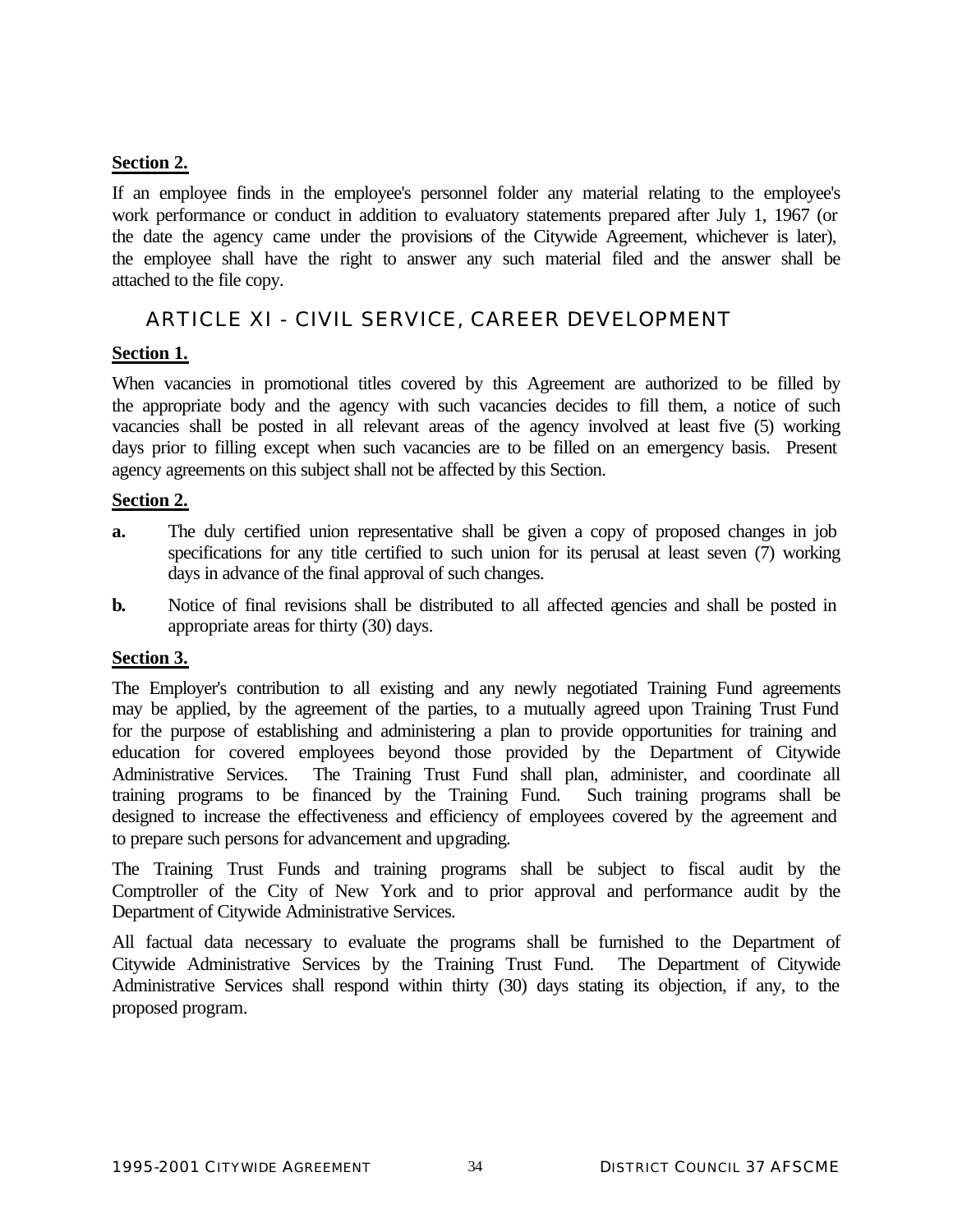# **Section 4.**

After promotion, if an employee is returned to his/her former title in accordance with existing Personnel Rules and Regulations of the City of New York, the employee may request of the Employer a conference to discuss the basis for the employee's return to the former title. The Employer's decision is neither arbitrable nor reviewable under the Civil Service Law or the Rules and Regulations of the Health and Hospitals Corporation.

## **Section 5.**

An employee on a promotion list who is on a leave of absence without pay shall be notified prior to promotions being made past the employee's list number at the last address of record on file with the City Department of Citywide Administrative Services or the Office of Personnel Management of the Health and Hospitals Corporation.

#### **Section 6.**

Time served by an employee in a higher assignment level of the employee's permanent title shall count towards the lock-in of the employee's salary at a lower level of that title.

#### **Section 7.**

The hiring agency or Department of Citywide Administrative Services, as applicable, shall notify all eligibles at least one week in advance of scheduled hiring or promotional pools or interviews from civil service lists.

# ARTICLE XII - UNION RIGHTS

## **Section 1.**

- **a.** Where orientation kits are supplied to new employees, unions certified to represent such employees shall be permitted to have included in the kits union literature, provided such literature is first approved for such purpose by the Office of Labor Relations.
- **b.** The Employer shall distribute to all newly hired employees information regarding their union administered health and security benefits, including the name and address of the fund that administers said benefits, provided such fund supplies the Employer the requisite information printed in sufficient quantities.
- **c.** The Employer shall distribute information regarding the New York City Employee Health Benefits Program and enrollment forms to eligible employees prior to the completion of thirty (30) days of employment.

## **Section 2.**

Each certified union shall have reasonable access to its dues check-off authorization cards in the custody of the Employer.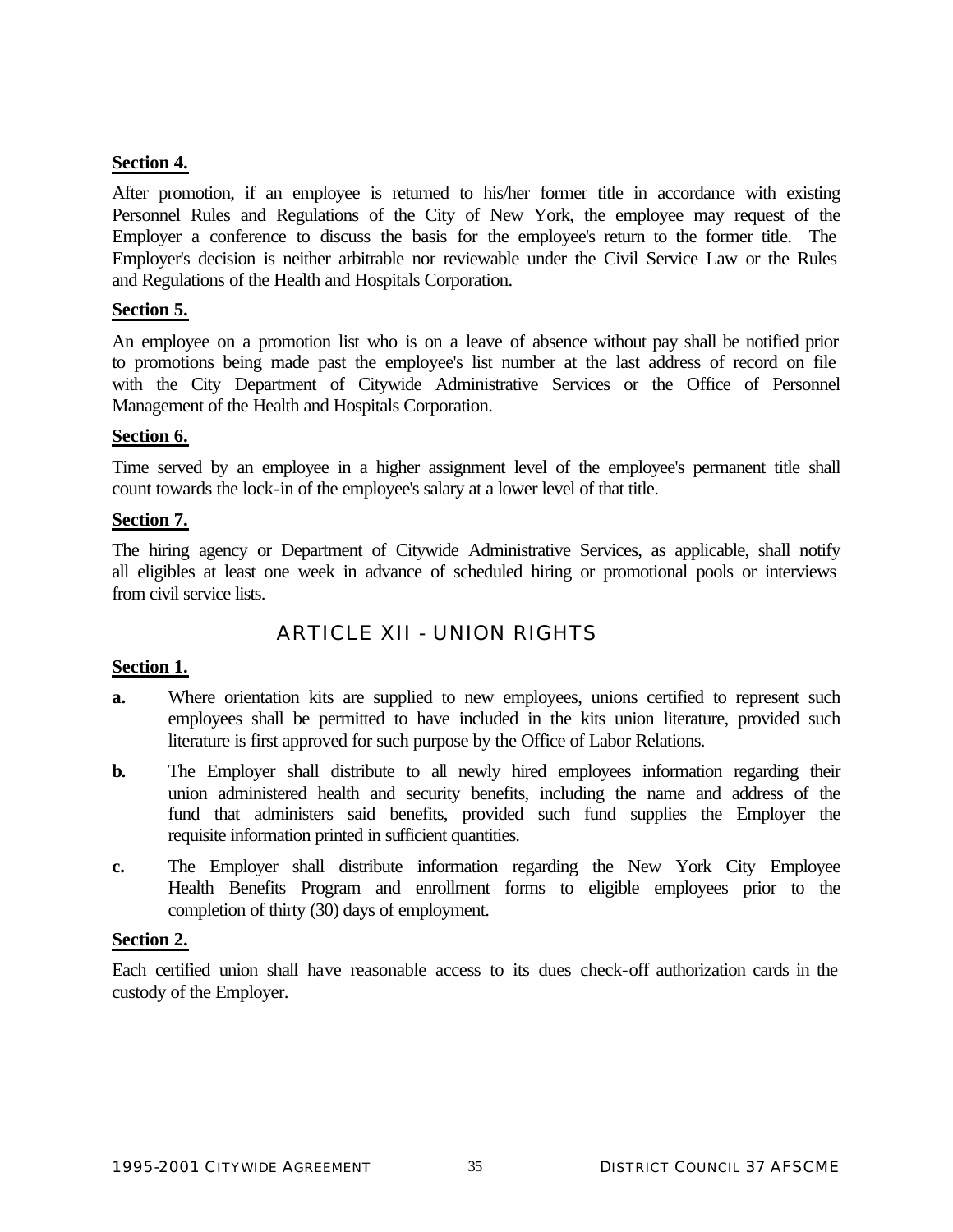## **Section 3.**

When an employee transfers from one agency to another, but remains in the same bargaining unit, the employee shall continue to be covered by the same dues check-off authorization card and not be required to sign another authorization card. The agency where the employee was formerly employed shall transfer the check-off authorization card to the employee's new agency.

The Employer will issue an appropriate administrative instruction to all agencies to insure compliance with this Section.

#### **Section 4.**

When an employee is promoted or reclassified to another title certified to the same union as the employee's former title, the dues check-off shall continue uninterrupted. The Employer will issue an appropriate administrative instruction to all agencies to insure compliance with this Section.

#### **Section 5.**

When an employee returns from an approved leave of absence without pay, is reappointed or temporarily appointed from a preferred list to the same agency in the same title or in another title represented by the same certified union, any dues check-off authorization in effect prior to the approved leave or the layoff shall be reactivated. The Employer will issue an appropriate administrative instruction to all agencies to insure compliance with this Section.

#### **Section 6.**

The Employer shall furnish to a certified union, once a year between March 15 and July 1, a listing of employees by Job Title Code, home address when available, Social Security Number and Department Code Number, as of December 31st of the preceding year. This information shall be furnished to a certified union through the Municipal Labor Committee.

#### **Section 7.**

- **a.** District Council 37 or any other certified union represented by D.C. 37 for the purposes of this Agreement which elects to participate in a separate segregated fund established pursuant to applicable law, including Title 2 USC, Section 441b, to receive contributions to be used for the support of candidates for federal office shall have the exclusive right in conformance with applicable law to the checkoff for such political purposes in a manner as described in a supplemental agreement hereby incorporated by reference into this Agreement.
- **b.** Any eligible employee covered by this Agreement may voluntarily authorize in writing the deduction of such contributions from the employee's wages for such purpose in an authorization form acceptable to the employer which bears the signature of the employee.
- **c.** A copy of the Summary Annual Report to the Federal Elections Commission ("FEC") of each fund shall be submitted by the appropriate participating union to the Comptroller and OLR at the time of its submission to the FEC.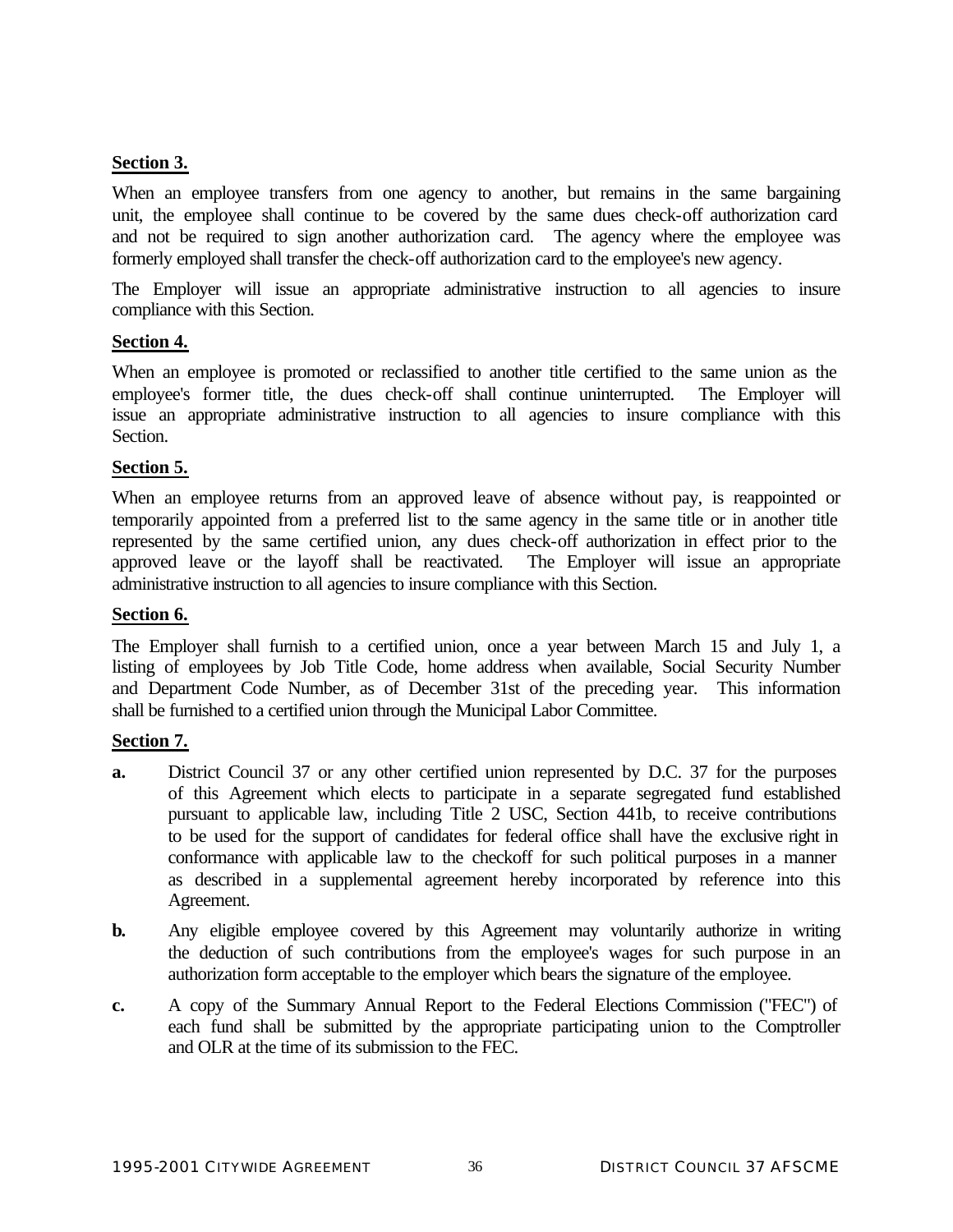## ARTICLE XIII - WELFARE FUNDS

#### **Section 1.**

- **a.** Welfare fund contributions shall remain uniform for those employees whose respective certified unions have elected to receive the uniform contributions provided by this Article. Upon the execution of an election, welfare fund contributions shall be made uniform for those employees whose respective certified unions have not heretofore elected the uniform contributions. Under such election, welfare fund contributions shall be permanently reserved for citywide bargaining. This shall not, however, preclude the right of any certified union to bargain for welfare fund coverage for groups of employees not now included in welfare fund agreements.
- **b.** Effective January 1, 1979, District Council 37 or any of its affiliated locals or any other certified union which elects to be covered by this Section, shall be entitled to receive such separate contributions as may be provided in this Agreement for welfare, training and legal services benefits, as a single contribution. This contribution shall be paid by the Employer into a trusted administrative Benefits Fund Trust and shall be held by the trustees of that fund for the exclusive purpose of providing, through other funds, welfare, training and legal service benefits for the employees so covered as well as any other benefits as the Employer and the certified union may agree upon. Such administrative Benefits Fund Trust contribution by the Employer shall be subject to a separate agreement between the Employer and the union. Such agreement shall include among its provisions that the Employer shall continue to have the right to review and approve the distribution of funds to and the level of benefits provided by the individual funds. The individual funds shall also continue to be subject to a separate agreement between the Employer and the union.

In those instances where the contributions for welfare, training and legal service benefits derive from more than one unit agreement and those unit agreements are not uniform as to each other with respect to the aforesaid contributions, the Employer shall have no obligation to comply with the immediately above paragraph unless and until each particular unit agreement contains a provision agreeing to waive the relevant contribution provided for in the unit agreement in question.

#### **Section 2. Full-Time Employees:**

**a.** For those full-time employees who are in a welfare fund whose certified union has elected the uniform contribution rates pursuant to Section 1 of this Article XIII, the Employer shall contribute in the pro-rata annual amounts set forth below, effective the dates indicated below, per full-time employee for remittance to the Welfare Fund, subject to a signed separate trusted fund agreement between the Employer and the Union.

|  | <b>Effective Date:</b><br>July 1, 1995                                                                                                                                                                                                                                                   | <b>Amount:</b><br>$$1,125$ <sup>1</sup> |  |
|--|------------------------------------------------------------------------------------------------------------------------------------------------------------------------------------------------------------------------------------------------------------------------------------------|-----------------------------------------|--|
|  | July 1, 1996                                                                                                                                                                                                                                                                             | \$1,125                                 |  |
|  | March 1, 1998 <sup>2</sup>                                                                                                                                                                                                                                                               | \$1,200                                 |  |
|  | June 1, 1999 <sup>3</sup>                                                                                                                                                                                                                                                                | \$1,275                                 |  |
|  | 1. The contribution paid to each applicable welfare fund on behalf of full-time<br>per annum employees shall be reduced by a one-time amount of one hundred<br>dollars (\$100) for each such full-time per annum employee who was eligible<br>for welfare fund benefits on July 1, 1995. |                                         |  |
|  | 2. For employees covered by Unit Agreements with a commencement date of<br>January 1, 1995 the effective date shall be December 1, 1997.                                                                                                                                                 |                                         |  |
|  | 3. For employees covered by Unit Agreements with a commencement date of<br>January 1, 1995 the effective date shall be March 1, 1999.                                                                                                                                                    |                                         |  |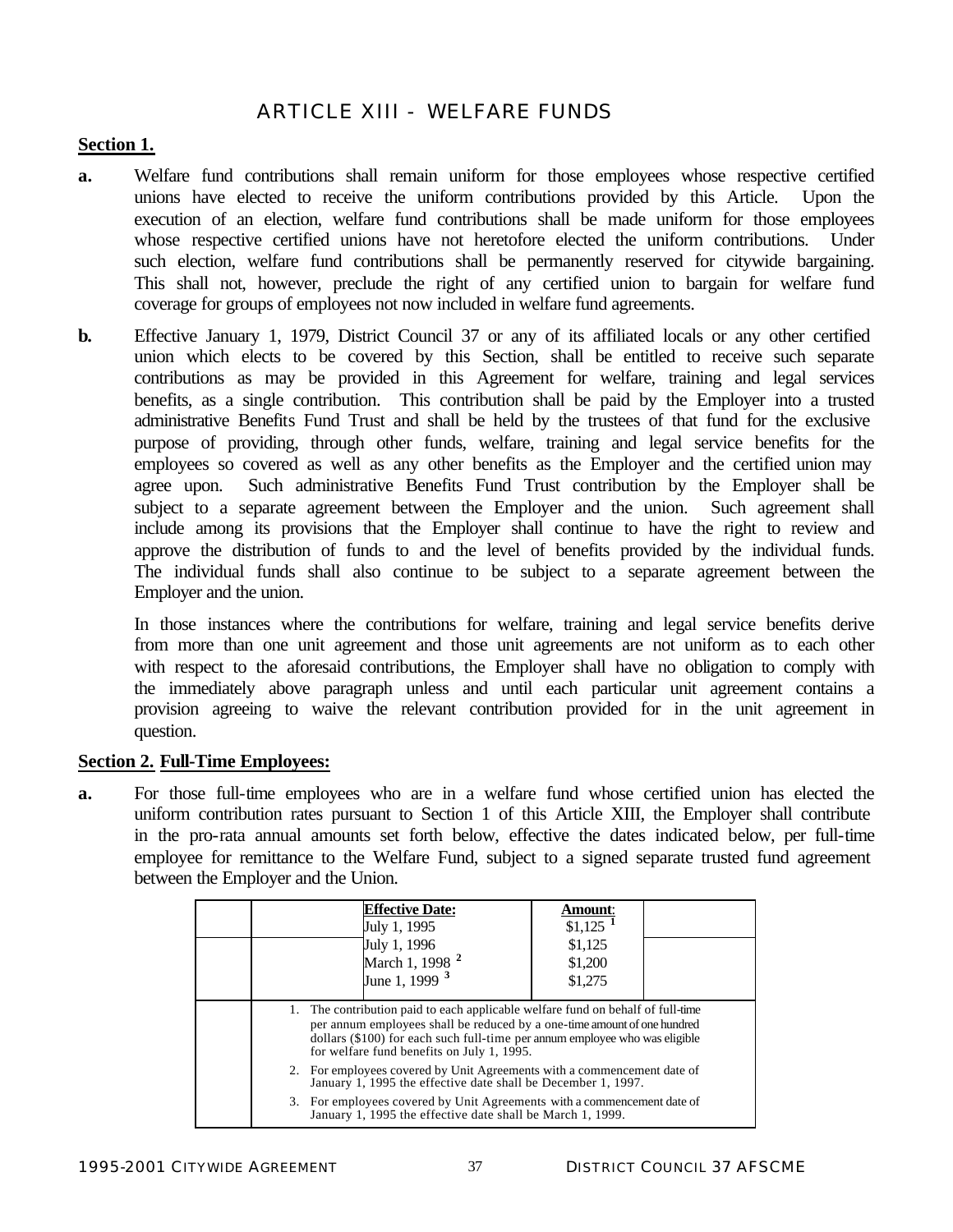**b.** Effective July 31, 1999, the Employer shall make a one hundred dollar (\$100) one-time payment to each Welfare Fund on behalf of each full-time per annum employee who, pursuant to Section 2(a), is receiving benefits on July 31, 1999.

#### **Section 3.**

**a.** For each part-time per annum, hourly, per diem, per session and seasonal employee who is covered by a welfare fund whose certified union has elected the uniform contribution rates pursuant to Article XIII, Section 1 of the Citywide Agreement, and who works on a regular basis at least one half the regular hours of full-time employees in the same title **<sup>1</sup>** and who is not otherwise eligible for a welfare fund contribution in said employee's behalf, the Employer shall contribute in the pro-rata annual amounts set forth below, effective the dates indicated below, per employee for remittance to the Welfare Fund, subject to a signed separate trusted fund agreement between the Employer and the Union.

|  | <b>Effective Date:</b>                                                                                                                                                                                                                                                                                                                                          | Amount:<br>$$642.86$ <sup>1</sup> |  |
|--|-----------------------------------------------------------------------------------------------------------------------------------------------------------------------------------------------------------------------------------------------------------------------------------------------------------------------------------------------------------------|-----------------------------------|--|
|  | July 1, 1995<br>July 1, 1996                                                                                                                                                                                                                                                                                                                                    | \$642.86                          |  |
|  | March 1, 1998 <sup>2</sup>                                                                                                                                                                                                                                                                                                                                      | \$685.71                          |  |
|  | June 1, 1999 <sup>3</sup>                                                                                                                                                                                                                                                                                                                                       | \$728.57                          |  |
|  | 1. The contribution paid to each applicable welfare fund on behalf of part-time<br>per annum, hourly, per diem, per session and seasonal employees shall be<br>reduced by a one-time amount of \$57.14 for each such part-time per annum.<br>hourly, per diem, per session and seasonal employee who was eligible for<br>welfare fund benefits on July 1, 1995. |                                   |  |
|  | 2. For employees covered by Unit Agreements with a commencement date of<br>January 1, 1995 the effective date shall be December 1, 1997.                                                                                                                                                                                                                        |                                   |  |
|  | 3. For employees covered by Unit Agreements with a commencement date of<br>January 1, 1995 the effective date shall be March 1, 1999.                                                                                                                                                                                                                           |                                   |  |

- **b.** Effective July 31, 1999, the Employer shall make a fifty-seven dollar and fourteen cents (\$57.14) one-time payment to each Welfare Fund on behalf of each part-time per annum, hourly, per diem, per session and seasonal employee who, pursuant to Section 3(a), is receiving benefits on July 31, 1999.
- **c.** If no full time equivalent title exists, then the minimum number of hours required to be eligible to receive a contribution pursuant to this Section shall be based on the nature of employment as follows:

White Collar Employment 17 1/2 hours per week Blue Collar Employment 20 hours per week

#### **Section 4.**

**a.** For employees separated from service subsequent to June 30, 1970 who were in a welfare fund subject to the provisions of the above Sections 2 and 3 at the time of such separation, the Employer shall, subject to a signed separate agreement between the Employer and the Union, contribute to the Welfare Fund on the same contributory basis as incumbent employees.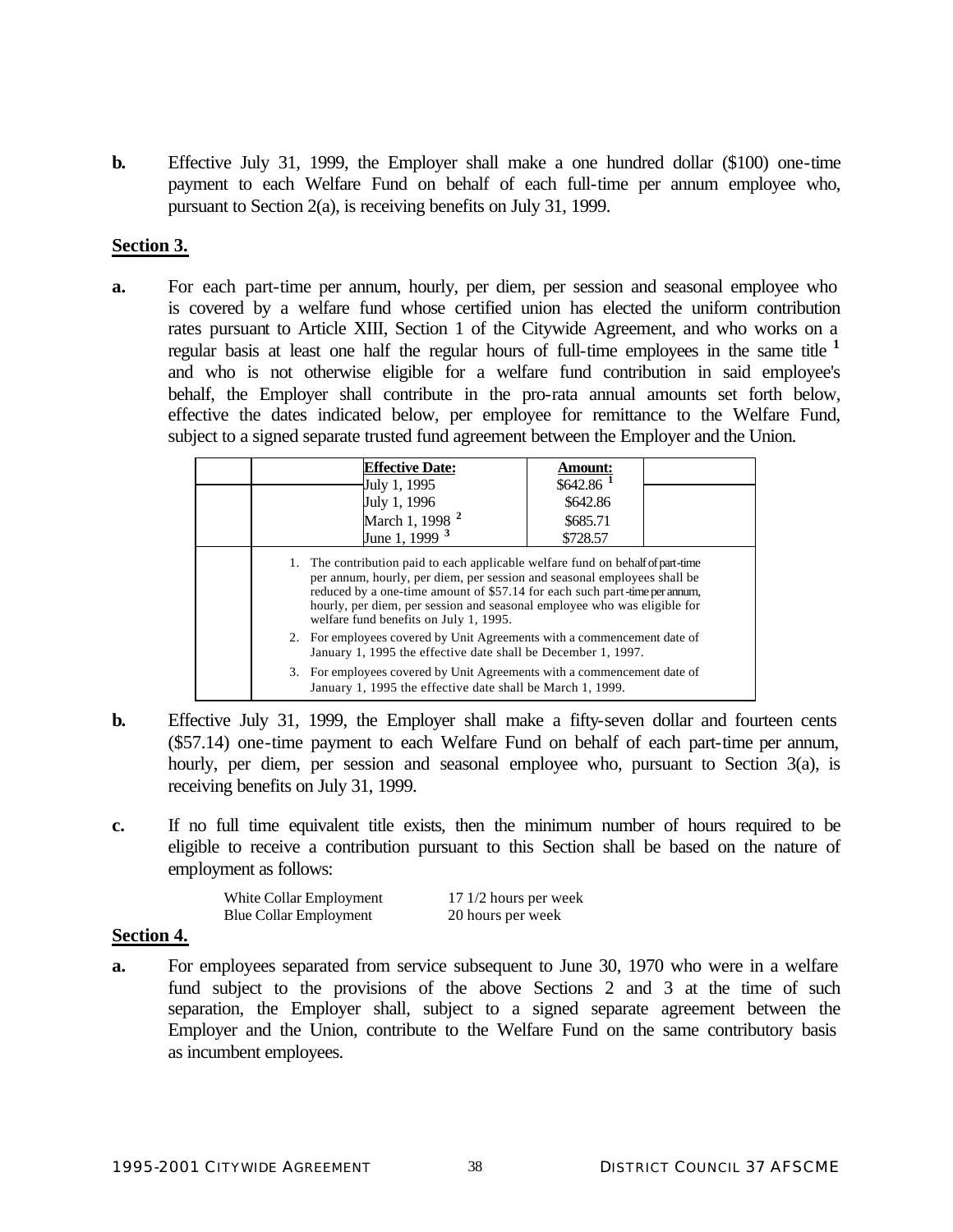- **b.** The per annum contribution rates paid on behalf of employees separated from service to a welfare fund which covers such employees and the one-time lump sum payment (for such employees who are receiving benefits on July 31, 1999) shall be adjusted in the same manner as the per annum contribution rates for other employees are adjusted pursuant to Sections 2 and 3.
- **c.** Contributions shall be made only for such time as said individuals remain primary beneficiaries of the New York City Employee Health Benefits Program and are entitled to benefits paid for by the Employer through such Program or are retirees of the New York City Employee's Retirement System who have completed at least five (5) years of full-time service with the City.

#### **Section 5.**

For those employees who are covered by any other welfare fund and whose certified union elects the uniform contributions provided in this Article, the Employer shall make an equal contribution for remittance to such welfare fund subject to a separate agreement between the Employer and such Union.

#### **Section 6.**

- **a.** District Council 37 and certified unions which elect to be covered by the uniform contributions provided for in this Article shall make every reasonable effort to publicize and disseminate to all employees covered under their respective welfare funds, whether members of the Union or not, full and complete information concerning the provisions thereof, including but not limited to, the following matters:
	- **i.** benefits provided and eligibility requirements
	- **ii.** procedures including the filing of applications, and
	- **iii.** where and when information may be obtained concerning such benefits.
- **b.** District Council 37 and the other certified unions which elect to be covered by this Article shall furnish information and applications readily and expeditiously to all covered employees on an equal basis.

#### **Section 7.**

District Council 37 or a certified union which elects to be covered by this Article may allow the welfare fund to utilize an amount not to exceed ten dollars (\$10) per employee per year from welfare fund contributions to help defray the costs of health insurance and pension counseling for such employees.

#### **Section 8.**

**a.** When a title not previously covered by any welfare fund becomes certified to a union, welfare fund payments shall be made to the appropriate union welfare fund pursuant to the terms of this Article effective the January  $1<sup>st</sup>$  or July  $1<sup>st</sup>$  next following the date of petition for certification.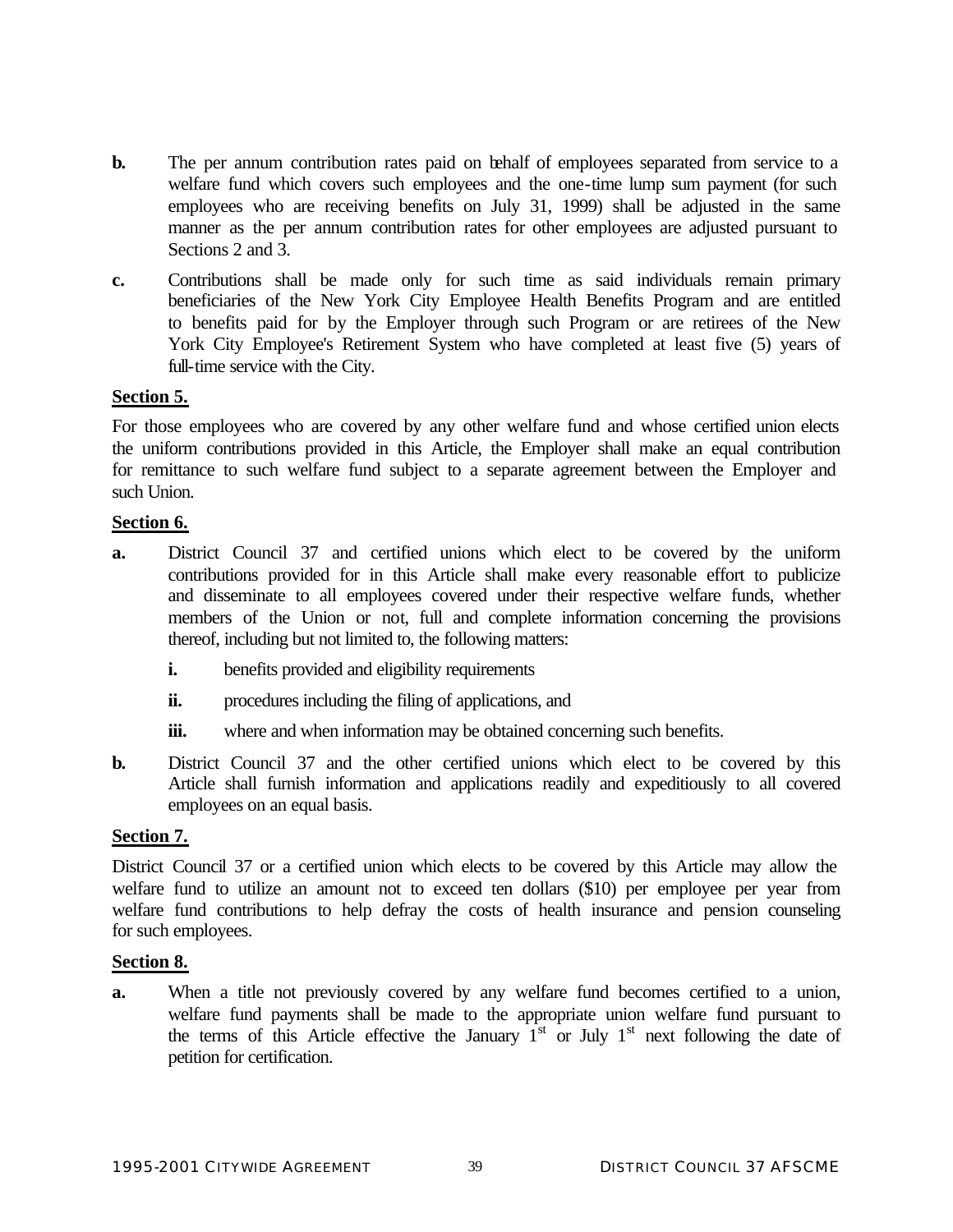- **b.** When a title or titles previously covered by the same welfare fund are reclassified, broadbanded, or consolidated into new title(s), welfare fund payments shall continue to be made to said welfare fund pursuant to the terms of this Article pending the final decision of the Board of Certification as to the bargaining status of the new title(s).
- **c.** When there is a certification dispute involving a title not previously covered by any welfare fund or titles previously covered by different welfare funds which have been reclassified, broadbanded, or consolidated into new title(s), such title(s) shall be covered by the Management Benefits Fund pending the final decision of the Board of Certification as to the bargaining status of the title(s).
- **d.** When a title has been covered by the Management Benefits Fund or a different union welfare fund prior to becoming certified to a union, welfare fund payments shall be made to the appropriate union welfare fund pursuant to the terms of this Article effective the first day of the month sixty (60) days subsequent to the date of actual certification.

#### **Section 9.**

District Council 37 or a certified union which elects to be covered by this Article may, pursuant to a separate agreement between the Employer and the certified union, utilize a portion of its welfare fund contributions to provide prepaid legal services for employees.

#### **Section 10.**

- **a.** Training trust funds and welfare funds shall be audited by a certified public accountant to be selected by the trustees of such fund and at the expense of the respective fund. The results of such audits shall be submitted promptly to the Comptroller of the City of New York and such funds shall be subject to further audit by the Comptroller.
- **b.** In lieu of the annual report to the Comptroller required by the separate welfare fund agreement between the Employer and the certified union, the welfare fund may submit a copy of its ERISA filing.

#### **Section 11.**

Where an employee is suspended without pay for disciplinary reasons and is subsequently restored to full pay status as of the effective date of the suspension, the Employer shall make any necessary contributions to the welfare fund covering such employee to permit said employee to receive full welfare fund and New York City Employee Health Benefits Program Insurance coverage for the period of the suspension.

#### **Section 12.**

The Unions have agreed to provide welfare fund benefits to domestic partners of covered employees in the same manner as those benefits are provided to spouses of married covered employees.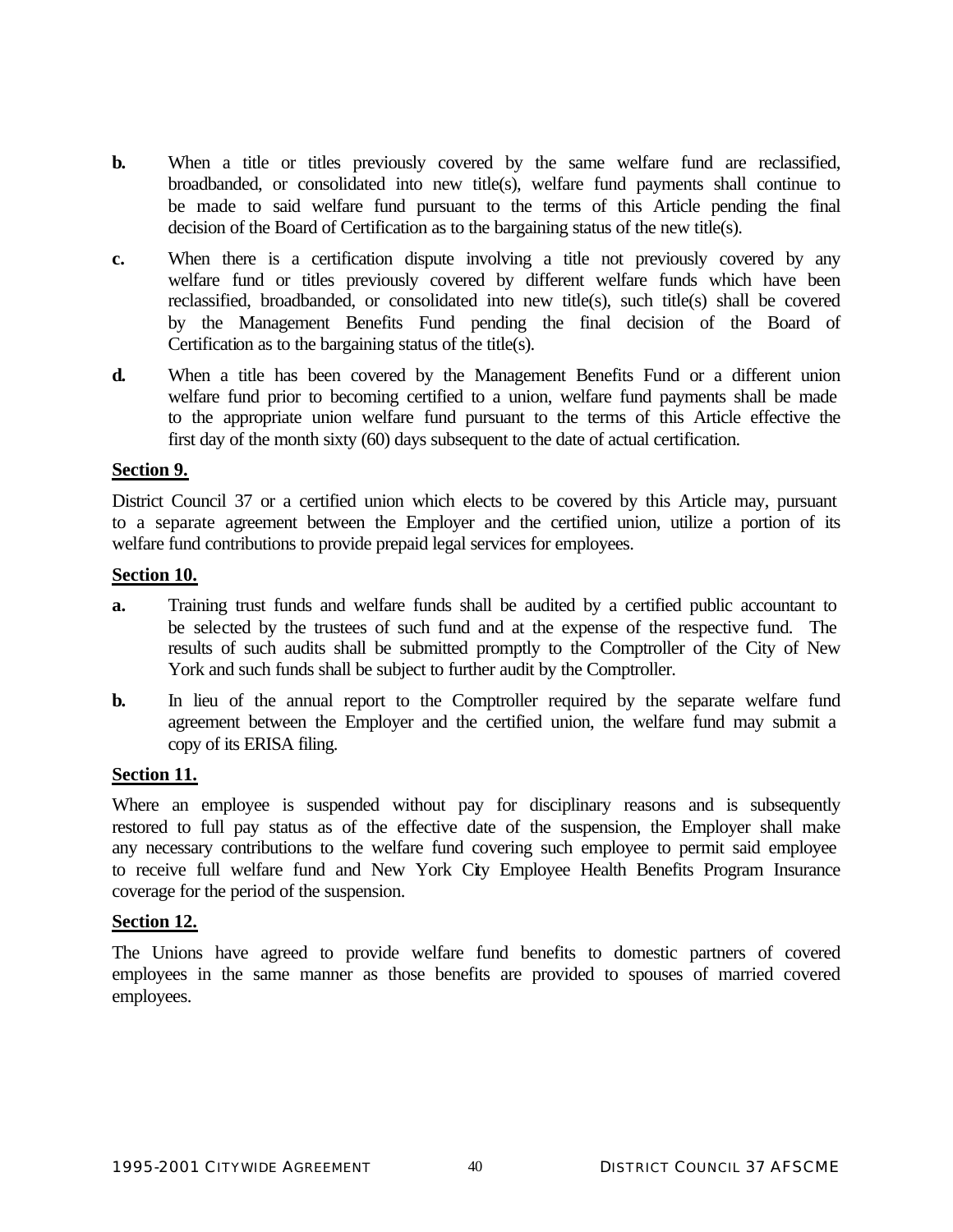## ARTICLE XIV - OCCUPATIONAL SAFETY AND HEALTH

## **Section 1.**

The Employer shall establish a Citywide Occupational Safety and Health Committee, the members of which shall be appointed by the Mayor and shall include union representation. The Director of the Citywide Office on Safety and Health shall serve, *ex officio*, as Chairperson of this Committee.

The Citywide Occupational Safety and Health Committee shall recommend citywide employee safety and health policy to the Mayor and shall assume the duties and responsibilities of the Occupational Safety and Health Planning Task Force created by Mayor's Executive Order No. 58, dated May 6, 1976, and shall also assume the citywide safety responsibilities of the City Director of Personnel contained in Mayor's Executive Order No. 109, dated August 28, 1969. In addition, this Committee shall act as the City's liaison with Federal and State Agencies, in efforts to obtain grants to finance City employee safety and health programs and shall perform any additional tasks assigned by the Mayor.

#### **Section 2.**

- **a.** Adequate, clean, structurally safe and sanitary working facilities shall be provided for all employees.
- **b.** Motor vehicles and power equipment which are in compliance with minimum standards of applicable law shall be provided to employees who are required to use such devices.
- **c.** Where necessary, first aid chests, adequately marked and stocked, shall be provided by the Employer in sufficient quantity for the number of employees likely to need them and such chests shall be reasonably accessible to the employees.
- **d.** A Labor Management Health and Safety Committee shall be established in each agency. Each committee shall be composed of not less than three nor more than five labor representatives designated by the Union and not more than an equivalent number of management representatives designated by the agency. The appropriate number of such representatives shall be determined jointly. If agreement on the number cannot be reached such number shall be determined by the Commissioner of Labor Relations.

The Committee shall meet at least quarterly and shall meet at the written request of the labor or the management representatives for the purpose of discussing health and safety problems in the agency and making recommendations for their resolution to the agency head. The written request for such a meeting shall indicate the specific condition for which the meeting is called.

In addition to the above described committee, sub-committees may be established on an ad hoc basis upon agreement of the parties.

**e.** The sole remedy for alleged violations of this Section shall be a grievance pursuant to Article XV of this Agreement. Any employee who withholds services as a means of redressing or otherwise protesting alleged violations of this Section shall be docked pay for any unauthorized non-performance of work and may be subject to any appropriate disciplinary action.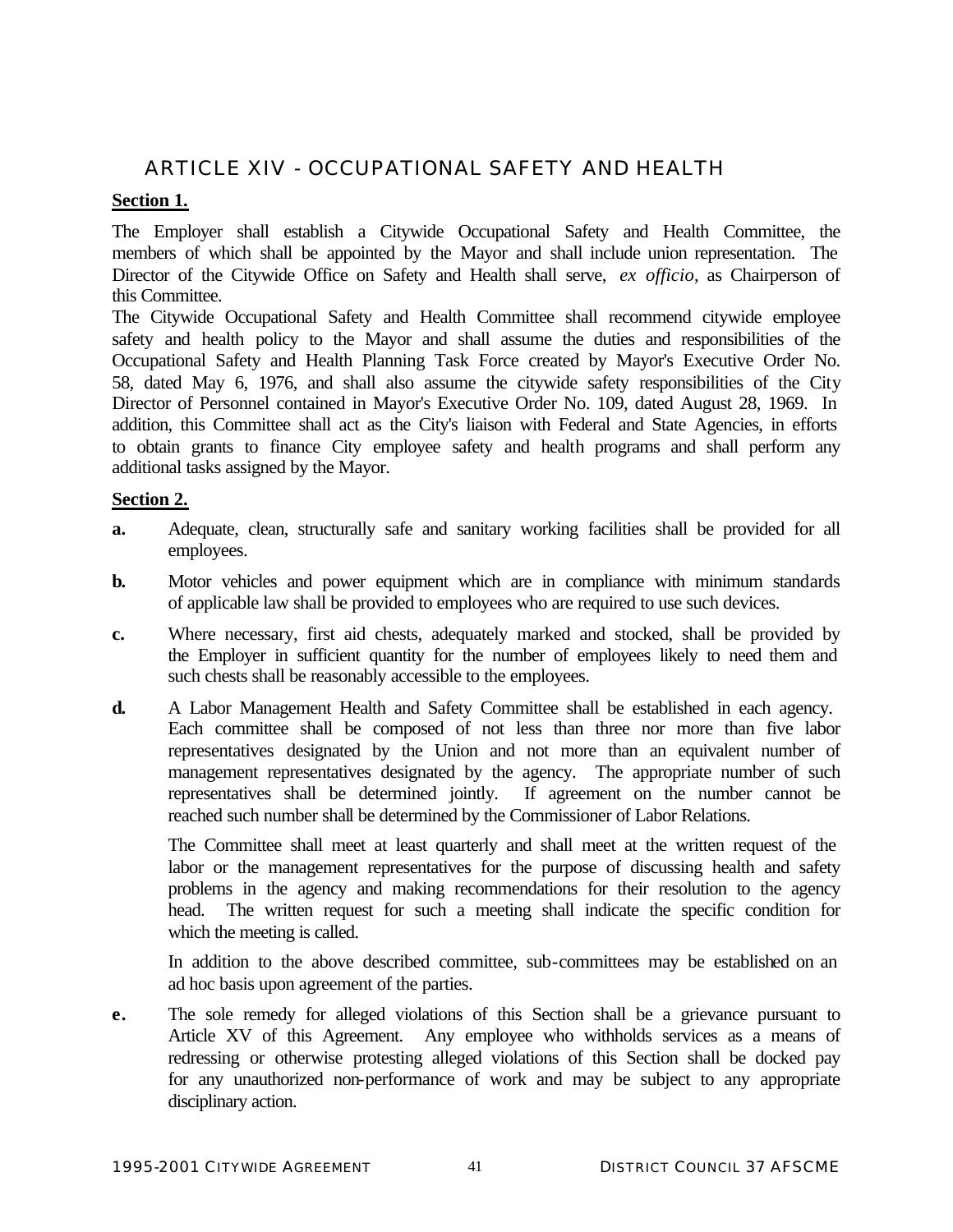- **f.** In construing this Section, an arbitrator shall initially have the power only to decide whether the subject facilities meet the standards of subsection (a) of this Section 2 but may not affirmatively direct how the Employer should comply with this Section. If the arbitrator determines that the Employer is in violation of this Section, the Employer shall take appropriate steps to remedy the violation. If in the opinion of the Union the Employer does not achieve compliance within a reasonable period of time, the Union may reassert its claim to the arbitrator. Upon such second submission, if the arbitrator finds that the Employer has had a reasonable time to comply with the terms of this Section and has failed to do so, then and only then, the arbitrator may order the Employer to follow a particular course of action which will effectuate compliance with the terms of this Section. However, such remedy shall not exceed appropriations available in the current budget allocation for the involved agency for such purposes.
- **g.** In any enclosed facility where employees are assigned to work, the Employer shall make reasonable efforts to provide for the personal security of employees while they are working.
- **h.** When the Employer becomes aware of a safety hazard which the Employer considers an imminent physical danger to employees at a worksite, the Employer shall remove the employees from the affected area.
- **i.** The Employer shall provide to the Municipal Labor Committee a copy of the results of environmental testing by the City of a City worksite and statistics resulting from special medical testing of employees.

## ARTICLE XV - ADJUSTMENT OF DISPUTES

#### **Section 1.**

The term "grievance" shall mean a dispute concerning the application or interpretation of the terms of this Agreement.

#### **Section 2.**

The grievance procedure shall be as follows:

- **STEP I** The employee and/or the Union shall present the grievance in writing to the person designated by the agency head for such purpose, not later than one hundred twenty (120) days after the date on which the grievance arose. The employee may also request an appointment to discuss the grievance. The person designated to hear the grievance shall take any steps necessary to a proper disposition of the grievance and shall reply in writing by the end of the third work day, following the date of submission.
- **STEP <b>II** An appeal from an unsatisfactory determination at STEP I shall be presented in writing to the agency head or the agency head's designated representative, who shall not be the same person designated in STEP I. The appeal must be made within five (5) working days of the receipt of the Step I determination. The agency head or the agency head's designated representative if any, shall meet with the employee and/or the Union for review of the grievance and shall issue a written determination by the end of the tenth work day following the date on which the appeal was filed.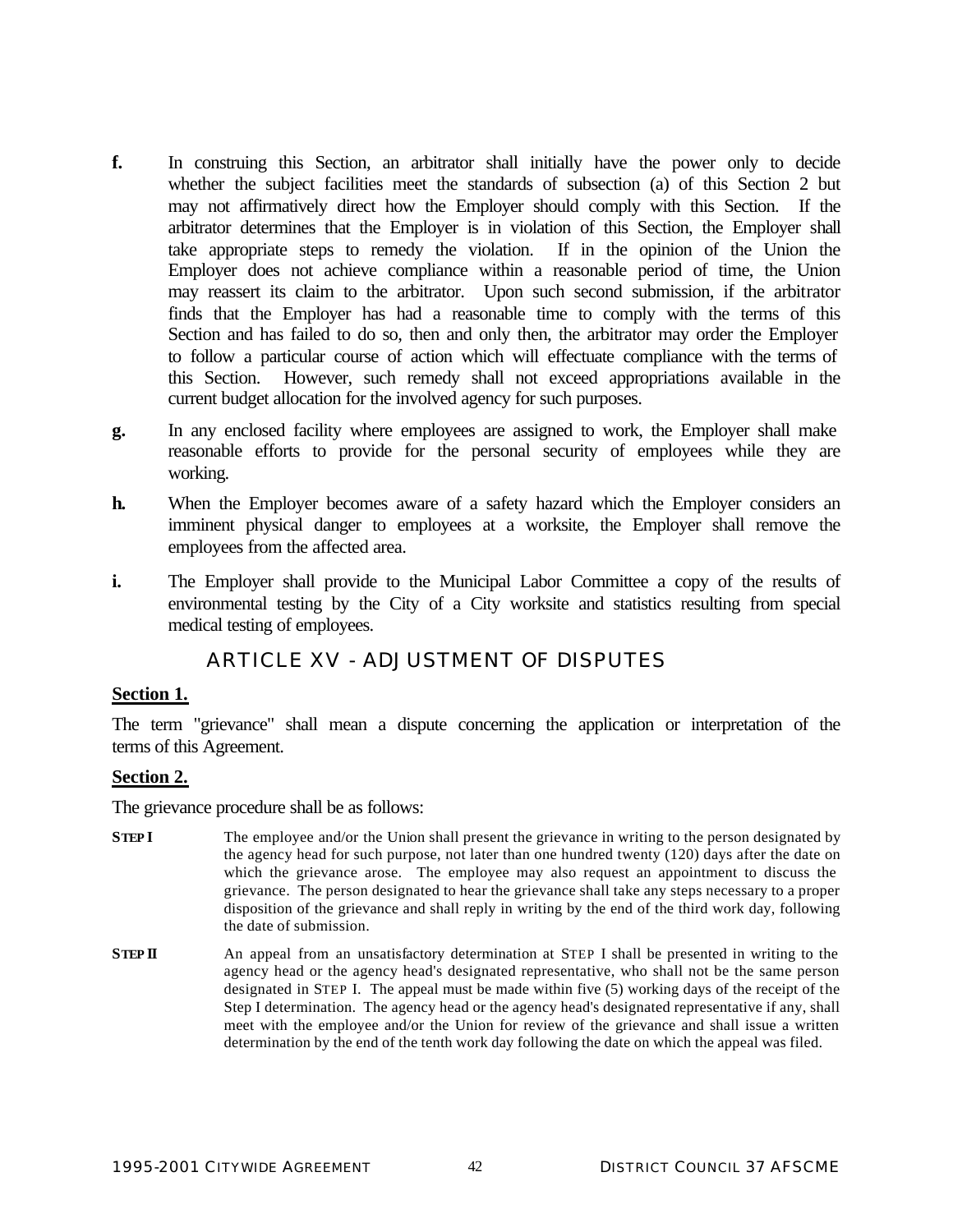- **STEP III** An appeal from an unsatisfactory determination at STEP II shall be presented by the employee and/or the Union to the Commissioner of Labor Relations in writing, within ten (10) working days of the receipt of the STEP II determination. Copies of such appeals shall be sent to the agency head. The Commissioner of Labor Relations, or the Commissioner's designee shall review all such appeals from STEP II determinations and shall make and issue a written determination within fifteen (15) working days following the date on which the appeal was filed.
- **STEP <b>IV** An appeal from an unsatisfactory determination at STEP III may be brought solely by the Union to the Office of Collective Bargaining for impartial arbitration within fifteen (15) working days of receipt of the STEP III determination. In addition, the Employer shall have the right to bring directly to arbitration any dispute between the parties concerning any matter defined herein as a "grievance." The Employer shall commence such arbitration by submitting a written request therefor to the Office of Collective Bargaining. A copy of the notice requesting impartial arbitration shall be forwarded to the opposing party. The arbitration shall be conducted in accordance with the Title 61 of the Rules of the City Of New York (formerly referred to as the Consolidated Rules of the Office of Collective Bargaining). The costs and fees of such arbitration shall be borne equally by the Union and the Employer.

A transcript of all arbitration hearings shall be taken unless the taking of a transcript is waived by both parties. The cost of one copy of the transcript for each party and for the arbitrator shall be borne equally by the parties.

Both the Employer and the Union will request the arbitrator to make every reasonable effort to issue the decision within thirty (30) days. The arbitrator's decision, order or award shall be limited to the application and interpretation of this Agreement, and the arbitrator shall not add to, subtract from or modify this Agreement. The arbitrator's award shall be final and binding and enforceable in any appropriate tribunal in accordance with Article 75 of the Civil Practice Law and Rules. An arbitrator may provide for and direct such relief as the arbitrator deems necessary and proper, subject to the limitations set forth above and any applicable limitations of law.

#### **Section 3.**

As a condition to the right of a Union to invoke impartial arbitration set forth in this Article, the employee or employees and the Union shall be required to file with the Director of the Office of Collective Bargaining a written waiver of the right, if any, of the employee or employees and the Union to submit the underlying dispute to any other administrative or judicial tribunal except for the purpose of enforcing the arbitrator's award.

#### **Section 4.**

Any grievance of a general nature affecting a large group of employees and which concerns the claimed misinterpretation, inequitable application, violation or failure to comply with the provisions of this Agreement shall be filed at the option of the Union at STEP III of the grievance procedure, without resort to previous steps.

#### **Section 5.**

If a decision satisfactory to the Union at any level of the grievance procedure is not implemented within a reasonable time, the Union may re-institute the original grievance at STEP III of the grievance procedure; or if a satisfactory STEP III determination has not been so implemented, the Union may institute a grievance concerning such failure to implement at Step IV of the grievance procedure.

#### **Section 6.**

If the Employer exceeds any time limit prescribed at any step in the grievance procedure, the grievant and/or the Union may invoke the next step of the procedure, except, however, that only the Union may invoke impartial arbitration under STEP IV.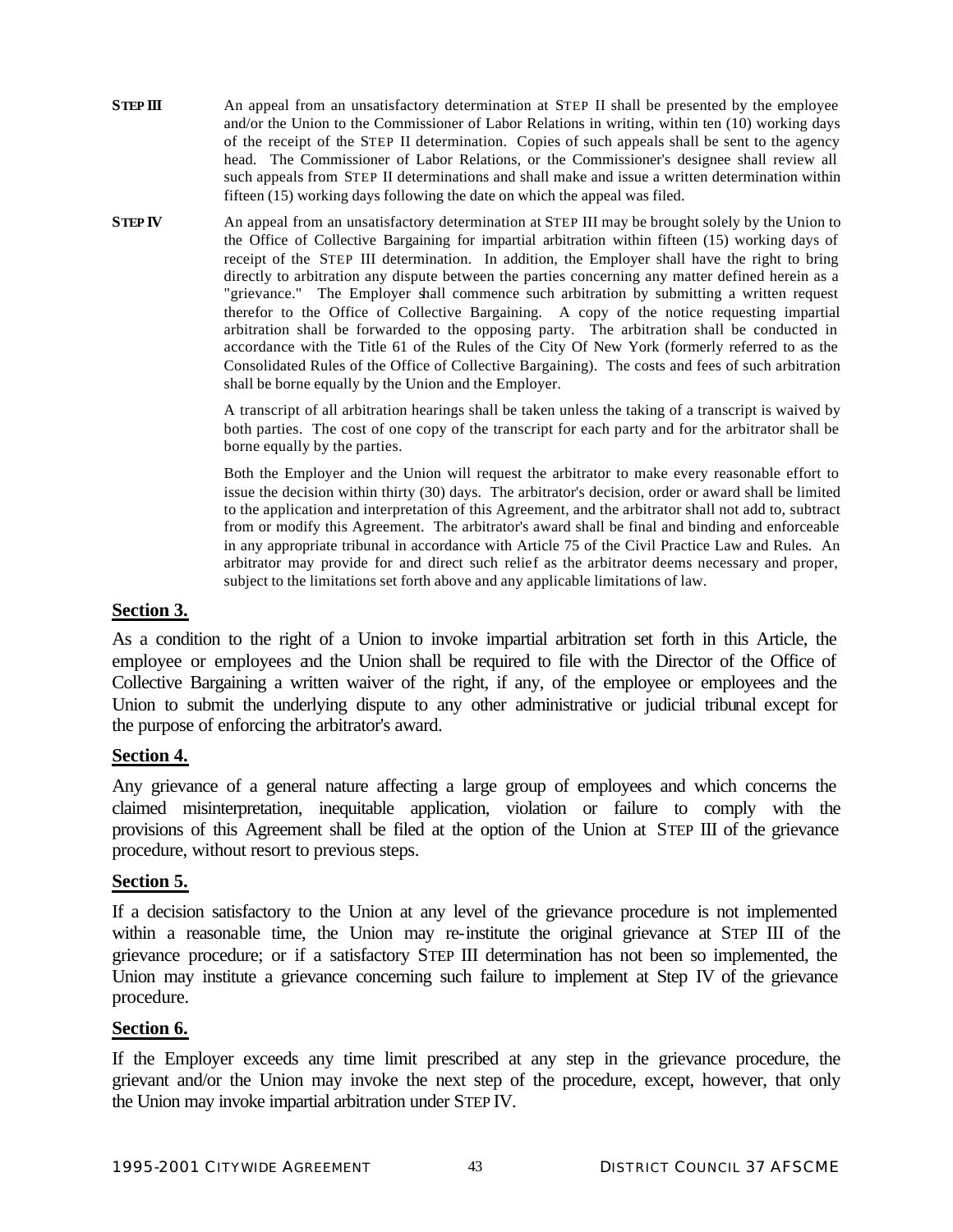## **Section 7.**

The Employer shall notify the Union in writing of all grievances filed by employees, all grievance hearings, and all determinations. The Union or a public employee organization which has been designated by the Union to represent the grievant or grievants shall have the right to have a representative present at any grievance hearing and shall be given forty-eight (48) hours' notice of all grievance hearings.

## **Section 8.**

Each of the steps in the grievance procedure, as well as time limits prescribed at each step of this grievance procedure, may be waived by mutual agreement of the parties.

#### **Section 9.**

The grievance and arbitration procedure contained in this agreement shall be the exclusive remedy for the resolution of disputes defined as "grievances" herein. This shall not be interpreted to preclude either party from enforcing the arbitrator's award in court. This Section shall not be construed in any manner to limit the statutory rights and obligations of the Employer under Article XIV of the Civil Service Law.

## **Section 10. FLSA Dispute Procedure**

- **a.** Any dispute, controversy or claim concerning or arising out of the application or interpretation of the Fair Labor Standards Act ("FLSA Controversy") shall be submitted by a claimant in accordance with this section.
- **b.** Any FLSA Controversy must be presented in writing and in the form prescribed by the FLSA Panel no later than sixty days after the date on which such FLSA Controversy arose.
- **c. i.** Any FLSA Controversy arising out of a claimed wrongful computation of benefits shall be submitted by an employee in writing to the applicable agency head or designee for review and resolution. A copy shall also be submitted to the Office of Labor Relations and to the Union. The agency shall have thirty days to resolve the matter and issue a written decision; such period may be extended by mutual agreement of the parties.
	- **ii.** If the matter is not satisfactorily resolved at the agency level, the claimant may, within two weeks after receipt of the agency determination, appeal the matter to the FLSA Panel in writing.
- **d.** The FLSA Panel shall consist of a representative designated by the Municipal Labor Committee and a representative designated by the Commissioner of the Office of Labor Relations of the City of New York. The FLSA Panel shall establish appropriate forms and procedures to promptly review and resolve all FLSA Controversies submitted to it.
- **e.** Any FLSA Controversy arising out of the classification of a position or group of positions as exempt or non-exempt from the FLSA shall be submitted by an employee in writing to the FLSA Panel.

A copy of any FLSA Controversy concerning a HHC title which is submitted to the FLSA Panel pursuant to this Section 10(e) shall be forwarded immediately by the Panel to the HHC's Office of Vice President for Human Resources. If the Panel deems it necessary to the proper resolution of said FLSA Controversy, it shall consult with HHC prior to issuance of its determination.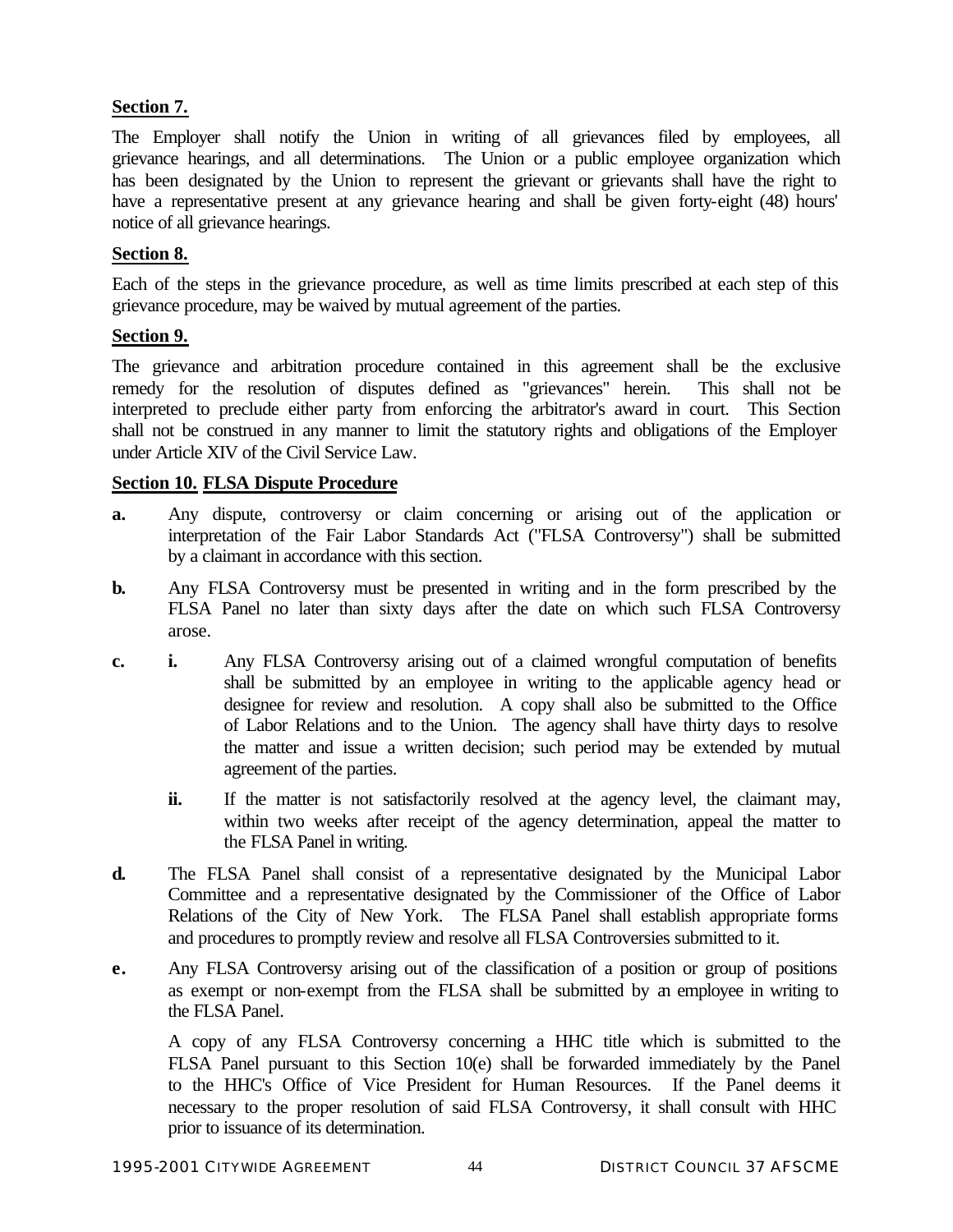The Panel shall take any steps necessary for a proper disposition of any FLSA Controversy and shall issue a written determination within sixty days following the date of submission thereof. The FLSA Panel's time may be extended by mutual agreement of the parties. The decision of the Panel shall be final.

**f.** Notwithstanding the provisions of this Section 10, the submission of a dispute by an employee under this procedure shall not constitute a waiver of the employee's rights under the FLSA.

#### **Section 11. VDT Operators Dispute Procedure**

For purposes of this Section 11, the term "grievance" shall mean a dispute concerning the application or misinterpretation of Article XVIII. Employees may at any time informally discuss with their supervisors a matter which may become a dispute. If the results of such a discussion are unsatisfactory, the Union may present the grievance at STEP 1.

**STEP 1** The Union shall present the grievance in the form of a memorandum to the person designated for such purpose by the Commissioner of Labor Relations no later than 120 days after the date on which the dispute arose except a dispute concerning employees of the Health and Hospitals Corporation shall be filed directly at STEP 1(a) of this dispute procedure. The Commissioner of Labor Relations or the Commissioner's designee shall investigate the grievance and shall issue a determination within thirty (30) work days of the receipt of the grievance, except, a determination involving a dispute arising pursuant to subsections  $5(f)$  and  $5(g)$  of Article XVIII or an appeal from STEP 1(a) shall be issued within fifteen (15) work days following the date of its receipt.

#### **STEP 1(a) Health and Hospitals Corporation Only**:

The Union shall present the grievance in the form of a memorandum to the person designated for such purpose by the New York City Health and Hospitals Corporation's Vice President for Human Resources no later than 120 days after the date on which the dispute arose. The Vice President for Human Resources or the Vice President's designee shall investigate the grievance and shall issue a determination within thirty (30) work days of the receipt of the grievance. An appeal from an unsatisfactory determination at STEP 1(a) shall be presented in writing to the Commissioner of Labor Relations or the Commissioner's designee within ten (10) work days of the receipt of the STEP 1(a) determination.

**STEP 2** An appeal from an unsatisfactory determination at STEP 1 may be brought by the Union to the Office of Collective Bargaining for impartial arbitration within fifteen (15) work days of receipt of the STEP 1 determination. In addition, the Employer shall have the right to bring directly to arbitration any dispute between the parties concerning any matter defined herein as a "grievance". The Employer shall commence such arbitration by submitting a written request therefor to the Office of Collective Bargaining. A copy of the notice requesting impartial arbitration shall be forwarded to the opposing party. The arbitration shall be conducted in accordance with the Consolidated Rules of the Office of Collective Bargaining. The costs and fees of such arbitration shall be borne equally by the Union and the Employer.

> Both the Employer and the Union will request the arbitrator to make every reasonable effort to issue the decision within thirty (30) days. The arbitrator's decision, order or award (if any) shall be limited to the application and interpretation of the Article XVIII and the arbitrator shall not add to, subtract from or modify said Article. The arbitrator's award shall be final and binding and enforceable in any appropriate tribunal in accordance with Article 75 of the Civil Practice Law and Rules. The arbitrator may provide for and direct such relief as the arbitrator deems necessary and proper, subject to the limitations set forth above and any applicable limitations of law.

Each of the steps in the dispute procedure, as well as the time limits prescribed at each step of this dispute procedure, may be waived by mutual agreement of the parties.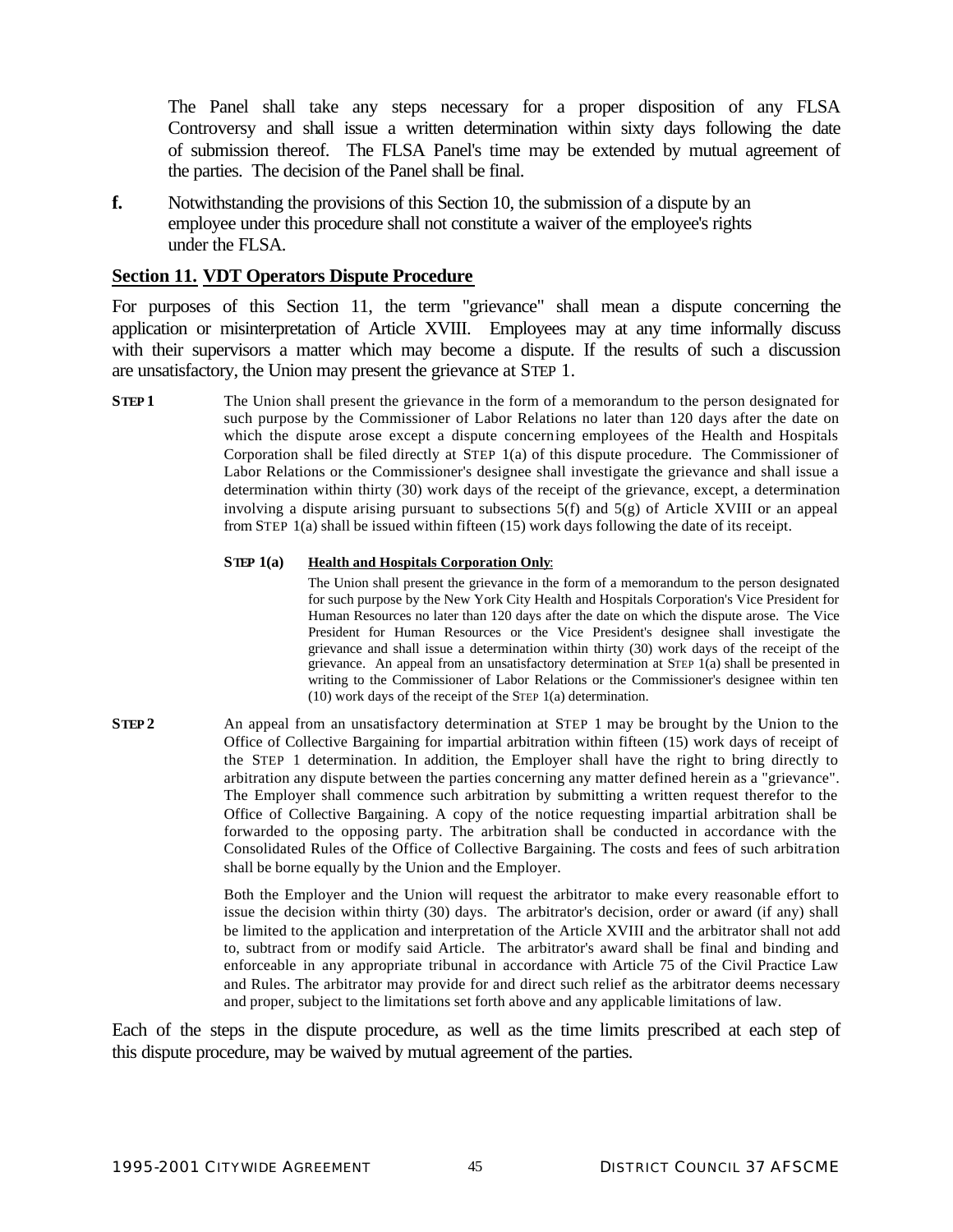## ARTICLE XVI - DISCIPLINARY PROCEDURE FOR PROVISIONAL EMPLOYEES

When a claimed wrongful disciplinary action has been taken against a provisional employee who has served for two years  $*$  in the same or similar title or related occupational group in the same agency, the following procedure shall govern upon service of written charges of incompetency or misconduct:

- **STEP A** Following the service of written charges, a conference with such employee shall be held with respect to such charges by the person designated by the agency head to review a grievance at STEP I of the Grievance Procedure set forth in Article XV of this Agreement. The employee may be represented at such conference by a representative of the Union. The person designated by the agency head to review the charges shall take any steps necessary to a proper disposition of the charges and shall issue a determination in writing by the end of the fifth day following the date of the conference.
- **STEP** B(i) If the employee is not satisfied with the determination at STEP A above, then the employee may choose to proceed in accordance with the Grievance Procedure set forth in Article XV of this Agreement through STEP III. The Union, with the consent of the employee, shall have the right to proceed to binding arbitration pursuant to STEP IV of such Grievance Procedure. The period of an employee's suspension without pay pending hearing and determination of charges shall not exceed thirty (30) days.
- **STEP** B(ii) An appeal from the determination of STEP A above shall be made to the agency head or designated representative. The appeal must be made in writing within five (5) work days of the receipt of the determination. The agency head or designated representative shall meet with the employee and the Union for review of the grievance and shall issue a determination to the employee and the Union by the end of the tenth work day following the day on which the appeal was filed. The agency head or designated representative shall have the power to impose the discipline, if any, decided upon, up to and including termination of the accused employee's employment. In the event of such termination or suspension without pay totaling more than thirty (30) days, the Union with the consent of the grievant may elect to skip STEP C of this Section and proceed directly to STEP D.
- **STEP C** If the grievant is not satisfied with the determination of the agency head or designated representative the grievant or the Union may appeal to the Commissioner of Labor Relations in writing within ten (10) days of the determination of the agency head or designated representative. The Commissioner of Labor Relations shall issue a written reply to the grievant and the Union within fifteen (15) work days.
- **STEP** D If the grievant is not satisfied with the determination of the Commissioner of Labor Relations, the Union with the consent of the grievant may proceed to arbitration pursuant to the procedures set forth in STEP IV of the Grievance Procedure set forth in Article XV of this Agreement.

## ARTICLE XVII - JOB SECURITY

#### **Section 1. General Layoff Provisions**

Where layoffs are scheduled affecting full-time employees in competitive class, non-competitive class, and labor classes the following procedures shall be used:

l

<sup>\*</sup> See Article I, Section 5(e).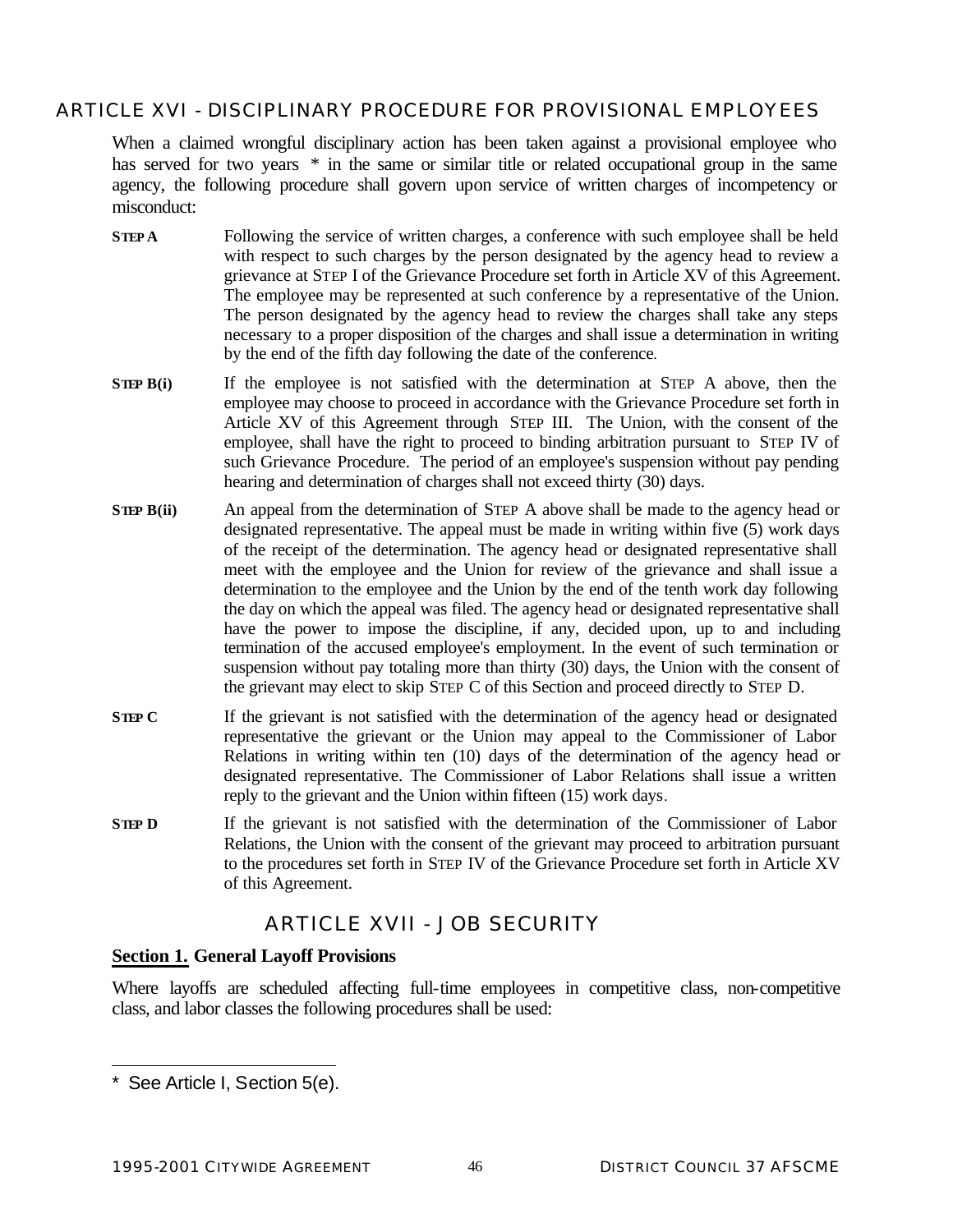**a.** Notice shall be provided by the Office of Labor Relations to the appropriate union(s) not less than thirty (30) days before the effective dates of projected layoffs. Such notification(s) shall apply to all proposed layoffs and shall include a summary by layoff unit of the number of affected positions by title (including title code number and civil service status) and shall also include in addition to the above information the name, social security number, city start date, and title start date of each affected employee.

It is understood by the parties that such notice is considered to be preliminary and is subject to change during the 30 days notice period. However, if new title(s) which were not part of the original notice are added to the proposed layoff notice or the number of employees in title(s) contained in the original notice is increased beyond the number in the original notice, an additional 30 days notice will be given to the affected union(s) covering solely such additional title(s) or numbers, except, such additional 30 days notice shall not apply to employees displaced by the "bumping" provisions mandated by the Civil Service Law or by appointments from special transfer, preferred, or other civil service lists. The parties may waive such additional notice by mutual consent.

- **b.** Within such 30-day period designated representatives of the Employer will meet and confer with the designated representatives of the appropriate union with the objective of considering feasible alternatives to all or part of such scheduled layoffs, including but not limited to:
	- **i.** the transfer of employees to other agencies with retraining, if necessary, consistent with Civil Service law but without regard to the Civil Service title,
	- **ii.** the use of Federal and State funds whenever possible to retain or re-employ employees scheduled for layoff,
	- **iii.** the elimination or reduction of the amount of work contracted out to independent contractors, and
	- **iv.** encouragement of early retirement and the expediting of the processing of retirement applications.
- **c.** After meeting and conferring with the designated representatives of the appropriate union, the Employer shall have the right, when necessary, to transfer any employee, in lieu of layoff, from one agency to another provided such transfer is within title (and the employee meets all the legal requirements of the new position) and is being made without loss in pay, benefits, or seniority to the affected employee. The following procedure shall govern:
	- **i.** Volunteers in order of title seniority.
	- **ii.** Non-volunteers in order of title seniority among those who would otherwise have to be laid off in the agency from which the transfer is being made.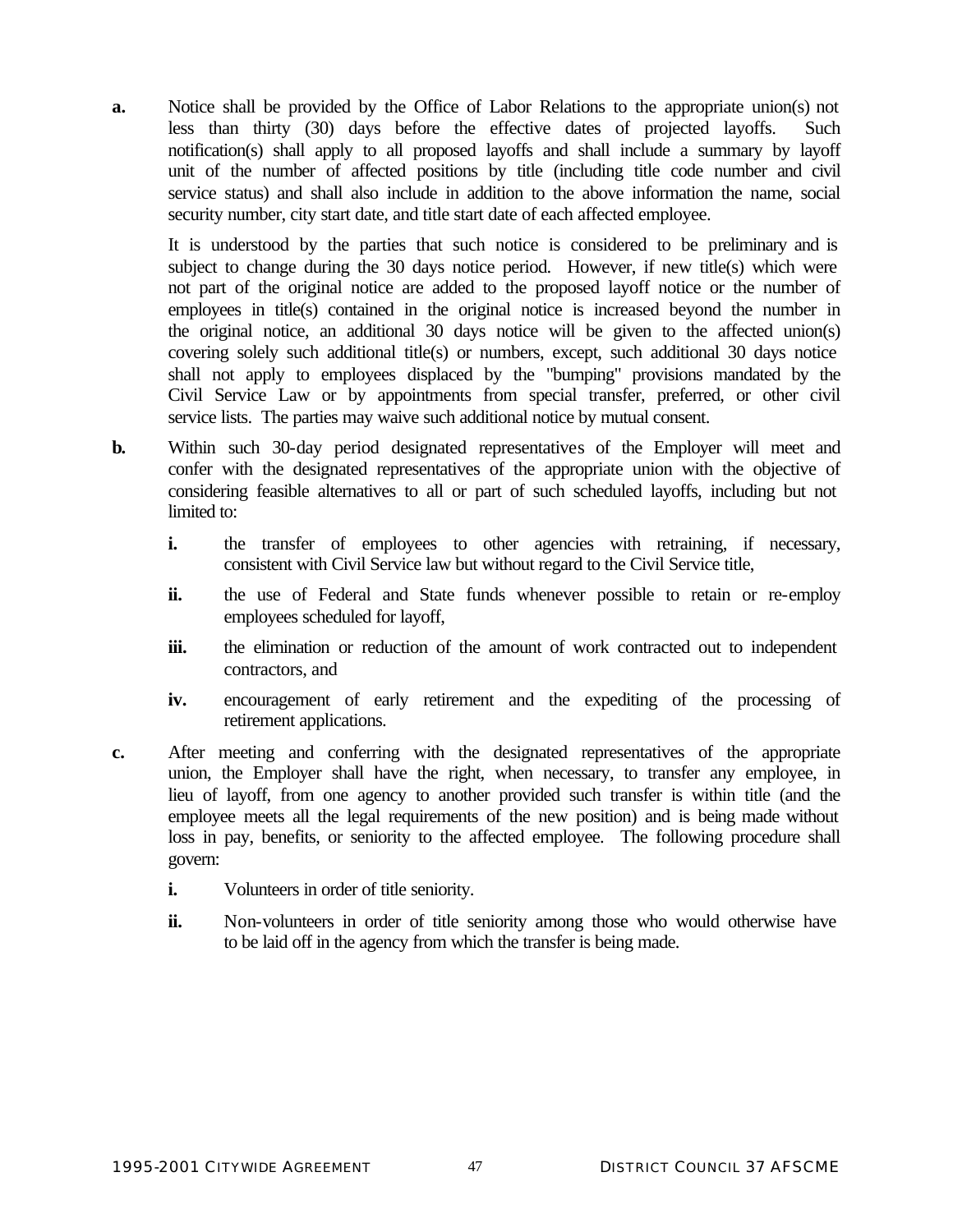## **Section 2. Competitive Class Preferred Lists**

- **a.** When a layoff occurs, the Employer shall provide to the appropriate bargaining representative a list of permanent competitive class employees who are on a preferred list with the original date of appointment utilized for the purpose of such layoff.
- **b.** A laid off employee who is returned to service in the employee's former title or in a comparable title from a competitive class preferred list, shall receive the basic salary rate that would have been received by the employee had the employee never been laid off, up to a maximum of two (2) years of general salary increases.

#### **Section 3. Non-Competitive Class and Labor Class Layoff Procedures**

- **a.** If budgetary restrictions, consolidations or abolition of functions or other curtailment of activities result in the abolition of non-competitive class or labor class positions, the suspension among the incumbents in the same class of positions shall be made in inverse order of their original appointment to the agency in the subject class of positions.
- **b.** The date of original appointment shall be the first date of appointment followed by continuous service up to the time of the abolition or reduction of positions.
- **c.** An employee who had been terminated from the subject class of positions and who was reappointed in the affected class of positions within one year thereafter shall for the purposes of this Section be deemed to have continuous service.
- **d.** A period of an authorized leave of absence without pay or any period during which an employee is suspended from the employee's position pursuant to this Section shall not constitute an interruption of continuous service for the purposes of this Section.
- **e.** In the case of non-competitive or labor class employees, the Employer may determine the layoff unit (agency, unit of appropriation, department, bureau, division, or other clearly identifiable subdivision). In such case, layoff shall be made from among incumbents in the same class of positions in each such layoff unit.
- **f.** If the Employer designates a subdivision smaller than a unit of appropriation, department, bureau, or division as a non-competitive layoff unit or smaller than a unit of appropriation as a labor class layoff unit, the affected union may appeal such designation within 3 days of the receipt of the layoff notice to Commissioner of Citywide Administrative Services who will issue a final and binding determination within 3 days of the receipt of such appeal.
- **g.** Employees in affected titles in the layoff unit shall be laid off in the following order:
	- **i.** All employees in probationary status in the same title. Among them, layoff shall be in inverse order to date of original appointment.
	- **ii.** All employees who have satisfactorily completed their probationary periods in the same title. Among them, layoff shall be in inverse order to date of original appointment.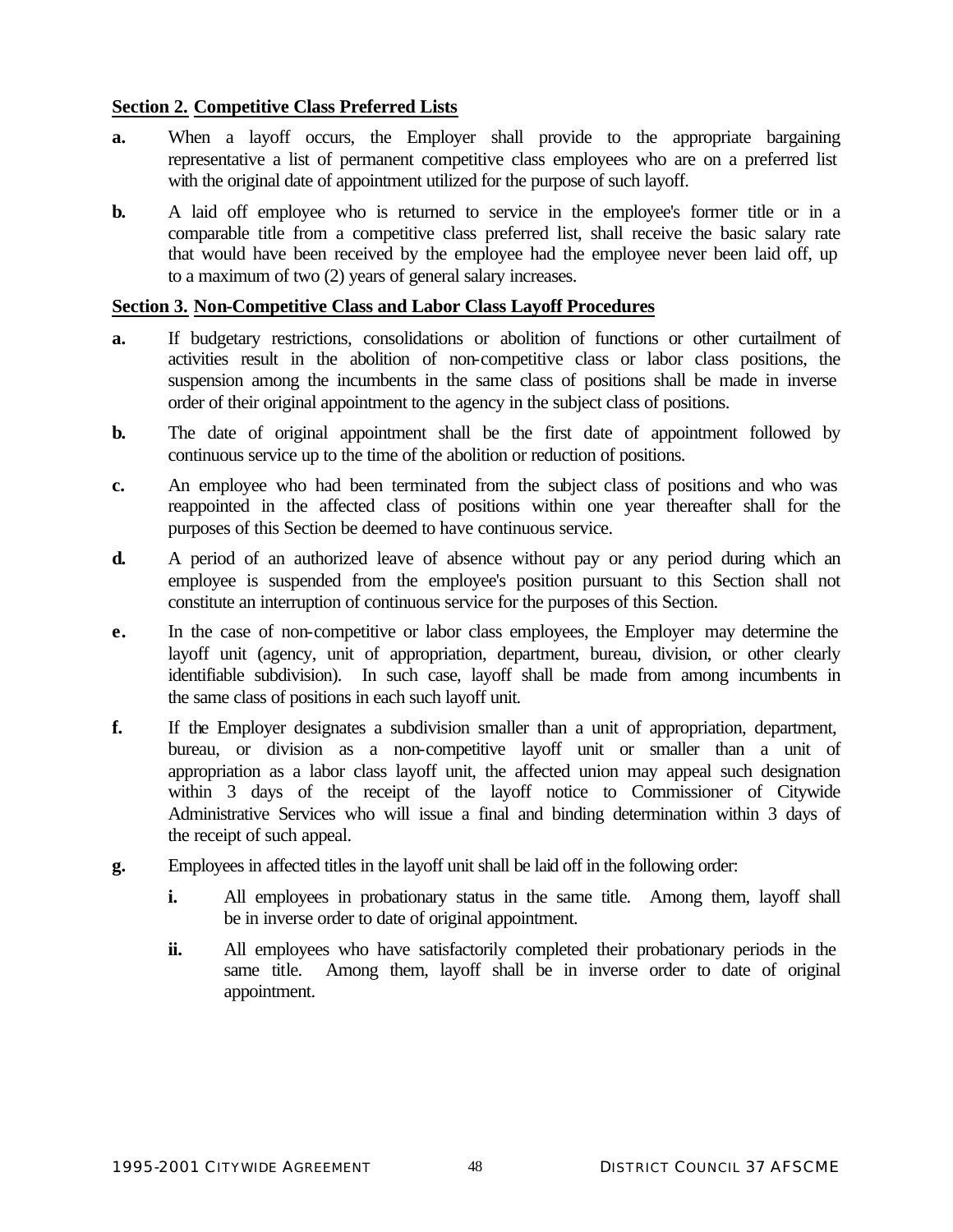## **Section 4. Non-Competitive Class and Labor Class Recall Procedures**

- **a.** In the event of layoff the Employer shall place the names of affected non-competitive or labor class employees on a recall list.
- **b. i.** The Employer shall certify such recall list for filling non-competitive vacancies in the same class of positions in the unit of appropriation from which the suspensions were made, and for labor class vacancies in the same class of positions in the agency from which the suspensions were made, and for which the Commissioner of Citywide Administrative Services determines they qualify. The parties may waive the terms contained in this paragraph by mutual consent.
	- **ii.** Effective November 26, 1999, the following subsection shall supercede subsection 4(b)(i):

For filling non-competitive vacancies in the same class of positions from which the layoffs were made and for which the Commissioner of Citywide Administrative Services determines such laid off employees are qualified, the Employer shall certify such recall list to the agency from which the layoffs were made. For filling labor class vacancies in the same class of positions from which the layoffs were made, the Employer shall certify such recall list on a citywide basis. The parties may waive the terms contained in this paragraph by mutual consent.

- **c.** Persons on the recall list shall be called for reinstatement in the order of their original date of appointment and upon the occurrence of a vacancy in an appropriate position in the recall unit shall be certified in seniority order. The eligibility for reinstatement of a person on such a recall list shall not continue for a period longer than four years from the date of separation.
- **d.** No person suspended or demoted prior to completing his/her probationary term shall be certified for reinstatement until the exhaustion of all other eligibles on the recall list and shall be required to complete his/her probationary term upon reinstatement.
- **e.** Failure or refusal to accept reinstatement from recall lists to vacancies in the same class of positions shall be deemed relinquishment of eligibility and the employee's name shall be removed from the list.
- **f.** A person reinstated from a recall list to his/her former class of positions shall receive at least the same salary he/she was receiving at the time of suspension.
- **g.** Notwithstanding any other provisions of this Section, the Employer may, to the extent permissible by law, disqualify for reinstatement and remove from a recall list the name of any eligible who is physically or mentally disabled for the performance of the duties of the position for which such list is established, or who has been guilty of such misconduct as would result in dismissal.

#### **Section 4. Applicability**

These procedures shall not apply in those agencies where layoff procedures already exist unless specifically agreed to by the Union and affected agencies.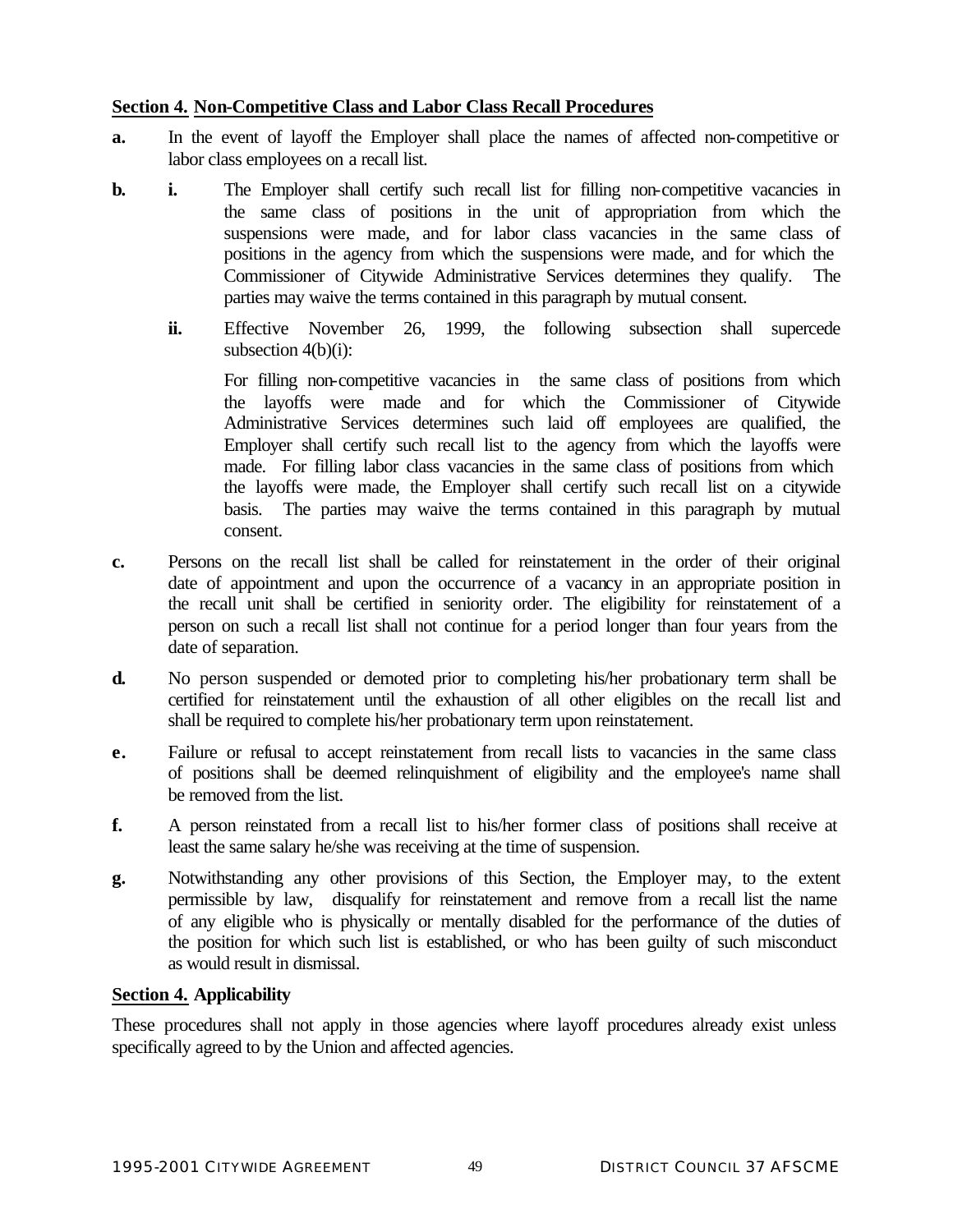## ARTICLE XVIII - VDT OPERATORS

## **Section 1. Applicability:**

Except as otherwise specifically indicated in this Article XVIII, the terms "employee" and "employees shall mean only a full-time worker who regularly and for continuous periods of time operate VDT terminals 20 hours or more per week.

## **Section 2. Alternative Work Break**:

Employees covered by this Article shall not be required to *continuously* operate a VDT terminal for more than two (2) consecutive hours without an assignment to alternative work of a visually less demanding nature for a period of not less than fifteen (15) minutes. Meal periods and any previously established rest periods shall count towards meeting the requirement for alternative work, but this provision shall not be construed as providing any additional non-work break time. The provisions of this Section shall also apply to part time employees subject to the terms of the Citywide Agreement who regularly and for continuous periods of time operate VDT terminals 20 hours or more per week.

## **Section 3. Alternative Work:**

- **a.** Upon submission of proof satisfactory to the agency head or the agency head's designee that an employee covered by this Article is physically incapable from operating a VDT terminal due to injury, disability, or pregnancy, the Employer shall make every effort to assign such employee to appropriate, alternative duties in the same title for the period of such disability, provided that such temporary assignments shall not be required to exceed one year. If a suitable position is not available, the Employer shall offer the employee any available opportunity to transfer to another title for which the employee may qualify by the change of title procedure followed by the New York City Department of Citywide Administrative Services pursuant to Rule 6.1.1. of the Personnel Rules and Regulations of the City of New York or by non-competitive examination offered pursuant to Rule 6.1.9. of the Personnel Rules and Regulations of the City of New York or Rule 4.1.8 of the Health and Hospitals Corporation Personnel Rules and Regulations.
- **b.** If such an employee has ten (10) or more years of retirement system membership service and is considered permanently unable to perform all the duties of the employee's title and no suitable in-title position is available, the employee shall be referred to the New York City Employee's Retirement System and recommended for ordinary disability retirement.

#### **Section 4. Training:**

The Citywide Office of Occupational Safety and Health, and the Union shall jointly develop a module on VDT operational safety for inclusion in agency orientational training programs. In the Health and Hospitals Corporation, such training module shall be developed by Human Resources (in conjunction with the Corporate Office of Occupational and Environmental Health Services) and the Union. Such training module shall also be offered to current employees as part of any regular Right to Know Training given in the normal course of business. The provisions of this Section 4 shall apply to all employees subject to the terms of the Citywide Agreement regardless of the number of hours of employment.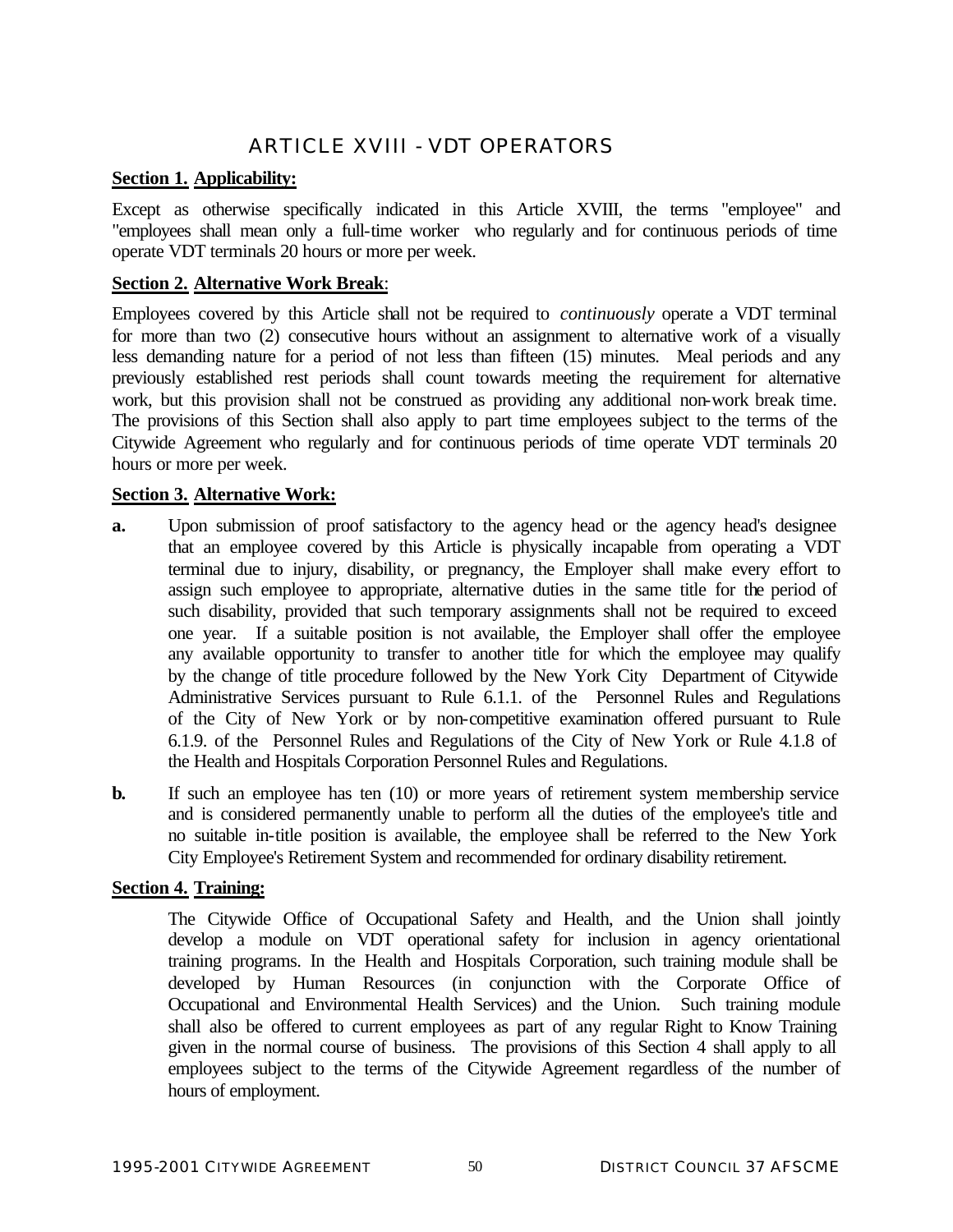## **Section 5. VDT and Related Equipment**:

- **a.** A standing VDT Sub-Committee of the Citywide Occupational Safety and Health Committee instituted pursuant to Article XIV, Section 1 of this Agreement, shall be established with joint Employer and Union membership. Such sub-committee shall study, issue, and periodically review procurement and ergonomic standards for VDT's and ancillary furniture and equipment. The joint sub-committee's initial report and recommendations shall be issued within three months of the execution of this Agreement. A separate labor-management committee shall be established in the Health and Hospitals Corporation for such purposes.
- **b.** Procurement and ergonomic standards shall be implemented by Mayoral directive. In the Health and Hospitals Corporation such standards shall be implemented in accordance with existing procedures. Agencies and facilities of the Health and Hospitals Corporation shall purchase new equipment and ancillary furniture and equipment in compliance with the then current Mayoral directive or Health and Hospital Corporation procedure.
- **c.** Agencies shall advise the Union of the installation and proposed utilization of new VDT equipment, and shall make service logs available on a reasonable basis to qualified, authorized Union personnel.
- **d.** Employees may at any time informally discuss alleged violation(s) of this Section with their supervisors. The Union may also seek to resolve any alleged violation(s) of this Section through the agency Labor Management Health and Safety Committees.
- **e.** If a complaint alleging violation(s) of this Section cannot be resolved pursuant to subsection 5(d), such complaint may be filed by the Union in writing with the Director of the Citywide Office of Occupational Safety and Health or the Director's designee, or, in the Health and Hospitals Corporation, the Director of Occupational Health and Environmental Services or the Director's designee, who will investigate such alleged violation(s) and issue a determination within forty-five (45) days of the receipt of the complaint. Upon determination by the Director or the Director's designee that violation(s) has occurred, the affected agency or agencies shall be notified of the nature of the violation(s) and directed to take steps to correct the violation(s) within sixty (60) days. A complaint pursuant to the sub-section must be brought within sixty (60) days of the initial occurrence of the alleged violation(s).
- **f.** A dispute concerning a determination by the Director of the Office of Citywide Occupational Health and Safety or the Director's designee, or, in the Health and Hospitals Corporation, the Director of Occupational Health and Environmental Services or the Director's designee may be appealed by the Union in writing to the Commissioner of Labor Relations within ten (10) work days of its issuance for resolution pursuant to Article XV, Section 11 of this Agreement.
- **g.** A complaint concerning failure by an agency or agencies to comply with a determination issued by the Director of the Office of Citywide Occupational Health and Safety or the Director's designee, or, in the Health and Hospitals Corporation, the Director of Occupational Health and Environmental Services or the Director's designee may be filed with the Commissioner of Labor Relations within ten (10) working days of the expiration of the time limits set forth in sub-section 5(e) for resolution pursuant to Article XV, Section 11 of this Agreement.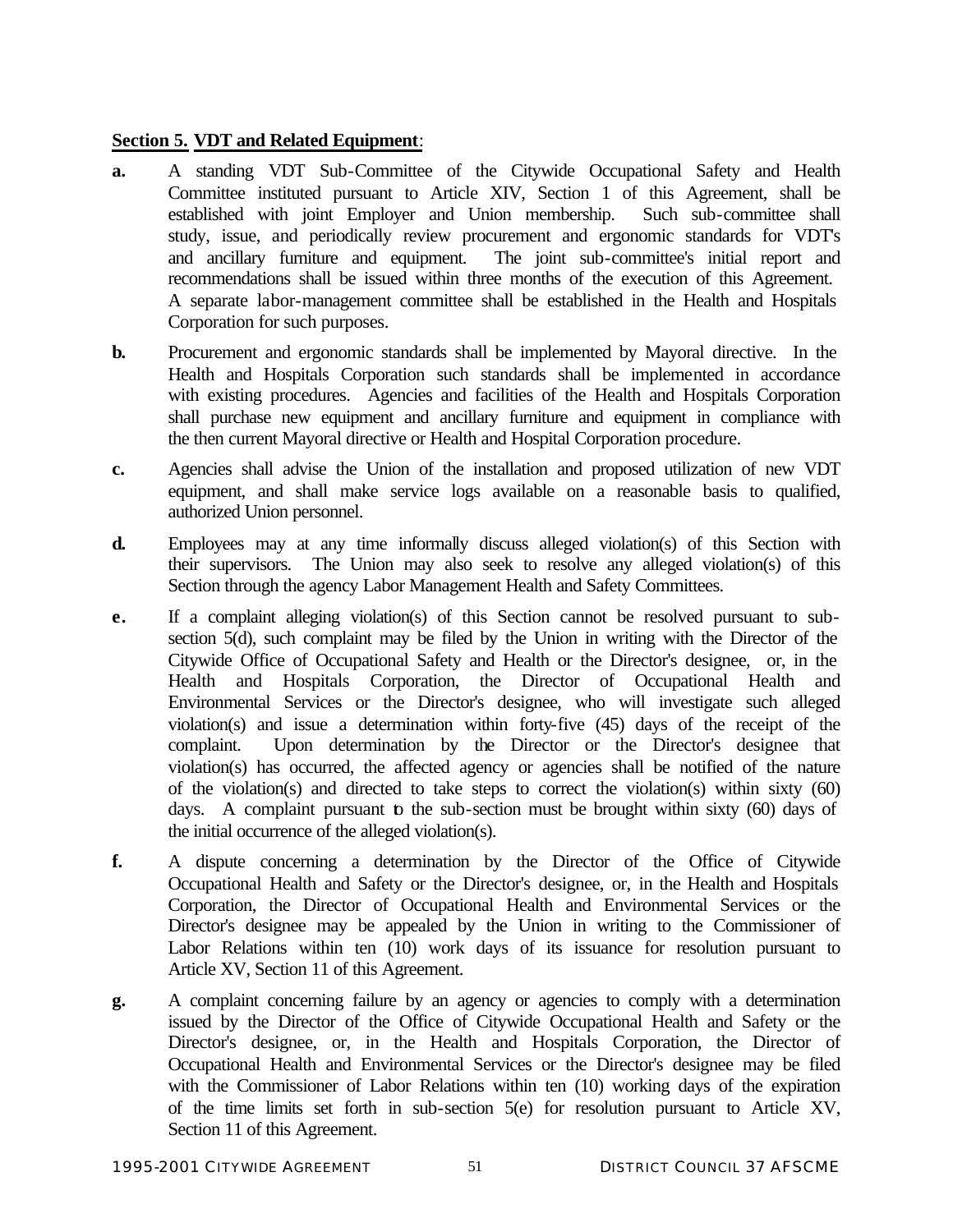**h.** The provisions of this Section 5 shall apply to all employees subject to the terms of the Citywide Agreement regardless of the number of hours of employment.

#### **Section 6. Eye Examinations and Corrective Lenses:**

- **a.** The parties shall form a joint sub-committee to develop a program related to the provision of eye examinations and corrective lenses for VDT operators. It is understood that said sub-committee shall be charged with developing a program which will operate in the most cost efficient manner possible.
- **b.** The guidelines under which the sub-committee shall study the issues are:
	- **i.** The provision of a base line examination with a follow-up examination every second year.
	- **ii.** The provision of corrective lenses if necessary due to the operation of a VDT terminal.
	- **iii.** Establishment of a cap on the costs of providing the examinations and lenses.
	- **iv.** Allowance by the Employer to covered employees of up to two (2) hours of time to take the baseline examination and follow-up examinations.

## ARTICLE XIX - NO STRIKE

The terms of the no strike provisions contained in separate collective bargaining agreements covering employees also covered under this Agreement are deemed fully incorporated at length herein.

## ARTICLE XX - FINANCIAL EMERGENCY ACT

The provisions of this Agreement are subject to applicable provisions of law, including the New York State Financial Emergency Act for the City of New York, as amended.

## ARTICLE XXI - RESOLUTION

This Agreement shall constitute and be deemed a complete adjustment and settlement of all demands and items presented, and as to all of such demands and items there shall be no further collective bargaining for effectiveness during the period of time from January 1, 1995 to June 30, 2001. Nor, during the foregoing period of time, shall the Union engage in any activity for the enactment of any law, the effect of which would increase the monetary cost to the Employer beyond the benefits granted under this Agreement.

## ARTICLE XXII - SAVINGS CLAUSE

In the event that any provision of this Agreement is found to be invalid, such invalidity shall not impair the validity and enforceability of the remaining provisions of this Agreement.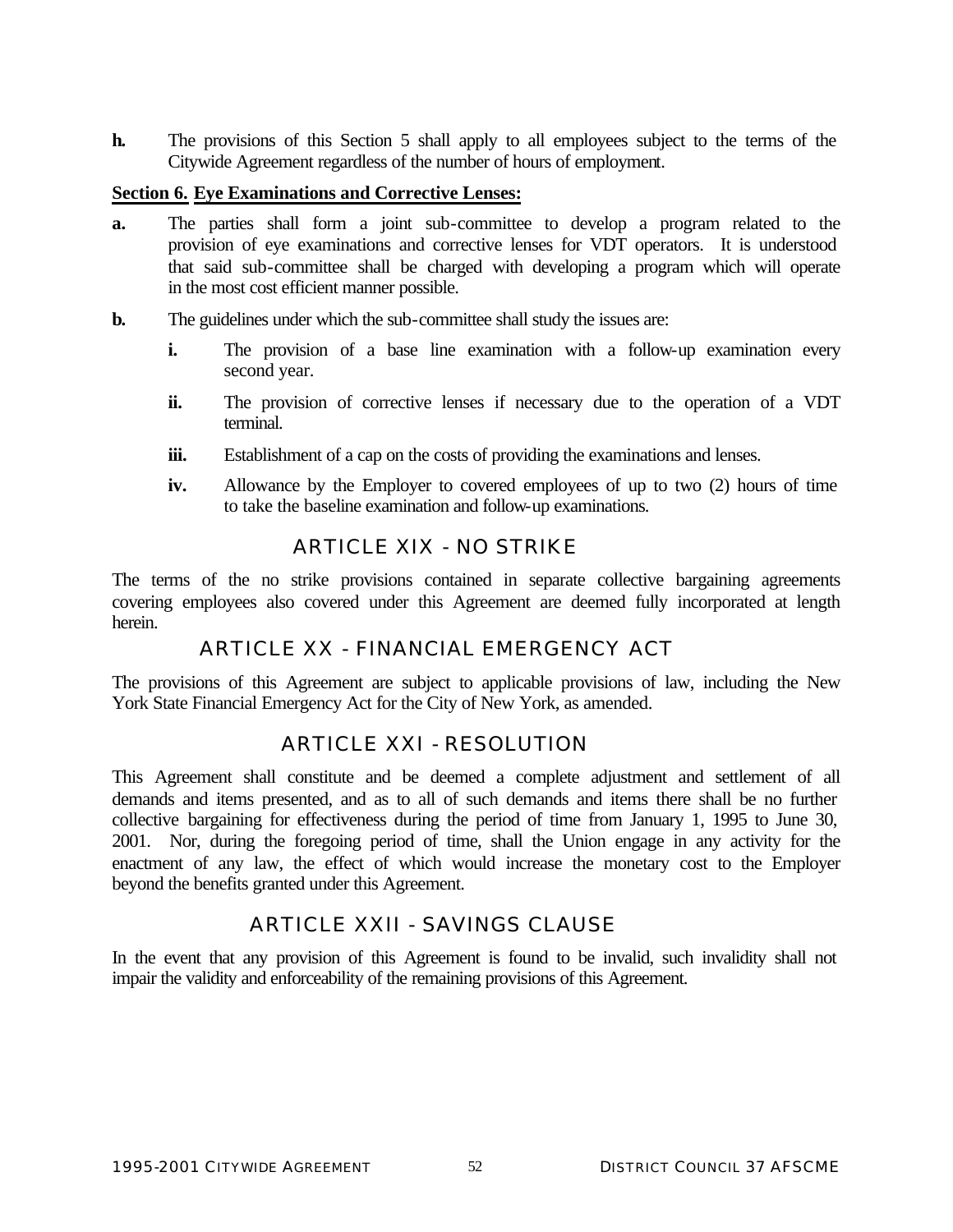**WHEREFORE**, we have hereunto set our hands and seals this day of 2000.

FOR THE CITY OF NEW YORK:

FOR DISTRICT COUNCIL 37 AFSCME, AFL-CIO:

> **Lee Saunders** Administrator

BY \_\_\_\_\_\_\_\_\_\_\_\_\_\_\_\_\_\_\_\_\_\_\_\_\_\_\_\_\_\_\_\_\_\_\_

BY \_\_\_\_\_\_\_\_\_\_\_\_\_\_\_\_\_\_\_\_\_\_\_\_\_\_\_\_\_\_\_\_\_\_\_

**James F. Hanley** Commissioner of Labor Relations

FOR THE NEW YORK CITY HEALTH AND HOSPITALS CORPORATION:

BY \_\_\_\_\_\_\_\_\_\_\_\_\_\_\_\_\_\_\_\_\_\_\_\_\_\_\_\_\_\_\_\_\_\_\_

**Pamela S. Silverblatt** Senior Assistant Vice President Human Resources & Workforce Development

APPROVED AS TO FORM

BY \_\_\_\_\_\_\_\_\_\_\_\_\_\_\_\_\_\_\_\_\_\_\_\_\_\_\_\_\_\_\_\_\_\_\_

**Jeffery D. Friedlander** Acting Corporation Counsel

DATE CERTIFIED TO THE FINANCIAL CONTROL BOARD: \_\_\_\_\_\_\_\_\_\_\_\_\_\_\_

UNIT: Citywide

TERM: January 1, 1995 – June 30, 2001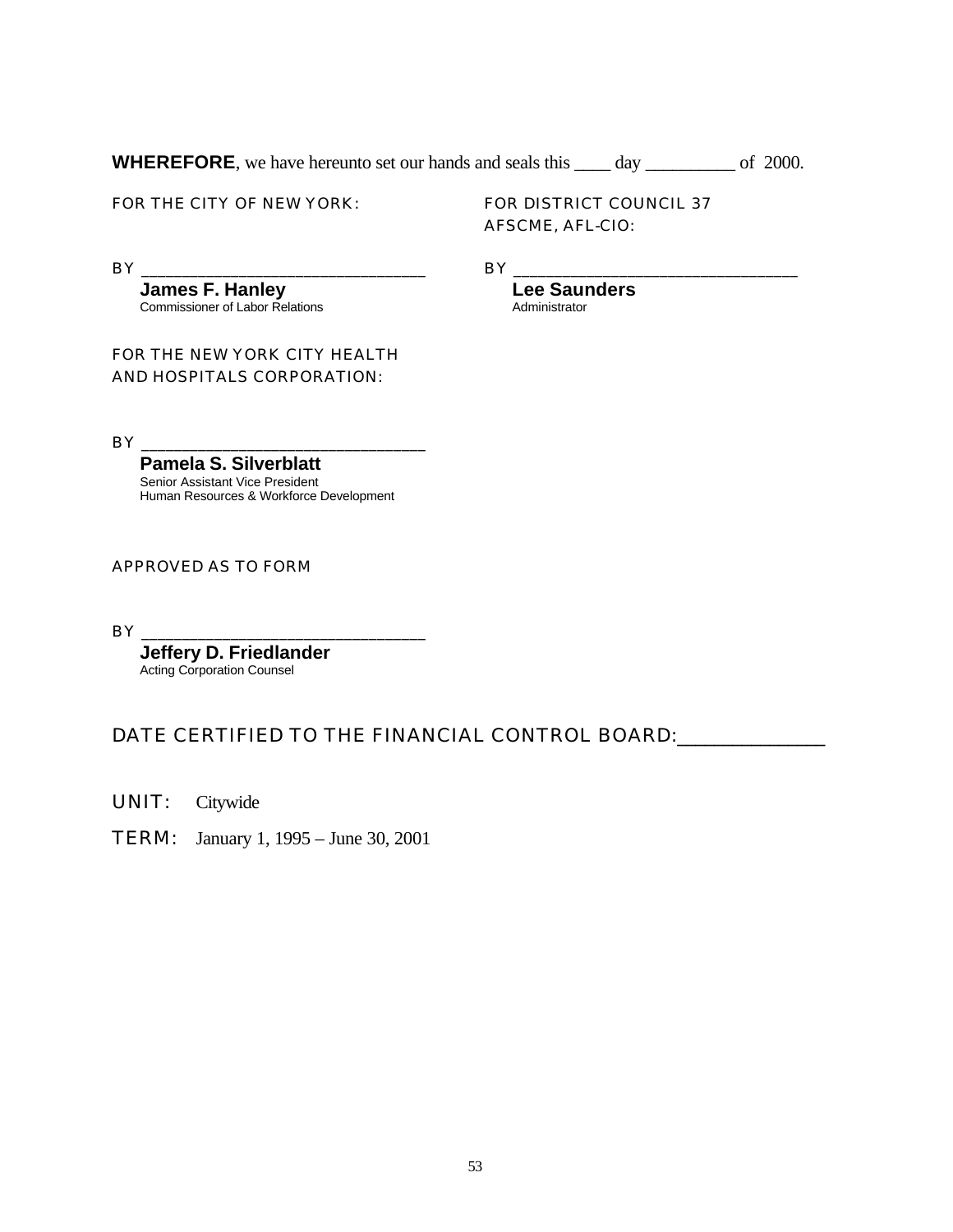## APPENDIX A

# **Citywide Title Code Numbers**

| <b>Account Clerk</b><br>10105<br>35<br>Accountant<br>40510<br>35<br>40710<br>35<br>Actuary<br>35<br>Actuarial Specialist Level I<br>40731<br><b>Addiction Specialist</b><br>35<br>56070<br>Addiction Specialist (Methadone)<br>35<br>56071<br>Administrative Assistant<br>35<br>10125<br>Administrative Assistant (EDP)<br>35<br>11023<br>10122<br>35<br>Administrative Assistant (Secretarial)<br>Administrative Assistant (Campaign Finance Board)<br>06603<br>35<br>Administrative Associate<br>10130<br>35<br>Administrator of Youth Services<br>35<br>51452<br>Administrator of Youth Services (Research)<br>51450<br>35<br>After School Program Specialist (Youth Board)<br>52602<br>35<br>30087<br>35<br>Agency Attorney<br>Agency Attorney Interne<br>30086<br>35<br>Air Pollution Control Engineer<br>35<br>20610<br>Air Pollution Control Engineering Intern<br>20602<br>35<br>Air Pollution Control Engineering Trainee<br>20604<br>35<br>Air Pollution Inspector<br>31315<br>35<br>Alcoholism Counselor<br>95437<br>35<br>Ambulance Technician<br>53057<br>37.5<br>Analyst (Campaign Finance Board)<br>06601<br>35<br>Appraiser (Real Estate)<br>40410<br>35<br>Appraiser Trainee (Real Estate)<br>40401<br>35<br>Apprentice Inspector (Boilers)<br>35001<br>40<br>Apprentice Inspector (Cement Test)<br>35002<br>40<br>Apprentice Inspector (Construction)<br>40<br>35003<br>Apprentice Inspector (Electrical)<br>35004<br>40<br>Apprentice Inspector (Elevator)<br>40<br>35005<br>35006<br>40<br>Apprentice Inspector (Heating and Ventilation)<br>Apprentice Inspector (Highways and Sewers)<br>35007<br>40<br>Apprentice Inspector (Hoists and Rigging)<br>35008<br>40<br>35009<br>40<br>Apprentice Inspector (Housing)<br>35010<br>Apprentice Inspector (Steel Construction)<br>40<br>Apprentice Rehabilitation Specialist (Buildings)<br>40<br>35141<br>21215<br>35<br>Architect<br>Architect (Materials Research and Specifications)<br>21216<br>35<br>Architectural Intern<br>35<br>21205<br>Architectural Specialist<br>06106<br>35<br>Area Services Coordinator<br>22557<br>35<br>Arts Program Analyst<br>60904<br>35<br>Arts Programs Specialist<br>60495<br>35<br>Asbestos Handler<br>31313<br>40<br>Asbestos Handler Supervisor<br>40<br>31314<br>Asbestos Hazard Investigator<br>31312<br>35 | <b>TITLE</b> | <b>TITLE CODE</b> | <b>WORK WEEK</b> |
|------------------------------------------------------------------------------------------------------------------------------------------------------------------------------------------------------------------------------------------------------------------------------------------------------------------------------------------------------------------------------------------------------------------------------------------------------------------------------------------------------------------------------------------------------------------------------------------------------------------------------------------------------------------------------------------------------------------------------------------------------------------------------------------------------------------------------------------------------------------------------------------------------------------------------------------------------------------------------------------------------------------------------------------------------------------------------------------------------------------------------------------------------------------------------------------------------------------------------------------------------------------------------------------------------------------------------------------------------------------------------------------------------------------------------------------------------------------------------------------------------------------------------------------------------------------------------------------------------------------------------------------------------------------------------------------------------------------------------------------------------------------------------------------------------------------------------------------------------------------------------------------------------------------------------------------------------------------------------------------------------------------------------------------------------------------------------------------------------------------------------------------------------------------------------------------------------------------------------------------------------------------------------------------------------------------------|--------------|-------------------|------------------|
|                                                                                                                                                                                                                                                                                                                                                                                                                                                                                                                                                                                                                                                                                                                                                                                                                                                                                                                                                                                                                                                                                                                                                                                                                                                                                                                                                                                                                                                                                                                                                                                                                                                                                                                                                                                                                                                                                                                                                                                                                                                                                                                                                                                                                                                                                                                        |              |                   |                  |
|                                                                                                                                                                                                                                                                                                                                                                                                                                                                                                                                                                                                                                                                                                                                                                                                                                                                                                                                                                                                                                                                                                                                                                                                                                                                                                                                                                                                                                                                                                                                                                                                                                                                                                                                                                                                                                                                                                                                                                                                                                                                                                                                                                                                                                                                                                                        |              |                   |                  |
|                                                                                                                                                                                                                                                                                                                                                                                                                                                                                                                                                                                                                                                                                                                                                                                                                                                                                                                                                                                                                                                                                                                                                                                                                                                                                                                                                                                                                                                                                                                                                                                                                                                                                                                                                                                                                                                                                                                                                                                                                                                                                                                                                                                                                                                                                                                        |              |                   |                  |
|                                                                                                                                                                                                                                                                                                                                                                                                                                                                                                                                                                                                                                                                                                                                                                                                                                                                                                                                                                                                                                                                                                                                                                                                                                                                                                                                                                                                                                                                                                                                                                                                                                                                                                                                                                                                                                                                                                                                                                                                                                                                                                                                                                                                                                                                                                                        |              |                   |                  |
|                                                                                                                                                                                                                                                                                                                                                                                                                                                                                                                                                                                                                                                                                                                                                                                                                                                                                                                                                                                                                                                                                                                                                                                                                                                                                                                                                                                                                                                                                                                                                                                                                                                                                                                                                                                                                                                                                                                                                                                                                                                                                                                                                                                                                                                                                                                        |              |                   |                  |
|                                                                                                                                                                                                                                                                                                                                                                                                                                                                                                                                                                                                                                                                                                                                                                                                                                                                                                                                                                                                                                                                                                                                                                                                                                                                                                                                                                                                                                                                                                                                                                                                                                                                                                                                                                                                                                                                                                                                                                                                                                                                                                                                                                                                                                                                                                                        |              |                   |                  |
|                                                                                                                                                                                                                                                                                                                                                                                                                                                                                                                                                                                                                                                                                                                                                                                                                                                                                                                                                                                                                                                                                                                                                                                                                                                                                                                                                                                                                                                                                                                                                                                                                                                                                                                                                                                                                                                                                                                                                                                                                                                                                                                                                                                                                                                                                                                        |              |                   |                  |
|                                                                                                                                                                                                                                                                                                                                                                                                                                                                                                                                                                                                                                                                                                                                                                                                                                                                                                                                                                                                                                                                                                                                                                                                                                                                                                                                                                                                                                                                                                                                                                                                                                                                                                                                                                                                                                                                                                                                                                                                                                                                                                                                                                                                                                                                                                                        |              |                   |                  |
|                                                                                                                                                                                                                                                                                                                                                                                                                                                                                                                                                                                                                                                                                                                                                                                                                                                                                                                                                                                                                                                                                                                                                                                                                                                                                                                                                                                                                                                                                                                                                                                                                                                                                                                                                                                                                                                                                                                                                                                                                                                                                                                                                                                                                                                                                                                        |              |                   |                  |
|                                                                                                                                                                                                                                                                                                                                                                                                                                                                                                                                                                                                                                                                                                                                                                                                                                                                                                                                                                                                                                                                                                                                                                                                                                                                                                                                                                                                                                                                                                                                                                                                                                                                                                                                                                                                                                                                                                                                                                                                                                                                                                                                                                                                                                                                                                                        |              |                   |                  |
|                                                                                                                                                                                                                                                                                                                                                                                                                                                                                                                                                                                                                                                                                                                                                                                                                                                                                                                                                                                                                                                                                                                                                                                                                                                                                                                                                                                                                                                                                                                                                                                                                                                                                                                                                                                                                                                                                                                                                                                                                                                                                                                                                                                                                                                                                                                        |              |                   |                  |
|                                                                                                                                                                                                                                                                                                                                                                                                                                                                                                                                                                                                                                                                                                                                                                                                                                                                                                                                                                                                                                                                                                                                                                                                                                                                                                                                                                                                                                                                                                                                                                                                                                                                                                                                                                                                                                                                                                                                                                                                                                                                                                                                                                                                                                                                                                                        |              |                   |                  |
|                                                                                                                                                                                                                                                                                                                                                                                                                                                                                                                                                                                                                                                                                                                                                                                                                                                                                                                                                                                                                                                                                                                                                                                                                                                                                                                                                                                                                                                                                                                                                                                                                                                                                                                                                                                                                                                                                                                                                                                                                                                                                                                                                                                                                                                                                                                        |              |                   |                  |
|                                                                                                                                                                                                                                                                                                                                                                                                                                                                                                                                                                                                                                                                                                                                                                                                                                                                                                                                                                                                                                                                                                                                                                                                                                                                                                                                                                                                                                                                                                                                                                                                                                                                                                                                                                                                                                                                                                                                                                                                                                                                                                                                                                                                                                                                                                                        |              |                   |                  |
|                                                                                                                                                                                                                                                                                                                                                                                                                                                                                                                                                                                                                                                                                                                                                                                                                                                                                                                                                                                                                                                                                                                                                                                                                                                                                                                                                                                                                                                                                                                                                                                                                                                                                                                                                                                                                                                                                                                                                                                                                                                                                                                                                                                                                                                                                                                        |              |                   |                  |
|                                                                                                                                                                                                                                                                                                                                                                                                                                                                                                                                                                                                                                                                                                                                                                                                                                                                                                                                                                                                                                                                                                                                                                                                                                                                                                                                                                                                                                                                                                                                                                                                                                                                                                                                                                                                                                                                                                                                                                                                                                                                                                                                                                                                                                                                                                                        |              |                   |                  |
|                                                                                                                                                                                                                                                                                                                                                                                                                                                                                                                                                                                                                                                                                                                                                                                                                                                                                                                                                                                                                                                                                                                                                                                                                                                                                                                                                                                                                                                                                                                                                                                                                                                                                                                                                                                                                                                                                                                                                                                                                                                                                                                                                                                                                                                                                                                        |              |                   |                  |
|                                                                                                                                                                                                                                                                                                                                                                                                                                                                                                                                                                                                                                                                                                                                                                                                                                                                                                                                                                                                                                                                                                                                                                                                                                                                                                                                                                                                                                                                                                                                                                                                                                                                                                                                                                                                                                                                                                                                                                                                                                                                                                                                                                                                                                                                                                                        |              |                   |                  |
|                                                                                                                                                                                                                                                                                                                                                                                                                                                                                                                                                                                                                                                                                                                                                                                                                                                                                                                                                                                                                                                                                                                                                                                                                                                                                                                                                                                                                                                                                                                                                                                                                                                                                                                                                                                                                                                                                                                                                                                                                                                                                                                                                                                                                                                                                                                        |              |                   |                  |
|                                                                                                                                                                                                                                                                                                                                                                                                                                                                                                                                                                                                                                                                                                                                                                                                                                                                                                                                                                                                                                                                                                                                                                                                                                                                                                                                                                                                                                                                                                                                                                                                                                                                                                                                                                                                                                                                                                                                                                                                                                                                                                                                                                                                                                                                                                                        |              |                   |                  |
|                                                                                                                                                                                                                                                                                                                                                                                                                                                                                                                                                                                                                                                                                                                                                                                                                                                                                                                                                                                                                                                                                                                                                                                                                                                                                                                                                                                                                                                                                                                                                                                                                                                                                                                                                                                                                                                                                                                                                                                                                                                                                                                                                                                                                                                                                                                        |              |                   |                  |
|                                                                                                                                                                                                                                                                                                                                                                                                                                                                                                                                                                                                                                                                                                                                                                                                                                                                                                                                                                                                                                                                                                                                                                                                                                                                                                                                                                                                                                                                                                                                                                                                                                                                                                                                                                                                                                                                                                                                                                                                                                                                                                                                                                                                                                                                                                                        |              |                   |                  |
|                                                                                                                                                                                                                                                                                                                                                                                                                                                                                                                                                                                                                                                                                                                                                                                                                                                                                                                                                                                                                                                                                                                                                                                                                                                                                                                                                                                                                                                                                                                                                                                                                                                                                                                                                                                                                                                                                                                                                                                                                                                                                                                                                                                                                                                                                                                        |              |                   |                  |
|                                                                                                                                                                                                                                                                                                                                                                                                                                                                                                                                                                                                                                                                                                                                                                                                                                                                                                                                                                                                                                                                                                                                                                                                                                                                                                                                                                                                                                                                                                                                                                                                                                                                                                                                                                                                                                                                                                                                                                                                                                                                                                                                                                                                                                                                                                                        |              |                   |                  |
|                                                                                                                                                                                                                                                                                                                                                                                                                                                                                                                                                                                                                                                                                                                                                                                                                                                                                                                                                                                                                                                                                                                                                                                                                                                                                                                                                                                                                                                                                                                                                                                                                                                                                                                                                                                                                                                                                                                                                                                                                                                                                                                                                                                                                                                                                                                        |              |                   |                  |
|                                                                                                                                                                                                                                                                                                                                                                                                                                                                                                                                                                                                                                                                                                                                                                                                                                                                                                                                                                                                                                                                                                                                                                                                                                                                                                                                                                                                                                                                                                                                                                                                                                                                                                                                                                                                                                                                                                                                                                                                                                                                                                                                                                                                                                                                                                                        |              |                   |                  |
|                                                                                                                                                                                                                                                                                                                                                                                                                                                                                                                                                                                                                                                                                                                                                                                                                                                                                                                                                                                                                                                                                                                                                                                                                                                                                                                                                                                                                                                                                                                                                                                                                                                                                                                                                                                                                                                                                                                                                                                                                                                                                                                                                                                                                                                                                                                        |              |                   |                  |
|                                                                                                                                                                                                                                                                                                                                                                                                                                                                                                                                                                                                                                                                                                                                                                                                                                                                                                                                                                                                                                                                                                                                                                                                                                                                                                                                                                                                                                                                                                                                                                                                                                                                                                                                                                                                                                                                                                                                                                                                                                                                                                                                                                                                                                                                                                                        |              |                   |                  |
|                                                                                                                                                                                                                                                                                                                                                                                                                                                                                                                                                                                                                                                                                                                                                                                                                                                                                                                                                                                                                                                                                                                                                                                                                                                                                                                                                                                                                                                                                                                                                                                                                                                                                                                                                                                                                                                                                                                                                                                                                                                                                                                                                                                                                                                                                                                        |              |                   |                  |
|                                                                                                                                                                                                                                                                                                                                                                                                                                                                                                                                                                                                                                                                                                                                                                                                                                                                                                                                                                                                                                                                                                                                                                                                                                                                                                                                                                                                                                                                                                                                                                                                                                                                                                                                                                                                                                                                                                                                                                                                                                                                                                                                                                                                                                                                                                                        |              |                   |                  |
|                                                                                                                                                                                                                                                                                                                                                                                                                                                                                                                                                                                                                                                                                                                                                                                                                                                                                                                                                                                                                                                                                                                                                                                                                                                                                                                                                                                                                                                                                                                                                                                                                                                                                                                                                                                                                                                                                                                                                                                                                                                                                                                                                                                                                                                                                                                        |              |                   |                  |
|                                                                                                                                                                                                                                                                                                                                                                                                                                                                                                                                                                                                                                                                                                                                                                                                                                                                                                                                                                                                                                                                                                                                                                                                                                                                                                                                                                                                                                                                                                                                                                                                                                                                                                                                                                                                                                                                                                                                                                                                                                                                                                                                                                                                                                                                                                                        |              |                   |                  |
|                                                                                                                                                                                                                                                                                                                                                                                                                                                                                                                                                                                                                                                                                                                                                                                                                                                                                                                                                                                                                                                                                                                                                                                                                                                                                                                                                                                                                                                                                                                                                                                                                                                                                                                                                                                                                                                                                                                                                                                                                                                                                                                                                                                                                                                                                                                        |              |                   |                  |
|                                                                                                                                                                                                                                                                                                                                                                                                                                                                                                                                                                                                                                                                                                                                                                                                                                                                                                                                                                                                                                                                                                                                                                                                                                                                                                                                                                                                                                                                                                                                                                                                                                                                                                                                                                                                                                                                                                                                                                                                                                                                                                                                                                                                                                                                                                                        |              |                   |                  |
|                                                                                                                                                                                                                                                                                                                                                                                                                                                                                                                                                                                                                                                                                                                                                                                                                                                                                                                                                                                                                                                                                                                                                                                                                                                                                                                                                                                                                                                                                                                                                                                                                                                                                                                                                                                                                                                                                                                                                                                                                                                                                                                                                                                                                                                                                                                        |              |                   |                  |
|                                                                                                                                                                                                                                                                                                                                                                                                                                                                                                                                                                                                                                                                                                                                                                                                                                                                                                                                                                                                                                                                                                                                                                                                                                                                                                                                                                                                                                                                                                                                                                                                                                                                                                                                                                                                                                                                                                                                                                                                                                                                                                                                                                                                                                                                                                                        |              |                   |                  |
|                                                                                                                                                                                                                                                                                                                                                                                                                                                                                                                                                                                                                                                                                                                                                                                                                                                                                                                                                                                                                                                                                                                                                                                                                                                                                                                                                                                                                                                                                                                                                                                                                                                                                                                                                                                                                                                                                                                                                                                                                                                                                                                                                                                                                                                                                                                        |              |                   |                  |
|                                                                                                                                                                                                                                                                                                                                                                                                                                                                                                                                                                                                                                                                                                                                                                                                                                                                                                                                                                                                                                                                                                                                                                                                                                                                                                                                                                                                                                                                                                                                                                                                                                                                                                                                                                                                                                                                                                                                                                                                                                                                                                                                                                                                                                                                                                                        |              |                   |                  |
|                                                                                                                                                                                                                                                                                                                                                                                                                                                                                                                                                                                                                                                                                                                                                                                                                                                                                                                                                                                                                                                                                                                                                                                                                                                                                                                                                                                                                                                                                                                                                                                                                                                                                                                                                                                                                                                                                                                                                                                                                                                                                                                                                                                                                                                                                                                        |              |                   |                  |
|                                                                                                                                                                                                                                                                                                                                                                                                                                                                                                                                                                                                                                                                                                                                                                                                                                                                                                                                                                                                                                                                                                                                                                                                                                                                                                                                                                                                                                                                                                                                                                                                                                                                                                                                                                                                                                                                                                                                                                                                                                                                                                                                                                                                                                                                                                                        |              |                   |                  |
|                                                                                                                                                                                                                                                                                                                                                                                                                                                                                                                                                                                                                                                                                                                                                                                                                                                                                                                                                                                                                                                                                                                                                                                                                                                                                                                                                                                                                                                                                                                                                                                                                                                                                                                                                                                                                                                                                                                                                                                                                                                                                                                                                                                                                                                                                                                        |              |                   |                  |
|                                                                                                                                                                                                                                                                                                                                                                                                                                                                                                                                                                                                                                                                                                                                                                                                                                                                                                                                                                                                                                                                                                                                                                                                                                                                                                                                                                                                                                                                                                                                                                                                                                                                                                                                                                                                                                                                                                                                                                                                                                                                                                                                                                                                                                                                                                                        |              |                   |                  |
|                                                                                                                                                                                                                                                                                                                                                                                                                                                                                                                                                                                                                                                                                                                                                                                                                                                                                                                                                                                                                                                                                                                                                                                                                                                                                                                                                                                                                                                                                                                                                                                                                                                                                                                                                                                                                                                                                                                                                                                                                                                                                                                                                                                                                                                                                                                        |              |                   |                  |
|                                                                                                                                                                                                                                                                                                                                                                                                                                                                                                                                                                                                                                                                                                                                                                                                                                                                                                                                                                                                                                                                                                                                                                                                                                                                                                                                                                                                                                                                                                                                                                                                                                                                                                                                                                                                                                                                                                                                                                                                                                                                                                                                                                                                                                                                                                                        |              |                   |                  |
|                                                                                                                                                                                                                                                                                                                                                                                                                                                                                                                                                                                                                                                                                                                                                                                                                                                                                                                                                                                                                                                                                                                                                                                                                                                                                                                                                                                                                                                                                                                                                                                                                                                                                                                                                                                                                                                                                                                                                                                                                                                                                                                                                                                                                                                                                                                        |              |                   |                  |
|                                                                                                                                                                                                                                                                                                                                                                                                                                                                                                                                                                                                                                                                                                                                                                                                                                                                                                                                                                                                                                                                                                                                                                                                                                                                                                                                                                                                                                                                                                                                                                                                                                                                                                                                                                                                                                                                                                                                                                                                                                                                                                                                                                                                                                                                                                                        |              |                   |                  |
| 40210<br>35<br>Assessor                                                                                                                                                                                                                                                                                                                                                                                                                                                                                                                                                                                                                                                                                                                                                                                                                                                                                                                                                                                                                                                                                                                                                                                                                                                                                                                                                                                                                                                                                                                                                                                                                                                                                                                                                                                                                                                                                                                                                                                                                                                                                                                                                                                                                                                                                                |              |                   |                  |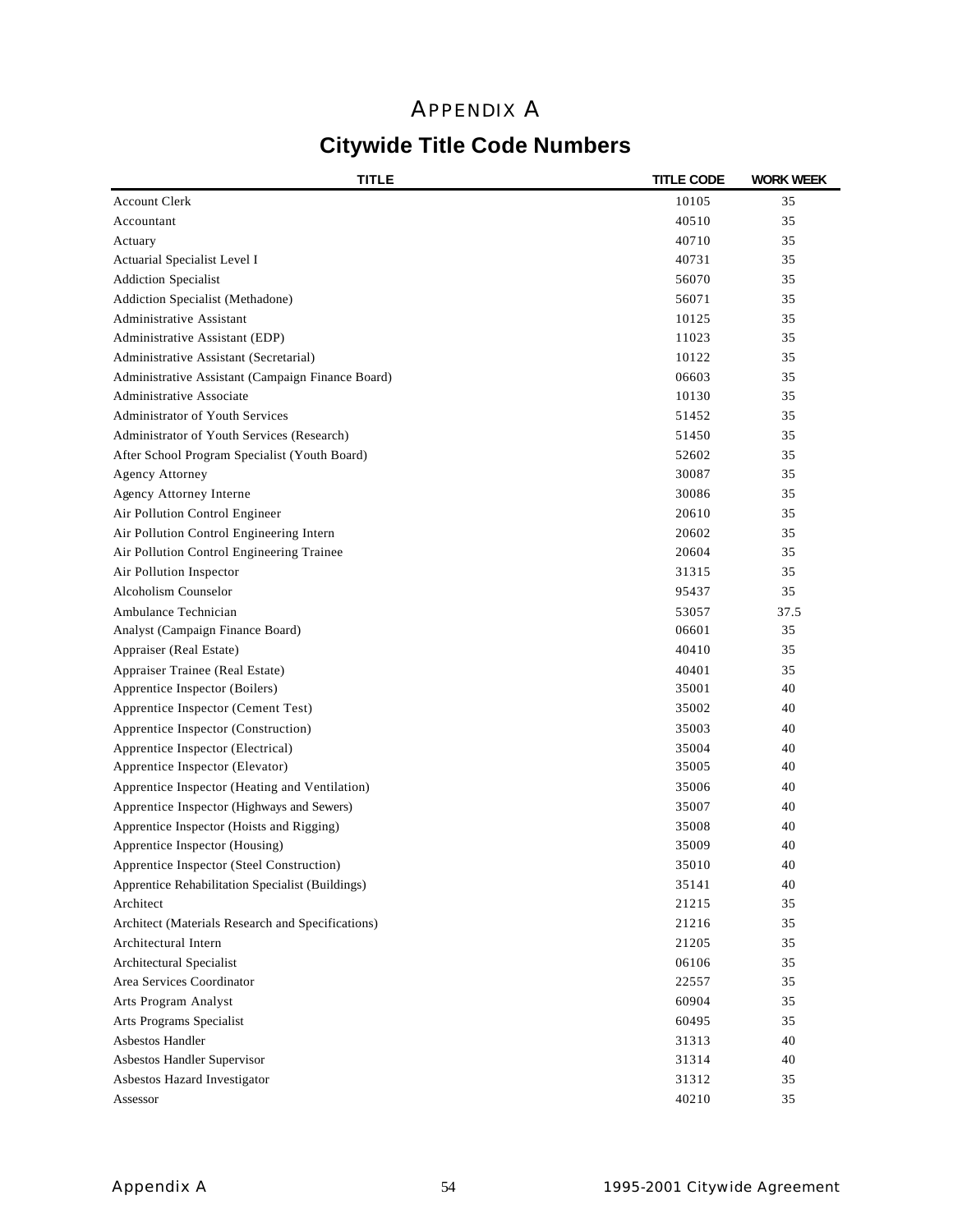| TITLE                                                                   | <b>TITLE CODE</b> | <b>WORK WEEK</b> |
|-------------------------------------------------------------------------|-------------------|------------------|
| <b>Assistant Accountant</b>                                             | 40505             | 35               |
| <b>Assistant Actuary</b>                                                | 40705             | 35               |
| Assistant Administrator of Youth Services                               | 51448             | 35               |
| <b>Assistant Air Pollution Control Engineer</b>                         | 20605             | 35               |
| <b>Assistant Architect</b>                                              | 21210             | 35               |
| <b>Assistant Area Services Coordinator</b>                              | 22556             | 35               |
| <b>Assistant Attorney</b>                                               | 30110             | 35               |
| <b>Assistant Attorney (Taxes)</b>                                       | 30091             | 35               |
| Assistant Bio-Medical Equipment Technician                              | 21561             | 35               |
| <b>Assistant Bridge Operator</b>                                        | 91105             | 40               |
| <b>Assistant Bridge Operator Trainee</b>                                | 91101             | 40               |
| Assistant Building Custodian                                            | 80605             | 40               |
| <b>Assistant Chemical Engineer</b>                                      | 20510             | 35               |
| <b>Assistant Chemist</b>                                                | 21810             | 35               |
| <b>Assistant Chemist (Toxicology)</b>                                   | 21811             | 35               |
| <b>Assistant City Assessor</b>                                          | 40201             | 35               |
| <b>Assistant City Assessor Trainee</b>                                  | 40200             | 35               |
| Assistant City Highway Repairer                                         | 90692             | 40               |
| Assistant Civil Engineer                                                | 20210             | 35               |
| Assistant Community Liaison Worker                                      | 56092             | 35               |
| <b>Assistant Coordinating Manager</b>                                   | 10236             | 35               |
| Assistant Coordinator of Highway Transport Studies                      | 22360             | 35               |
| Assistant Director of Bureau of Public Health Education                 | 51175             | 35               |
| Assistant Director of Rehabilitation                                    | 60385             | 35               |
| Assistant Director of Technical Services (Air Pollution Control)        | 20612             | 35               |
| Assistant Director of Technical Services (EI-SS)                        | 20603             | 35               |
| <b>Assistant Economist</b>                                              | 40905             | 35               |
| <b>Assistant Electrical Engineer</b>                                    | 20310             | 35               |
| Assistant Engineer (Accounting)                                         | 20710             | 35               |
| Assistant Engineering Technician                                        | 20112             | 35               |
| <b>Assistant Geologist</b>                                              | 21910             | 35               |
| <b>Assistant Health Facilities Planner</b>                              | 22081             | 35               |
| <b>Assistant Highway Transportation Specialist</b>                      | 22305             | 35               |
| Assistant Institutional Teacher (DJJ)                                   |                   | 35               |
| Assistant Landscape Architect                                           | 60370<br>21310    | 35               |
|                                                                         | 80810             | 40               |
| <b>Assistant Laundry Supervisor</b><br>Assistant Maintenance Supervisor | 80682             |                  |
| <b>Assistant Mechanical Engineer</b>                                    | 20410             | 35<br>35         |
| Assistant Media Services Technician                                     | 90621             | 35               |
|                                                                         | 22010             |                  |
| <b>Assistant Physicist</b>                                              |                   | 35               |
| <b>Assistant Physicist (Electronics)</b>                                | 22011<br>22012    | 35<br>35         |
| Assistant Physicist (Isotopes)                                          |                   |                  |
| <b>Assistant Physicist (Radiation)</b>                                  | 22013             | 35               |
| Assistant Plan Examiner (Buildings)                                     | 22405             | 35               |
| <b>Assistant Planner</b>                                                | 22110             | 35               |
| Assistant Planning & Operations Officer (CD)                            | 22112             | 35               |
| Assistant Principal Custodial Supervisor                                | 80560             | 40               |
| <b>Assistant Printing Press Operator</b>                                | 92122             | 40               |
| <b>Assistant Printing Press Operator</b>                                | 92122             | 40               |
| Assistant Program Specialist (DOC)                                      | 60947             | 35               |
| <b>Assistant Project Coordinator</b>                                    | 22420             | 35               |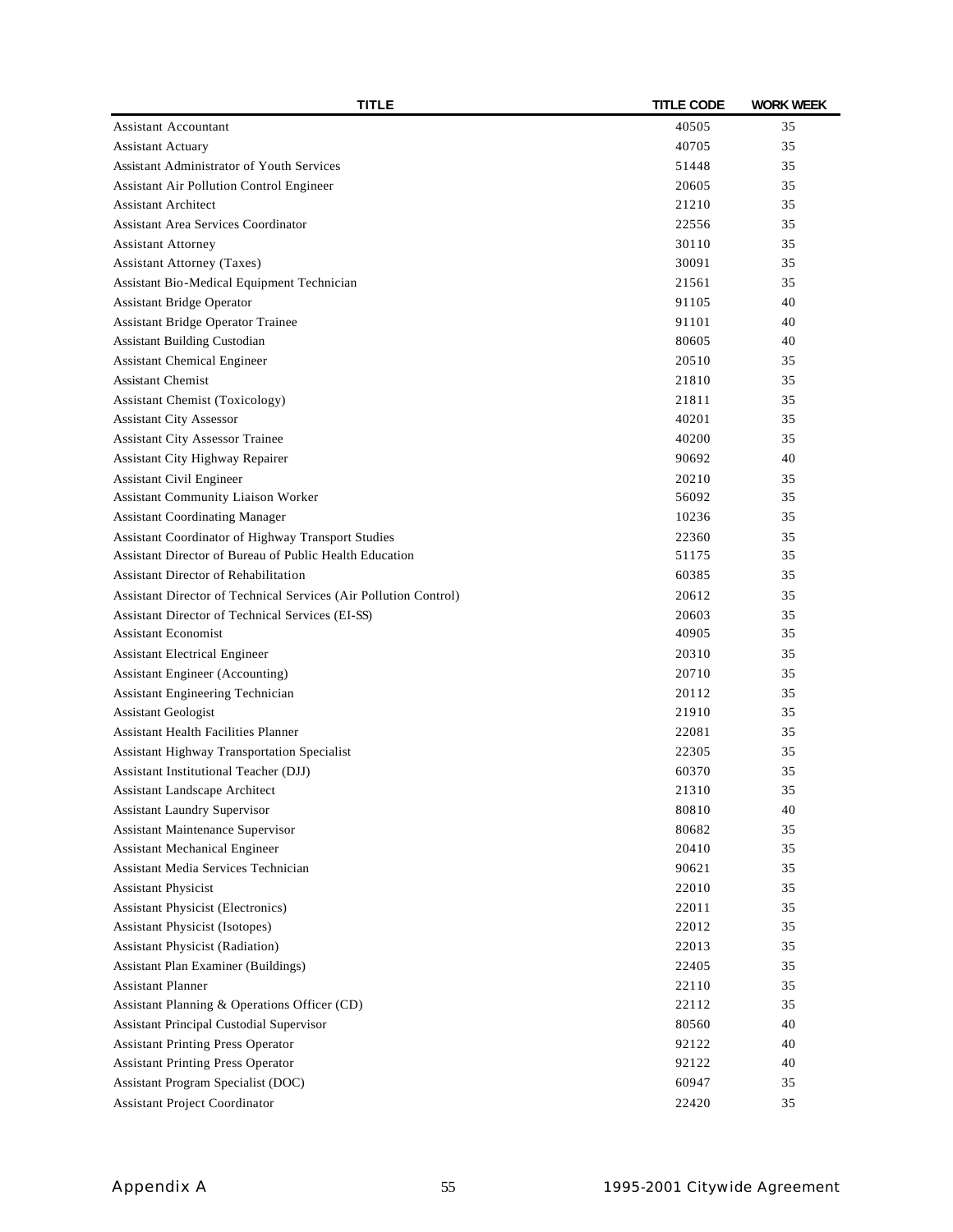| <b>TITLE</b>                                         | <b>TITLE CODE</b> | <b>WORK WEEK</b> |
|------------------------------------------------------|-------------------|------------------|
| Assistant Project Development Coordinator            | 22515             | 35               |
| Assistant Project Services Specialist                | 22516             | 35               |
| Assistant Public Health Adviser (CDC)                | 51190             | 35               |
| <b>Assistant Purchasing Agent</b>                    | 12120             | 35               |
| Assistant Real Estate Repairer                       | 81706             | 35               |
| Assistant Real Estate Repairer (DCAS)                | 82021             | 35               |
| <b>Assistant Retirement Benefits Examiner</b>        | 40491             | 35               |
| <b>Assistant Scientist (Radiation Control)</b>       | 21511             | 35               |
| Assistant Signal Circuit Engineer                    | 20311             | 35               |
| <b>Assistant Space Analyst</b>                       | 80181             | 35               |
| <b>Assistant Statistician</b>                        | 40605             | 35               |
| <b>Assistant Stock Handler</b>                       | 12207             | 35               |
| Assistant Superintendent of Bridge House             | 52276             | 35               |
| Assistant Superintendent of Construction and Repairs | 91355             | 35               |
| Assistant Superintendent of Welfare Shelters         | 52275             | 35               |
| Assistant Supervising Real Estate Manager            | 80136             | 35               |
| Assistant Supervisor of Electrical Installations     | 34208             | 35               |
| Assistant Supervisor of Mechanical Installations     | 34209             | 35               |
| Assistant Supervisor of Youth Services               | 51442             | 35               |
| Assistant Supervisor of Youth Services (Research)    | 51440             | 35               |
| Assistant Surveyor                                   | 21010             | 35               |
| Assistant Surveyor Trainee                           | 21005             | 35               |
| Assistant Systems Analyst (Finance)                  | 12646             | 35               |
| Assistant Urban Designer                             | 22092             | 35               |
| Assistant Workers' Compensation Benefits Examiner    | 40481             | 35               |
| Assistant Youth Services Specialist                  | 51436             | 35               |
| Associate Accountant                                 | 40517             | 35               |
| Associate Arts Programs Analyst                      | 60491             | 35               |
| Associate Arts Programs Specialist                   | 60496             | 35               |
| <b>Associate Attorney</b>                            | 30126             | 35               |
| Associate Attorney (Taxes)                           | 30097             | 35               |
| Associate Bookkeeper                                 | 40527             | 35               |
| <b>Associate Business Promotion Coordinator</b>      | 60861             | 35               |
| <b>Associate Chemist</b>                             | 21822             | 35               |
| <b>Associate City Planner</b>                        | 22123             | 35               |
| <b>Associate Contract Specialist</b>                 | 40562             | 35               |
| <b>Associate Correctional Counselor</b>              | 51274             | 35               |
| Associate Engineering Technician                     | 20118             | 35               |
| Associate Fingerprint Technician                     | 71141             | 35               |
| Associate Fire Protection Inspector                  | 31662             | 35               |
| Associate Fraud Investigator                         | 31118             | 35               |
| Associate Graphic Artist                             | 91416             | 35               |
| Associate Housing Development Specialist             | 22508             | 35               |
| Associate Human Rights Specialist                    | 55038             | 35               |
| Associate Inspector (Boilers)                        | 31640             | 40               |
| Associate Inspector (Construction)                   | 31642             | 40               |
| Associate Inspector (DCA)                            | 33996             | 35               |
| Associate Inspector (Electrical)                     | 31643             | 40               |
| Associate Inspector (Elevator)                       | 31644             | 40               |
| Associate Inspector (Highways and Sewers)            | 31645             | 40               |
| Associate Inspector (Hoists and Rigging)             | 31647             | 40               |
|                                                      |                   |                  |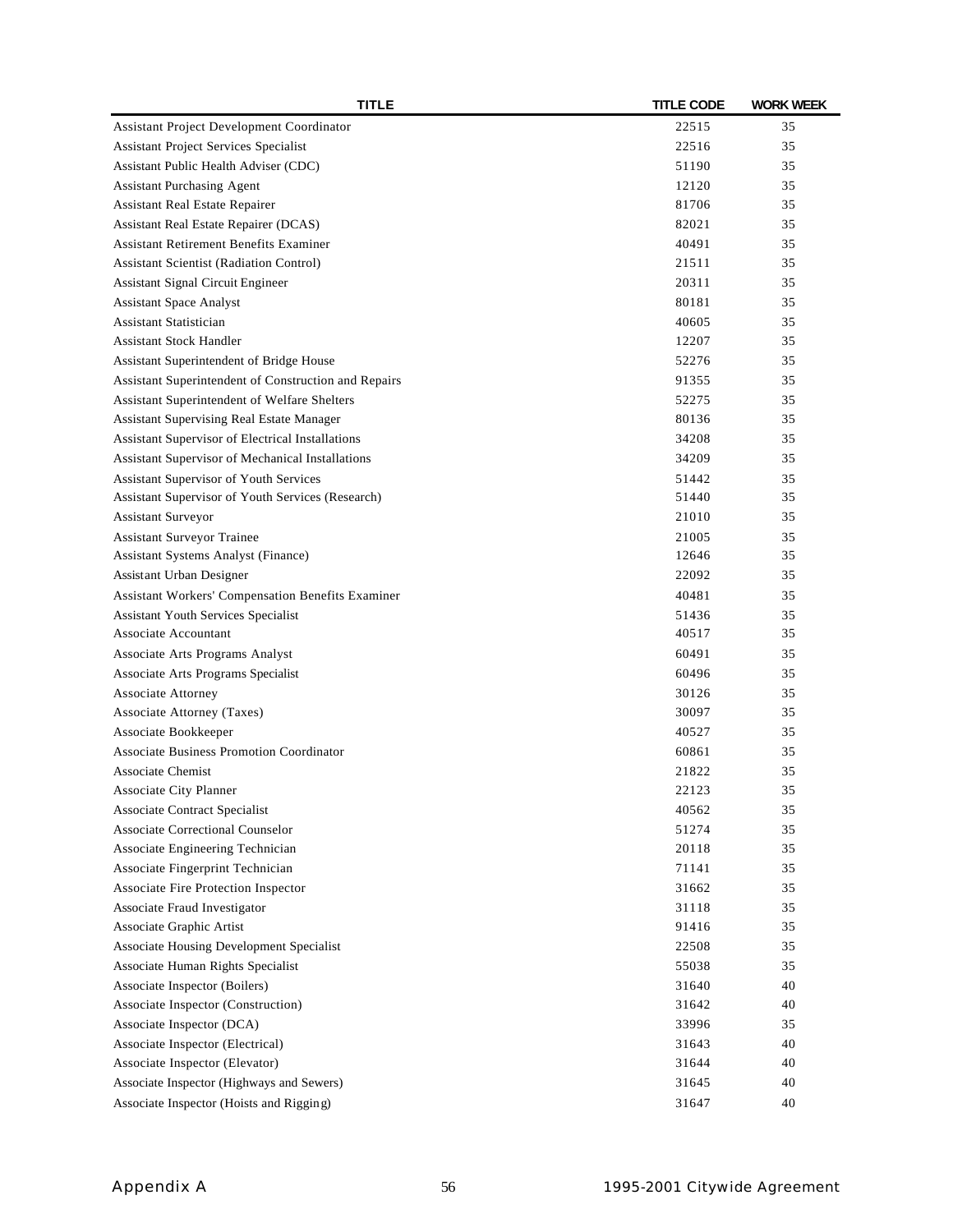| Associate Inspector (Housing)<br>31675<br>40<br>40<br>Associate Inspector (Low Pressure Boilers)<br>31676<br>Associate Inspector (Plastering)<br>40<br>31648<br>Associate Inspector (Plumbing)<br>40<br>31649<br>Associate Inspector (Steel Construction)<br>31650<br>40<br>Associate Investigator<br>31121<br>35<br>Associate Juvenile Counselor<br>52300<br>35<br>Associate Laboratory Microbiologist<br>35<br>21514<br><b>Associate Landmarks Preservationist</b><br>35<br>92238<br>Associate Management Auditor<br>40503<br>35<br>35<br>Associate Market Agent<br>33973<br>Associate Mortgage Analyst<br>35<br>40551<br>Associate Operations Communications Specialist<br>35<br>20272<br>Associate Parking Control Specialist<br>41122<br>40<br>Associate Personnel Investigator<br>31122<br>35<br>Associate Program Officer (DFTA)<br>35<br>51455<br>Associate Project Manager<br>22427<br>35<br>Associate Public Health Epidemiologist<br>51183<br>35<br>Associate Public Health Sanitarian<br>31220<br>40<br>60816<br>Associate Public Information Specialist<br>35<br>Associate Public Records Officer<br>60217<br>35<br>Associate Quality Assurance Specialist<br>35<br>34190<br>Associate Quality Assurance Specialist (Foods)<br>35<br>34192<br>Associate Quality Assurance Specialist (Fuel)<br>34193<br>35<br>Associate Quality Assurance Specialist (Lumber)<br>34194<br>35<br>Associate Quality Assurance Specialist (Metals)<br>34195<br>35<br>Associate Quality Assurance Specialist (Pupil Transportation)<br>35<br>34196<br>Associate Quality Assurance Specialist (Building Repairs)<br>34191<br>35<br>Associate Quality Assurance Specialist (Textiles)<br>34197<br>35<br>Associate Real Property Manager<br>35<br>80122<br>Associate Rehabilitation Specialist (HPD)<br>31685<br>40<br>Associate Reporter/Stenographer (DA)<br>35<br>10213<br><b>Associate Retirement Benefits Examiner</b><br>35<br>40493<br>Associate Sanitation Enforcement Agent<br>71682<br>40<br>35<br>Associate Space Analyst<br>80183<br>Associate Special Officer (Aqueduct Patrol)<br>70502<br>40<br>12627<br>Associate Staff Analyst <sup>1</sup><br>35<br>Associate Supervisor of School Security<br>60821<br>40<br>Associate Tax Auditor<br>40522<br>35<br>Associate Taxi and Limousine Inspector<br>35143<br>40<br>Associate Traffic Enforcement Agent<br>40<br>71652<br>22124<br>Associate Urban Designer<br>35<br>Associate Urban Park Ranger<br>60422<br>40<br>Associate Water Use Inspector<br>34620<br>35<br><b>Associate Word Processor</b><br>10303<br>35<br>Associate Workers' Compensation Benefits Examiner<br>40483<br>35<br>Attendant<br>81710<br>40<br>30115<br>35<br>Attorney<br>30113<br>35<br>Attorney (Law Librarian)<br>Attorney (Taxes)<br>35<br>30092<br>Attorney at Law<br>35<br>30085 | <b>TITLE</b> | <b>TITLE CODE</b> | <b>WORK WEEK</b> |
|-----------------------------------------------------------------------------------------------------------------------------------------------------------------------------------------------------------------------------------------------------------------------------------------------------------------------------------------------------------------------------------------------------------------------------------------------------------------------------------------------------------------------------------------------------------------------------------------------------------------------------------------------------------------------------------------------------------------------------------------------------------------------------------------------------------------------------------------------------------------------------------------------------------------------------------------------------------------------------------------------------------------------------------------------------------------------------------------------------------------------------------------------------------------------------------------------------------------------------------------------------------------------------------------------------------------------------------------------------------------------------------------------------------------------------------------------------------------------------------------------------------------------------------------------------------------------------------------------------------------------------------------------------------------------------------------------------------------------------------------------------------------------------------------------------------------------------------------------------------------------------------------------------------------------------------------------------------------------------------------------------------------------------------------------------------------------------------------------------------------------------------------------------------------------------------------------------------------------------------------------------------------------------------------------------------------------------------------------------------------------------------------------------------------------------------------------------------------------------------------------------------------------------------------------------------------------------------------------------------------------------------------------------------------------------------------------------------------------------------------------------------------------------------------------------------------|--------------|-------------------|------------------|
|                                                                                                                                                                                                                                                                                                                                                                                                                                                                                                                                                                                                                                                                                                                                                                                                                                                                                                                                                                                                                                                                                                                                                                                                                                                                                                                                                                                                                                                                                                                                                                                                                                                                                                                                                                                                                                                                                                                                                                                                                                                                                                                                                                                                                                                                                                                                                                                                                                                                                                                                                                                                                                                                                                                                                                                                                 |              |                   |                  |
|                                                                                                                                                                                                                                                                                                                                                                                                                                                                                                                                                                                                                                                                                                                                                                                                                                                                                                                                                                                                                                                                                                                                                                                                                                                                                                                                                                                                                                                                                                                                                                                                                                                                                                                                                                                                                                                                                                                                                                                                                                                                                                                                                                                                                                                                                                                                                                                                                                                                                                                                                                                                                                                                                                                                                                                                                 |              |                   |                  |
|                                                                                                                                                                                                                                                                                                                                                                                                                                                                                                                                                                                                                                                                                                                                                                                                                                                                                                                                                                                                                                                                                                                                                                                                                                                                                                                                                                                                                                                                                                                                                                                                                                                                                                                                                                                                                                                                                                                                                                                                                                                                                                                                                                                                                                                                                                                                                                                                                                                                                                                                                                                                                                                                                                                                                                                                                 |              |                   |                  |
|                                                                                                                                                                                                                                                                                                                                                                                                                                                                                                                                                                                                                                                                                                                                                                                                                                                                                                                                                                                                                                                                                                                                                                                                                                                                                                                                                                                                                                                                                                                                                                                                                                                                                                                                                                                                                                                                                                                                                                                                                                                                                                                                                                                                                                                                                                                                                                                                                                                                                                                                                                                                                                                                                                                                                                                                                 |              |                   |                  |
|                                                                                                                                                                                                                                                                                                                                                                                                                                                                                                                                                                                                                                                                                                                                                                                                                                                                                                                                                                                                                                                                                                                                                                                                                                                                                                                                                                                                                                                                                                                                                                                                                                                                                                                                                                                                                                                                                                                                                                                                                                                                                                                                                                                                                                                                                                                                                                                                                                                                                                                                                                                                                                                                                                                                                                                                                 |              |                   |                  |
|                                                                                                                                                                                                                                                                                                                                                                                                                                                                                                                                                                                                                                                                                                                                                                                                                                                                                                                                                                                                                                                                                                                                                                                                                                                                                                                                                                                                                                                                                                                                                                                                                                                                                                                                                                                                                                                                                                                                                                                                                                                                                                                                                                                                                                                                                                                                                                                                                                                                                                                                                                                                                                                                                                                                                                                                                 |              |                   |                  |
|                                                                                                                                                                                                                                                                                                                                                                                                                                                                                                                                                                                                                                                                                                                                                                                                                                                                                                                                                                                                                                                                                                                                                                                                                                                                                                                                                                                                                                                                                                                                                                                                                                                                                                                                                                                                                                                                                                                                                                                                                                                                                                                                                                                                                                                                                                                                                                                                                                                                                                                                                                                                                                                                                                                                                                                                                 |              |                   |                  |
|                                                                                                                                                                                                                                                                                                                                                                                                                                                                                                                                                                                                                                                                                                                                                                                                                                                                                                                                                                                                                                                                                                                                                                                                                                                                                                                                                                                                                                                                                                                                                                                                                                                                                                                                                                                                                                                                                                                                                                                                                                                                                                                                                                                                                                                                                                                                                                                                                                                                                                                                                                                                                                                                                                                                                                                                                 |              |                   |                  |
|                                                                                                                                                                                                                                                                                                                                                                                                                                                                                                                                                                                                                                                                                                                                                                                                                                                                                                                                                                                                                                                                                                                                                                                                                                                                                                                                                                                                                                                                                                                                                                                                                                                                                                                                                                                                                                                                                                                                                                                                                                                                                                                                                                                                                                                                                                                                                                                                                                                                                                                                                                                                                                                                                                                                                                                                                 |              |                   |                  |
|                                                                                                                                                                                                                                                                                                                                                                                                                                                                                                                                                                                                                                                                                                                                                                                                                                                                                                                                                                                                                                                                                                                                                                                                                                                                                                                                                                                                                                                                                                                                                                                                                                                                                                                                                                                                                                                                                                                                                                                                                                                                                                                                                                                                                                                                                                                                                                                                                                                                                                                                                                                                                                                                                                                                                                                                                 |              |                   |                  |
|                                                                                                                                                                                                                                                                                                                                                                                                                                                                                                                                                                                                                                                                                                                                                                                                                                                                                                                                                                                                                                                                                                                                                                                                                                                                                                                                                                                                                                                                                                                                                                                                                                                                                                                                                                                                                                                                                                                                                                                                                                                                                                                                                                                                                                                                                                                                                                                                                                                                                                                                                                                                                                                                                                                                                                                                                 |              |                   |                  |
|                                                                                                                                                                                                                                                                                                                                                                                                                                                                                                                                                                                                                                                                                                                                                                                                                                                                                                                                                                                                                                                                                                                                                                                                                                                                                                                                                                                                                                                                                                                                                                                                                                                                                                                                                                                                                                                                                                                                                                                                                                                                                                                                                                                                                                                                                                                                                                                                                                                                                                                                                                                                                                                                                                                                                                                                                 |              |                   |                  |
|                                                                                                                                                                                                                                                                                                                                                                                                                                                                                                                                                                                                                                                                                                                                                                                                                                                                                                                                                                                                                                                                                                                                                                                                                                                                                                                                                                                                                                                                                                                                                                                                                                                                                                                                                                                                                                                                                                                                                                                                                                                                                                                                                                                                                                                                                                                                                                                                                                                                                                                                                                                                                                                                                                                                                                                                                 |              |                   |                  |
|                                                                                                                                                                                                                                                                                                                                                                                                                                                                                                                                                                                                                                                                                                                                                                                                                                                                                                                                                                                                                                                                                                                                                                                                                                                                                                                                                                                                                                                                                                                                                                                                                                                                                                                                                                                                                                                                                                                                                                                                                                                                                                                                                                                                                                                                                                                                                                                                                                                                                                                                                                                                                                                                                                                                                                                                                 |              |                   |                  |
|                                                                                                                                                                                                                                                                                                                                                                                                                                                                                                                                                                                                                                                                                                                                                                                                                                                                                                                                                                                                                                                                                                                                                                                                                                                                                                                                                                                                                                                                                                                                                                                                                                                                                                                                                                                                                                                                                                                                                                                                                                                                                                                                                                                                                                                                                                                                                                                                                                                                                                                                                                                                                                                                                                                                                                                                                 |              |                   |                  |
|                                                                                                                                                                                                                                                                                                                                                                                                                                                                                                                                                                                                                                                                                                                                                                                                                                                                                                                                                                                                                                                                                                                                                                                                                                                                                                                                                                                                                                                                                                                                                                                                                                                                                                                                                                                                                                                                                                                                                                                                                                                                                                                                                                                                                                                                                                                                                                                                                                                                                                                                                                                                                                                                                                                                                                                                                 |              |                   |                  |
|                                                                                                                                                                                                                                                                                                                                                                                                                                                                                                                                                                                                                                                                                                                                                                                                                                                                                                                                                                                                                                                                                                                                                                                                                                                                                                                                                                                                                                                                                                                                                                                                                                                                                                                                                                                                                                                                                                                                                                                                                                                                                                                                                                                                                                                                                                                                                                                                                                                                                                                                                                                                                                                                                                                                                                                                                 |              |                   |                  |
|                                                                                                                                                                                                                                                                                                                                                                                                                                                                                                                                                                                                                                                                                                                                                                                                                                                                                                                                                                                                                                                                                                                                                                                                                                                                                                                                                                                                                                                                                                                                                                                                                                                                                                                                                                                                                                                                                                                                                                                                                                                                                                                                                                                                                                                                                                                                                                                                                                                                                                                                                                                                                                                                                                                                                                                                                 |              |                   |                  |
|                                                                                                                                                                                                                                                                                                                                                                                                                                                                                                                                                                                                                                                                                                                                                                                                                                                                                                                                                                                                                                                                                                                                                                                                                                                                                                                                                                                                                                                                                                                                                                                                                                                                                                                                                                                                                                                                                                                                                                                                                                                                                                                                                                                                                                                                                                                                                                                                                                                                                                                                                                                                                                                                                                                                                                                                                 |              |                   |                  |
|                                                                                                                                                                                                                                                                                                                                                                                                                                                                                                                                                                                                                                                                                                                                                                                                                                                                                                                                                                                                                                                                                                                                                                                                                                                                                                                                                                                                                                                                                                                                                                                                                                                                                                                                                                                                                                                                                                                                                                                                                                                                                                                                                                                                                                                                                                                                                                                                                                                                                                                                                                                                                                                                                                                                                                                                                 |              |                   |                  |
|                                                                                                                                                                                                                                                                                                                                                                                                                                                                                                                                                                                                                                                                                                                                                                                                                                                                                                                                                                                                                                                                                                                                                                                                                                                                                                                                                                                                                                                                                                                                                                                                                                                                                                                                                                                                                                                                                                                                                                                                                                                                                                                                                                                                                                                                                                                                                                                                                                                                                                                                                                                                                                                                                                                                                                                                                 |              |                   |                  |
|                                                                                                                                                                                                                                                                                                                                                                                                                                                                                                                                                                                                                                                                                                                                                                                                                                                                                                                                                                                                                                                                                                                                                                                                                                                                                                                                                                                                                                                                                                                                                                                                                                                                                                                                                                                                                                                                                                                                                                                                                                                                                                                                                                                                                                                                                                                                                                                                                                                                                                                                                                                                                                                                                                                                                                                                                 |              |                   |                  |
|                                                                                                                                                                                                                                                                                                                                                                                                                                                                                                                                                                                                                                                                                                                                                                                                                                                                                                                                                                                                                                                                                                                                                                                                                                                                                                                                                                                                                                                                                                                                                                                                                                                                                                                                                                                                                                                                                                                                                                                                                                                                                                                                                                                                                                                                                                                                                                                                                                                                                                                                                                                                                                                                                                                                                                                                                 |              |                   |                  |
|                                                                                                                                                                                                                                                                                                                                                                                                                                                                                                                                                                                                                                                                                                                                                                                                                                                                                                                                                                                                                                                                                                                                                                                                                                                                                                                                                                                                                                                                                                                                                                                                                                                                                                                                                                                                                                                                                                                                                                                                                                                                                                                                                                                                                                                                                                                                                                                                                                                                                                                                                                                                                                                                                                                                                                                                                 |              |                   |                  |
|                                                                                                                                                                                                                                                                                                                                                                                                                                                                                                                                                                                                                                                                                                                                                                                                                                                                                                                                                                                                                                                                                                                                                                                                                                                                                                                                                                                                                                                                                                                                                                                                                                                                                                                                                                                                                                                                                                                                                                                                                                                                                                                                                                                                                                                                                                                                                                                                                                                                                                                                                                                                                                                                                                                                                                                                                 |              |                   |                  |
|                                                                                                                                                                                                                                                                                                                                                                                                                                                                                                                                                                                                                                                                                                                                                                                                                                                                                                                                                                                                                                                                                                                                                                                                                                                                                                                                                                                                                                                                                                                                                                                                                                                                                                                                                                                                                                                                                                                                                                                                                                                                                                                                                                                                                                                                                                                                                                                                                                                                                                                                                                                                                                                                                                                                                                                                                 |              |                   |                  |
|                                                                                                                                                                                                                                                                                                                                                                                                                                                                                                                                                                                                                                                                                                                                                                                                                                                                                                                                                                                                                                                                                                                                                                                                                                                                                                                                                                                                                                                                                                                                                                                                                                                                                                                                                                                                                                                                                                                                                                                                                                                                                                                                                                                                                                                                                                                                                                                                                                                                                                                                                                                                                                                                                                                                                                                                                 |              |                   |                  |
|                                                                                                                                                                                                                                                                                                                                                                                                                                                                                                                                                                                                                                                                                                                                                                                                                                                                                                                                                                                                                                                                                                                                                                                                                                                                                                                                                                                                                                                                                                                                                                                                                                                                                                                                                                                                                                                                                                                                                                                                                                                                                                                                                                                                                                                                                                                                                                                                                                                                                                                                                                                                                                                                                                                                                                                                                 |              |                   |                  |
|                                                                                                                                                                                                                                                                                                                                                                                                                                                                                                                                                                                                                                                                                                                                                                                                                                                                                                                                                                                                                                                                                                                                                                                                                                                                                                                                                                                                                                                                                                                                                                                                                                                                                                                                                                                                                                                                                                                                                                                                                                                                                                                                                                                                                                                                                                                                                                                                                                                                                                                                                                                                                                                                                                                                                                                                                 |              |                   |                  |
|                                                                                                                                                                                                                                                                                                                                                                                                                                                                                                                                                                                                                                                                                                                                                                                                                                                                                                                                                                                                                                                                                                                                                                                                                                                                                                                                                                                                                                                                                                                                                                                                                                                                                                                                                                                                                                                                                                                                                                                                                                                                                                                                                                                                                                                                                                                                                                                                                                                                                                                                                                                                                                                                                                                                                                                                                 |              |                   |                  |
|                                                                                                                                                                                                                                                                                                                                                                                                                                                                                                                                                                                                                                                                                                                                                                                                                                                                                                                                                                                                                                                                                                                                                                                                                                                                                                                                                                                                                                                                                                                                                                                                                                                                                                                                                                                                                                                                                                                                                                                                                                                                                                                                                                                                                                                                                                                                                                                                                                                                                                                                                                                                                                                                                                                                                                                                                 |              |                   |                  |
|                                                                                                                                                                                                                                                                                                                                                                                                                                                                                                                                                                                                                                                                                                                                                                                                                                                                                                                                                                                                                                                                                                                                                                                                                                                                                                                                                                                                                                                                                                                                                                                                                                                                                                                                                                                                                                                                                                                                                                                                                                                                                                                                                                                                                                                                                                                                                                                                                                                                                                                                                                                                                                                                                                                                                                                                                 |              |                   |                  |
|                                                                                                                                                                                                                                                                                                                                                                                                                                                                                                                                                                                                                                                                                                                                                                                                                                                                                                                                                                                                                                                                                                                                                                                                                                                                                                                                                                                                                                                                                                                                                                                                                                                                                                                                                                                                                                                                                                                                                                                                                                                                                                                                                                                                                                                                                                                                                                                                                                                                                                                                                                                                                                                                                                                                                                                                                 |              |                   |                  |
|                                                                                                                                                                                                                                                                                                                                                                                                                                                                                                                                                                                                                                                                                                                                                                                                                                                                                                                                                                                                                                                                                                                                                                                                                                                                                                                                                                                                                                                                                                                                                                                                                                                                                                                                                                                                                                                                                                                                                                                                                                                                                                                                                                                                                                                                                                                                                                                                                                                                                                                                                                                                                                                                                                                                                                                                                 |              |                   |                  |
|                                                                                                                                                                                                                                                                                                                                                                                                                                                                                                                                                                                                                                                                                                                                                                                                                                                                                                                                                                                                                                                                                                                                                                                                                                                                                                                                                                                                                                                                                                                                                                                                                                                                                                                                                                                                                                                                                                                                                                                                                                                                                                                                                                                                                                                                                                                                                                                                                                                                                                                                                                                                                                                                                                                                                                                                                 |              |                   |                  |
|                                                                                                                                                                                                                                                                                                                                                                                                                                                                                                                                                                                                                                                                                                                                                                                                                                                                                                                                                                                                                                                                                                                                                                                                                                                                                                                                                                                                                                                                                                                                                                                                                                                                                                                                                                                                                                                                                                                                                                                                                                                                                                                                                                                                                                                                                                                                                                                                                                                                                                                                                                                                                                                                                                                                                                                                                 |              |                   |                  |
|                                                                                                                                                                                                                                                                                                                                                                                                                                                                                                                                                                                                                                                                                                                                                                                                                                                                                                                                                                                                                                                                                                                                                                                                                                                                                                                                                                                                                                                                                                                                                                                                                                                                                                                                                                                                                                                                                                                                                                                                                                                                                                                                                                                                                                                                                                                                                                                                                                                                                                                                                                                                                                                                                                                                                                                                                 |              |                   |                  |
|                                                                                                                                                                                                                                                                                                                                                                                                                                                                                                                                                                                                                                                                                                                                                                                                                                                                                                                                                                                                                                                                                                                                                                                                                                                                                                                                                                                                                                                                                                                                                                                                                                                                                                                                                                                                                                                                                                                                                                                                                                                                                                                                                                                                                                                                                                                                                                                                                                                                                                                                                                                                                                                                                                                                                                                                                 |              |                   |                  |
|                                                                                                                                                                                                                                                                                                                                                                                                                                                                                                                                                                                                                                                                                                                                                                                                                                                                                                                                                                                                                                                                                                                                                                                                                                                                                                                                                                                                                                                                                                                                                                                                                                                                                                                                                                                                                                                                                                                                                                                                                                                                                                                                                                                                                                                                                                                                                                                                                                                                                                                                                                                                                                                                                                                                                                                                                 |              |                   |                  |
|                                                                                                                                                                                                                                                                                                                                                                                                                                                                                                                                                                                                                                                                                                                                                                                                                                                                                                                                                                                                                                                                                                                                                                                                                                                                                                                                                                                                                                                                                                                                                                                                                                                                                                                                                                                                                                                                                                                                                                                                                                                                                                                                                                                                                                                                                                                                                                                                                                                                                                                                                                                                                                                                                                                                                                                                                 |              |                   |                  |
|                                                                                                                                                                                                                                                                                                                                                                                                                                                                                                                                                                                                                                                                                                                                                                                                                                                                                                                                                                                                                                                                                                                                                                                                                                                                                                                                                                                                                                                                                                                                                                                                                                                                                                                                                                                                                                                                                                                                                                                                                                                                                                                                                                                                                                                                                                                                                                                                                                                                                                                                                                                                                                                                                                                                                                                                                 |              |                   |                  |
|                                                                                                                                                                                                                                                                                                                                                                                                                                                                                                                                                                                                                                                                                                                                                                                                                                                                                                                                                                                                                                                                                                                                                                                                                                                                                                                                                                                                                                                                                                                                                                                                                                                                                                                                                                                                                                                                                                                                                                                                                                                                                                                                                                                                                                                                                                                                                                                                                                                                                                                                                                                                                                                                                                                                                                                                                 |              |                   |                  |
|                                                                                                                                                                                                                                                                                                                                                                                                                                                                                                                                                                                                                                                                                                                                                                                                                                                                                                                                                                                                                                                                                                                                                                                                                                                                                                                                                                                                                                                                                                                                                                                                                                                                                                                                                                                                                                                                                                                                                                                                                                                                                                                                                                                                                                                                                                                                                                                                                                                                                                                                                                                                                                                                                                                                                                                                                 |              |                   |                  |
|                                                                                                                                                                                                                                                                                                                                                                                                                                                                                                                                                                                                                                                                                                                                                                                                                                                                                                                                                                                                                                                                                                                                                                                                                                                                                                                                                                                                                                                                                                                                                                                                                                                                                                                                                                                                                                                                                                                                                                                                                                                                                                                                                                                                                                                                                                                                                                                                                                                                                                                                                                                                                                                                                                                                                                                                                 |              |                   |                  |
|                                                                                                                                                                                                                                                                                                                                                                                                                                                                                                                                                                                                                                                                                                                                                                                                                                                                                                                                                                                                                                                                                                                                                                                                                                                                                                                                                                                                                                                                                                                                                                                                                                                                                                                                                                                                                                                                                                                                                                                                                                                                                                                                                                                                                                                                                                                                                                                                                                                                                                                                                                                                                                                                                                                                                                                                                 |              |                   |                  |
|                                                                                                                                                                                                                                                                                                                                                                                                                                                                                                                                                                                                                                                                                                                                                                                                                                                                                                                                                                                                                                                                                                                                                                                                                                                                                                                                                                                                                                                                                                                                                                                                                                                                                                                                                                                                                                                                                                                                                                                                                                                                                                                                                                                                                                                                                                                                                                                                                                                                                                                                                                                                                                                                                                                                                                                                                 |              |                   |                  |
|                                                                                                                                                                                                                                                                                                                                                                                                                                                                                                                                                                                                                                                                                                                                                                                                                                                                                                                                                                                                                                                                                                                                                                                                                                                                                                                                                                                                                                                                                                                                                                                                                                                                                                                                                                                                                                                                                                                                                                                                                                                                                                                                                                                                                                                                                                                                                                                                                                                                                                                                                                                                                                                                                                                                                                                                                 |              |                   |                  |
|                                                                                                                                                                                                                                                                                                                                                                                                                                                                                                                                                                                                                                                                                                                                                                                                                                                                                                                                                                                                                                                                                                                                                                                                                                                                                                                                                                                                                                                                                                                                                                                                                                                                                                                                                                                                                                                                                                                                                                                                                                                                                                                                                                                                                                                                                                                                                                                                                                                                                                                                                                                                                                                                                                                                                                                                                 |              |                   |                  |
|                                                                                                                                                                                                                                                                                                                                                                                                                                                                                                                                                                                                                                                                                                                                                                                                                                                                                                                                                                                                                                                                                                                                                                                                                                                                                                                                                                                                                                                                                                                                                                                                                                                                                                                                                                                                                                                                                                                                                                                                                                                                                                                                                                                                                                                                                                                                                                                                                                                                                                                                                                                                                                                                                                                                                                                                                 |              |                   |                  |
|                                                                                                                                                                                                                                                                                                                                                                                                                                                                                                                                                                                                                                                                                                                                                                                                                                                                                                                                                                                                                                                                                                                                                                                                                                                                                                                                                                                                                                                                                                                                                                                                                                                                                                                                                                                                                                                                                                                                                                                                                                                                                                                                                                                                                                                                                                                                                                                                                                                                                                                                                                                                                                                                                                                                                                                                                 |              |                   |                  |
|                                                                                                                                                                                                                                                                                                                                                                                                                                                                                                                                                                                                                                                                                                                                                                                                                                                                                                                                                                                                                                                                                                                                                                                                                                                                                                                                                                                                                                                                                                                                                                                                                                                                                                                                                                                                                                                                                                                                                                                                                                                                                                                                                                                                                                                                                                                                                                                                                                                                                                                                                                                                                                                                                                                                                                                                                 |              |                   |                  |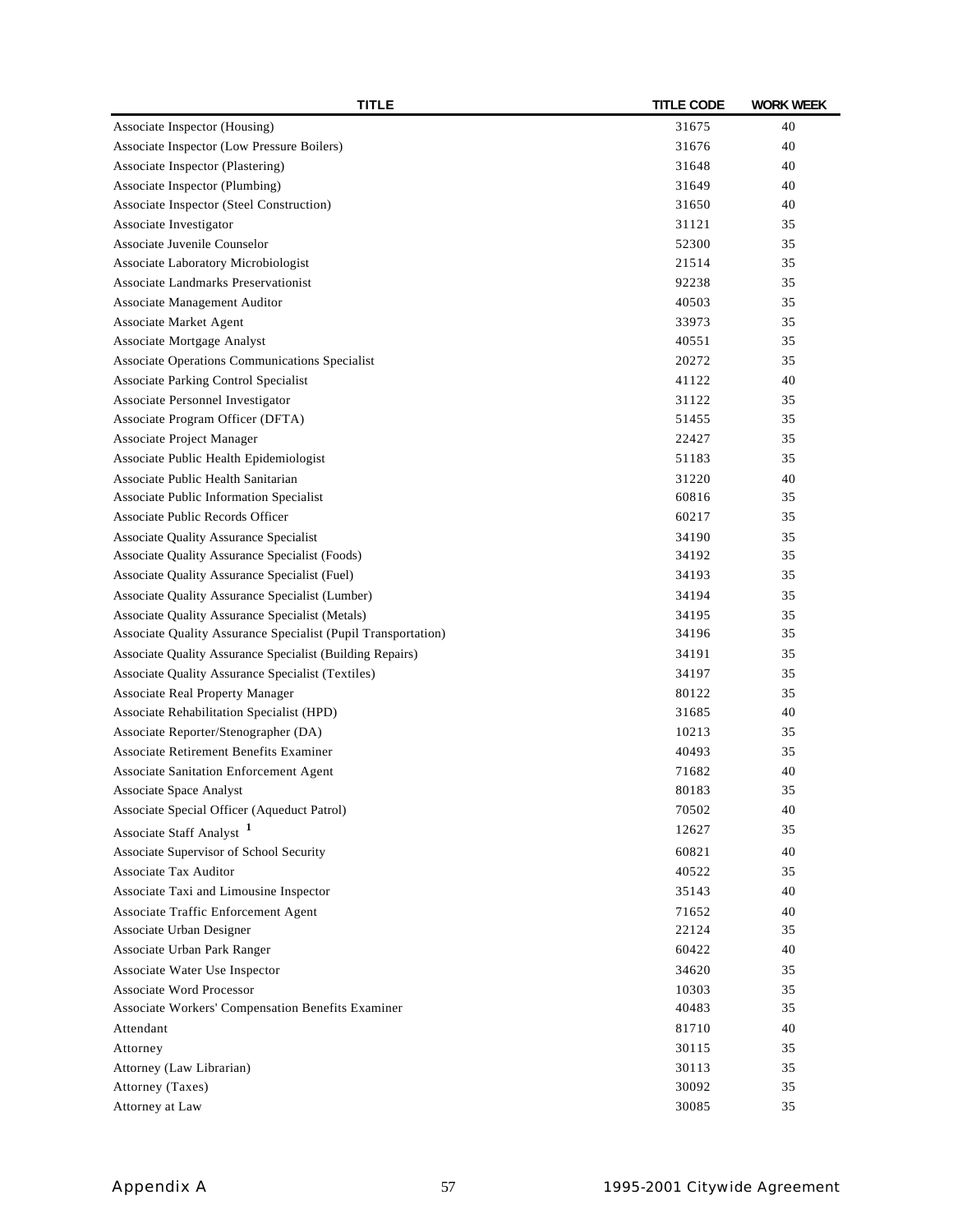| <b>TITLE</b>                                       | <b>TITLE CODE</b> | <b>WORK WEEK</b> |
|----------------------------------------------------|-------------------|------------------|
| <b>Attorney Trainee</b>                            | 30101             | 35               |
| Audio-Visual Aide Technician                       | 90613             | 35               |
| Audiologist                                        | 51238             | 35               |
| Audiologist (DOH)                                  | 51237             | 35               |
| <b>Auditor of Accounts</b>                         | 40810             | 35               |
| <b>Auditor of Printing</b>                         | 12135             | 35               |
| Auto Body Worker                                   | 92501             | 40               |
| Automotive Service Worker                          | 92508             | 40               |
| Automotive Specialist                              | 20130             | 35               |
| Baker                                              | 90211             | 35               |
| Bio-Medical Equipment Technician                   | 21562             | 35               |
| Bio-Medical Equipment Technician Trainee           | 21560             | 35               |
| <b>Blasting Inspector</b>                          | 31815             | 35               |
| Blueprinter                                        | 11110             | 35               |
| Bookbinder                                         | 92105             | 35               |
| <b>Bookbinder's Seamstress</b>                     | 92106             | 35               |
| Bookkeeper                                         | 40526             | 35               |
| Bookeeping Machine Operator                        | 11505             | 35               |
| <b>Bridge Operator</b>                             | 91110             | 40               |
| Bridge Operator-in-Charge                          | 91135             | 40               |
| <b>Building Custodian</b>                          | 80610             | 40               |
| <b>Business Promotion Coordinator</b>              | 60860             | 35               |
| Buyer (Drugs, Chemical & Scientific Equipment)     | 12127             | 35               |
| <b>Buyer</b> (Electrical Equipment)                | 12126             | 35               |
| Buyer (Foods)                                      | 12128             | 35               |
| Buyer (Hardware, Tools, & Metal)                   | 12129             | 35               |
| <b>Buyer</b> (Instructional Material)              | 12130             | 35               |
| Buyer (Paper & Paper Products)                     | 12131             | 35               |
| Buyer (Printing)                                   | 12132             | 35               |
| Buyer (School & Office Furniture)                  | 12133             | 35               |
| Buyer (& Approved Specialties)                     | 12135             | 35               |
| Cartographer (C.D.)                                | 71411             | 35               |
| Case Aide                                          | 52291             | 35               |
| Case Management Nurse (Correction)                 | 06240             | 35               |
| Case Management Nurse (Fire Department)            | 50959             | 35               |
| Case Management Nurse (Police Department)          | 50958             | 35               |
| Case Management Nurse (Sanitation)                 | 09968             | 35               |
| Caseworker                                         | 52304             | 35               |
| Caseworker Trainee                                 | 52301             | 35               |
| Cashier                                            | 10605             | 35               |
| Chemical Engineer                                  | 20515             | 35               |
| Chemical Engineering Intern                        | 20503             | 35               |
| Chemical, Biological & Radiological Officer (C.D.) | 71435             | 35               |
| Chemist                                            | 21815             | 35               |
| Chemist (Biochemistry)                             | 21816             | 35               |
| Chemist (Clinical Chemistry)                       | 21820             | 35               |
| Chemist (Food & Water)                             | 21821             | 35               |
|                                                    | 21819             | 35               |
| Chemist (Narcotic Analysis)<br>Chemist (Sanitary)  | 21817             | 35               |
| Chemist (Toxicology)                               | 21818             | 35               |
|                                                    |                   |                  |
| <b>Chemist Trainee</b>                             | 21801             | 35               |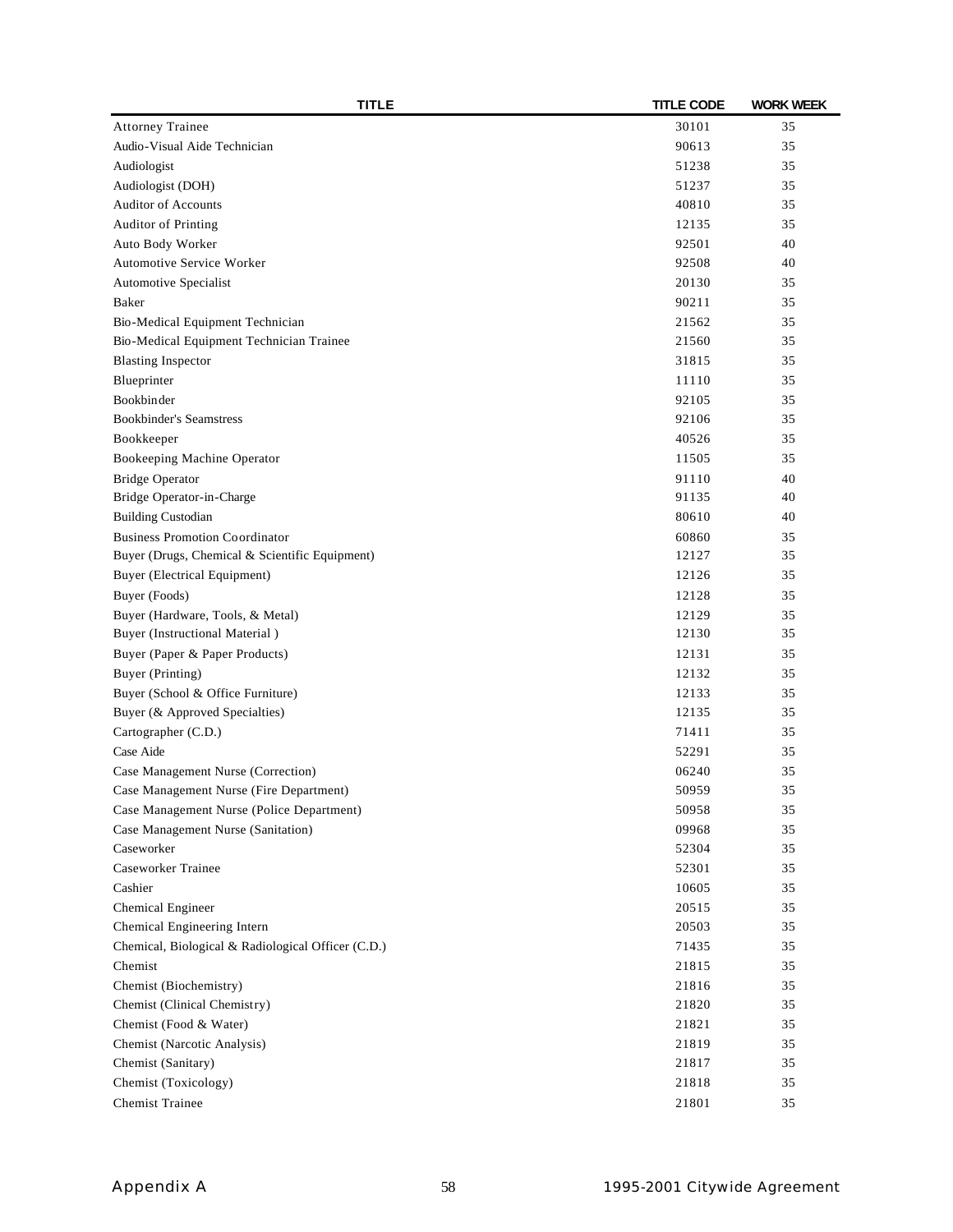| <b>TITLE</b>                                      | <b>TITLE CODE</b> | <b>WORK WEEK</b> |
|---------------------------------------------------|-------------------|------------------|
| Chief Clerk                                       | 01190             | 35               |
| Chief Dietician                                   | 50370             | 35               |
| <b>Chief Dockmaster</b>                           | 81665             | 40               |
| Chief Law Stenographer                            | 10221             | 35               |
| Chief Marine Engineer (DC)                        | 91524             | 35               |
| Chief Office Assistant                            | 10118             | 35               |
| Chief Psychologist                                | 52170             | 35               |
| Chief of Resources Management (CD)                | 71477             | 35               |
| Chief Supervisor of Mechanical Installations      | 34265             | 35               |
| Child Protective Specialist                       | 52366             | 35               |
| Child Protective Specialist Supervisor            | 52367             | 35               |
| Child Welfare Specialist                          | 52369             | 35               |
| Child Welfare Specialist Supervisor               | 52370             | 35               |
| Children's Counselor                              | 51510             | 35               |
| City Assessor                                     | 40202             | 35               |
| City Attendant                                    | 90647             | 40               |
| City Custodial Assistant                          | 90644             | 40               |
| City Debris Remover                               | 90699             | 40               |
| City Elevator Operator                            | 90648             | 40               |
| City Park Worker                                  | 90641             | 40               |
| City Parking Meter Service Worker                 | 90642             | 40               |
| City Pest Control Aide                            | 90643             | 35               |
| City Planner                                      | 22122             | 35               |
| City Planning Technician                          | 22121             | 35               |
| City Research Scientist                           | 21744             | 35               |
| City Security Aide                                | 90650             | 40               |
| City Tax Auditor                                  | 40523             | 35               |
| Civil Engineer                                    | 20215             | 35               |
| Civil Engineer (Building Construction)            | 20216             | 35               |
| Civil Engineer (Highway Traffic)                  | 20217             | 35               |
| Civil Engineer (Sanitary)                         | 20218             | 35               |
| Civil Engineer (Structural)                       | 20219             | 35               |
| Civil Engineer (Water Supply)                     | 20220             | 35               |
| Civil Engineering Drafter                         | 20205             | 35               |
| Civil Engineering Intern                          | 20202             | 35               |
| Civil Engineering Trainee                         | 20201             | 35               |
| Claim Specialist                                  | 30726             | 35               |
| Clerical Aide                                     | 10250             | 35               |
| Clerical Associate                                | 10251             | 35               |
| Clerk                                             | 10106             | 35               |
| Clerk (Community Action Activities)               | 10133             | 35               |
| Clerk (Income Maintenance)                        | 10098             | 35               |
| Clinician                                         | 52810             | 35               |
| Commissary Manager                                | 54910             | 35               |
|                                                   | 56056             | 40               |
| Community Assistant <sup>2</sup>                  |                   |                  |
| Community Associate                               | 56057             | 35               |
| Community Coordinator                             | 56058             | 35               |
| Community Liaison Trainee                         | 56091             | 35               |
| Community Liaison Worker                          | 56093             | 35               |
| Community Organization Specialist (Urban Renewal) | 22116             | 35               |
| Community Planning Board Coordinator              | 22117             | 35               |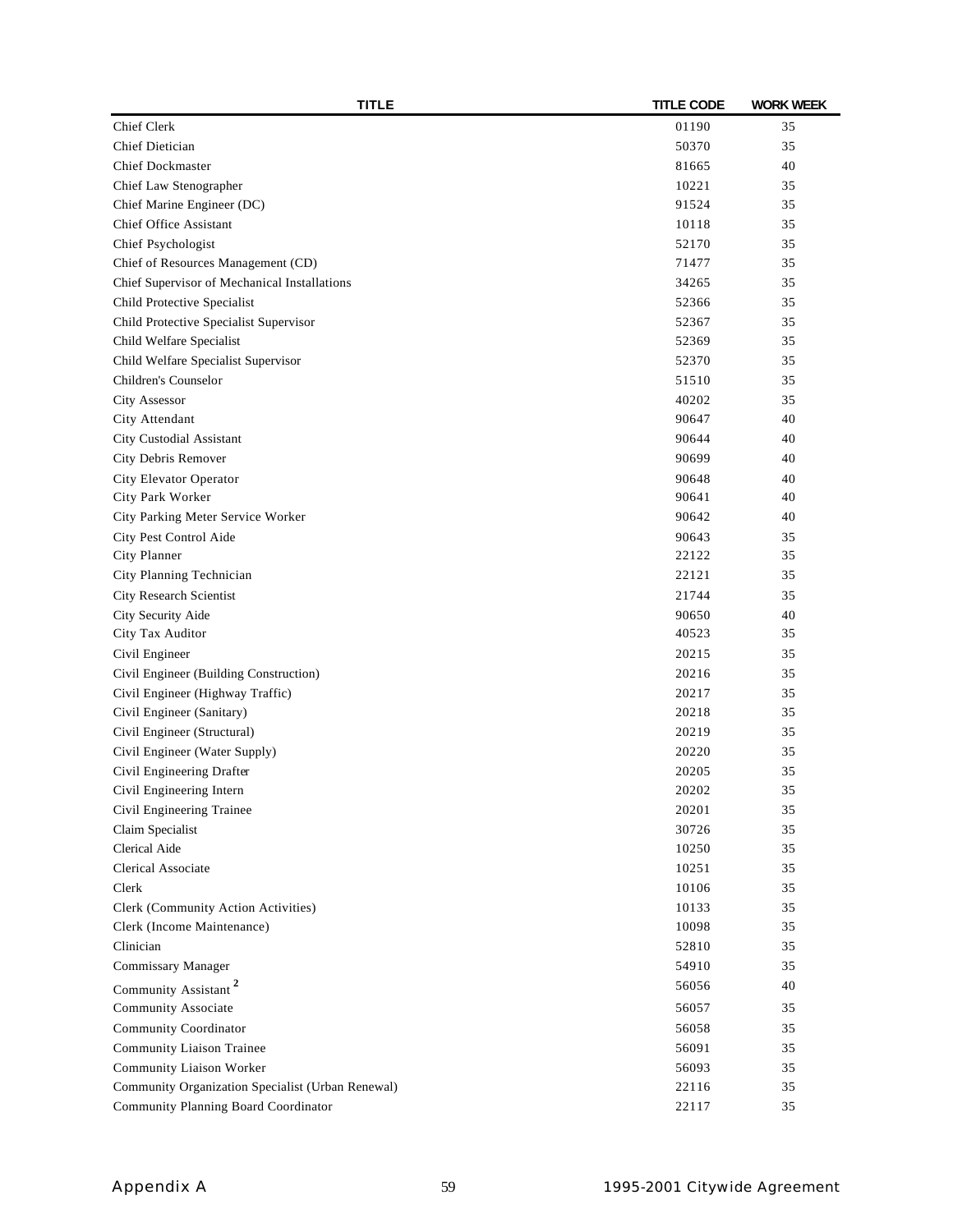| <b>TITLE</b>                                           | <b>TITLE CODE</b> | <b>WORK WEEK</b> |
|--------------------------------------------------------|-------------------|------------------|
| Compliance Agent (Sanitation)                          | 05260             | 35               |
| Computer Aide                                          | 13620             | 35               |
| Computer Associate (Operations)                        | 13621             | 35               |
| Computer Associate (Software)                          | 13631             | 35               |
| Computer Associate (Technical Support)                 | 13611             | 35               |
| Computer Facilities Maintainer (FISA)                  | 91603             | 40               |
| Computer Operator                                      | 13511             | 35               |
| Computer Programmer                                    | 13530             | 35               |
| Computer Programmer Analyst                            | 13651             | 35               |
| Computer Programmer Analyst Trainee                    | 13650             | 35               |
| Computer Service Technician                            | 13615             | 35               |
| Computer Specialist (Applications Programming)         | 13662             | 35               |
| Computer Specialist (Data Base Administration)         | 13681             | 35               |
| Computer Specialist (Operations)                       | 13622             | 35               |
| Computer Specialist (Software)                         | 13632             | 35               |
| Computer Specialist (Software)                         | 13632             | 35               |
| Computer Specialist (Systems Specialist)               | 13672             | 35               |
| Confidential Secretary (Kings County D.A.)             | 12804             | 35               |
| <b>Construction Project Manager</b>                    | 34202             | 35               |
| <b>Construction Project Manager Intern</b>             | 34201             | 35               |
| Consultant (Day Camp)                                  | 51614             | 35               |
| Consultant (Early Childhood Education)                 | 51611             | 35               |
| Consultant (Mental Health Standards and Services)      | 51000             | 35               |
| Consultant (Public Health Social Work)                 | 51613             | 35               |
| <b>Consultant Public Health Nurse</b>                  | 51020             | 35               |
| Consultant Public Health Nurse (Child Health)          | 51015             | 35               |
| Consultant Public Health Nurse (Communicable Diseases) | 51014             | 35               |
| Consultant Public Health Nurse (Hospital Services)     | 51017             | 35               |
| Consultant Public Health Nurse (Mental Hygiene)        | 51012             | 35               |
| Consultant Public Health Nurse (Nursing Education)     | 51021             | 35               |
| Consultant Public Health Nurse (Rehabilitation)        | 51018             | 35               |
| <b>Consumer Affairs Inspector</b>                      | 33991             | 35               |
| <b>Continuity Writer</b>                               | 60612             | 35               |
| Contracting Agent                                      | 06627             | 35               |
| Contract Reviewer (Office of Labor Services)           | 40563             | 35               |
| Contract Specialist                                    | 40561             | 35               |
| Cook <sup>3</sup>                                      | 90210             | 40               |
| Correction Administrative Aide                         | 70400             | 35               |
| Correctional Counselor                                 | 51273             | 35               |
| Counselor (Addiction Treatment)                        | 51214             | 35               |
| Crew Chief (Pest Control)                              | 90501             | 35               |
| Criminalist                                            | 06728             | 35               |
| <b>Curator of Jumel Mansion</b>                        | 81709             | 35               |
| <b>Custodial Assistant</b>                             | 82015             | 40               |
| Custodial Assistant (JDC)                              | 82018             | 40               |
| Custodial Supervisor                                   | 80510             | 40               |
| Custodial Supervisor (JDC)                             | 80515             | 40               |
| Custodian                                              | 80609             | 40               |
| Day Care Eligibility Worker                            | 52305             | 35               |
| Debris Remover                                         | 81902             | 40               |
| Decedent Property Agent                                | 10142             | 35               |
|                                                        |                   |                  |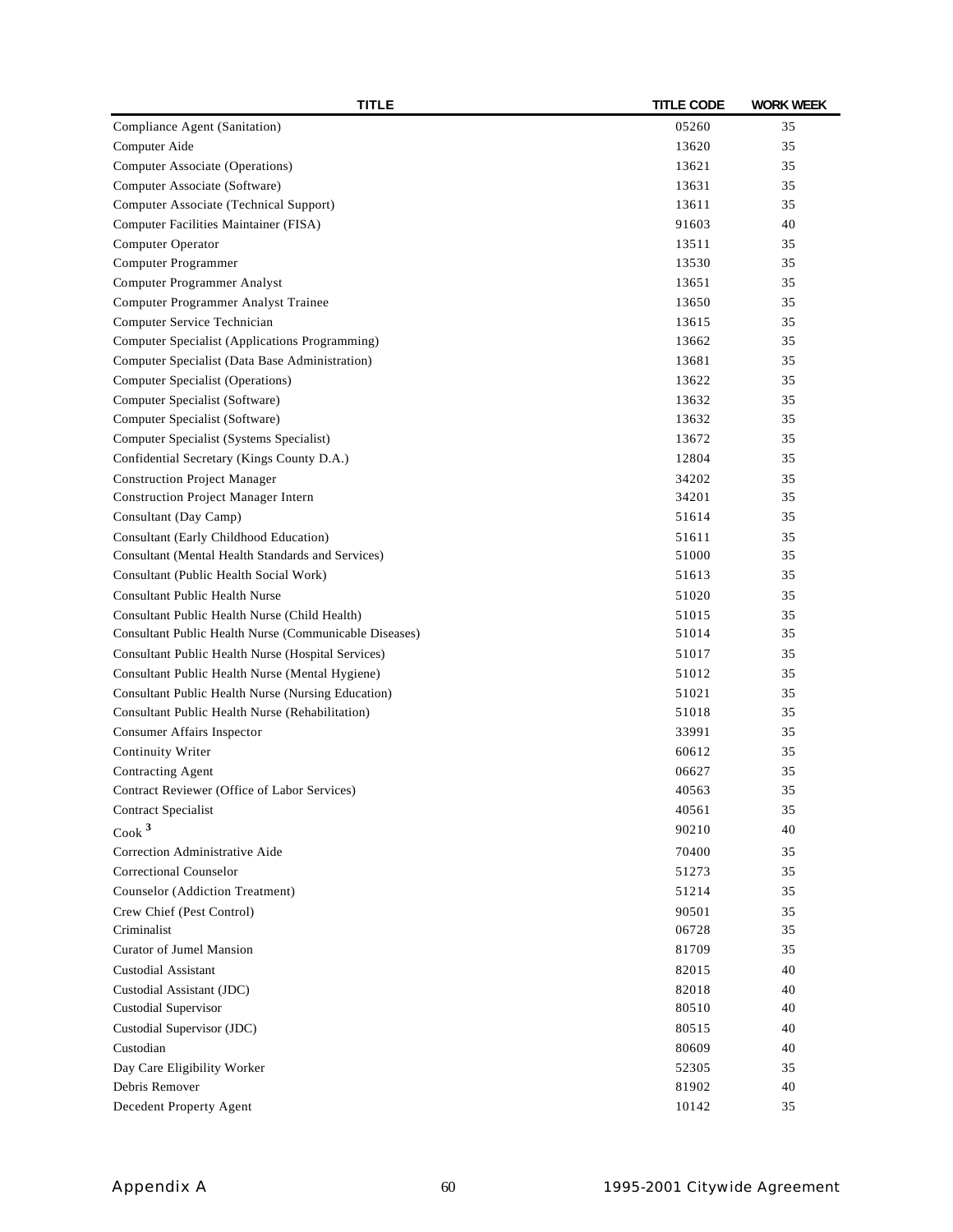| <b>TITLE</b>                                                | <b>TITLE CODE</b> | <b>WORK WEEK</b> |
|-------------------------------------------------------------|-------------------|------------------|
| Decedent Property Agent (Queens Co.)                        | 06665             | 35               |
| Demolition Inspector                                        | 32415             | 35               |
| Dental Assistant                                            | 50101             | 35               |
| Dental Hygienist                                            | 50102             | 35               |
| Dentist                                                     | 50210             | 35               |
| Department Librarian                                        | 60210             | 35               |
| Department Library Aide                                     | 60101             | 35               |
| Department Principal Librarian                              | 60265             | 35               |
| Department Senior Librarian                                 | 60235             | 35               |
| Department Supervising Librarian                            | 60260             | 35               |
| Deputy Director of Motor Equipment Maintenance (Sanitation) | 95251             | 40               |
| Deputy Sheriff Level I                                      | 30305             | 40               |
| Deputy Sheriff Level II                                     | 30310             | 40               |
| Dietary Aide <sup>3</sup>                                   | 81801             | 40               |
| Dietary Aide (DOC)                                          | 05256             | 40               |
| Dietitian                                                   | 50310             | 35               |
| Director of Intersection Traffic Control                    | 22347             | 35               |
| Director of Puppetry                                        | 60416             | 35               |
| Director (Television)                                       | 60666             | 35               |
| District Supervising Public Health Nurse                    | 51065             | 35               |
| Dockmaster (Rule XI)                                        | 81610             | 40               |
| Economist                                                   | 40910             | 35               |
| <b>Editorial Assistant</b>                                  | 12303             | 35               |
| <b>Electrical Engineer</b>                                  | 20315             | 35               |
| Electrical Engineer (Electronics)                           | 20316             | 35               |
| Electrical Engineer (Radio)                                 | 20317             | 35               |
| Electrical Engineer (Radio and Television)                  | 20320             | 35               |
| Electrical Engineer (Railroad Signals)                      | 20318             | 35               |
| <b>Electrical Engineering Drafter</b>                       | 20305             | 35               |
| <b>Electrical Engineering Intern</b>                        | 20302             | 35               |
| <b>Electrical Engineering Trainee</b>                       | 20301             | 35               |
| Electrocardio graph Technician                              | 51312             | 35               |
| Electroencephalograph Technician                            | 51513             | 35               |
| <b>Elevator Operator</b>                                    | 80910             | 40               |
| Elevator Starter                                            | 80935             | 40               |
| <b>Eligibility Specialist</b>                               | 10104             | 35               |
| <b>Emergency Medical Specialist-EMT</b>                     | 53053             | 37.5             |
| Emergency Medical Specialist-Paramedic                      | 53054             | 37.5             |
| <b>Emergency Medical Specialist Trainee</b>                 | 53052             | 37.5             |
| Engineer (Accounting)                                       | 20715             | 35               |
| Engineer (College Equipment & Specs)                        | 20815             | 35               |
| Engineer - Assessor (Gas)                                   | 20915             | 35               |
| Engineer - Assessor (Railroad)                              | 20916             | 35               |
| Engineer - Assessor (Structural)                            | 20917             | 35               |
| Engineer - Assessor (Telephone)                             | 20918             | 35               |
| Engineer - Assessor (Utility)                               | 20919             | 35               |
| <b>Engineering Aide</b>                                     | 20101             | 35               |
| <b>Engineering Specialist</b>                               | 06019             | 35               |
| <b>Engineering Technician</b>                               | 20113             | 35               |
| <b>Engineering Technician</b>                               | 20114             | 35               |
| Engineering Technician                                      | 20115             | 35               |
|                                                             |                   |                  |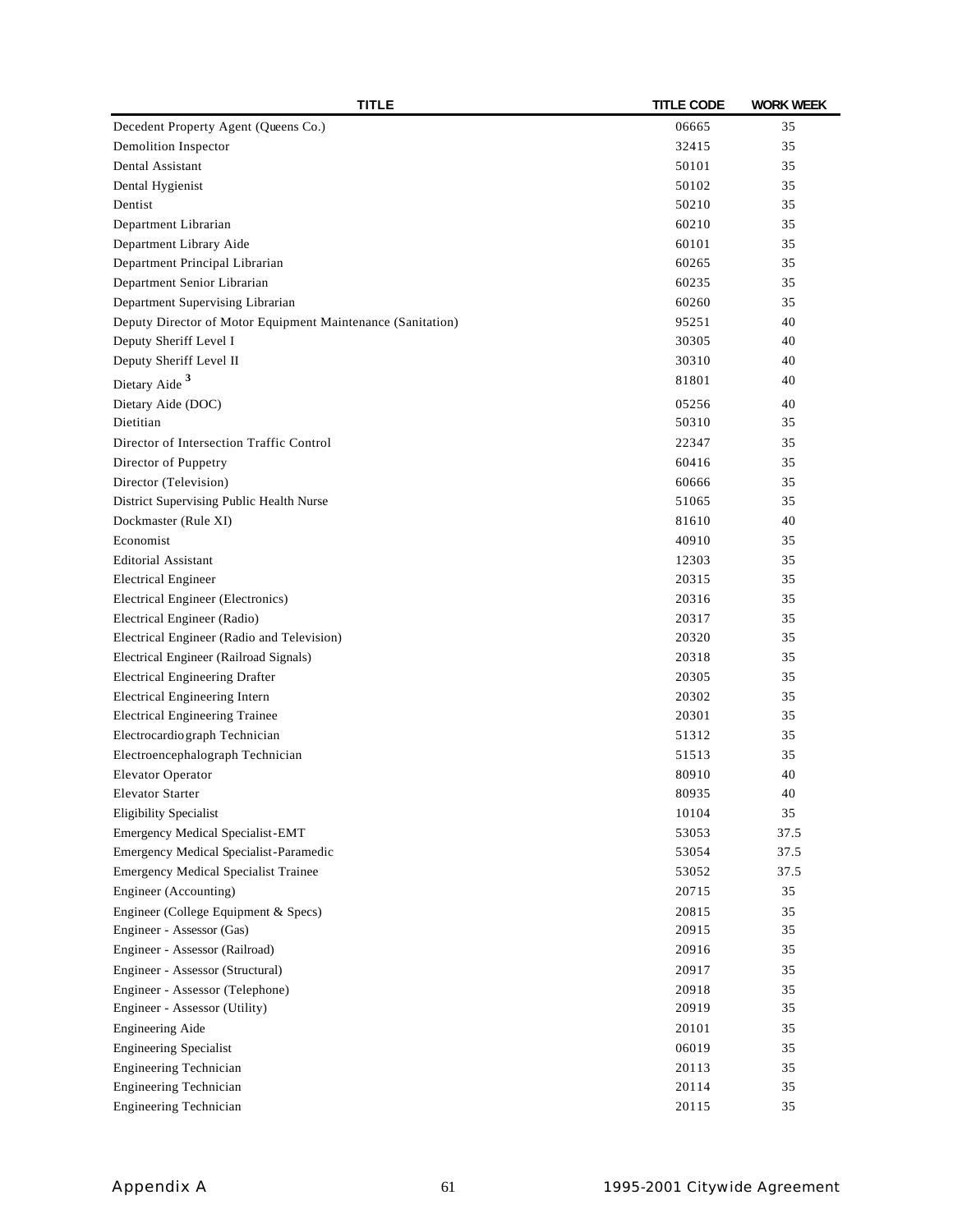| <b>TITLE</b>                                              | <b>TITLE CODE</b> | <b>WORK WEEK</b> |
|-----------------------------------------------------------|-------------------|------------------|
| <b>Engineering Technician Trainee</b>                     | 20111             | 35               |
| <b>Engineering Work Study Trainee</b>                     | 20100             | 35               |
| Environmental Control Technician                          | 90971             | 35               |
| Environmental Health Technician                           | 51380             | 35               |
| Estimator (Electrical)                                    | 20121             | 35               |
| <b>Estimator (General Construction)</b>                   | 20122             | 35               |
| Estimator (Mechanical)                                    | 20123             | 35               |
| Evidence and Property Control Specialist                  | 71022             | 35               |
| Exterminator                                              | 90510             | 35               |
| Family Preservationist (Juvenile Justice)                 | 51595             | 35               |
| Field Investigation Specialist (LD)                       | 06426             | 35               |
| Film Editor                                               | 90312             | 35               |
| Film Manager                                              | 90313             | 35               |
| Fingerprint Technician                                    | 71110             | 35               |
| Fingerprint Technician Trainee                            | 71105             | 35               |
| Fire Alarm Dispatcher                                     | 71010             | 40               |
| Fire Prevention Inspector                                 | 31615             | 35               |
| Fire Protection Inspector                                 | 31661             | 35               |
| <b>Fitness Instructor</b>                                 | 51225             | 35               |
| Food Service Administrator (DC)                           | 06593             | 35               |
| Food Service Manager                                      | 05058             | 35               |
| Food Service Supervisor                                   | 90238             | 35               |
| Forensic Analyst (OCME)                                   | 06524             | 35               |
| Forensic Scientist (OCME)                                 | 06525             | 35               |
| Forester                                                  | 81361             | 35               |
| Fraud Investigator                                        | 31113             | 35               |
| Fraud Investigator (DOSS)                                 | 05148             | 35               |
| Furniture Specifications Writer                           | 12134             | 35               |
|                                                           | 91673             | 35               |
| General Supervisor of Building Maintenance (Construction) |                   |                  |
| General Supervisor of Building Maintenance (Electrical)   | 91674<br>91675    | 35<br>35         |
| General Supervisor of Building Maintenance (Mechanical)   |                   | 35               |
| General Superintendent of Construction and Repairs        | 91396             |                  |
| Geologist                                                 | 21915             | 35               |
| Geologist Trainee                                         | 21901             | 35               |
| Graphic Artist                                            | 91415             | 35               |
| <b>Head Clerk</b>                                         | 01568             | 35               |
| <b>Head Dietitian</b>                                     | 50335             | 35               |
| Head Juvenile Counselor                                   | 52299             | 35               |
| <b>Head Nurse</b>                                         | 50935             | 40               |
| Head Nurse (Sanitation)                                   | 06124             | 40               |
| Health Aide                                               | 51102             | 35               |
| Health Care Program Planner/Analyst                       | 83051             | 35               |
| <b>Health Facilities Planner</b>                          | 22082             | 35               |
| <b>Health Resource Coordinator</b>                        | 51111             | 35               |
| Hearing Admin. Services Coordinator (PVB)                 | 10171             | 35               |
| Highway Transportation Specialist                         | 22315             | 35               |
| Highways and Sewers Inspector                             | 31626             | 35               |
| Home Aide                                                 | 52404             | 35               |
| Home Economist                                            | 50510             | 35               |
| Home Economist Trainee                                    | 50501             | 35               |
| Homemaker                                                 | 52405             | 35               |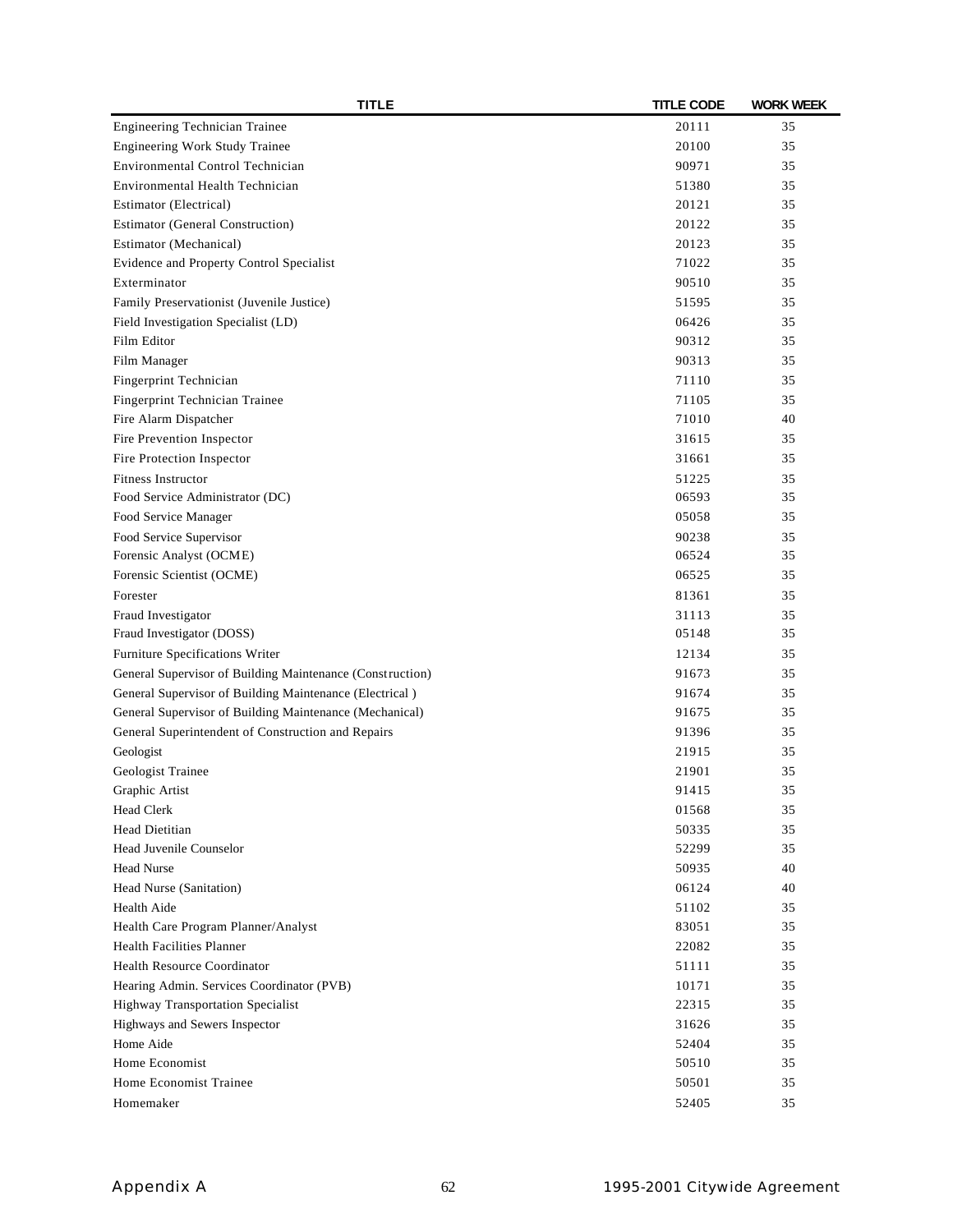| <b>TITLE</b>                                          | <b>TITLE CODE</b> | <b>WORK WEEK</b> |
|-------------------------------------------------------|-------------------|------------------|
| Hostler                                               | 81901             | 40               |
| Housekeeper                                           | 80710             | 35               |
| Housekeeping Aide <sup>3</sup>                        | 81802             | 40               |
| Houseparent                                           | 52437             | 60               |
| Housing Development Specialist                        | 22507             | 35               |
| Housing Development Specialist Trainee                | 22506             | 35               |
| Hull & Machinery Inspector                            | 33315             | 35               |
| Human Resources Aide                                  | 56001             | 35               |
| Human Resources Specialist                            | 56020             | 35               |
| Human Resources Specialist (EDT)                      | 56021             | 35               |
| Human Resources Technician                            | 56006             | 35               |
| Human Resources Technician (EDT)                      | 56007             | 35               |
| Illustrator                                           | 91410             | 35               |
| <b>Information Assistant</b>                          | 60805             | 35               |
| <b>Industrial Hygienist</b>                           | 31305             | 35               |
| Inspector (Boilers)                                   | 31620             | 40               |
| Inspector (Cement Test)                               | 31621             | 40               |
| Inspector (Construction)                              | 31622             | 40               |
| Inspector (DCA)                                       | 33995             | 35               |
| Inspector (Electrical)                                | 31623             | 40               |
| Inspector (Elevator)                                  | 31624             | 40               |
| Inspector (Heating and Ventilation)                   | 31625             | 40               |
| Inspector (Hoists and Rigging)                        | 31627             | 40               |
| Inspector (Housing)                                   | 31670             | 40               |
| <b>Inspector (Housing Construction)</b>               | 31690             | 40               |
| Inspector (Low Pressure Boilers)                      | 31671             | 40               |
| Inspector (Plastering)                                | 31628             | 40               |
| Inspector (Plumbing)                                  | 31629             | 40               |
| Inspector (Steel Construction)                        | 31630             | 40               |
| Inspector of Fire Alarm Boxes                         | 34315             | 40               |
| Inspector of Ports & Terminals                        | 33985             | 35               |
| Institutional Aide <sup>3</sup>                       | 81803             | 40               |
| Institutional Aide (DOC)                              | 06469             | 40               |
| <b>Institutional Band Music Instructor</b>            | 60310             | 35               |
| <b>Institutional Farming Instructor</b>               | 60311             | 35               |
| <b>Institutional Garment Worker</b>                   | 90112             | 35               |
| Institutional Inspector                               | 31415             | 35               |
| <b>Institutional Instructor</b>                       | 60309             | 35               |
| <b>Institutional Seamstress</b>                       | 90112             | 35               |
| <b>Institutional Tailor</b>                           | 90113             | 35               |
| Institutional Teacher (DJJ)                           | 60371             | 35               |
| <b>Institutional Trades Instructor</b>                | 60312             | 35               |
| Institutional Trades Instructor (Carpentry)           | 60314             | 35               |
| Institutional Trades Instructor (Tailoring)           | 60313             | 35               |
| Interpreter, Chinese (Cantonese, Mandarin, Taiwanese) | 31017             | 35               |
| Interpreter (Spanish)                                 | 31013             | 35               |
| Interpreter (Spanish & Italian)                       | 31010             | 35               |
| Investigator                                          | 31105             | 35               |
| Investigator (CCRB)                                   | 06157             | 35               |
| Investigator (Discipline)                             | 06316             | 35               |
| <b>Investigator Trainee</b>                           | 31101             | 35               |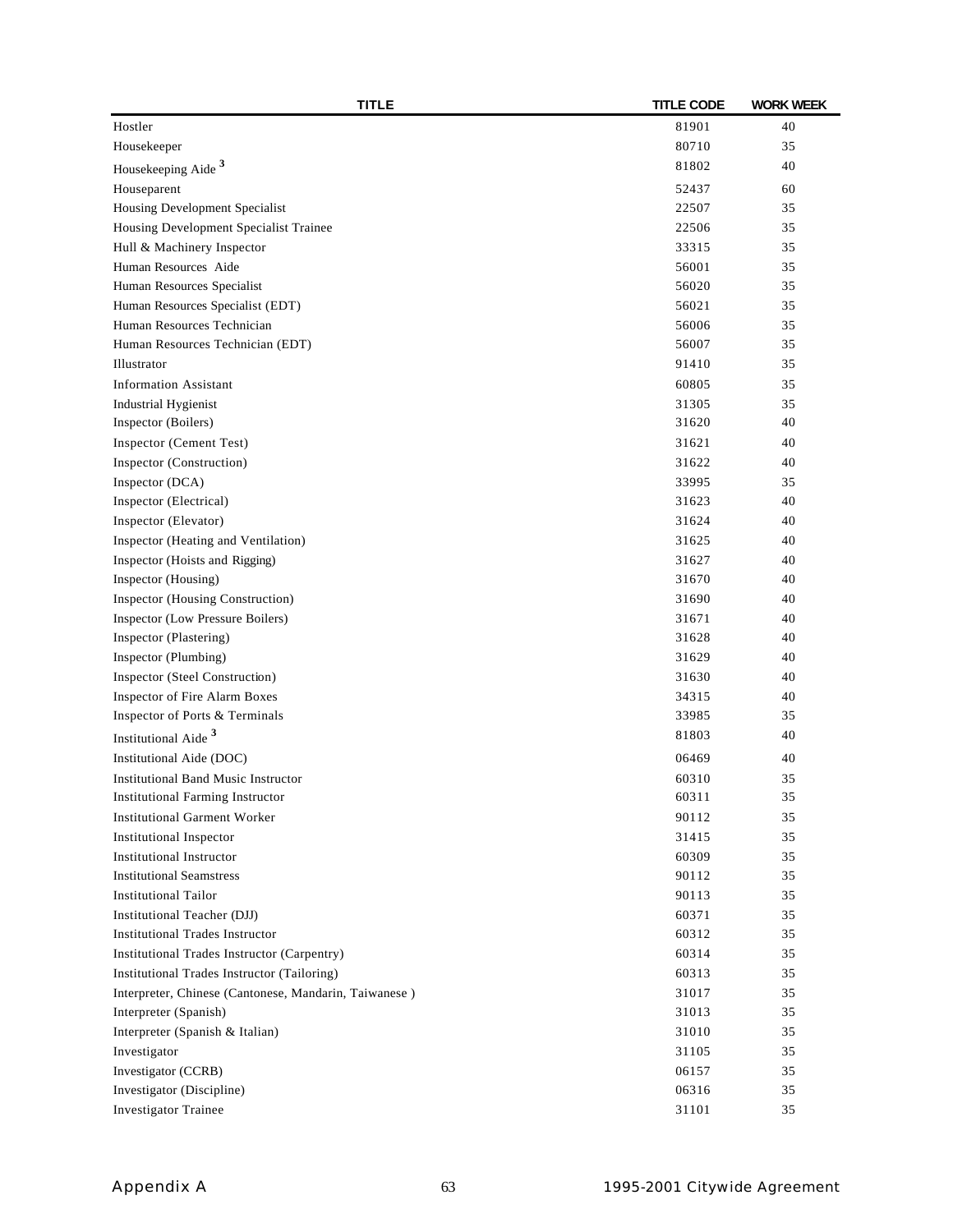| <b>TITLE</b>                                                  | <b>TITLE CODE</b> | <b>WORK WEEK</b> |
|---------------------------------------------------------------|-------------------|------------------|
| <b>Investment Analyst</b>                                     | 40925             | 35               |
| <b>Investment Analyst Trainee</b>                             | 40924             | 35               |
| Junior Architect                                              | 21206             | 35               |
| Junior Bacteriologist                                         | 21605             | 35               |
| Junior Building Custodian                                     | 80601             | 40               |
| Junior Chemist                                                | 21805             | 35               |
| Junior Civil Engineer                                         | 20206             | 35               |
| Junior Drafter                                                | 20102             | 35               |
| Junior Electrical Engineer                                    | 20306             | 35               |
| Junior Geologist                                              | 21905             | 35               |
| Junior Health Facilities Planner                              | 22080             | 35               |
| Junior Mechanical Engineer                                    | 20406             | 35               |
| Junior Medical Examiner (OCME)                                | 53865             | 35               |
| Junior Public Health Officer (District Health Administration) | 52800             | 35               |
| Junior Public Health Officer (Medical Services)               | 52801             | 35               |
| Juvenile Counselor                                            | 52295             | 35               |
| Keypunch Operator                                             | 10907             | 35               |
| Laboratory Associate                                          | 21512             | 35               |
| Laboratory Helper                                             | 82107             | 35               |
| Laboratory Helper (Competitive)                               | 82104             | 35               |
| Laboratory Microbiologist                                     | 21513             | 35               |
| Laboratory Technician                                         | 21508             | 35               |
| Landmarks Preservation Specialist                             | 92242             | 35               |
| Landmarks Preservationist                                     | 92237             | 35               |
| Landscape Architect                                           | 21315             | 35               |
| Landscape Architectural Intern                                | 21306             | 35               |
| Latent Print Examiner                                         | 71140             | 35               |
| Laundry Supervisor                                            | 80860             | 40               |
| Laundry Worker                                                | 90110             | 37.5             |
| Law Clerk                                                     | 30109             | 35               |
| Lead Abatement Worker                                         | 31311             | 40               |
| Legal Coordinator                                             | 30081             | 35               |
| Legal Secretarial Assistant                                   | 10229             | 35               |
| Legal Secretary                                               | 01665             | 35               |
| Licensed Barber (DOC)                                         | 90116             | 35               |
| Maintenance Supervisor                                        | 80684             | 35               |
| Management Analyst (DOP)                                      | 06244             | 35               |
| Management Auditor                                            | 40502             | 35               |
| Management Auditor Trainee                                    | 40501             | 35               |
| Marine Maintenance Mechanic                                   | 92587             | 35               |
| Market Agent                                                  | 33972             | 35               |
| Market Aide                                                   | 33971             | 35               |
| <b>Meat Cutter</b>                                            | 90213             | 35               |
| Mechanical Engineer                                           | 20415             | 35               |
| Mechanical Engineer (Air Conditioning)                        | 20418             | 35               |
| Mechanical Engineer (Cars)                                    | 20416             | 35               |
| Mechanical Engineer (Salvage)                                 | 20417             | 35               |
| Mechanical Engineering Drafter                                | 20405             | 35               |
| Mechanical Engineering Intern                                 | 20403             | 35               |
| Media Services Technician                                     | 90622             | 35               |
| Medical Clerk                                                 |                   | 35               |
|                                                               | 10108             |                  |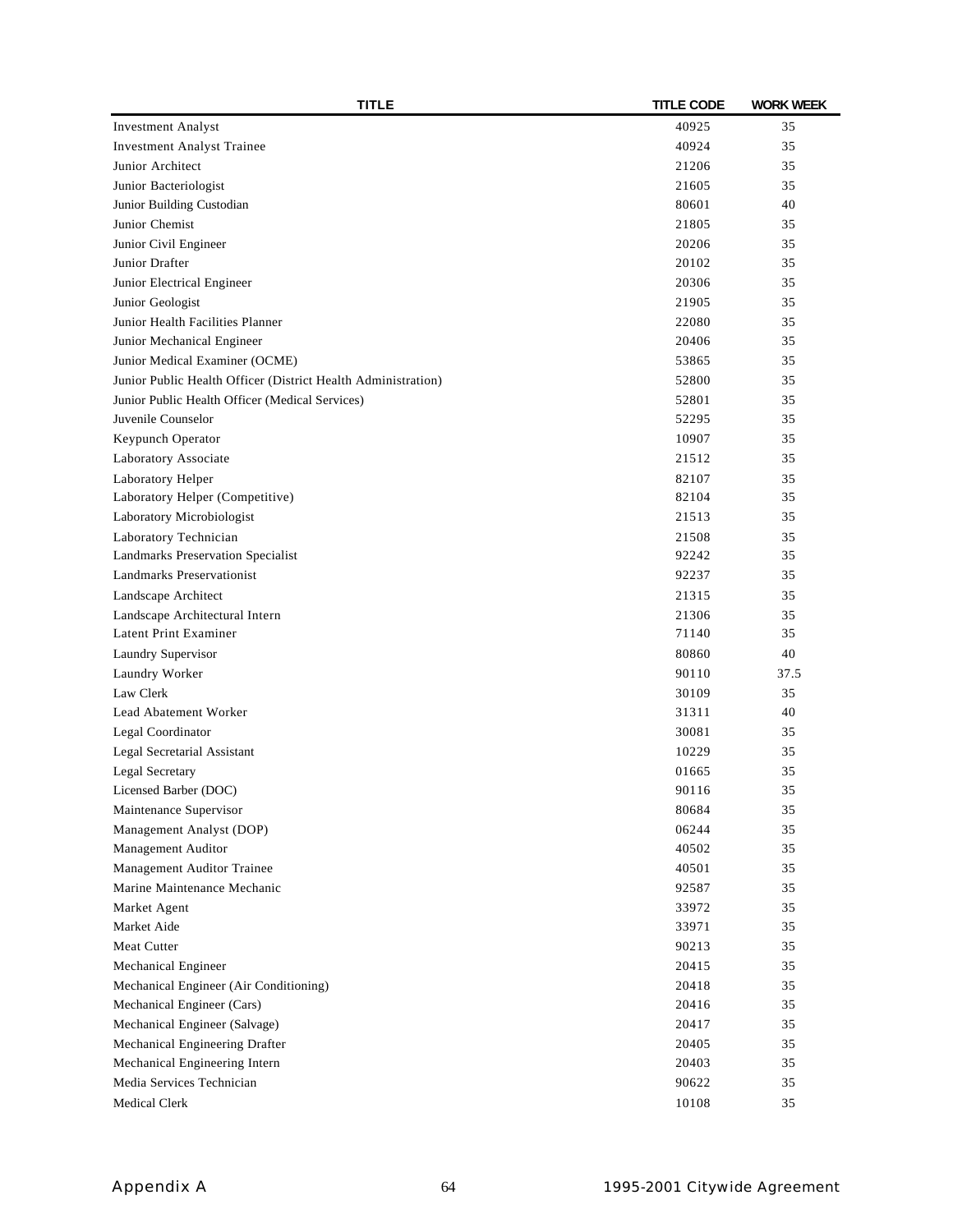| <b>TITLE</b>                                     | <b>TITLE CODE</b> | <b>WORK WEEK</b> |
|--------------------------------------------------|-------------------|------------------|
| Medical Equipment Repair Technician              | 90690             | 35               |
| Medical Equipment Specialist                     | 90691             | 35               |
| Medical Investigator                             | 53864             | 35               |
| Medical Records Librarian                        | 50811             | 35               |
| Medical Specialist                               | 52895             | 35               |
| Medical Subspecialist (DOH)                      | 06637             | 35               |
| Medicolegal Investigator (OCME)                  | 53299             | 40               |
| Mental Health Worker                             | 51262             | 35               |
| Messenger                                        | 12005             | 35               |
| Microbiologist                                   | 21670             | 35               |
| Microbiologist (Bacteriology)                    | 21671             | 35               |
| Microbiologist (Cytology)                        | 21672             | 35               |
| Microbiologist (Hematology)                      | 21673             | 35               |
| Microbiologist (Histology)                       | 21674             | 35               |
| Microbiologist (Immunchematology)                | 21675             | 35               |
| Microbiologist (Mycology)                        | 21676             | 35               |
| Microbiologist (Parasitology)                    | 21677             | 35               |
| Microbiologist (Serology)                        | 21678             | 35               |
| Microbiologist (Virology)                        | 21679             | 35               |
| Mortgage Analyst                                 | 40550             | 35               |
| Mortgage Tax Examiner                            | 30505             | 35               |
| Mortuary Technician                              | 52015             | 35               |
| Motion Picture Operator                          | 90611             | 35               |
| Motor Vehicle Operator                           | 91212             | 40               |
| Motor Vehicle Supervisor                         | 91232             | 40               |
| Multiple Dwelling Specialist (Buildings)         | 22401             | 40               |
| Nurse's Aide <sup>3</sup>                        | 50901             | 40               |
| Nurse's Aide (DOC)                               | 06415             | 40               |
| Nurse's Aide (Handicapped Children) <sup>3</sup> | 50905             | 40               |
| Nurse-Midwife                                    | 50912             | 40               |
| Nurse Practitioner (DOH)                         | 06611             | 40               |
| Nurse Practitioner (Sanitation)                  | 06068             | 40               |
| <b>Nutrition Consultant</b>                      | 50415             | 35               |
| Nutritionist                                     | 50410             | 35               |
| Nutritionist (P/T)                               | 50411             | 35               |
| <b>Nutritionist Trainee</b>                      | 50405             | 35               |
| Occupational Therapist                           | 51210             | 35               |
| Office Aide                                      | 10109             | 35               |
| Office Appliance Operator                        | 11705             | 35               |
| Office Assistant                                 | 10115             | 35               |
| Office Associate                                 | 10112             | 35               |
| Office Machine Aide                              | 11702             | 35               |
| Office Machine Associate                         | 11703             | 35               |
| Oil Burner Specialist                            | 91237             | 40               |
| Operations Assistant (C.D.)                      | 71488             | 35               |
| Operations Communications Specialist             | 20271             | 35               |
| Orderly                                          | 81804             | 40               |
| Painting Inspector                               | 32815             | 35               |
| Paralegal Aide                                   | 30080             | 35               |
| Paralegal Aide Trainee                           | 30076             | 35               |
| Parking Enforcement Agent                        | 71612             | 40               |
|                                                  |                   |                  |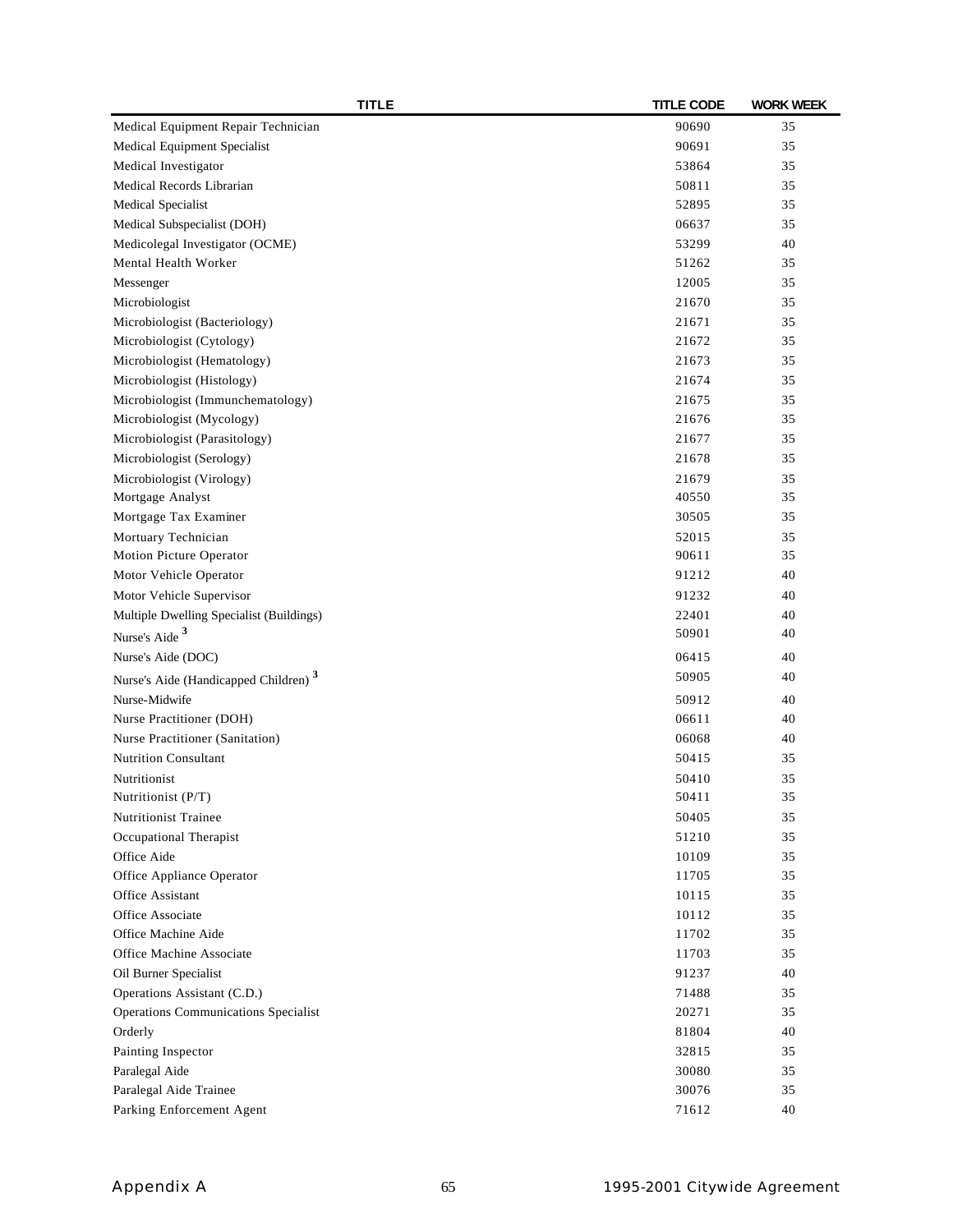| <b>TITLE</b>                                                   | <b>TITLE CODE</b> | <b>WORK WEEK</b> |
|----------------------------------------------------------------|-------------------|------------------|
| Parking Control Specialist                                     | 41120             | 40               |
| Parking Control Specialist Trainee                             | 41117             | 40               |
| Pediatric Nurse Associate                                      | 95440             | 35               |
| Personnel Investigator                                         | 31107             | 35               |
| Pest Control Aide                                              | 90500             | 35               |
| Pharmacist                                                     | 50610             | 37.5             |
| Photographer (Rule XI)                                         | 90610             | 35               |
| Photographer and Photostat Operator                            | 90615             | 35               |
| Physical Therapist                                             | 51211             | 35               |
| Physician                                                      | 53010             | 35               |
| Physician's Assistant <sup>4</sup>                             | 52700             | 37.5             |
| Physicist                                                      | 22015             | 35               |
| Physicist (Electronics)                                        | 22016             | 35               |
| Physicist (Isotopes)                                           | 22017             | 35               |
| Physicist (Radiation)                                          | 22018             | 35               |
| Physicist Trainee                                              | 22001             | 35               |
| Pipe Laying Inspector                                          | 33415             | 35               |
| Plan Examiner (Buildings)                                      | 22410             | 35               |
| <b>Planner Trainee</b>                                         | 22107             | 35               |
| Planning & Operations Officer (C.D.)                           | 22113             | 35               |
| Planner: Production Control & Scheduling (EMS Motor Transport) | 83032             | 35               |
| Playground Associate                                           | 06664             | 35               |
| Poison Information Specialist (DOH)                            | 06663             | 35               |
| Police Administrative Aide                                     | 10144             | 35               |
| Police Attendant                                               | 90202             | 40               |
|                                                                |                   |                  |
| Police Communications Technician                               | 71012<br>06608    | 35               |
| Primary Care Physician (Communicare)                           |                   | 37.5             |
| Principal Administrative Associate                             | 10124             | 35               |
| Principal Air Pollution Control Engineer                       | 20620             | 35               |
| Principal Air Pollution Inspector                              | 31360             | 35               |
| Principal Chemical Engineer                                    | 20550             | 35               |
| Principal Chemist                                              | 21835             | 35               |
| Principal Chemist (Sanitary)                                   | 21836             | 35               |
| Principal Chemist (Toxicology)                                 | 21837             | 35               |
| Principal Chief Dietitian                                      | 50373             | 35               |
| Principal Children's Counselor                                 | 51565             | 35               |
| Principal Civil Engineer                                       | 20250             | 35               |
| Principal Civil Engineer (Water Supply)                        | 20260             | 35               |
| Principal Community Liaison Worker                             | 56095             | 35               |
| Principal Computer Operator                                    | 13514             | 35               |
| Principal Computer Programmer                                  | 13550             | 35               |
| Principal Construction Inspector                               | 32260             | 35               |
| Principal Consumer Affairs Inspector                           | 33994             | 35               |
| Principal Correctional Counselor                               | 51277             | 35               |
| Principal Custodial Supervisor                                 | 80561             | 40               |
| Principal Electrical Engineer (Railroad Signals)               | 20351             | 35               |
| Principal Electrical Engineer                                  | 20350             | 35               |
| Principal Electrical Inspector                                 | 32960             | 35               |
| Principal Engineer                                             | 20620             | 35               |
| Principal Engineer                                             | 21130             | 35               |
| Principal Fingerprint Technician                               | 71165             | 35               |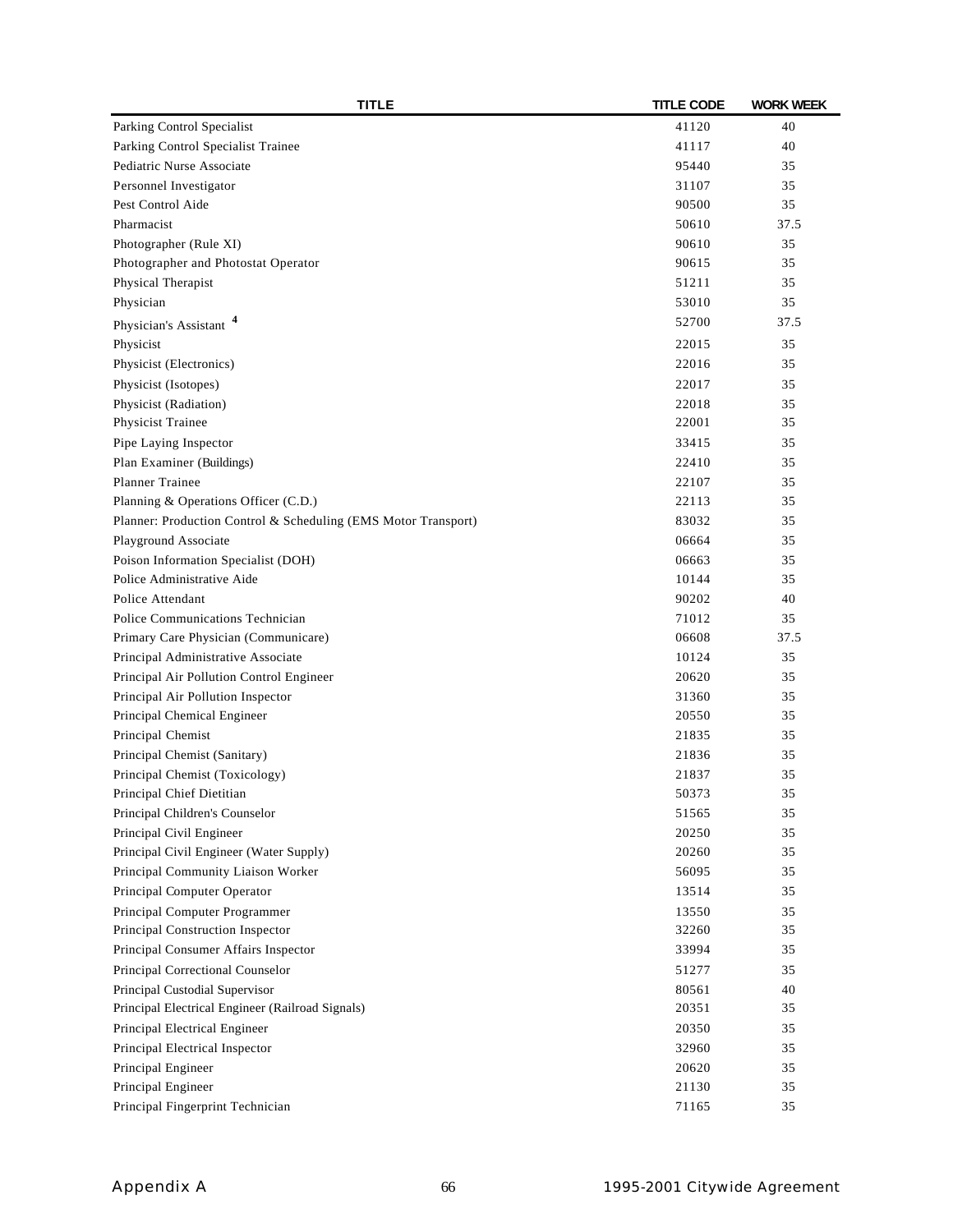| <b>TITLE</b>                                       | <b>TITLE CODE</b> | <b>WORK WEEK</b> |
|----------------------------------------------------|-------------------|------------------|
| Principal Home Economist                           | 50565             | 35               |
| Principal Housing Inspector                        | 31560             | 35               |
| Principal Illustrator                              | 91460             | 35               |
| Principal Institutional Inspector                  | 31465             | 35               |
| Principal Juvenile Counselor                       | 52297             | 35               |
| Principal Mechanical Engineer                      | 20450             | 35               |
| Principal Microbiologist                           | 21690             | 35               |
| Principal Mortuary Technician                      | 52017             | 35               |
| Principal Multiple Dwelling Specialist (Buildings) | 22402             | 40               |
| Principal Nutrition Consultant                     | 50416             | 35               |
| Principal Nutritionist                             | 50465             | 35               |
| Principal Pharmacist                               | 50660             | 37.5             |
| Principal Physicist                                | 22030             | 35               |
| Principal Police Communications Technician         | 71014             | 35               |
| Principal Public Health Sanitarian                 | 31260             | 35               |
| Principal Research Scientist (Biological Science)  | 21770             | 35               |
| Principal Retirement Benefits Examiner             | 40495             | 35               |
| Principal Senior Citizen Specialist                | 09223             | 35               |
| Principal Shorthand Reporter                       | 10420             | 35               |
| Principal Special Officer (HRA)                    | 70820             | 40               |
| Principal Statistician                             | 40625             | 35               |
| Principal Telephone Operator                       | 10825             | 35               |
| Principal Title Examiner                           | 30820             | 35               |
| Principal Veterinarian                             | 50765             | 35               |
| <b>Probation Assistant</b>                         | 51800             | 35               |
| <b>Probation Officer</b>                           | 51810             | 37.5             |
| <b>Probation Officer Trainee</b>                   | 51801             | 37.5             |
| Process Server                                     | 30205             | 35               |
| Procurement Analyst                                | 12158             | 35               |
| Program Announcer                                  | 60636             | 35               |
| Program Coordinator (DJJ)                          | 51597             | 35               |
| Program Producer                                   | 60621             | 35               |
| Program Officer (DFTA)                             | 51454             | 35               |
|                                                    | 60945             | 35               |
| Program Research Analyst                           |                   |                  |
| Program Specialist (DOC)                           | 60948             | 35               |
| Project Coordinator                                | 22421             | 35               |
| Project Development Coordinator                    | 22525             | 35               |
| Project Development Coordinator Trainee            | 22504             | 35               |
| Project Manager                                    | 22426             | 35               |
| Project Manager Intern                             | 22425             | 35               |
| Project Services Specialist                        | 22526             | 35               |
| Psychologist                                       | 52110             | 35               |
| Public Health Adviser (CDC)                        | 51191             | 35               |
| <b>Public Health Assistant</b>                     | 81805             | 35               |
| Public Health Educator                             | 51110             | 35               |
| Public Health Educator Trainee                     | 51105             | 35               |
| Public Health Epidemiologist                       | 51181             | 35               |
| <b>Public Health Nurse</b>                         | 51011             | 35               |
| Public Health Physician (PHA)                      | 52713             | 35               |
| Public Health Sanitarian                           | 31215             | 40               |
| Public Health Sanitarian Trainee                   | 31211             | 40               |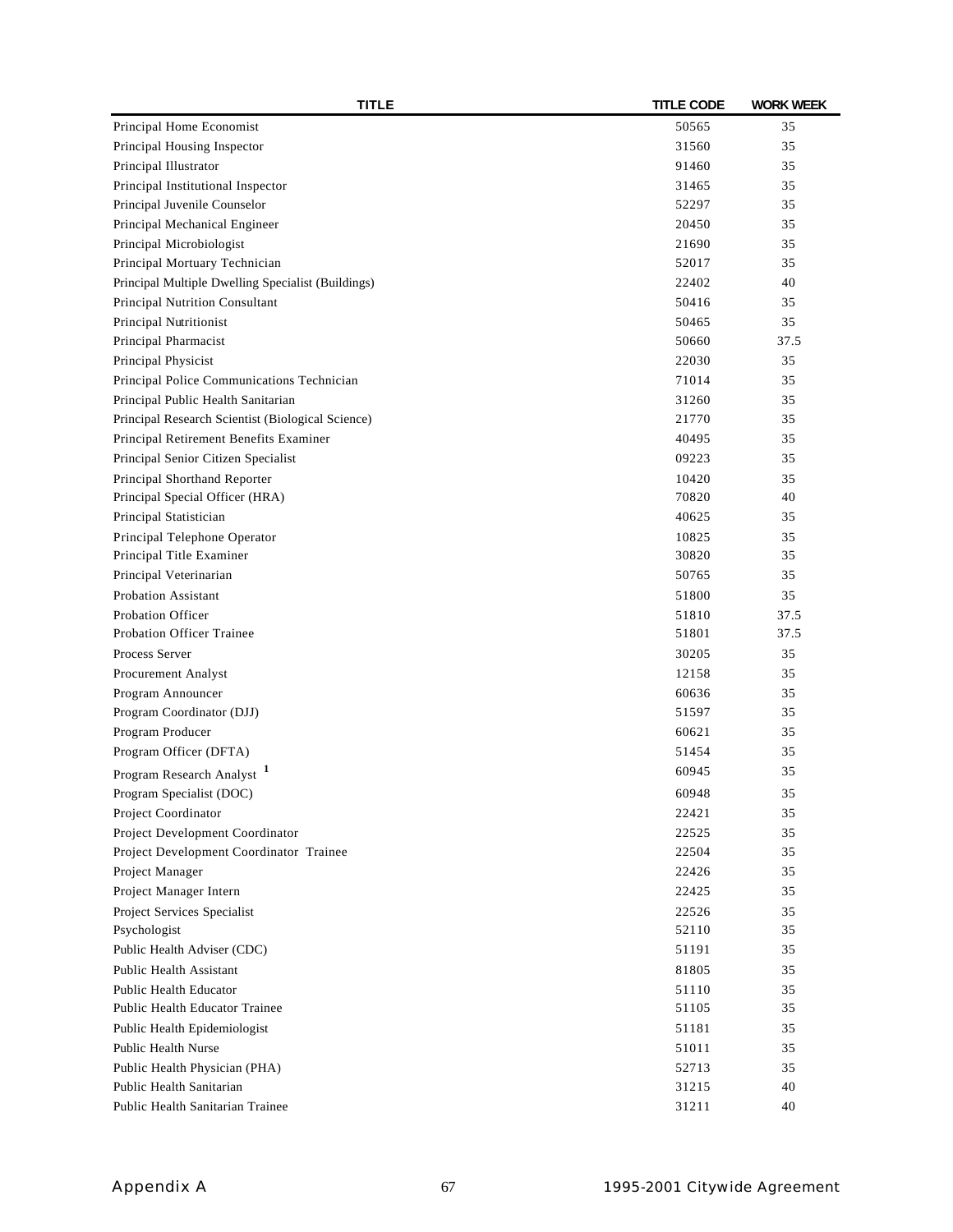| <b>TITLE</b>                                         | <b>TITLE CODE</b> | <b>WORK WEEK</b> |
|------------------------------------------------------|-------------------|------------------|
| Public Records Aide                                  | 60215             | 35               |
| Public Records Officer                               | 60216             | 35               |
| <b>Public Relations Assistant</b>                    | 60810             | 35               |
| Puppeteer                                            | 60414             | 35               |
| Purchase Inspector                                   | 34115             | 35               |
| Purchase Inspector (Automotive Equipment)            | 34116             | 35               |
| Purchase Inspector (Drugs & Chemicals)               | 34117             | 35               |
| Purchase Inspector (Equipment)                       | 34118             | 35               |
| Purchase Inspector (Foods)                           | 34119             | 35               |
| Purchase Inspector (Fuel & Supplies)                 | 34120             | 35               |
| Purchase Inspector (Fuel)                            | 34132             | 35               |
| Purchase Inspector (Furniture)                       | 34121             | 35               |
| Purchase Inspector (Lumber)                          | 34123             | 35               |
| Purchase Inspector (Mill Steel)                      | 34129             | 35               |
| Purchase Inspector (Piano)                           | 34124             | 35               |
| Purchase Inspector (Pipes & Castings)                | 34125             | 35               |
| Purchase Inspector (Printing & Stationery)           | 34126             | 35               |
| Purchase Inspector (Repairs & Supplies)              | 34127             | 35               |
| Purchase Inspector (School Bus Service)              | 34128             | 35               |
| Purchase Inspector (Shop Steel)                      | 34130             | 35               |
| Purchase Inspector (Textiles)                        | 34131             | 35               |
| Purchasing Agent                                     | 12121             | 35               |
| <b>Quality Assurance Specialist</b>                  | 34171             | 35               |
| Quality Assurance Specialist (Automotive Equipment)  | 34172             | 35               |
| Quality Assurance Specialist (Building Repairs)      | 34173             | 35               |
| Quality Assurance Specialist (Drugs & Chemicals)     | 34174             | 35               |
| Quality Assurance Specialist (Equipment)             | 34175             | 35               |
| Quality Assurance Specialist (Foods)                 | 34176             | 35               |
| Quality Assurance Specialist (Fuel)                  | 34177             | 35               |
| Quality Assurance Specialist (Fuel & Supplies)       | 34178             | 35               |
| Quality Assurance Specialist (Furniture & Supplies)  | 34179             | 35               |
| Quality Assurance Specialist (Lumber)                | 34180             | 35               |
| Quality Assurance Specialist (Metals)                | 34181             | 35               |
| Quality Assurance Specialist (Printing & Stationery) | 34182             | 35               |
| Quality Assurance Specialist (Pupil Transportation)  | 34183             | 35               |
| Quality Assurance Specialist (Textiles)              | 34184             | 35               |
| Quality Assurance Specialist Trainee                 | 34170             | 35               |
| Radio & Television Operator                          | 90411             | 35               |
| Real Estate Manager                                  | 80110             | 35               |
|                                                      | 81707             | 35               |
| Real Estate Repairer                                 |                   |                  |
| Real Property Assistant                              | 80102<br>80112    | 35<br>35         |
| Real Property Manager                                |                   |                  |
| <b>Recreation Assistant</b>                          | 60407             | 35               |
| <b>Recreation Director</b>                           | 60430             | 35               |
| Recreation Director (Part-Time)                      | 60431             | 35               |
| Recreation Supervisor                                | 60440             | 35               |
| <b>Rehabilitation Counselor</b>                      | 51213             | 35               |
| Rehabilitation Specialist (HPD)                      | 31680             | 40               |
| Relocation Aide                                      | 80097             | 35               |
| Repair Crew Chief (HDA)                              | 90573             | 35               |
| Repair Crew Worker (HDA)                             | 90571             | 35               |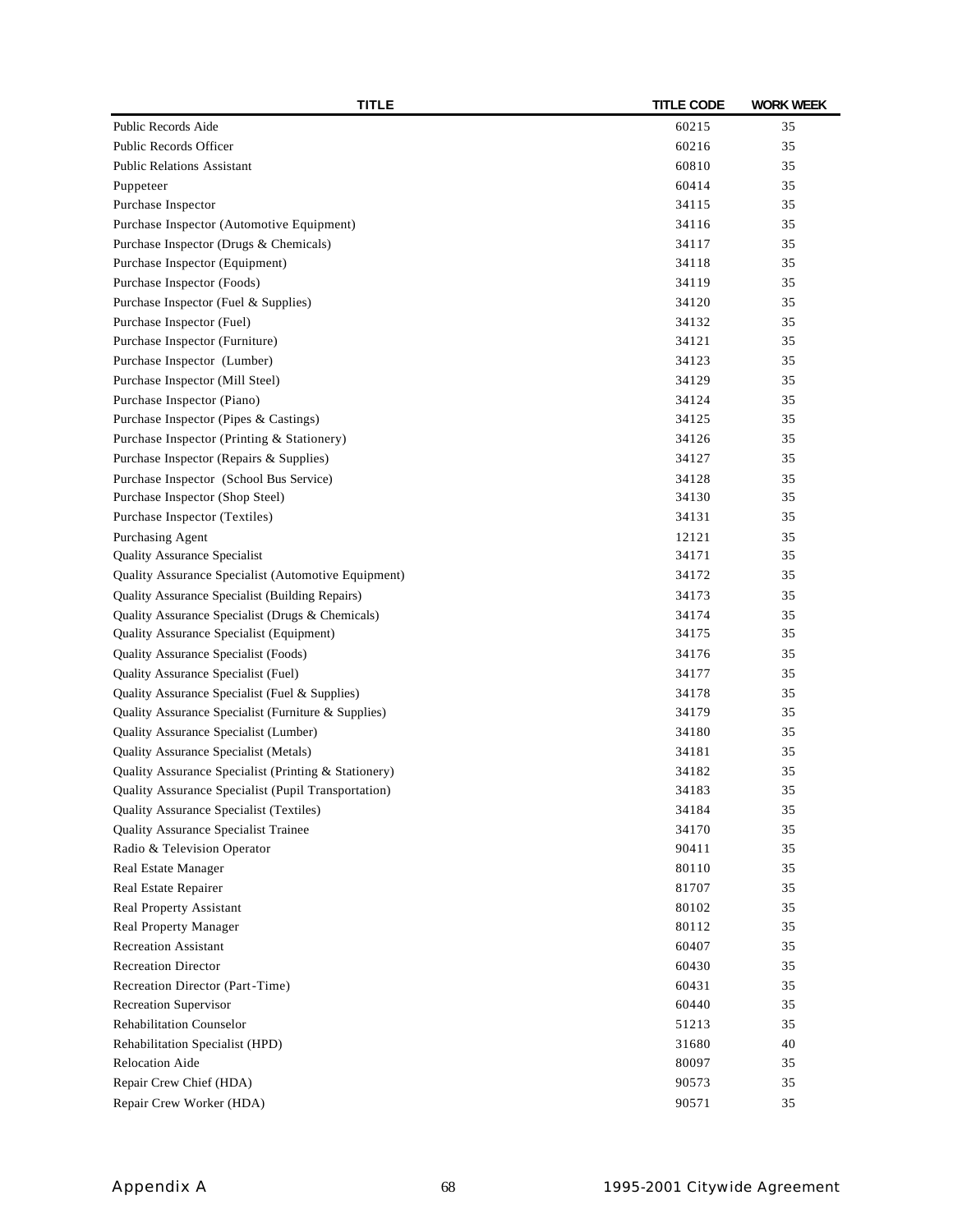| <b>TITLE</b>                             | <b>TITLE CODE</b> | <b>WORK WEEK</b> |
|------------------------------------------|-------------------|------------------|
| Repair Shop Manager (HDA)                | 90576             | 35               |
| Reporter/Stenographer (DA)               | 10212             | 35               |
| Research Assistant                       | 60910             | 35               |
| Research Assistant (Behavioral Sciences) | 21740             | 35               |
| <b>Research Scientist</b>                | 21755             | 35               |
| <b>Retirement Benefits Examiner</b>      | 40492             | 35               |
| Right of Way Negotiator                  | 40430             | 35               |
| Safety Officer                           | 31617             | 35               |
| Safety Specialist                        | 31310             | 35               |
| Salvage Appraiser                        | 12175             | 35               |
| Sanitation Compliance Agent              | 71685             | 35               |
| Sanitation Enforcement Agent             | 71681             | 40               |
| <b>Satisfaction Clerk</b>                | 30405             | 35               |
| Scientist (Radiation Control)            | 21516             | 35               |
| Scientist (Water Ecology)                | 21538             | 35               |
| Script Writer                            | 60613             | 35               |
| Secretary                                | 10252             | 35               |
| Secretary                                | 10216             | 35               |
| Security Officer (Civil Defense)         | 71415             | 35               |
| Senior Accountant                        | 40515             | 35               |
| Senior Actuary                           | 40715             | 35               |
| Senior Actuary (Group Chief)             | 40725             | 35               |
| Senior Addiction Specialist              | 56075             | 35               |
| Senior Addiction Specialist (Methadone)  | 56072             | 35               |
| Senior Air Pollution Control Engineer    | 20615             | 35               |
| Senior Air Pollution Inspector           | 31335             | 35               |
| Senior Appraiser (Real Estate)           | 40415             | 35               |
| Senior Architect                         | 21225             | 35               |
|                                          |                   |                  |
| Senior Architect (M R & S)               | 21226             | 35               |
| Senior Area Services Coordinator         | 22558             | 35               |
| Senior Attorney                          | 30125             | 35               |
| Senior Attorney (Taxes)                  | 30093             | 35               |
| Senior Audio Visual Aid Technician       | 90637             | 35               |
| Senior Auditor of Accounts               | 40815             | 35               |
| Senior Automotive Service Worker         | 92509             | 40               |
| Senior Automotive Specialist             | 20131             | 35               |
| Senior Bacteriologist                    | 21525             | 35               |
| Senior Bacteriologist (Serology)         | 21526             | 35               |
| Senior Baker                             | 90236             | 35               |
| Senior Bio-Medical Equipment Technician  | 21563             | 35               |
| Senior Blasting Inspector                | 31835             | 35               |
| Senior Boiler Inspector                  | 31935             | 35               |
| Senior Building Custodian                | 80635             | 40               |
| Senior Buyer                             | 12140             | 35               |
| Senior Buyer (Drugs)                     | 12142             | 35               |
| Senior Buyer (Foods)                     | 12143             | 35               |
| Senior Buyer (Hardware)                  | 12144             | 35               |
| Senior Buyer (Instructional Materials)   | 12145             | 35               |
| Senior Buyer (Mechanical Equipment)      | 12149             | 35               |
| Senior Buyer (Paper & Paper Products)    | 12146             | 35               |
| Senior Buyer (Printing)                  | 12147             | 35               |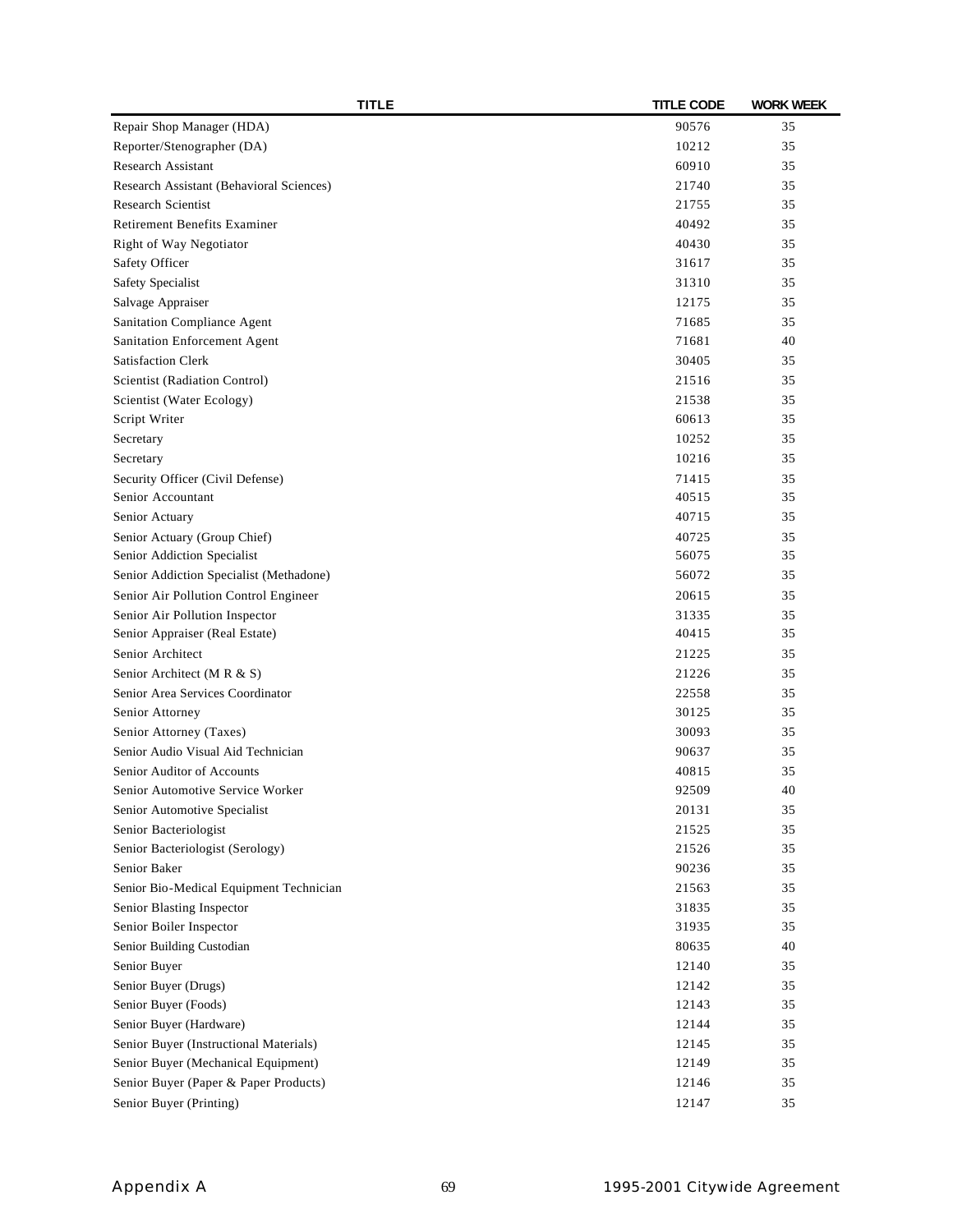| <b>TITLE</b>                                              | <b>TITLE CODE</b> | <b>WORK WEEK</b> |
|-----------------------------------------------------------|-------------------|------------------|
| Senior Buyer (School & Office Furniture)                  | 12148             | 35               |
| Senior Buyer ( & Approved Specialties)                    | 12140             | 35               |
| Senior Case - Management Nurse (Sanitation)               | 05207             | 35               |
| Senior Chemical Engineer                                  | 20525             | 35               |
| Senior Chemist                                            | 21825             | 35               |
| Senior Chemist (Biochemistry)                             | 21826             | 35               |
| Senior Chemist (Clinical Chemistry)                       | 21830             | 35               |
| Senior Chemist (Food & Water)                             | 21831             | 35               |
| Senior Chemist (Microanalysis)                            | 21827             | 35               |
| Senior Chemist (Sanitary)                                 | 21828             | 35               |
| Senior Chemist (Toxicology)                               | 21829             | 35               |
| Senior Chief Dietitian                                    | 50372             | 35               |
| Senior Children's Counselor                               | 51535             | 35               |
| Senior Citizen Specialist I (DFTA)                        | 02735             | 35               |
| Senior Citizen Specialist II (DFTA)                       | 02899             | 35               |
| Senior Citizen Specialist II (JOP)                        | 09538             | 35               |
| Senior Civil Engineer (Approaches & Arterial Connections) | 20226             | 35               |
| Senior Civil Engineer (Building Construction)             | 20232             | 35               |
| Senior Civil Engineer (Highway Traffic)                   | 20231             | 35               |
| Senior Civil Engineer (Railroad Valuation)                | 20227             | 35               |
| Senior Civil Engineer (Sanitary)                          | 20228             | 35               |
| Senior Civil Engineer(Structural)                         | 20229             | 35               |
| Senior Civil Engineer (Water Supply)                      | 20230             | 35               |
| Senior Civil Engineer                                     | 20225             | 35               |
| Senior Clerk                                              | 10111             | 35               |
| Senior Clerk (Income Maintenance)                         | 10099             | 35               |
| Senior Clinician                                          | 52835             | 35               |
| Senior Community Liaison Worker                           | 56094             | 35               |
| Senior Community Organization Specialist (Urban Renewal)  | 22126             | 35               |
| Senior Construction Inspector                             | 32235             | 35               |
| Senior Consultant (Early Childhood Education)             | 51636             | 35               |
| Senior Consultant (Mental Health Standards and Services)  | 54810             | 35               |
| Senior Consultant (Psychiatric Nursing)                   | 51019             | 35               |
| Senior Consultant (Public Health Social Work)             | 51638             | 35               |
| Senior Consumer Affairs Inspector                         | 33902             | 35               |
|                                                           | 90235             | 40               |
| Senior Cook <sup>3</sup>                                  |                   |                  |
| Senior Counselor (Addiction Treatment)                    | 51216             | 35               |
| Senior Crew Chief (Pest Control)                          | 90502             | 35               |
| Senior Custodial Assistant                                | 82016             | 40               |
| Senior Custodial Supervisor                               | 80535             | 40               |
| Senior Demolition Inspector                               | 32435             | 35               |
| Senior Dentist                                            | 50235             | 35               |
| Senior Deputy Sheriff                                     | 30310             | 40               |
| Senior Economist                                          | 40915             | 35               |
| Senior Electrical Engineer                                | 20325             | 35               |
| Senior Electrical Engineer (RR Signals)                   | 20327             | 35               |
| Senior Electrical Engineer (Radio & TV)                   | 20329             | 35               |
| Senior Elevator Inspector                                 | 33035             | 35               |
| Senior Engineer (Accounting)                              | 20725             | 35               |
| Senior Engineer (Cranes)                                  | 20234             | 35               |
| Senior Engineer (Safety)                                  | 20825             | 35               |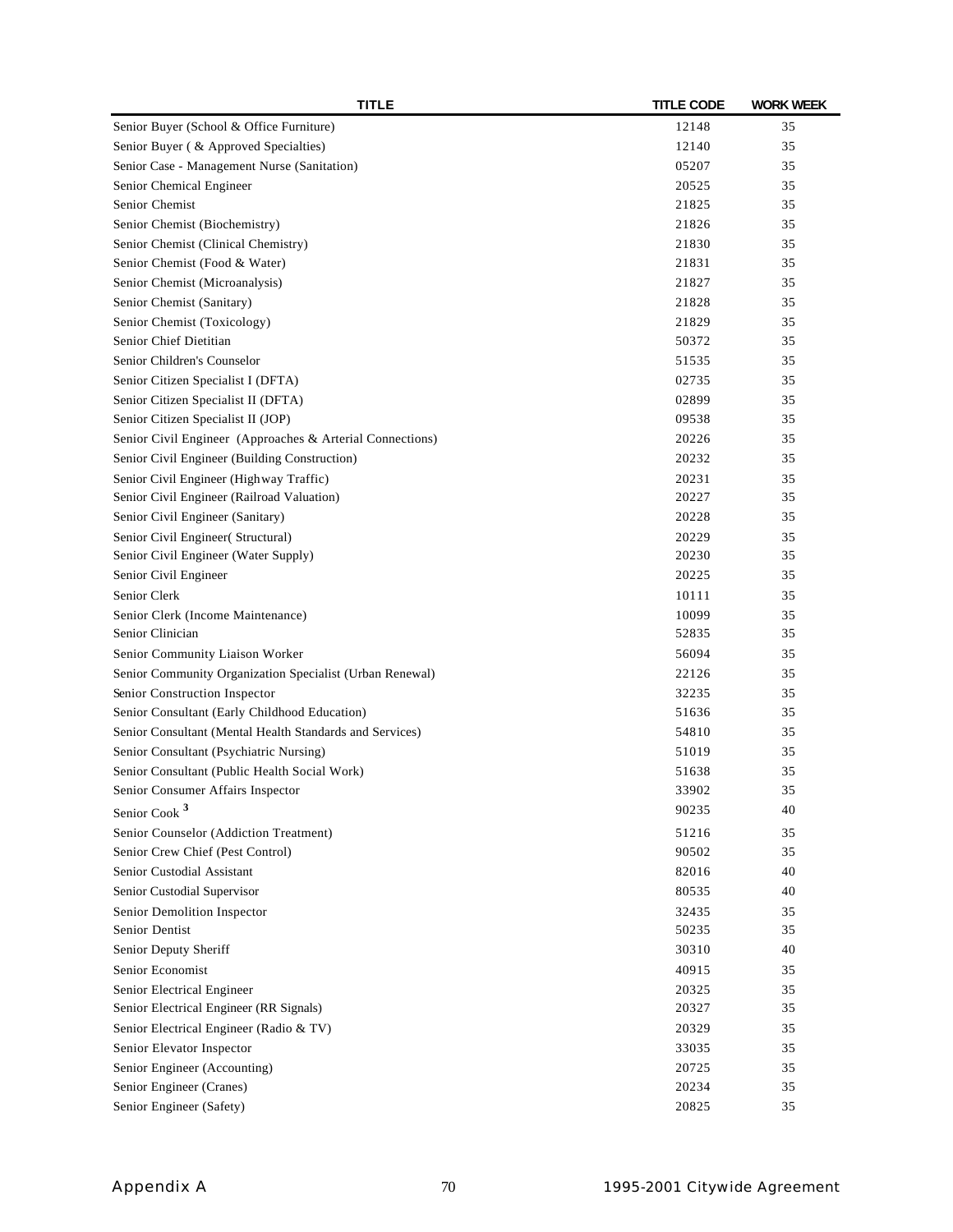| TITLE                                                  | <b>TITLE CODE</b> | <b>WORK WEEK</b> |
|--------------------------------------------------------|-------------------|------------------|
| Senior Engineer Assessor                               | 20920             | 35               |
| Senior Engineering Technician                          | 20114             | 35               |
| Senior Engineering Technician (Drafting                | 20116             | 35               |
| Senior Environmental Control Technician                | 90972             | 35               |
| Senior Estimator (Electrical)                          | 20126             | 35               |
| Senior Estimator (General Construction)                | 20127             | 35               |
| Senior Estimator (Mechanical)                          | 20128             | 35               |
| Senior Fingerprint Technician                          | 71135             | 35               |
| Senior Fire Prevention Inspector                       | 31635             | 35               |
| Senior Geologist                                       | 21925             | 35               |
| Senior Health Facilities Planner                       | 22083             | 35               |
| Senior Health Care Program Planner/Analyst             | 83052             | 35               |
| Senior Health Resource Coordinator                     | 51112             | 35               |
| Senior Highway Transportation Specialist               | 22325             | 35               |
| Senior Hoists & Rigging Inspector                      | 33235             | 35               |
| Senior Homemaker                                       | 52407             | 35               |
| Senior Housekeeper                                     | 80735             | 35               |
| Senior Houseparent                                     | 52438             | 60               |
| Senior Housing Inspector                               | 31535             | 35               |
| Senior Hull and Machinery Inspector                    | 33335             | 35               |
| Senior Human Resources Specialist                      | 56030             | 35               |
| Senior Human Resources Specialist (EDT)                | 56031             | 35               |
| Senior Human Resources Technician                      | 56011             | 35               |
| Senior Industrial Engineer                             | 20625             | 35               |
| Senior Inspector of Fire Alarm Boxes                   | 34335             | 40               |
| Senior Inspector of Ports & Terminals                  | 33986             | 35               |
| Senior Institutional Inspector                         | 31435             | 35               |
| Senior Institutional Trades Instructor                 | 60330             | 35               |
| Senior Institutional Trades Instructor (Tailoring)     | 60331             | 35               |
| Senior Intergroup Relations Officer                    | 55015             | 35               |
| Senior Investment Analyst                              | 40926             | 35               |
| Senior Juvenile Counselor                              | 52296             | 35               |
| Senior Key Punch Operator                              | 10916             | 35               |
|                                                        |                   | 35               |
| Senior Key Punch Operator<br>Senior Key Punch Operator | 10917<br>11009    | 35               |
| Senior Laboratory Technician                           |                   | 35               |
|                                                        | 21509<br>21510    |                  |
| Senior Laboratory Technician (OCME)                    | 21325             | 35<br>35         |
| Senior Landscape Architect                             |                   |                  |
| Senior Laundry Supervisor                              | 80861             | 40               |
| Senior Laundry Worker                                  | 90135             | 37.5             |
| Senior Meat Cutter                                     | 90237             | 35               |
| Senior Mechanical Engineer (Including specialties)     | 20425             | 35               |
| Senior Mechanical Engineer (Including spec.)           | 20426             | 35               |
| Senior Mechanical Engineer (Including spec.)           | 20427             | 35               |
| Senior Mechanical Engineer (Including spec.)           | 20428             | 35               |
| Senior Medical Record Librarian                        | 50836             | 35               |
| Senior Medical Specialist                              | 52896             | 35               |
| Senior Mental Health Worker                            | 51263             | 35               |
| Senior Meteorologist                                   | 21950             | 35               |
| Senior Mortuary Technician                             | 52016             | 35               |
| Senior Motor Vehicle Supervisor                        | 91233             | 40               |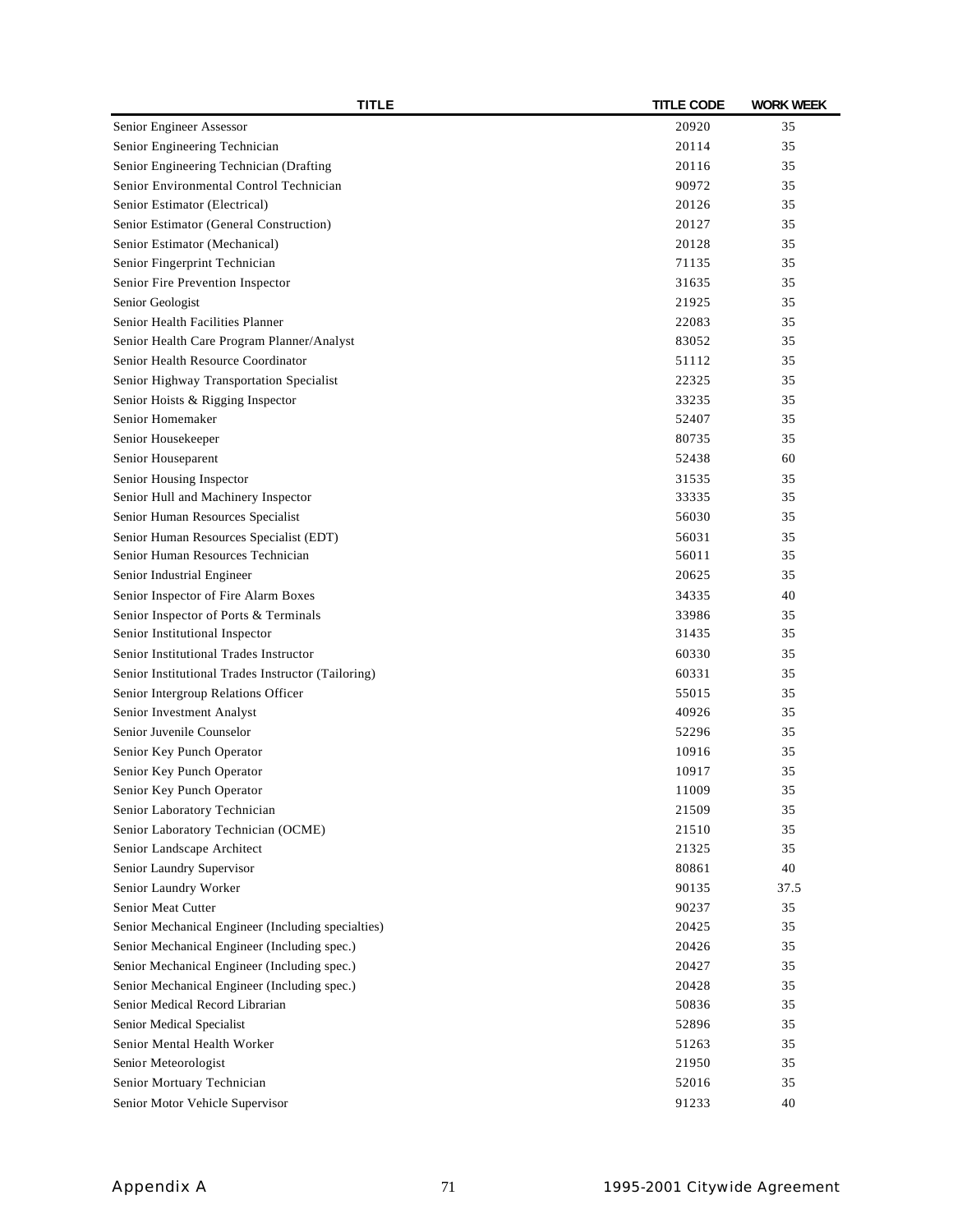| <b>TITLE</b>                                                                       | <b>TITLE CODE</b> | <b>WORK WEEK</b> |
|------------------------------------------------------------------------------------|-------------------|------------------|
| Senior Occupational Therapist                                                      | 51235             | 35               |
| Senior Office Appliance Maintainer                                                 | 90836             | 35               |
| Senior Painting Inspector                                                          | 32835             | 35               |
| Senior Parking Enforcement Agent                                                   | 71622             | 40               |
| Senior Pharmacist                                                                  | 50635             | 40               |
| Senior Photographer                                                                | 90635             | 35               |
| Senior Physical Therapist                                                          | 51236             | 35               |
| Senior Physicist                                                                   | 22025             | 35               |
| Senior Physicist (Electronics)                                                     | 22026             | 35               |
| Senior Physicist (Isotopes)                                                        | 22027             | 35               |
| Senior Physicist (Radiation)                                                       | 22028             | 35               |
| Senior Physicist (Spectroscopy)                                                    | 22029             | 35               |
| Senior Pipe Laying Inspector                                                       | 33435             | 35               |
| Senior Plan Examiner (Buildings.)                                                  | 22411             | 35               |
| Senior Planner                                                                     | 22125             | 35               |
| Senior Plumbing Inspector                                                          | 33635             | 35               |
| Senior Police Administrative Aide                                                  | 10147             | 35               |
| Senior Probation Officer                                                           | 51835             | 37.5             |
| Senior Program Specialist (DOC)                                                    | 60949             | 35               |
| Senior Project Coordinator                                                         | 22422             | 35               |
| Senior Project Development Coordinator                                             | 22530             | 35               |
| Senior Project Services Specialist                                                 | 22531             | 35               |
| Senior Psychologist                                                                | 52135             | 35               |
| Senior Public Health Adviser (Communicable Disease Control)                        | 51192             | 35               |
| Senior Public Health Educator                                                      | 51135             | 35               |
| Senior Public Health Officer (District Health Administration)                      | 52804             | 35               |
| Senior Public Health Officer (Medical Services)                                    | 52805             | 35               |
| Senior Public Health Sanitarian                                                    | 31235             | 40               |
| Senior Rehabilitation Counselor                                                    | 51215             | 35               |
| Senior Rent Examiner                                                               | 30765             | 35               |
| Senior Repair Crew Chief (HDA)                                                     | 90574             | 35               |
| Senior Right of Way Negotiator                                                     | 40431             | 35               |
| Senior Salvage Appraiser                                                           | 12176             | 35               |
| Senior Satisfaction Clerk                                                          | 30410             | 35               |
| Senior Scientist (Radiation Control)                                               | 21526             | 35               |
| Senior Secretary                                                                   | 10220             | 35               |
| Senior Service Inspector (DOT)                                                     | 33766             | 35               |
| Senior Special Officer                                                             | 70815             | 40               |
| Senior Statistician                                                                | 40615             | 35               |
| Senior Student Legal Specialist (Law Department)                                   | 06517             | 35               |
|                                                                                    | 90560             | 35               |
| Senior Supervisor (Exterminators)<br>Senior Supervisor of Mechanical Installations | 34235             | 35               |
|                                                                                    |                   |                  |
| Senior Systems Analyst                                                             | 12648             | 35               |
| Senior Tabulator Operator                                                          | 11033             | 35               |
| Senior Taxi & Limousine Inspector                                                  | 35134             | 35               |
| Senior Title Examiner                                                              | 30810             | 35               |
| Senior Traffic Control Inspector                                                   | 31735             | 35               |
| Senior Transportation Inspector                                                    | 35135             | 35               |
| Senior Urban Designer                                                              | 22094             | 35               |
| Senior Water Use Inspector                                                         | 34635             | 35               |
| Senior Waterfront Construction Inspector                                           | 34535             | 35               |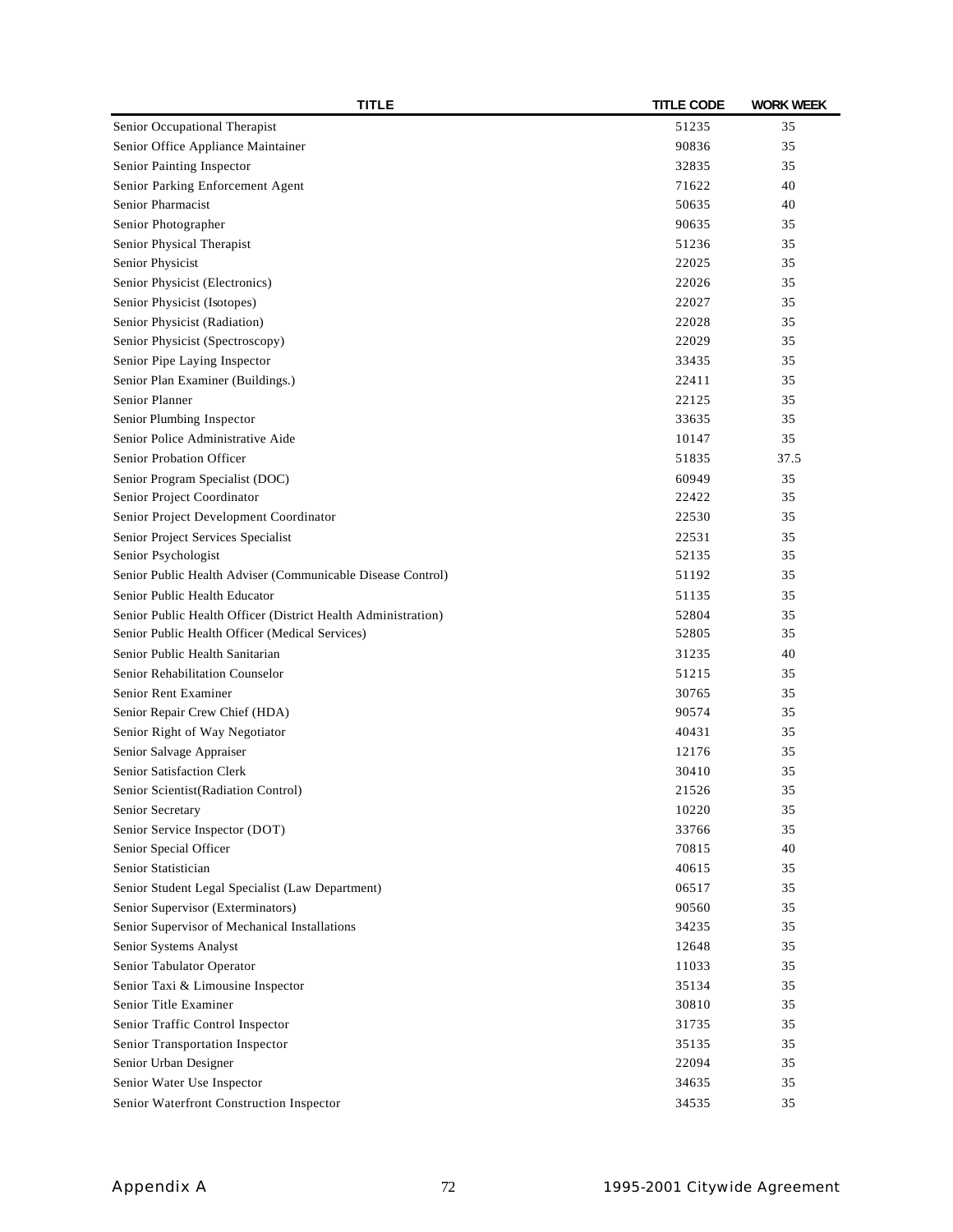| <b>TITLE</b>                                     | <b>TITLE CODE</b> | <b>WORK WEEK</b> |
|--------------------------------------------------|-------------------|------------------|
| Senior X-Ray Technician                          | 51335             | 35               |
| Service Inspector (DOT)                          | 33765             | 35               |
| Shoemaker                                        | 90740             | 35               |
| Shop Clerk                                       | 10132             | 35               |
| Social Worker                                    | 52613             | 35               |
| Special Officer                                  | 70810             | 40               |
| Special Officer (Aqueduct Patrol)                | 70501             | 40               |
| Speech Pathologist (DOH)                         | 51252             | 35               |
| Speech and Hearing Therapist                     | 51212             | 35               |
| Staff Analyst <sup>1</sup>                       | 12626             | 35               |
| <b>Staff Analyst Trainee</b>                     | 12749             | 35               |
| <b>Staff Audiologist</b>                         | 51239             | 35               |
| <b>Staff Nurse</b>                               | 50910             | 40               |
| Staff Nurse (Dept. for the Aging)                | 05490             | 40               |
| <b>Staff Speech Pathologist</b>                  | 51253             | 35               |
| Statistical Secretary (OMB)                      | 5363              | 35               |
| Statistician                                     | 40610             | 35               |
| Stenographer                                     | 10205             | 35               |
| Stenographic/Secretarial Associate               | 10211             | 35               |
| Stenographer/Secretary                           | 10206             | 35               |
| Stenographic Specialist                          | 10217             | 35               |
| Stockman                                         | 12210             | 35               |
| <b>Stock Worker</b>                              | 12200             | 35               |
| Student Legal Specialist (Kings D.A.)            | 05310             | 35               |
| Student Legal Specialist (Law Department)        | 05072             | 35               |
| Superintendent of Adult Institutions             | 52279             | 35               |
| Superintendent Bridge House                      | 52281             | 35               |
| Superintendent of Construction and Repairs       | 91375             | 35               |
| Superintendent of Laundries                      | 80880             | 40               |
| Supervising Accountant                           | 40520             | 35               |
| Supervising Air Pollution Inspector              | 31355             | 35               |
| Supervising Appraiser (Real Estate)              | 40420             | 35               |
| Supervising Area Services Coordinator            | 22559             | 35               |
| <b>Supervising Assessor</b>                      | 40220             | 35               |
| Supervising Audiologist                          | 51240             | 35               |
| Supervising Auditor of Accounts                  | 40820             | 35               |
| Supervising Blasting Inspector                   | 31840             | 35               |
| Supervising Bookbinder                           | 92170             | 35               |
| <b>Supervising Clerk</b>                         | 10120             | 35               |
| <b>Supervising Computer Operator</b>             | 13513             | 35               |
| Supervising Consumer Affairs Inspector           | 33993             | 35               |
| Supervising Computer Service Technician          | 13616             | 35               |
| Supervising Correctional Counselor               | 51275             | 35               |
| Supervising Counselor (Addiction Treatment)      | 51217             | 35               |
| Supervising Custodian of Children                | 52298             | 35               |
| Supervising Demolition Inspector                 | 32455             | 35               |
| Supervising Deputy Sheriff                       | 30315             | 40               |
| <b>Supervising Dockmaster</b>                    | 81660             | 40               |
| Supervising Economist                            | 40920             | 35               |
| Supervising Emergency Medical Service Specialist | 53055             | 35               |
| Supervising Environmental Control Technician     | 90973             | 35               |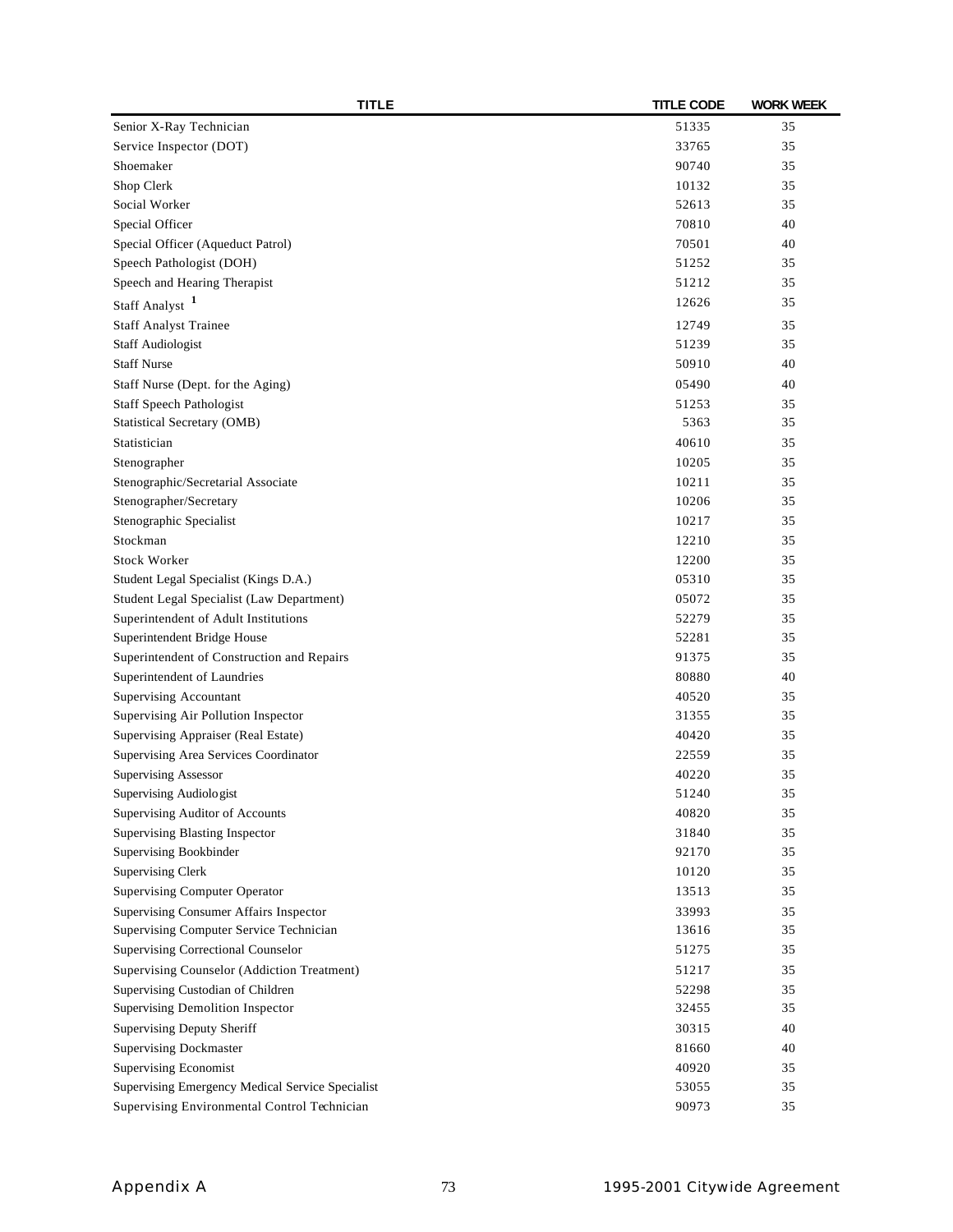| <b>TITLE</b>                                                | <b>TITLE CODE</b> | <b>WORK WEEK</b> |
|-------------------------------------------------------------|-------------------|------------------|
| Supervising Fire Alarm Dispatcher                           | 71060             | 40               |
| Supervising Fire Prevention Inspector                       | 31655             | 35               |
| Supervising Health Resource Coordinator                     | 51113             | 35               |
| Supervising Home Economist                                  | 50560             | 35               |
| Supervising Housekeeper                                     | 80760             | 35               |
| Supervising Hull and Machinery Inspector                    | 33355             | 35               |
| Supervising Human Resources Specialist                      | 56040             | 35               |
| Supervising Human Resources Specialist (Auditing)           | 56044             | 35               |
| Supervising Human Resources Specialist (Community Programs) | 56042             | 35               |
| Supervising Human Resources Specialist (EDT)                | 56043             | 35               |
| Supervising Human Resources Specialist (Management)         | 56041             | 35               |
| Supervising Institutional Inspector                         | 31455             | 35               |
| <b>Supervising Investment Analyst</b>                       | 40927             | 35               |
| Supervising Laundry Worker <sup>3</sup>                     | 71494             | 40               |
| Supervising Medical Records Librarian                       | 50837             | 35               |
| Supervising Mental Health Worker                            | 51264             | 35               |
| <b>Supervising Nutritionist</b>                             | 50460             | 35               |
| Supervising Parking Meter Collector                         | 41112             | 35               |
| Supervising Parking Meter Service Worker                    | 41113             | 40               |
| <b>Supervising Pharmacist</b>                               | 50650             | 37.5             |
| Supervising Police Communications Technician                | 71013             | 35               |
| Supervising Probation Officer                               | 51860             | 37.5             |
| Supervising Public Health Adviser (CDC)                     | 51193             | 35               |
| Supervising Public Health Nurse                             | 51060             | 35               |
| Supervising Public Health Sanitarian                        | 31255             | 40               |
| Supervising Special Officer                                 | 70817             | 40               |
| Supervising Speech Pathologist                              | 51254             | 35               |
| Supervising Taxi & Limousine Inspector                      | 35140             | 35               |
| <b>Supervising Therapist</b>                                | 51241             | 35               |
| Supervising Traffic Control Inspector                       | 31750             | 35               |
| Supervising Water Use Inspector                             | 34655             | 35               |
| Supervisor (Exterminators)                                  | 90535             | 35               |
| Supervisor (Methadone Treatment Center)                     | 51247             | 35               |
| Supervisor (Pest Control)                                   | 90505             | 35               |
| Supervisor I (Social Work)                                  | 52631             | 35               |
| Supervisor II (Social Work)                                 | 52632             | 35               |
| Supervisor III (Social Work)                                | 52633             | 35               |
| Supervisor I (Welfare)                                      | 52311             | 35               |
| Supervisor II (Welfare)                                     | 52312             | 35               |
| Supervisor III (Welfare)                                    | 52313             | 35               |
| Supervisor of Bridge Operations                             | 91160             | 40               |
| Supervisor of Building Custodians                           | 80660             | 40               |
| Supervisor of Child Care                                    | 52315             | 35               |
| Supervisor of Electrical Installations and Maintenance      |                   | 35               |
| Supervisor of Ironwork                                      | 34205<br>92376    |                  |
| Supervisor of Mechanical Installations and Maintenance      | 34221             | 40<br>35         |
|                                                             |                   |                  |
| Supervisor of Mechanics (Mechanical Equipment)              | 92575             | 40               |
| Supervisor of Motor Transport                               | 91279             | 40               |
| Supervisor of Nurses <sup>3</sup>                           | 50960             | 40               |
| Supervisor of Office Machine Operations                     | 11704             | 35               |
| Supervisor of Radio & Television Operations                 | 90436             | 35               |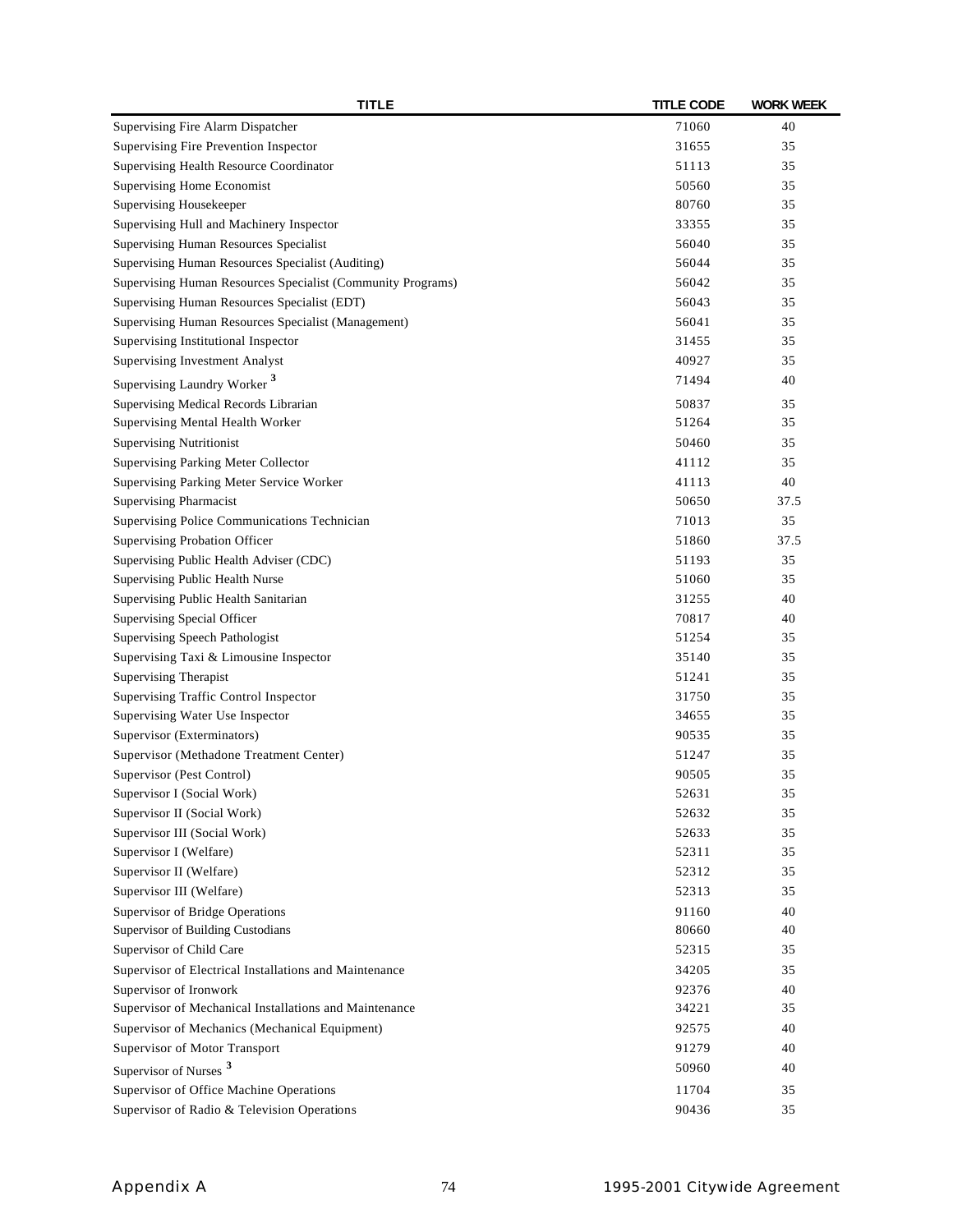| <b>TITLE</b>                                              | <b>TITLE CODE</b> | <b>WORK WEEK</b> |
|-----------------------------------------------------------|-------------------|------------------|
| Supervisor of School Security                             | 60820             | 40               |
| Supervisor of Stock Workers                               | 12202             | 35               |
| Supervisor of Traffic Device Maintainers                  | 90904             | 40               |
| Supervisor of Traffic Safety Education                    | 60818             | 35               |
| Supervisor of X-Ray Technician Services                   | 51360             | 35               |
| Supervisor of Youth Services                              | 51444             | 35               |
| Supervisor of Youth Services (Research)                   | 51446             | 35               |
| Surveyor                                                  | 21015             | 35               |
| Systems Administrator (CFB)                               | 06602             | 35               |
| <b>Systems Analyst</b>                                    | 12647             | 35               |
| <b>Tabulator Operator</b>                                 | 11032             | 35               |
| Tax Auditor                                               | 40521             | 35               |
| Taxi & Limousine Inspector                                | 35116             | 35               |
| Teacher (DOC)                                             | 00101             | 35               |
| <b>Technical Support Aide</b>                             | 13610             | 35               |
| <b>Telecommunications Associate</b>                       | 20243             | 35               |
| Telecommunications Specialist                             | 20245             | 35               |
| Telephone Operator                                        | 10805             | 35               |
| Television Equipment Operator                             | 90311             | 35               |
| Television Lighting Technician                            | 90310             | 35               |
| Tests & Measurement Intern                                | 12700             | 35               |
| Tests & Measurement Specialist                            | 12704             | 35               |
| Title Examiner                                            | 30805             | 35               |
| Traffic Control Inspector                                 | 31715             | 35               |
| <b>Traffic Device Maintainer</b>                          | 90910             | 40               |
| Traffic Enforcement Agent                                 | 71651             | 40               |
| Training Coordinator (C.D.)                               | 71496             | 35               |
| Training Development Specialist                           | 12618             | 35               |
| Training Development Specialist Trainee                   | 12616             | 35               |
| <b>Transcribing Typist</b>                                | 10308             | 35               |
| Transportation Inspector                                  | 35115             | 35               |
| Typist                                                    | 10305             | 35               |
| Urban Archeologist                                        | 92248             | 35               |
| <b>Urban Designer</b>                                     | 22093             | 35               |
| Urban Park Ranger                                         | 60421             | 35               |
| Veterinarian                                              | 50710             | 35               |
| Washer                                                    | 90111             | 37.5             |
| <b>Watch Person</b>                                       | 81010             | 40               |
| Water Meter Reader                                        | 34600             | 35               |
| Water Plant Operator                                      | 91010             | 40               |
|                                                           | 34615             | 35               |
| Water Use Inspector<br>Water Use Inspector Trainee        | 34601             | 35               |
|                                                           | 34515             | 35               |
| Waterfront Construction Inspector<br>Watershed Maintainer |                   | 40               |
| <b>Window Cleaner</b>                                     | 91011             |                  |
| <b>Word Processor</b>                                     | 90749<br>10302    | 40<br>35         |
|                                                           | 40482             | 35               |
| Workers' Compensation Benefits Examiner                   |                   |                  |
| X-Ray Technician<br>Youth Coordinator (Youth Services)    | 51310<br>51402    | 35<br>35         |
|                                                           | 51438             | 35               |
| Youth Services Specialist                                 |                   |                  |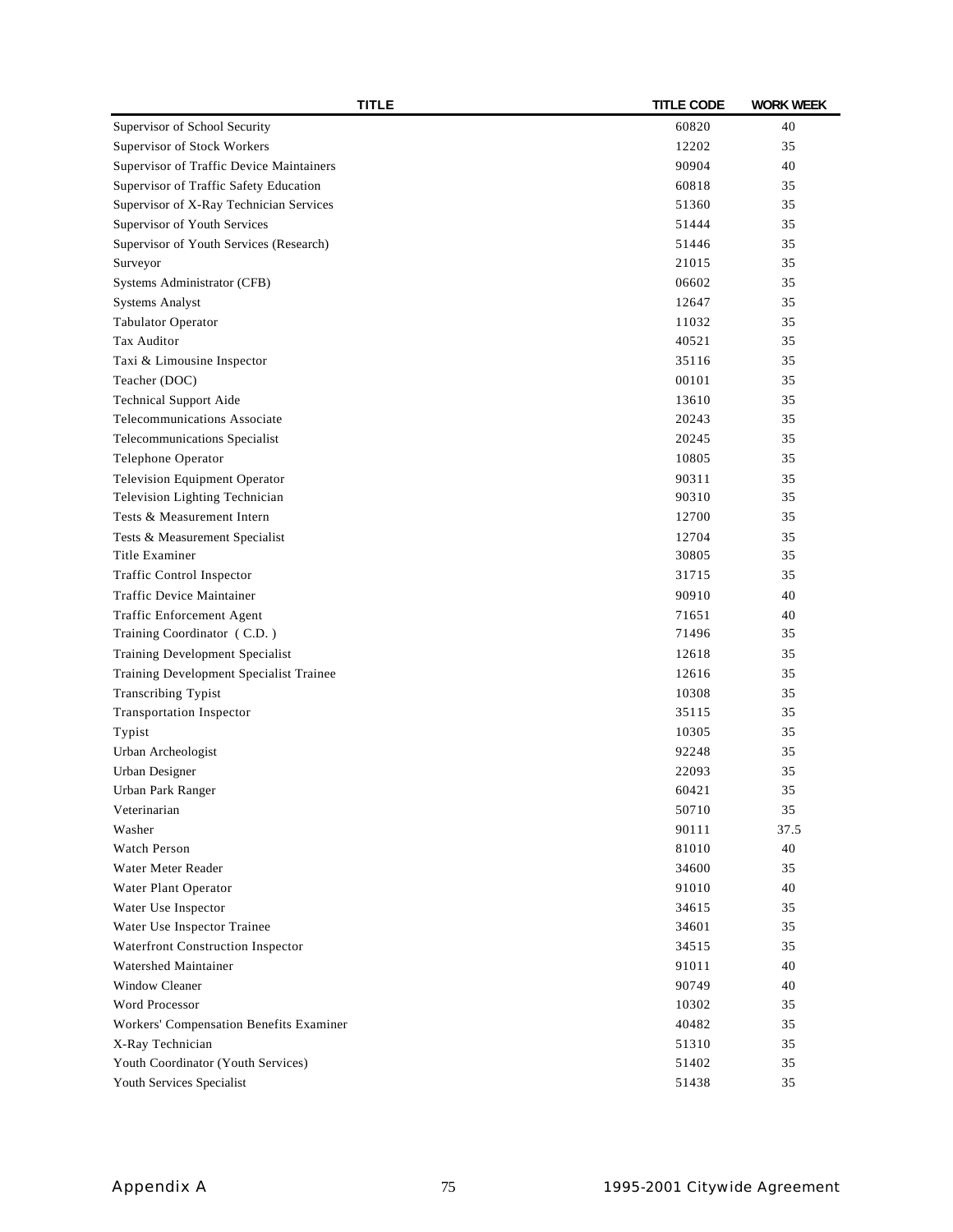## **New York City Health & Hospital Corporation Title Codes**

| TITLE                                           | <b>TITLE CODE</b> | <b>WORK WEEK</b> |
|-------------------------------------------------|-------------------|------------------|
| Accountant                                      | 405100            | 35               |
| Activity Therapist                              | 004780            | 35               |
| Addiction Counselor - Level I                   | 000550            | 35               |
| Addiction Counselor - Level II                  | 000530            | 35               |
| <b>Addiction Specialist</b>                     | 560700            | 35               |
| Ambulance Technician                            | 001060            | 37.5             |
| Ambulatory Care Technician                      | 001850            | 37.5             |
| Anesthetist                                     | 531010            | 35               |
| Architect                                       | 212150            | 35               |
| Architectural Intern                            | 212050            | 35               |
| <b>Assistant Accountant</b>                     | 405050            | 35               |
| <b>Assistant Addiction Counselor</b>            | 000540            | 35               |
| <b>Assistant Architect</b>                      | 212100            | 35               |
| Assistant Bio-Medical Equipment Technician      | 215610            | 35               |
| <b>Assistant Chemist</b>                        | 218100            | 35               |
| Assistant Civil Engineer                        | 202100            | 35               |
| Assistant Community Liaison Worker              | 560920            | 35               |
| <b>Assistant Coordinating Manager</b>           | 003820            | 35               |
| <b>Assistant Electrical Engineer</b>            | 203100            | 35               |
| <b>Assistant Head Nurse</b>                     | 000480            | 37.5             |
| Assistant Health Care Program Planner/Analyst   | 000300            | 35               |
| <b>Assistant Health Facilities Planner</b>      | 220810            | 35               |
| <b>Assistant Laundry Supervisor</b>             | 808100            | 37.5             |
| Assistant Mechanical Engineer                   | 204100            | 35               |
| Assistant Media Services Technician             | 005020            | 35               |
| <b>Assistant Physicist</b>                      | 220100            | 35               |
| <b>Assistant Physicist (Electronics)</b>        | 220110            | 35               |
| <b>Assistant Physicist (Isotopes)</b>           | 220120            | 35               |
| <b>Assistant Physicist (Radiation)</b>          | 220130            | 35               |
| Assistant Planning-Scheduling Analyst           | 039660            | 35               |
| <b>Assistant Printing Press Operator</b>        | 921220            | 40               |
| <b>Assistant Purchasing Agent</b>               | 963400            | 35               |
| <b>Assistant Statistician</b>                   | 406050            | 35               |
| <b>Assistant Stock Handler</b>                  | 122070            | 35               |
| <b>Assistant Systems Analyst</b>                | 039270            | 35               |
| Assistant Systems Analyst (EDP)                 | 040010            | 35               |
| Assistant Systems Analyst (Finance)             | 039310            | 35               |
| Associate Accountant                            | 405170            | 35               |
| Associate Bookkeeper                            | 405270            | 35               |
| Associate Chemist - Level I                     | 963010            | 35               |
| Associate Chemist - Level II                    | 963020            | 35               |
| Associate Chemist - Level III                   | 963030            | 35               |
| Associate Engineering Technician - Level I      | 961710            | 35               |
| Associate Engineering Technician - Level II     | 961720            | 35               |
| Associate Laboratory Microbioligist - Level I   | 962910            | 35               |
| Associate Laboratory Microbioligist - Level II  | 962920            | 35               |
| Associate Laboratory Microbioligist - Level III | 962930            | 35               |
| Associate Medical Record Specialist             | 508360            | 35               |
| Associate Nurse Midwife - Level A               | 965130            | 37.5             |
|                                                 |                   |                  |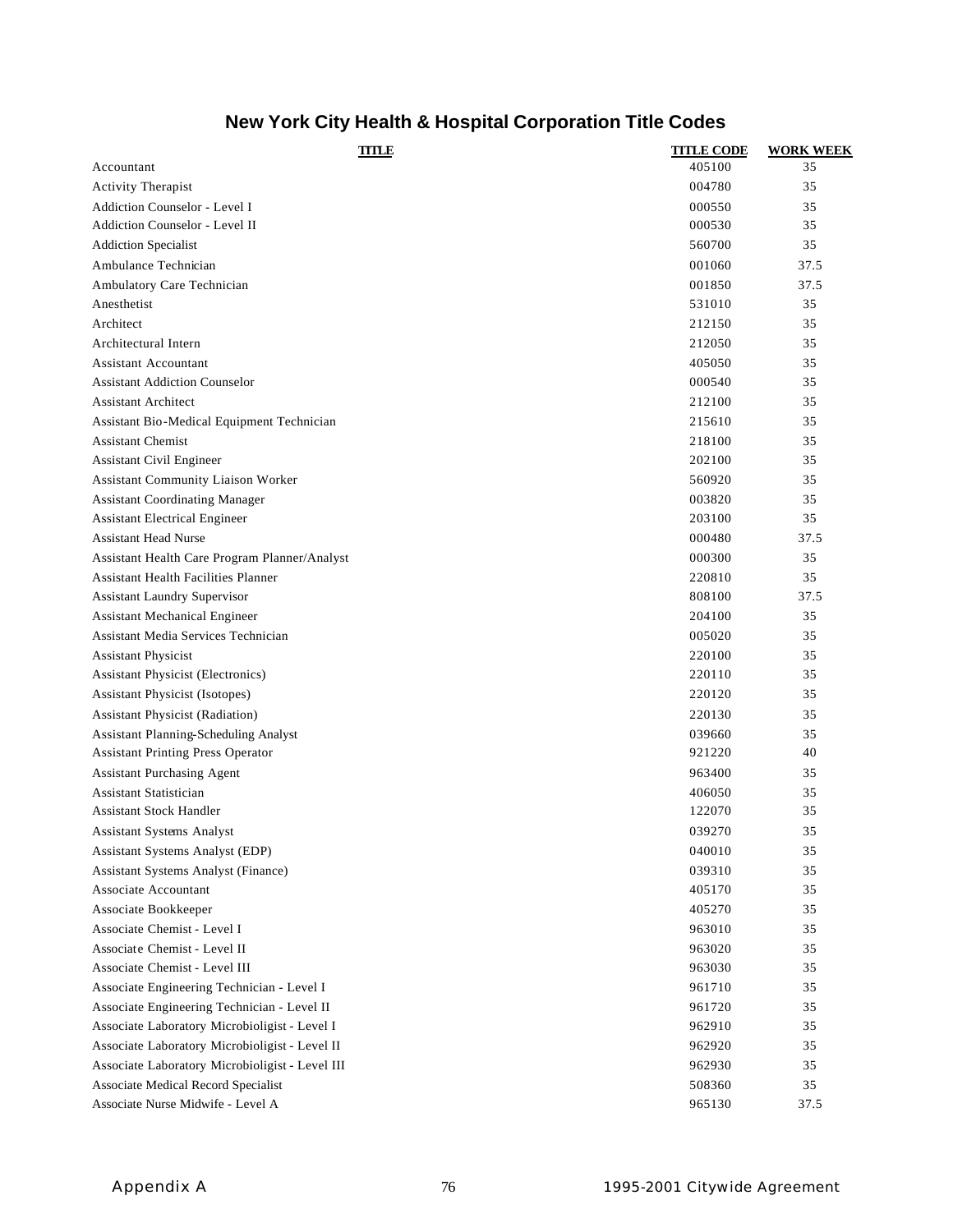| TITLE<br>Associate Nurse Midwife - Level B             | <b>TITLE CODE</b><br>965140 | <b>WORK WEEK</b><br>37.5 |
|--------------------------------------------------------|-----------------------------|--------------------------|
| Associate Nurse Practitioner - Level I                 | 966410                      | 37.5                     |
| Associate Nurse Practitioner - Level II                | 966420                      | 37.5                     |
| Associate Pharmacist - Level I                         | 985110                      | 37.5                     |
| Associate Pharmacist - Level II                        | 985120                      | 37.5                     |
| Associate Pharmacist - Level III                       | 985130                      | 37.5                     |
| Associate Pharmacist - Level IV                        | 985140                      | 37.5                     |
| Associate Radiographer - Level I                       | 966110                      | 35                       |
| Associate Radiographer - Level II                      | 966120                      | 35                       |
| Associate Respiratory Therapist - Level I              | 980210                      | 35                       |
| Associate Respiratory Therapist - Level II             | 980220                      | 35                       |
| Associate Staff Analyst <sup>1</sup>                   | 126270                      | 35                       |
|                                                        |                             |                          |
| Associate Staff Anesthetist - Level A                  | 965110                      | 35                       |
| Associate Staff Anesthetist - Level B                  | 965120                      | 35                       |
| Associate Staff Audiologist - Level I                  | 965910                      | 35                       |
| Associate Staff Audiologist - Level II                 | 965920                      | 35                       |
| Associate Staff Speech Pathologist - Level I           | 966010                      | 35                       |
| Associate Staff Speech Pathologist - Level II          | 966020                      | 35                       |
| Associate Supervising Dietitian Level A                | 962310                      | 35                       |
| Associate Supervising Dietitian Level B                | 962320                      | 35                       |
| Associate Supervisory Radiographer - Level I           | 966310                      | 35                       |
| Associate Supervisory Radiographer - Level II          | 966320                      | 35                       |
| Associate Ultrasound Technologist                      | 005050                      | 35                       |
| Attending Physician (Approved Specialties) - Level I   | 970210                      | 37.5                     |
| Attending Physician (Approved Specialties) - Level II  | 970220                      | 37.5                     |
| Attending Physician (Approved Specialties) - Level III | 970230                      | 37.5                     |
| Audiology Clinician                                    | 003800                      | 35                       |
| <b>Automotive Service Worker</b>                       | 925080                      | 40                       |
| Beautician                                             | 001360                      | 37.5                     |
| Bio-Medical Equipment Technician                       | 215620                      | 35                       |
| Bio-Medical Equipment Technician Trainee               | 215600                      | 35                       |
| Bookkeeper - Level I                                   | 405260                      | 35                       |
| Bookkeeper - Level II                                  | 405360                      | 35                       |
| Caseworker                                             | 523040                      | 35                       |
| Cashier                                                | 106050                      | 35                       |
| Central Supply Assistant                               | 004560                      | 37.5                     |
| Certified Occupational Therapy Assistant               | 003430                      | 35                       |
| Certified Physical Therapy Assistant                   | 003840                      | 35                       |
| Certified Respiratory Therapy Technician               | 003350                      | 35                       |
| Chemist                                                | 218150                      | 35                       |
| Chief Dietician                                        | 503700                      | 35                       |
| Chief Psychologist                                     | 521700                      | 35                       |
| Children's Counselor                                   | 515100                      | 35                       |
| <b>City Custodial Assistant</b>                        | 906440                      | 40                       |
| Civil Engineer                                         | 202150                      | 35                       |
| Civil Engineering Intern                               | 202020                      | 35                       |
| Clerical Associate - Level Ia                          | 102510                      | 35                       |
| Clerical Associate - Level Ib                          | 102610                      | 35                       |
| Clerical Associate - Level II                          | 102620                      | 35                       |
| Clerical Associate - Level III                         | 102630                      | 35                       |
| Clerical Associate - Level IV                          | 102640                      | 35                       |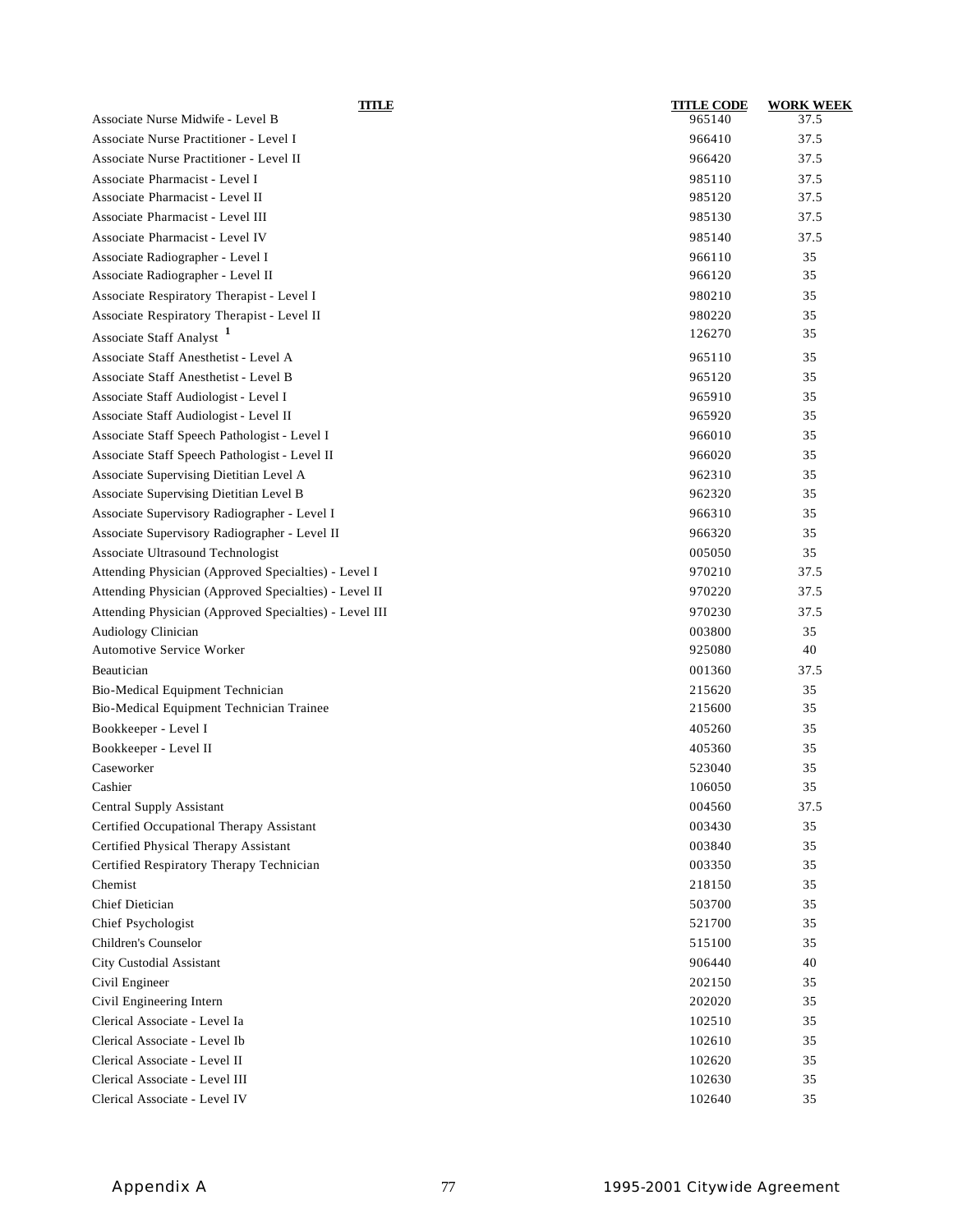| <b>TITLE</b>                                        | <b>TITLE CODE</b> | <b>WORK WEEK</b> |
|-----------------------------------------------------|-------------------|------------------|
| Clerical Associate - Level IVa                      | 102650            | 35               |
| Clinical Dietetic Technician                        | 966610            | 35               |
| Community Assistant <sup>2</sup>                    | 560560            | 40               |
| Community Associate                                 | 560570            | 35               |
| <b>Community Coordinator</b>                        | 560580            | 35               |
| Community Liaison Trainee                           | 560910            | 35               |
| <b>Community Liaison Worker</b>                     | 560930            | 35               |
| Computer Aide - Level I                             | 961410            | 35               |
| Computer Aide - Level II                            | 961420            | 35               |
| Computer Associate (Operations) - Level I           | 961310            | 35               |
| Computer Associate (Operations) - Level II          | 961320            | 36               |
| Computer Associate (Operations) - Level III         | 961330            | 35               |
| Computer Associate (Software) - Level I             | 963110            | 35               |
| Computer Associate (Software) - Level II            | 963120            | 35               |
| Computer Associate (Software) - Level III           | 963130            | 35               |
| Computer Associate (Technical Support) - Level I    | 961210            | 35               |
| Computer Associate (Technical Support) - Level II   | 961220            | 35               |
| Computer Associate (Technical Support) - Level III  | 961230            | 35               |
| Computer Programmer Analyst - Level I               | 961110            | 35               |
| Computer Programmer Analyst - Level II              | 961120            | 35               |
| Computer Programmer Analyst Trainee                 | 961500            | 35               |
| Computer Specialist (Software) - Level I            | 966710            | 35               |
| Computer Specialist (Software) - Level II           | 966720            | 35               |
| <b>Construction Management Assistant</b>            | 001030            | 35               |
| Construction Project Manager - Level I              | 962510            | 35               |
| Construction Project Manager - Level II             | 962520            | 35               |
| Construction Project Manager - Level III            | 962530            | 35               |
| Consultant Public Health Nurse (Child Health)       | 510150            | 35               |
| Consultant Public Health Nurse (Hospital Services)  | 510170            | 35               |
| Cook                                                | 902100            | 37.5             |
| <b>Custodial Assistant</b>                          | 820150            | 40               |
| Dental Assistant                                    | 501010            | 35               |
| Dental Hygienist                                    | 501020            | 35               |
| Dentist - Level A                                   | 963910            | 35               |
| Dentist - Level B                                   | 963920            | 35               |
| Dentist - Level I                                   | 964410            | 35               |
| Dentist - Level II                                  | 964420            | 35               |
| Dentist                                             | 502100            | 35               |
| Department Librarian                                | 602100            | 35               |
| Department Senior Librarian                         | 602350            | 35               |
| Department Supervising Librarian                    | 602600            | 35               |
| Dietary Aide                                        | 818010            | 37.5             |
| Dietitian - Level I                                 | 503100            | 35               |
| Dietitian - Level II                                | 503350            | 35               |
| Dietitian - Level III                               | 962310            | 35               |
| Dietitian - Level IV                                | 962320            | 35               |
| Discharge Planning Assessment Specialist - Level I  | 005100            | 35               |
| Discharge Planning Assessment Specialist - Level II | 005200            | 35               |
| District Supervising Public Health Nurse            | 510650            | 35               |
| <b>Electrical Engineer</b>                          | 203150            | 35               |
| Electrical Engineer (Electronics)                   | 203160            | 35               |
|                                                     |                   |                  |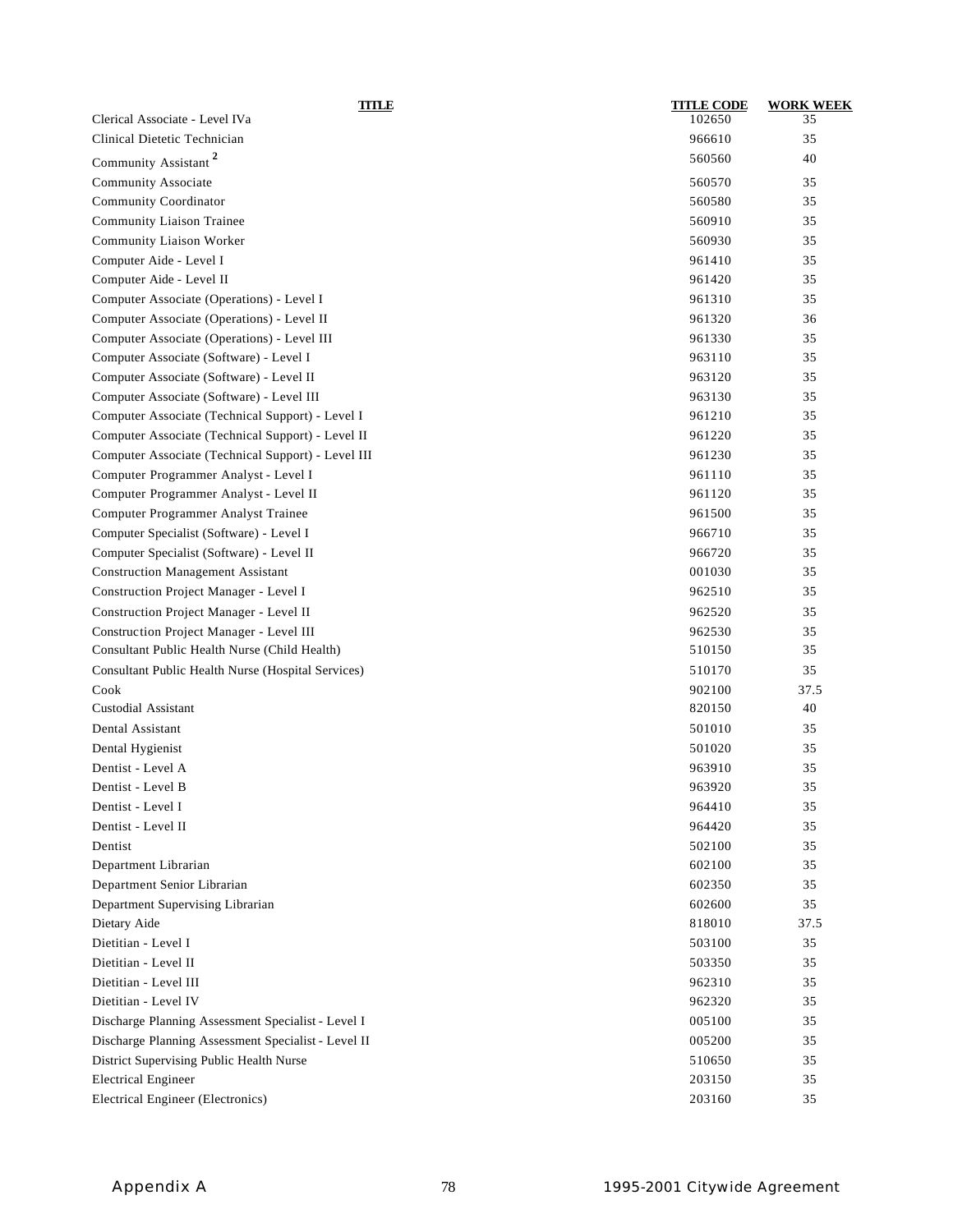| TITLE                                      | <b>TITLE CODE</b> | <b>WORK WEEK</b> |
|--------------------------------------------|-------------------|------------------|
| Electrical Engineering Intern              | 203020            | 35               |
| Electrocardiograph Technician              | 513120            | 35               |
| Electroencephalograph Technician           | 515130            | 35               |
| <b>Elevator Operator</b>                   | 809100            | 37.5             |
| <b>Elevator Starter</b>                    | 809350            | 37.5             |
| Emergency Medical Specialist - EMT         | 002220            | 37.5             |
| Emergency Medical Specialist - Paramedic   | 002240            | 37.5             |
| Emergency Medical Specialist Cadet Trainee | 005030            | 37.5             |
| Engineering Technician - Level I           | 961610            | 35               |
| Engineering Technician - Level II          | 961620            | 35               |
| Engineering Technician Trainee             | 201110            | 35               |
| Equipment Control Planner (Hospitals)      | 000780            | 35               |
| Exterminator                               | 905100            | 35               |
| Food Service Supervisor                    | 902380            | 35               |
| Foreman of Gardeners                       | 002720            | 37.5             |
| Gardener                                   | 002710            | 37.5             |
| Head Dietitian                             | 503350            | 35               |
| <b>Head Nurse</b>                          | 509350            | 37.5             |
| Health Care Program Planner/Analyst        | 000310            | 35               |
| <b>Health Facilities Planner</b>           | 220820            | 35               |
| Home Health Aide                           | 004860            | 37.5             |
| Hospital Care Investigator                 | 523420            | 35               |
| Hospital Payroll Accounts Manager          | 039030            | 35               |
| Hospital Security Officer                  | 708300            | 37.5             |
| Housekeeper                                | 807100            | 35               |
| Housekeeping Aide                          | 818020            | 37.5             |
| Illustrator                                | 914100            | 35               |
| <b>Institutional Aide</b>                  | 818030            | 37.5             |
| <b>Institutional Garment Worker</b>        | 901120            | 35               |
| <b>Institutional Tailor</b>                | 901130            | 35               |
| Instrument Maker (Radiology)               | 907220            | 35               |
| <b>IV</b> Technician                       | 005000            | 35               |
| Junior Architect                           | 212060            | 35               |
| Junior Bacteriologist                      | 216050            | 35               |
| Junior Chemist                             | 218050            | 35               |
| Junior Civil Engineer                      | 202060            | 35               |
| Junior Electrical Engineer                 | 203060            | 35               |
| Junior Health Facilities Planner           | 220800            | 35               |
| Junior Mechanical Engineer                 | 204060            | 35               |
| Laboratory Assistant                       | 004960            | 35               |
| Laboratory Associate - Level I             | 962710            | 35               |
| Laboratory Associate - Level II            | 962720            | 35               |
| Laboratory Microbiologist - Level I        | 962810            | 35               |
| Laboratory Microbiologist - Level II       | 962820            | 35               |
| Laboratory Technician                      | 215080            | 35               |
| Laundry Supervisor                         | 808600            | 37.5             |
| Laundry Worker                             | 901100            | 37.5             |
| <b>Licensed Barber</b>                     | 901140            | 37.5             |
| <b>Licensed Practical Nurse</b>            | 003150            | 37.5             |
| Maintenance and Control Planner            | 039770            | 35               |
| Maintenance Control Scheduler              | 039760            | 35               |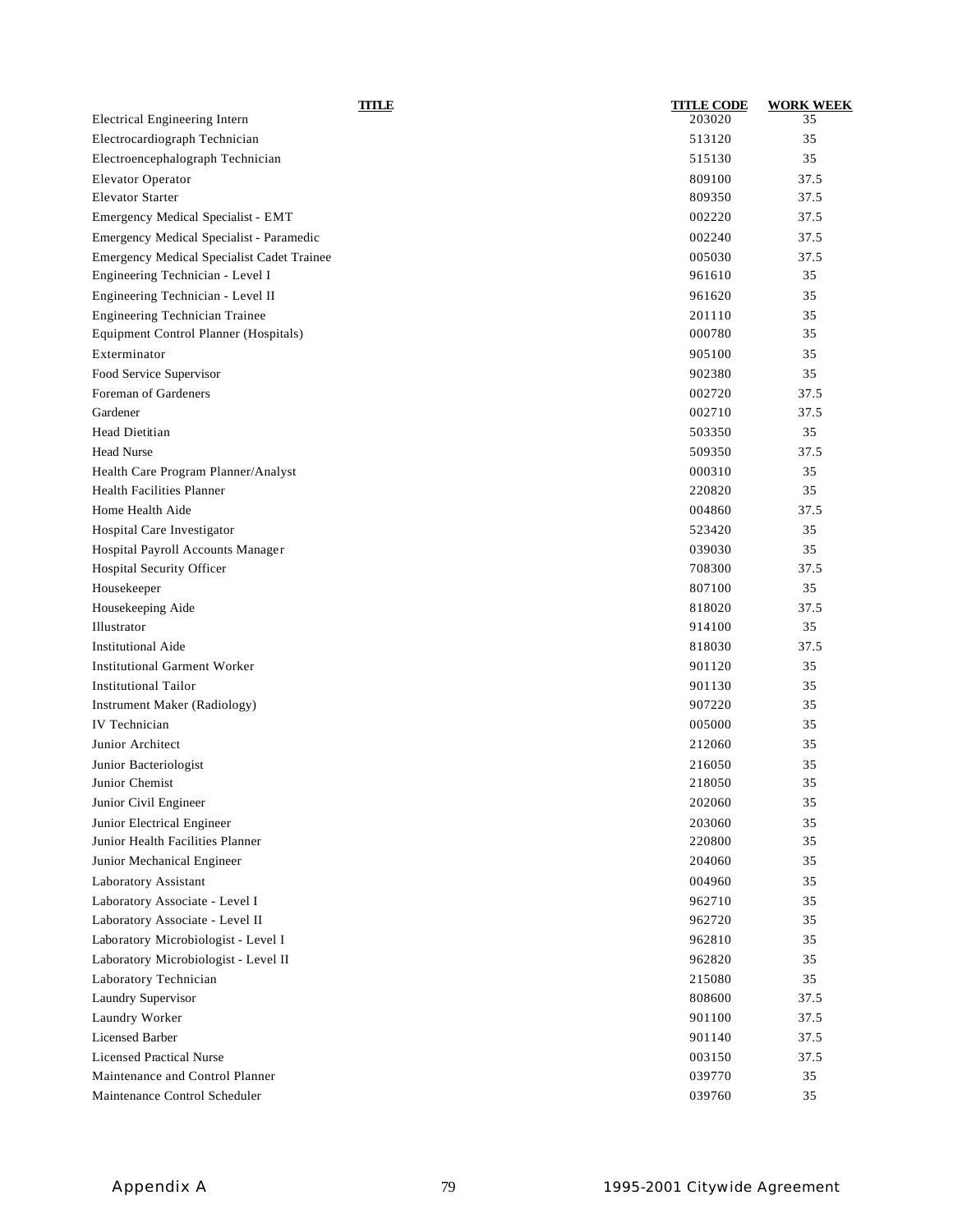| <b>TITLE</b>                                | <b>TITLE CODE</b> | <b>WORK WEEK</b> |
|---------------------------------------------|-------------------|------------------|
| Maintenance Planning and Control Supervisor | 039780            | 35               |
| Maternal and Childcare Technician           | 001860            | 37.5             |
| <b>Meat Cutter</b>                          | 902130            | 35               |
| Mechanical Engineer                         | 204150            | 35               |
| Mechanical Engineering Intern               | 204030            | 35               |
| Media Services Technician - Level I         | 966910            | 35               |
| Media Services Technician - Level II        | 966920            | 35               |
| Medical Equipment Repair Technician         | 906900            | 35               |
| Medical Equipment Specialist                | 906910            | 35               |
| Medical Record Specialist                   | 508110            | 35               |
| Medical Utilization Review Analyst          | 001210            | 35               |
| Medical Waste Technician                    | 005060            | 35               |
| Medicine-Surgery Technician                 | 001890            | 37.5             |
| Mental Health Assistant                     | 001610            | 35               |
| Midwife                                     | 509120            | 37.5             |
| Mortuary Technician                         | 520150            | 35               |
| Motion Picture Operator                     | 906110            | 35               |
| Motor Vehicle Operator                      | 912120            | 37.5             |
| Motor Vehicle Supervisor                    | 912320            | 37.5             |
| Nuclear Medicine Technologist - Level I     | 964310            | 35               |
| Nuclear Medicine Technologist - Level II    | 964320            | 35               |
| <b>Nurse Practitioner</b>                   | 001960            | 37.5             |
| Nurse-Midwife                               | 961050            | 37.5             |
| Nurse's Aide                                | 509010            | 37.5             |
| Nurse's Aide (Transport Escort)             | 001160            | 37.5             |
| Occupational Therapist                      | 512100            | 35               |
| Office Aide Level I                         | 960010            | 35               |
| Office Aide Level II                        | 960020            | 35               |
| Office Aide Level III                       | 960030            | 35               |
| Office Associate                            | 960100            | 35               |
| Office Machine Aide - Level II              | 960320            | 35               |
| Office Machine Associate                    | 960400            | 35               |
| Operating Room Technician                   | 001900            | 37.5             |
| Paralegal Aide - Level I                    | 964010            | 35               |
| Paralegal Aide - Level II                   | 964020            | 35               |
| Patient Care Associate                      | 988010            | 37.5             |
| Patient Care Technician                     | 986010            | 37.5             |
| Pediatric Nurse Associate                   | 954400            | 35               |
| Pharmacist                                  | 506100            | 37.5             |
| Pharmacist Interne                          | 002410            | 37.5             |
| Pharmacy Technician                         | 002420            | 37.5             |
| Phlebotomist                                | 004950            | 35               |
| Photographer                                | 906100            | 35               |
| Physical Therapist                          | 512110            | 35               |
| Physician Assistant                         | 001730            | 37.5             |
| Physician Assistant - Level II (HCF)        | 004730            | 37.5             |
| Physicist                                   | 220150            | 35               |
| Physicist (Isotopes)                        | 220170            | 35               |
| Physicist (Radiation)                       | 220180            | 35               |
| Planning - Scheduling Analyst               | 039670            | 35               |
| Preventive Maintenance Inspector            | 000170            | 35               |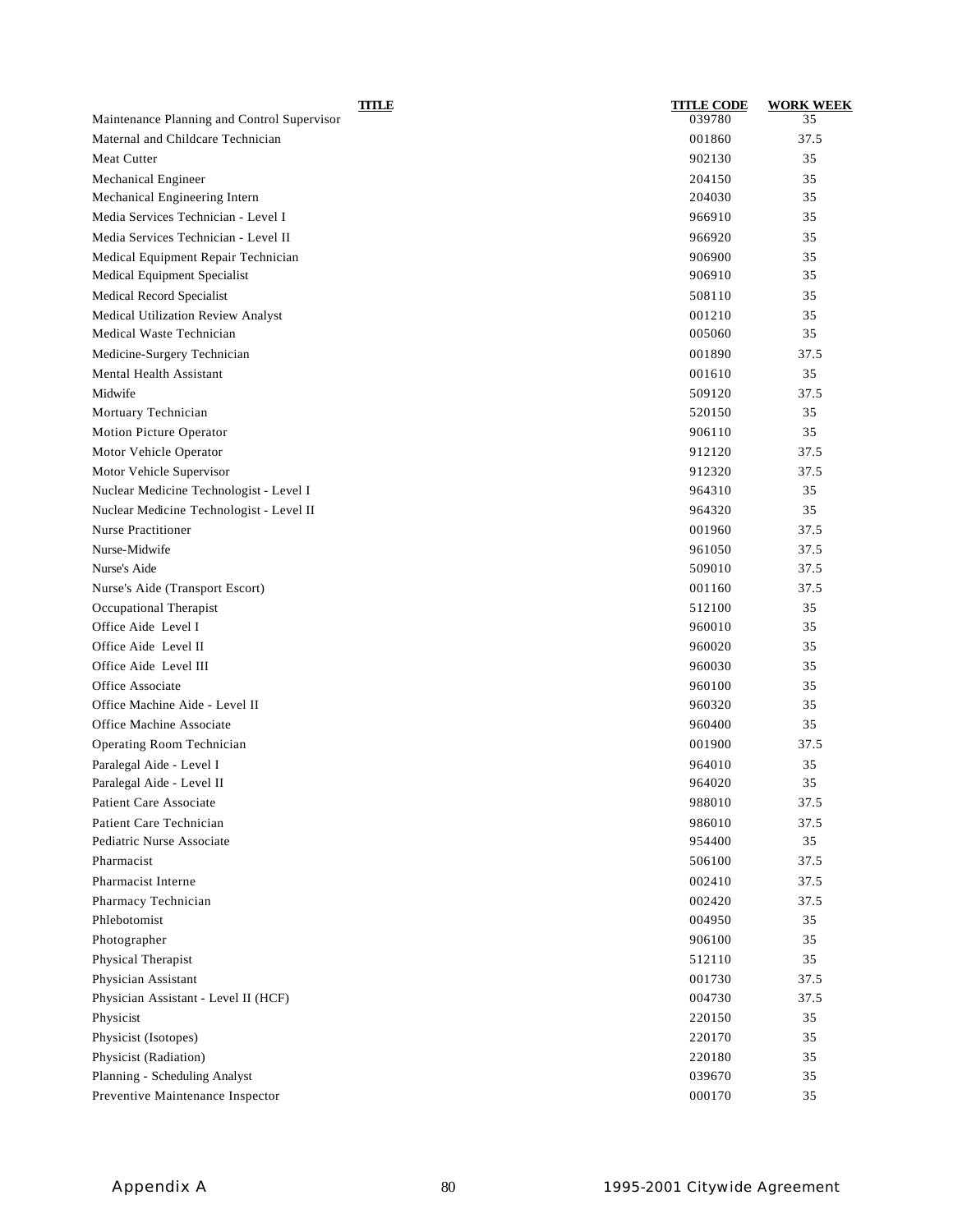| <b>TITLE</b>                                                      | <b>TITLE CODE</b> | <b>WORK WEEK</b> |
|-------------------------------------------------------------------|-------------------|------------------|
| Primary Care Physician (Communicare/Managed Care)                 | 005070            | 37.5             |
| Principal Administrative Associate - Level I                      | 960210            | 35               |
| Principal Administrative Associate - Level II                     | 960220            | 35               |
| Principal Administrative Associate - Level III                    | 960230            | 35               |
| Principal Chemist                                                 | 218350            | 35               |
| Principal Children's Counselor                                    | 515650            | 35               |
| Principal Community Liaison Worker                                | 560950            | 35               |
| Principal Hospital Care Investigator                              | 523450            | 35               |
| Principal Microbiologist                                          | 216900            | 35               |
| Principal Mortuary Technician                                     | 520170            | 35               |
| Principal Research Scientist (Biological Science)                 | 217700            | 35               |
| Principal Statistician                                            | 406250            | 35               |
| Procurement and Materials Analyst                                 | 039440            | 35               |
| Procurement and Materials Specialist (Approved Specialties)       | 039420            | 35               |
| Procurement and Materials Specialist (Bio-Med. Equip. & Supplies) | 002510            | 35               |
| Procurement and Materials Specialist (Pharmaceuticals & Supplies) | 002520            | 35               |
| Project Manager                                                   | 039710            | 35               |
| Psychiatric/Social Health Technician                              | 001870            | 37.5             |
| Psychologist - Level I                                            | 521100            | 35               |
| Psychologist - Level II                                           | 521350            | 35               |
| Psychologist - Level III                                          | 521700            | 35               |
| <b>Public Health Assistant</b>                                    | 818050            | 35               |
| Public Health Educator                                            | 511110            | 35               |
| Public Health Nurse - Level I                                     | 510110            | 35               |
| Public Health Nurse - Level II                                    | 510600            | 35               |
| Public Health Nurse - Level III                                   | 510650            | 35               |
| Purchasing Agent - Level I                                        | 963510            | 35               |
| Purchasing Agent - Level II                                       | 963520            | 35               |
| Purchasing Agent - Level III                                      | 963530            | 35               |
| Quality Assurance Specialist - Level I (Automotive Equipment)     | 964210            | 35               |
| Quality Assurance Specialist - Level II (Automotive Equipment)    | 964220            | 35               |
| Radio Repair Technician                                           | 004570            | 37.5             |
| Radiographer                                                      | 004890            | 35               |
| Refrigeration Service Helper                                      | 000650            | 37.5             |
| Refrigeration Service Mechanic                                    | 000660            | 37.5             |
| <b>Rehabilitation Counselor</b>                                   | 512130            | 35               |
| Rehabilitation Technician                                         | 001880            | 37.5             |
| <b>Research Assistant</b>                                         | 609100            | 35               |
| Respiratory Care Therapist - Level I                              | 000790            | 37.5             |
| Respiratory Care Therapist - Level II                             | 000800            | 37.5             |
| Respiratory Therapist - Level I                                   | 980110            | 35               |
| Respiratory Therapist - Level II                                  | 980120            | 35               |
| Respiratory Therapy Aide                                          | 980000            | 35               |
| Respiratory Therapy Technician - Level I                          | 980010            | 35               |
| Respiratory Therapy Technician - Level II                         | 980020            | 35               |
| Respiratory Therapy Technician                                    | 003340            | 37.5             |
| Respiratory Therapy Technician Trainee                            | 003330            | 37.5             |
| Safety Officer                                                    | 316170            | 35               |
| Secretary - Level IIa                                             | 102720            | 35               |
| Secretary - Level IIb                                             | 102730            | 35               |
| Secretary - Level IIIa                                            | 102740            | 35               |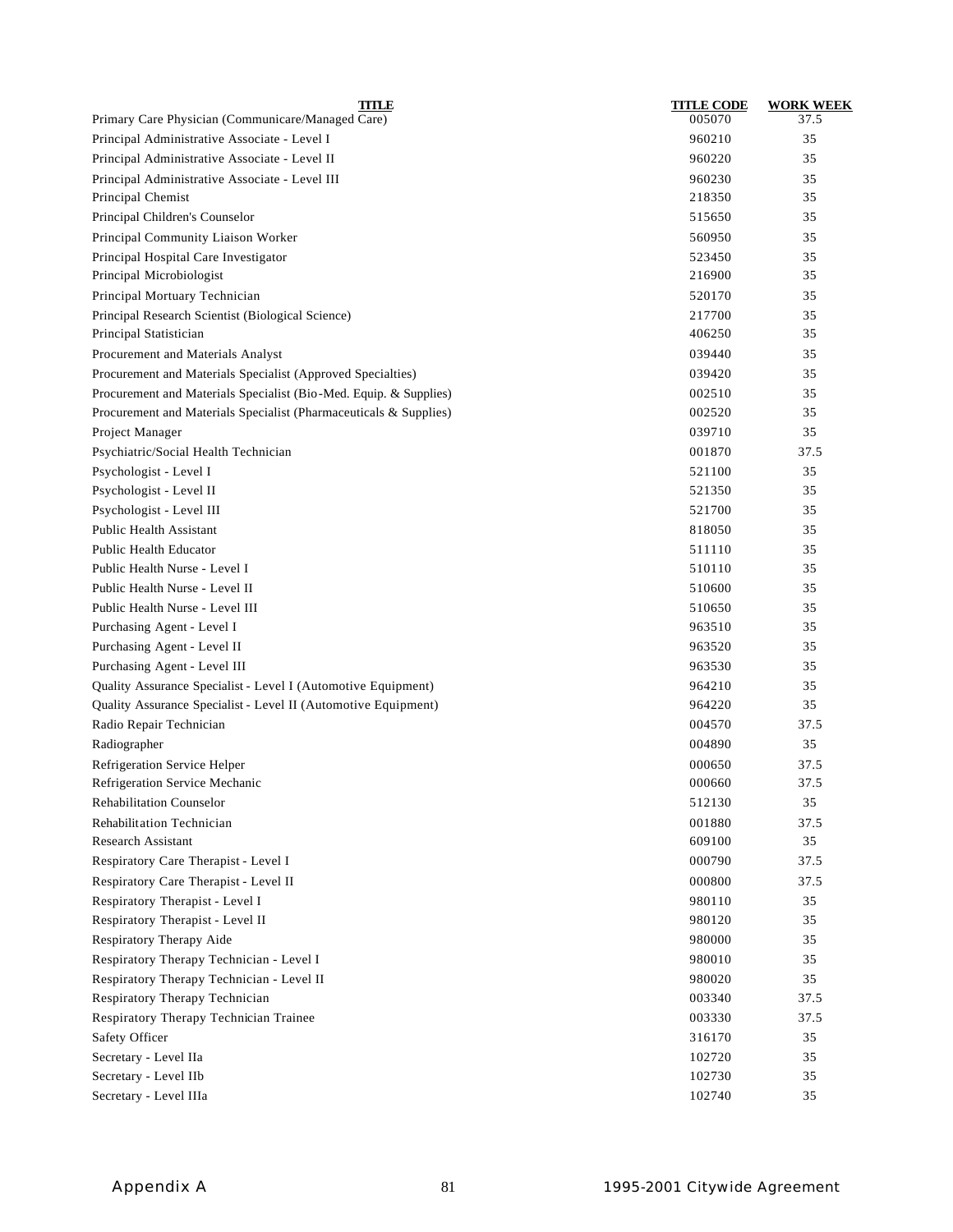| TITLE                                                | <b>TITLE CODE</b> | <b>WORK WEEK</b> |
|------------------------------------------------------|-------------------|------------------|
| Secretary - Level IIIb                               | 102750            | 35               |
| Senior Accountant                                    | 405150            | 35               |
| Senior Activity Therapist                            | 004790            | 35               |
| Senior Addiction Counselor - Level I                 | 966970            | 35               |
| Senior Addiction Counselor - Level II                | 966980            | 35               |
| Senior Architect                                     | 212250            | 35               |
| Senior Associate Accountant                          | 002630            | 35               |
| Senior Associate Occupational Therapist - Level I    | 965810            | 35               |
| Senior Associate Occupational Therapist - Level II   | 965820            | 35               |
| Senior Associate Pharmacist - Level A                | 962210            | 37.5             |
| Senior Associate Pharmacist - Level B                | 962220            | 37.5             |
| Senior Associate Pharmacist - Level C                | 962230            | 37.5             |
| Senior Associate Pharmacist - Level D                | 962240            | 37.5             |
| Senior Associate Physical Therapist - Level I        | 965710            | 35               |
| Senior Associate Physical Therapist - Level II       | 965720            | 35               |
| Senior Automotive Service Worker                     | 925090            | 40               |
| Senior Bio-Medical Equipment Technician              | 215630            | 35               |
| Senior Buyer                                         | 121400            | 35               |
| Senior Children's Counselor                          | 515350            | 35               |
| Senior Civil Engineer                                | 202250            | 35               |
| Senior Clinician Educator - Level I                  | 966510            | 37.5             |
| Senior Clinician Educator - Level II                 | 966520            | 37.5             |
| Senior Clinician Educator - Level III                | 966530            | 37.5             |
| Senior Clinician Educator - Level IV                 | 966540            | 37.5             |
| Senior Community Liaison Worker                      | 560940            | 35               |
| Senior Consultant (Early Childhood Education)        | 516360            | 35               |
| Senior Cook                                          | 902350            | 37.5             |
| Senior Dentist                                       | 502350            | 35               |
| Senior Electrical Engineer                           | 203250            | 35               |
| Senior Electrocardiograph Technician                 | 001600            | 35               |
| Senior Health Care Program Planner/Analyst - Level A | 000320            | 35               |
| Senior Health Care Program Planner/Analyst - Level B | 000330            | 35               |
| Senior Health Facilities Planner                     | 220830            | 35               |
| Senior Hospital Care Investigator                    | 523430            | 35               |
| Senior Housekeeper                                   | 807350            | 35               |
| Senior Illustrator                                   | 914350            | 35               |
| Senior Laundry Supervisor                            | 808610            | 37.5             |
| Senior Laundry Worker                                | 901350            | 37.5             |
| Senior Meat Cutter                                   | 902370            | 35               |
| Senior Mechanical Engineer                           | 204250            | 35               |
| Senior Medical Utilization Review Analyst            | 002750            | 35               |
| Senior Mortuary Technician                           | 520160            | 35               |
| Senior Motor Vehicle Supervisor                      | 912330            | 37.5             |
| Senior Pharmacist                                    | 506350            | 40               |
| Senior Photographer                                  | 906350            | 35               |
| Senior Physicist                                     | 220250            | 35               |
| Senior Physicist (Electronics)                       | 220260            | 35               |
| Senior Physicist (Isotopes)                          | 220270            | 35               |
| Senior Planning - Scheduling Analyst                 | 039680            | 35               |
| Senior Psychologist                                  | 521350            | 35               |
| Senior Public Health Educator                        | 511350            | 35               |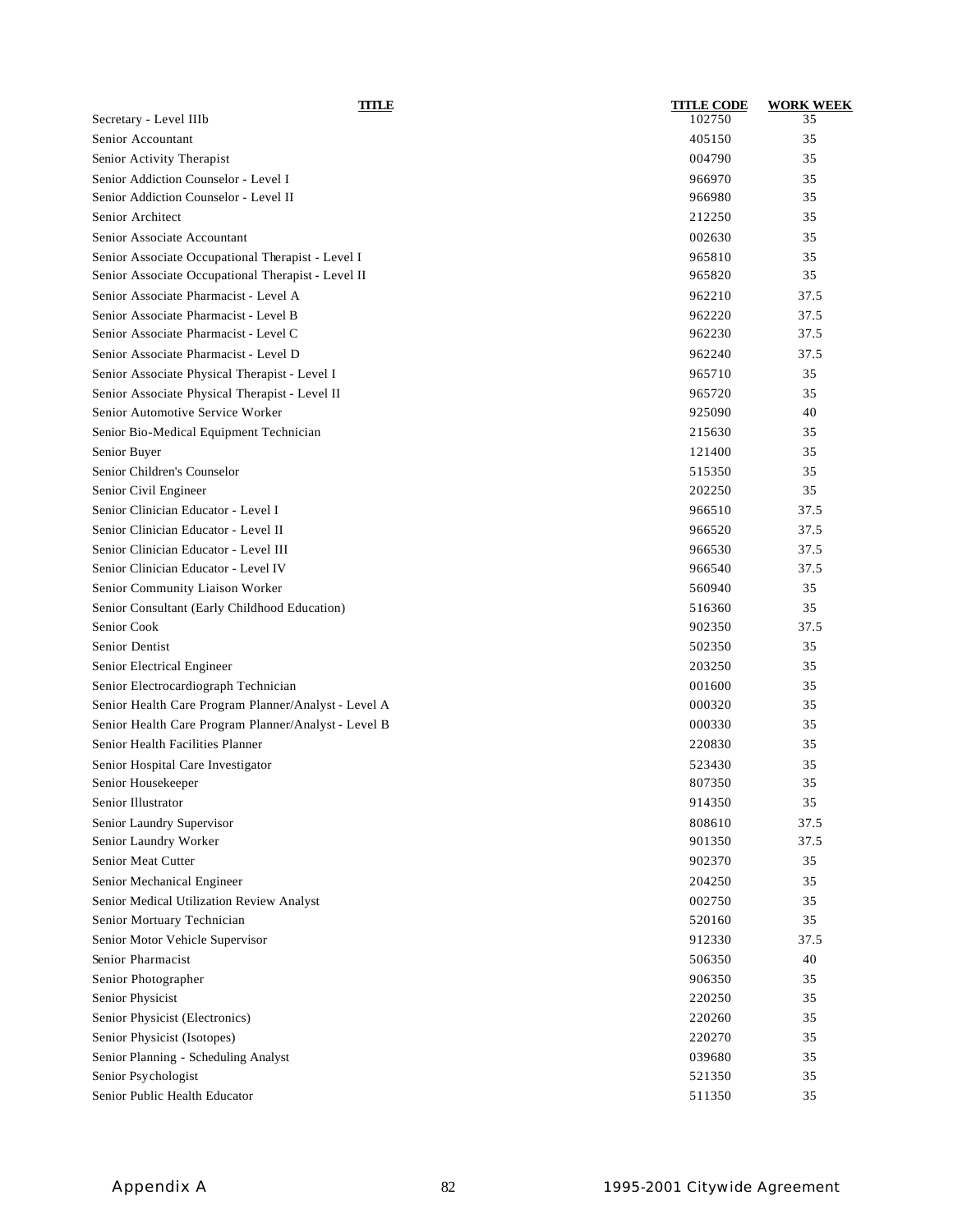| TITLE                                                     | <b>TITLE CODE</b> | <b>WORK WEEK</b> |
|-----------------------------------------------------------|-------------------|------------------|
| Senior Purchase Inspector                                 | 341350            | 35               |
| Senior Radiation Technician                               | 513360            | 35               |
| Senior Rehabilitation Counselor                           | 512150            | 35               |
| Senior Respiratory Care Therapist - Level I               | 966930            | 35               |
| Senior Respiratory Care Therapist - Level II              | 966940            | 35               |
| Senior Social Worker (HCF)                                | 004770            | 35               |
| Senior Special Officer                                    | 708150            | 37.5             |
| Senior Statistician                                       | 406150            | 35               |
| Senior Systems Analyst                                    | 039290            | 35               |
| Senior Systems Analyst (EDP)                              | 040030            | 35               |
| Senior Systems Analyst (Finance)                          | 039330            | 35               |
| Service Aide                                              | 987010            | 37.5             |
| Social Worker                                             | 526130            | 35               |
| Special Officer                                           | 708100            | 37.5             |
| Speech Clinician                                          | 003790            | 35               |
| Staff Analyst - Level I <sup>1</sup>                      | 126260            | 35               |
| Staff Analyst - Level II <sup>1</sup>                     | 126460            | 35               |
| <b>Staff Nurse</b>                                        | 509100            | 37.5             |
| Statistician                                              | 406100            | 35               |
| Stenographer/Secretary                                    | 960520            | 35               |
| Stenographic Specialist - Level I                         | 960710            | 35               |
| Stenographic Specialist - Level II                        | 960720            | 35               |
| Stenographic Specialist - Level III                       | 960730            | 35               |
| Stenographic/Secretarial Associate                        | 960600            | 35               |
| Stock Worker - Level I                                    | 960910            | 35               |
| Stock Worker - Level II                                   | 960920            | 35               |
| Supervising Activity Therapist                            | 004800            | 35               |
| Supervising Ambulance Corpsman                            | 002230            | 37.5             |
| Supervising Audiologist                                   | 512400            | 35               |
| Supervising Children's Counselor                          | 515600            | 35               |
| <b>Supervising Dental Assistant</b>                       | 002210            | 35               |
| Supervising Emergency Medical Service Specialist Level I  | 963310            | 37.5             |
| Supervising Emergency Medical Service Specialist Level II | 963320            | 37.5             |
| Supervising Hospital Care Investigator                    | 523440            | 35               |
| Supervising Housekeeper                                   | 807600            | 35               |
| Supervising Laundry Worker                                | 001150            | 37.5             |
| Supervising Medical Record Specialist                     | 508370            | 35               |
| Supervising Nuclear Medicine Technologist                 | 004910            | 35               |
| Supervising Pharmacist                                    | 506500            | 37.5             |
| Supervising Public Health Adviser                         | 511930            | 35               |
| Supervising Public Health Nurse                           | 510600            | 35               |
| Supervising Refrigeration Service Technician              | 000670            | 37.5             |
| Supervising Speech Pathologist                            | 512540            | 35               |
| <b>Supervising Therapist</b>                              | 512410            | 35               |
| Supervisor I (Social Work)                                | 526310            | 35               |
| Supervisor II (Social Work)                               | 526320            | 35               |
| Supervisor III (Social Work)                              | 526330            | 35               |
| Supervisor of Gardeners                                   | 002720            | 37.5             |
| Supervisor of Mechanics (Mechanical Equipment) Level I    | 925750            | 40               |
| Supervisor of Mechanics (Mechanical Equipment) Level II   | 925760            | 40               |
| Supervisor of Mechanics (Mechanical Equipment) Level III  | 925770            | 40               |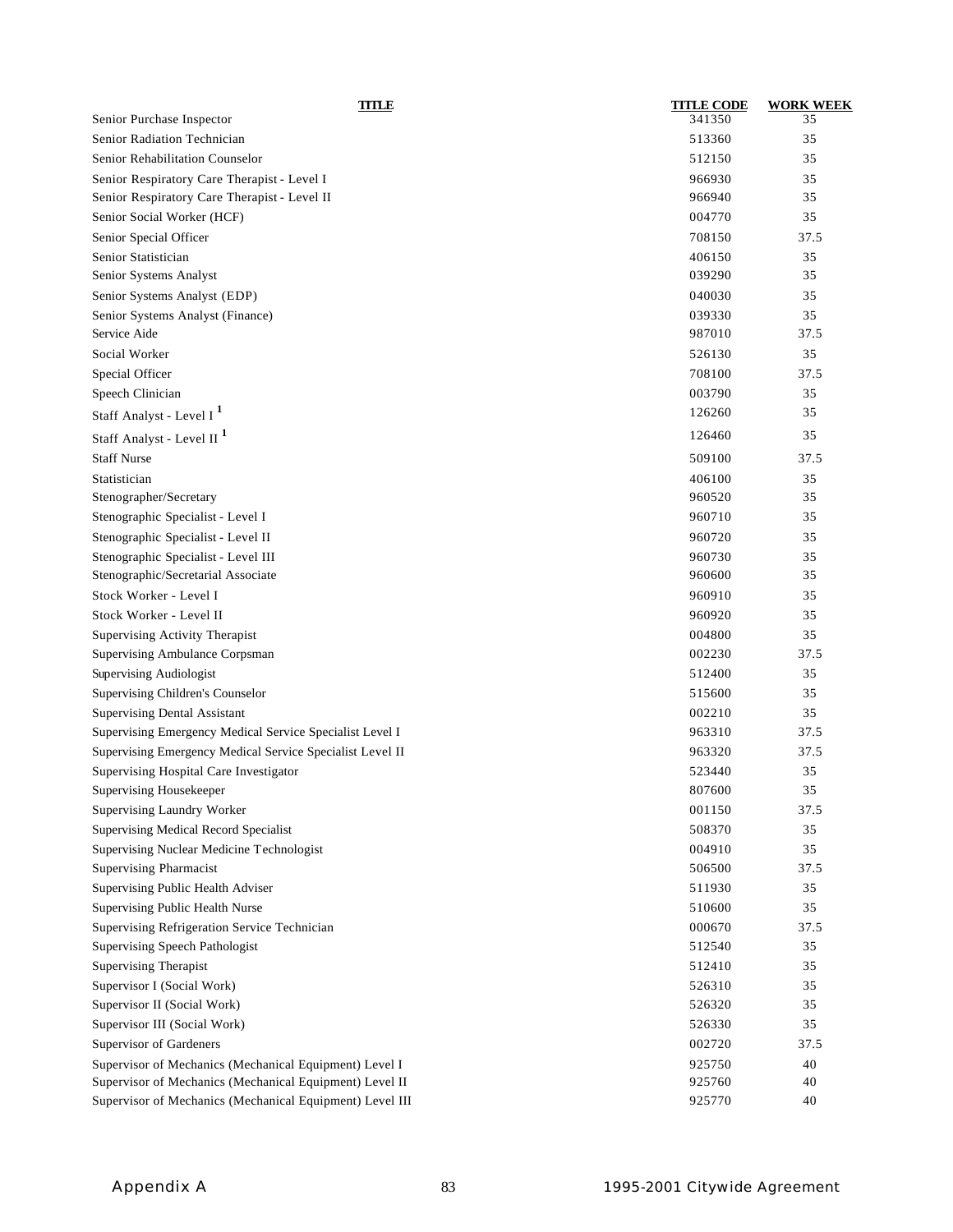| <b>TITLE</b>                                            | <b>TITLE CODE</b> | <b>WORK WEEK</b> |
|---------------------------------------------------------|-------------------|------------------|
| Supervisor of Mechanics (Mechanical Equipment) Level IV | 925770            | 40               |
| Supervisor of Nurses                                    | 509600            | 37.5             |
| Supervisor of Nurses                                    | 509600            | 37.5             |
| Supervisor of Office Machine Operations - Level I       | 117010            | 35               |
| Supervisor of Office Machine Operations - Level II      | 117020            | 35               |
| Supervisor of Radio Repair Operations                   | 907600            | 37.5             |
| Supervisor of Stock Workers - Level I                   | 962410            | 35               |
| Supervisor of Stock Workers - Level II                  | 962420            | 35               |
| Supervisor of Stock Workers - Level III                 | 962430            | 35               |
| Supervisor, Scheduling & Control (EDP)                  | 039910            | 35               |
| <b>Systems Analyst</b>                                  | 039280            | 35               |
| Systems Analyst (EDP)                                   | 040020            | 35               |
| <b>Systems Analyst (Finance)</b>                        | 039320            | 35               |
| Teacher Aide (Day Care Center)                          | 029330            | 35               |
| Technical Support Aide Level II                         | 960820            | 35               |
| Technical Support Aide Level III                        | 960830            | 35               |
| Telecommunications Associate - Level I                  | 966210            | 35               |
| Telecommunications Associate - Level II                 | 966220            | 35               |
| Training & Development Associate - Level A              | 984710            | 35               |
| Training & Development Associate - Level B              | 984720            | 35               |
| Ultrasound Technologist - Level I                       | 966950            | 35               |
| Ultrasound Technologist - Level II                      | 966960            | 35               |
| Utilization Review/Management Coordinator - Level I     | 005080            | 35               |
| Utilization Review/Management Coordinator - Level II    | 005090            | 35               |
| Washer                                                  | 901110            | 37.5             |
| Watch Person                                            | 810100            | 37.5             |
| Window Washer (Health Care Facilities)                  | 004420            | 37.5             |
|                                                         |                   |                  |

#### **GENERAL NOTES:**

- A position for which a temporary title code has been issued pending its formal classification shall be deemed to be presumptively included in this Appendix A provided such temporary position has been certified for collective bargaining (see Article IX, Section 14).
- The listings set forth in this Appendix A represent the best understandings of the parties at the time this Agreement was drafted. However, the parties recognize that there may be inadvertent errors or omissions.
- Rule XI titles certified by the Board of Collective Bargaining subsequent to the drafting of this Agreement shall be deemed included in this Appendix A.

#### **TITLE SPECIFIC NOTES**:

- **1.** Applies to positions certified to the Organization of Staff Analyst pursuant to BCB Decision No. 3-88 (May 19, 1988).
- **2.** Except 1) employees assigned to positions in shelters run by the Departments of Homeless Services or Social Services whose work week shall be 37½ hours and 2) incumbent employees who were reclassified from either Assistant Community Specialist or Office Aide (CETA) whose work week shall continue to be 35 hours.
- **3.** Except for employees assigned to positions in the Department of Social Services whose work week shall be 37½ hours.
- **4.** Except for incumbent employees hired prior to September 1, 1982, whose work week was 35 hours. Said incumbents shall continue to have a 35 hour work week.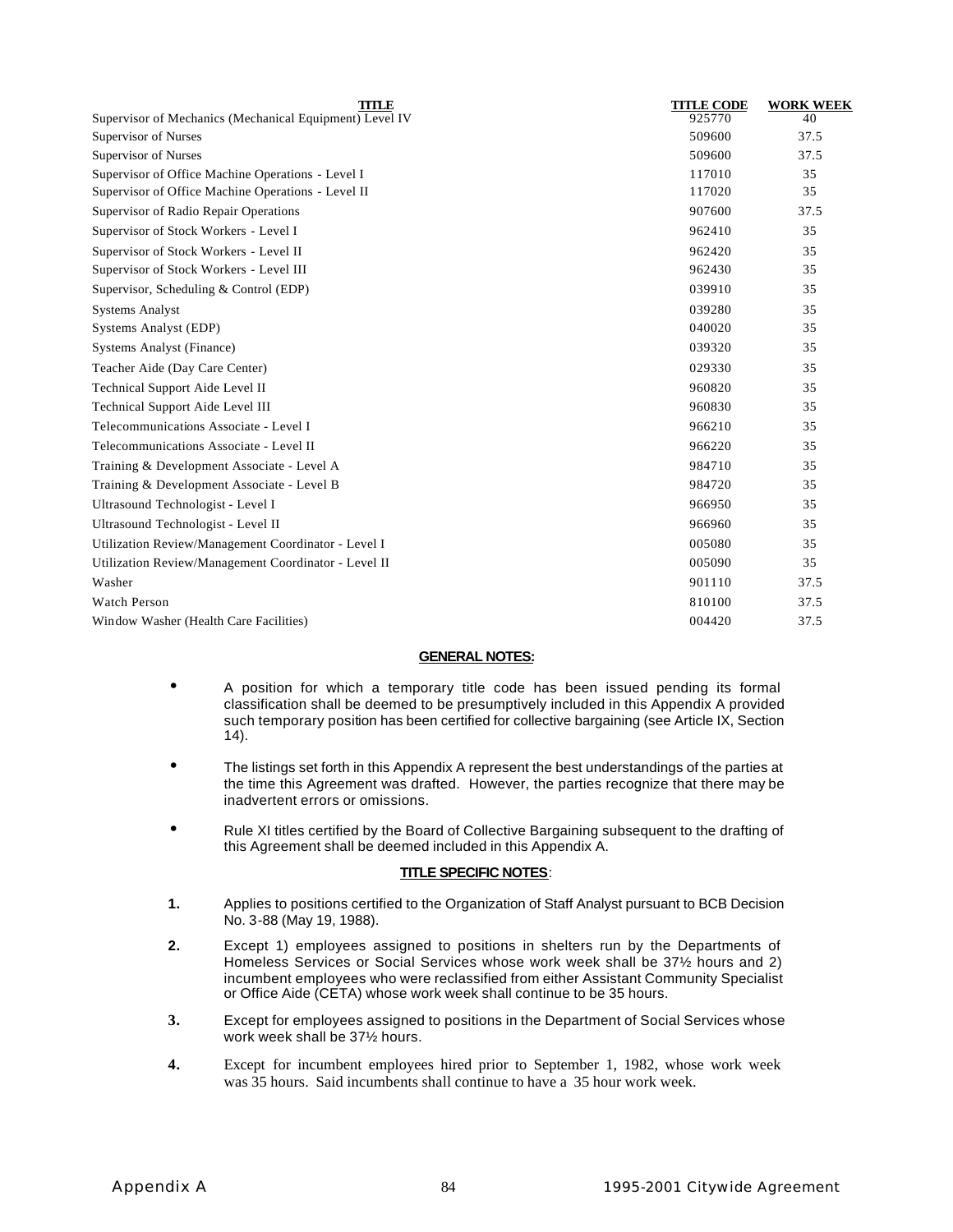## APPENDIX B



**THE CITY OF NEW YORK** OFFICE OF LABOR RELATIONS

40 Rector Street, New York, N.Y. 10006 WWW.CI.NYC.NY.US/HTML/OLR

**JAMES F. HANLEY** *Commissioner* **CAROLINE I. SULLIVAN**  *First Deputy Commissioner*

November 26, 1999

Lee Saunders Administrator DC 37, AFSCME, AFL-CIO 125 Barclay Street New York, N.Y. 10007

## **Re: 1990-1992 Citywide Agreement**

Dear Mr. Saunders:

This to confirm our mutual understanding and agreement that the terms of the 1990-1992 Citywide Agreement and any supplemental agreements thereto have been extended to December 31, 1994.

If you concur with the contents set forth herein, please execute the signature line provided below.

Very truly yours,

JAMES F. HANLEY

**AGREED AND ACCEPTED ON BEHALF OF DC 37 AFSCME, AFL-CIO**

**BY:\_\_\_\_\_\_\_\_\_\_\_\_\_\_\_\_\_\_\_\_\_\_\_\_\_\_\_\_\_** 

**LEE SAUNDERS Administrator**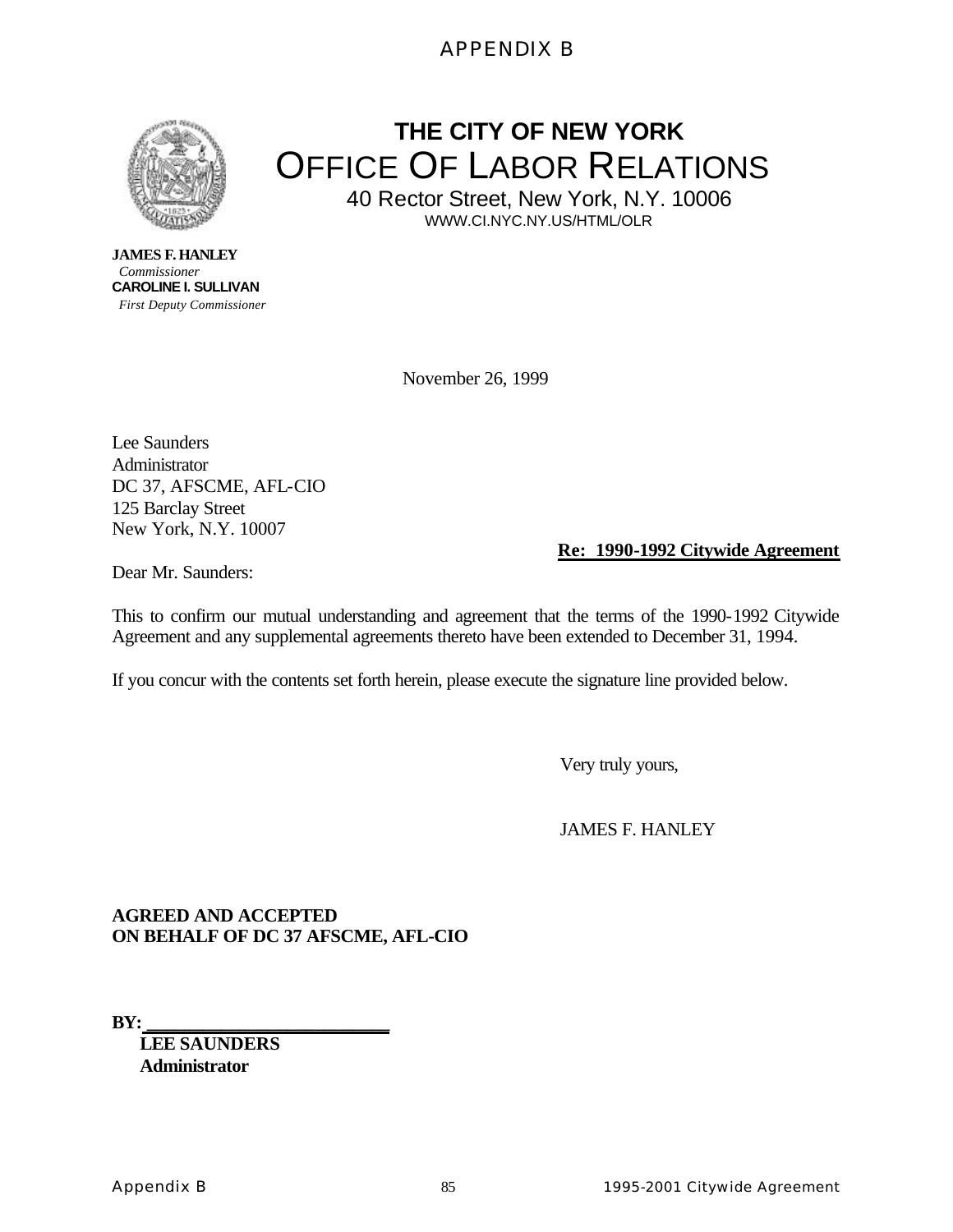APPENDIX C



## **THE CITY OF NEW YORK** OFFICE OF LABOR RELATIONS

40 Rector Street, New York, N.Y. 10006 WWW.CI.NYC.NY.US/HTML/OLR

JAMES F. HANLEY *Commissioner* **CAROLINE I. SULLIVAN**  *First Deputy Commissioner*

Dennis Sullivan Director of Research & Negotiations DC 37, AFSCME, AFL-CIO 125 Barclay Street New York, N.Y. 10007

#### **Re: 1995 – 2001 Citywide Agreement**

Dear Mr. Sullivan:

The following is offered by way of clarification as to the meaning and scope of certain provisions of the Citywide Agreement between the City of New York and District Council 37, AFSCME, AFL-CIO covering the period of January 1, 1995 - June 30, 2001.

- **1. Article I, Section 1**: Are Employees in Rule X titles covered by the Agreement?
	- **ANSWER:** No. However they may be covered by the provisions of the Agreement if they are equated to a title that is covered by the Agreement, or to the extent that they are covered by the provisions of the applicable unit contract*.*
- **2. Article III, Section 1(b):** When are employees eligible to receive payment for both night shift differential and straight time (1X) overtime?
	- **ANSWER:** Only employees who were receiving night shift differential during the hour that immediately preceded the straight time (1X) cash overtime are eligible. Employees whose normal tour of duty falls outside the night shift differential hours are not eligible to receive night shift differential when working hours subject to night shift differential.
- **3. Article IV,** Section **3(b)**: Is an employee granted a shortened schedule under Article V, Section 18 who works less than the normal work week entitled to overtime compensated in cash?
	- **ANSWER:** Under certain circumstances. If such an employee is ordered to work hours in excess of the employee's shortened weekly schedule but less than the number of hours in the employee's normal work week, such employee would only be entitled to compensatory time at the rate of straight time (1x) [i.e. straight time compensatory time for work performed between 30 and 35 hours a week for 35 hour employees; between 32½ and 37½ hours a week for 37½ hour employees; and between 35 and 40 hours a week for 40 hour employees]. However, if such employee has been in pay status for all scheduled workdays in the calendar week and is ordered to perform work on a scheduled day off (i.e. a sixth day for a five day a week employee), the hours worked on such scheduled day off may be compensable in cash pursuant to Article IV as if the employee had not been granted a shortened schedule.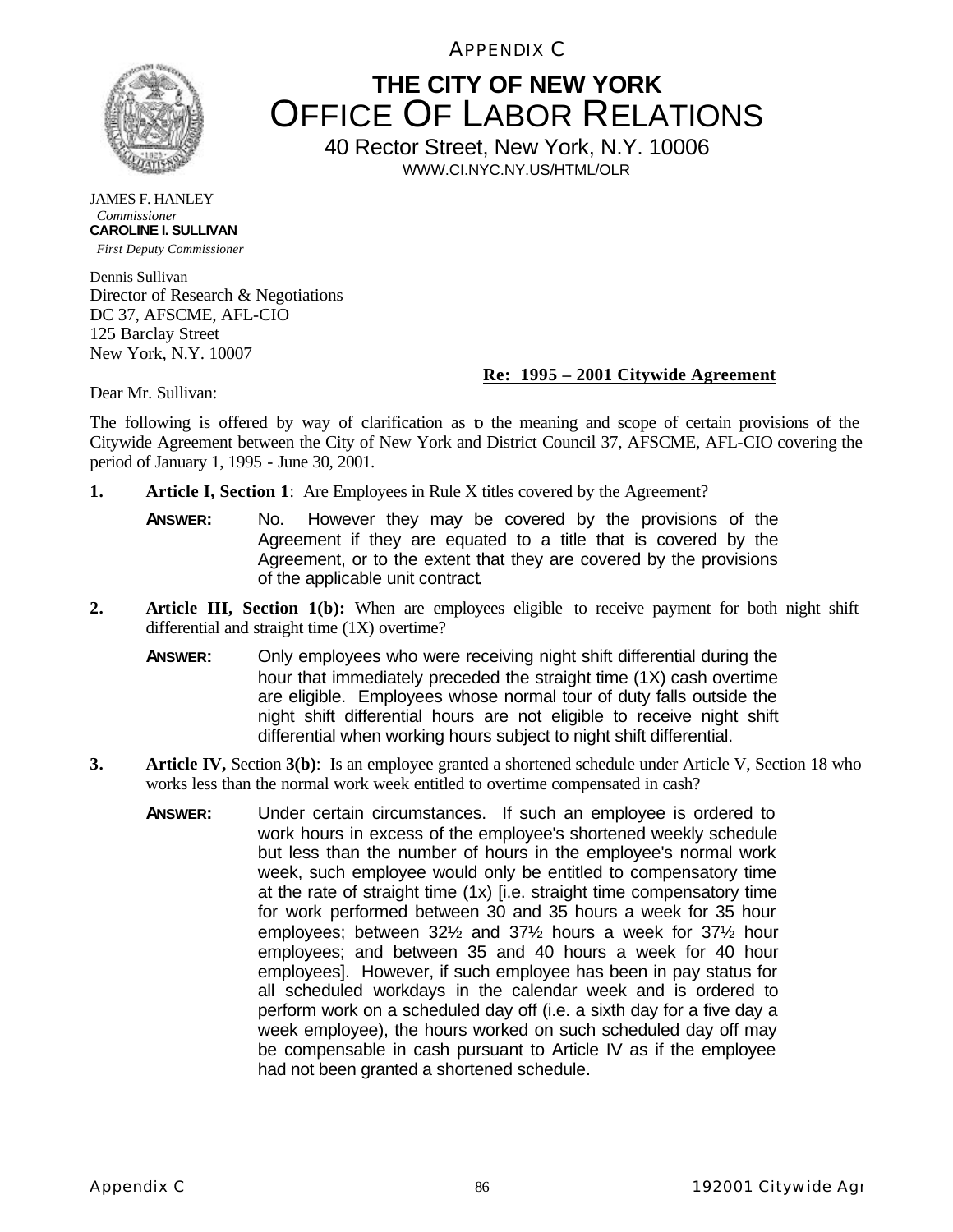**4. Article IV, Section 3(d)**: Can the Employer reschedule the normal work week of employees to regularly include Saturdays and/or Sundays as normal work days without violating this Section?

**ANSWER:** Yes.

- **5. Article IV, Section 11(b)**: How is the cash payment of standby pay calculated?
	- **ANSWER:** Except as may be otherwise provided by FLSA, the cash payment for standby is always compensated at the rate of one-half  $(\frac{1}{2}X)$  of the hourly rate as determined pursuant to Article IV, Section 6.
- **6. Article V, Section 3**: May an agency head issue a blanket prohibition or limitation on the use of approved sick leave and annual leave in units of one hour?

**ANSWER:** No. The agency must consider each request on its merits.

- **7. Article V, Section 5**: Do these sick leave provisions apply to pregnant employees?
	- **ANSWER:** Yes. These provisions are applicable to pregnancy-connected disability under the same terms and conditions as they are applicable to any conditions requiring or permitting the use of sick leave.
- **8. Article V, Section 16(d)**: May an Agency apply a fixed time based standard in determining whether to excuse lateness beyond the five minute grace period?

**ANSWER:** No. Each determination shall be made on a case by case basis.

**9. Article V, Section 17**: Is the following provision in Section 2.9 of the Leave Regulations superseded by this Section?

> For an agency whose presently existing rules (as of June 30, 1956) permit the use of sick leave credits of an employee in connection with terminal leave with pay upon retirement, the agency is authorized to grant an employee on staff prior to the effective date of these Regulations but who retires subsequent thereto, either terminal leave with pay as specified in Regulation 2.9 or terminal leave with pay calculated under such presently existing agency rules, whichever is the most liberal for the employee; provided that the sick leave balance used in the application of the agency formula does not exceed the sick leave balance to the credit of the employee at the time these Regulations go into effect (July 1, 1956).

- **ANSWER:** No.
- **10. Article V, Section 18(b)**: Are all outdoor and field employees who traditionally enjoyed shortened workday schedules and who are required to return to an office location entitled to summer schedules?
	- **ANSWER:** No. Only those employees who are required to return to an office location before the end of the workday to perform duties for at least one hour are entitled to the summer schedule enjoyed by office employees at that location on such day.
- **11. Article V, Section 19**: Where certain part-time employees were receiving more beneficial leave credits under the terms of a unit contract in existence prior to the effective date of this Section, may they continue to do so?
	- **ANSWER:** Yes. They may continue to receive credits which may vary from the formula established by the terms of this Section. However, upon the expiration of said pre-existing unit contracts, the employees must either elect to be covered by the terms of this Section or they may continue to receive leave credits pursuant to said pre-existing formula.
- **12. Article X, Section 1**: Is the evaluatory statement referred to in this Section limited only to the formal periodic performance evaluation?

**ANSWER:** No. It refers to any evaluatory statement.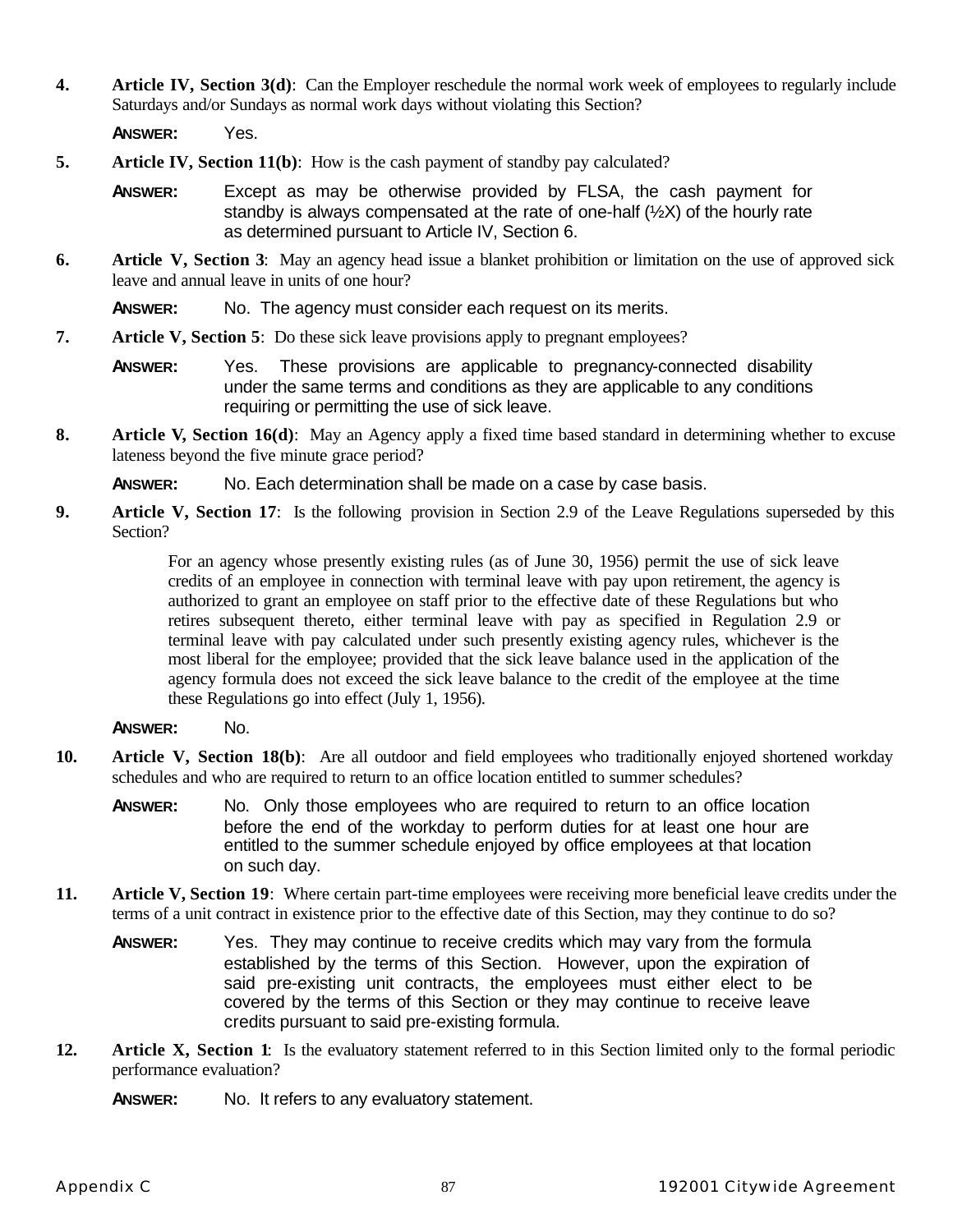**13. Article X, Section 1**: Are the requirements on evaluatory statements contained in this Section limited only to those statements to be placed in the permanent personnel folder in the central office?

**ANSWER:** No. They apply to evaluatory statements to be placed in any employee personnel folder maintained in the agency.

- **14. Article XIII, Section 4**: Would an employee, who at the time of separation from City service was, and thereafter continued to be covered by the State Health Insurance Program, be eligible to continue receiving the Welfare Fund contribution on his behalf?
	- **ANSWER:** Yes. Such an employee shall continue to receive the Welfare Fund contribution in the employee's behalf provided said employee has five years NYCERS membership service at the time of the employee's separation and said employee remains a primary beneficiary of the State Program and is entitled to receive benefits paid for by the State through such program.
- **15. Article XXI**: Does this Article intend to preclude the Union from engaging in activity to secure the enactment of the New Career Pension Plan legislation during the term of the Agreement?

#### **ANSWER:** No.

The provisions of this letter shall be deemed part of the 1995-2001 Citywide Agreement as if fully set forth therein. Except as is otherwise provided herein, the contents of this letter shall be effective the date of execution of the 1995-2001 Citywide Agreement and shall be coterminous therewith.

If you concur with the contents set forth herein, please execute the signature line provided below.

Very truly yours,

#### JAMES F. HANLEY

#### **AGREED AND ACCEPTED ON BEHALF OF DISTRICT COUNCIL 37**

**BY:**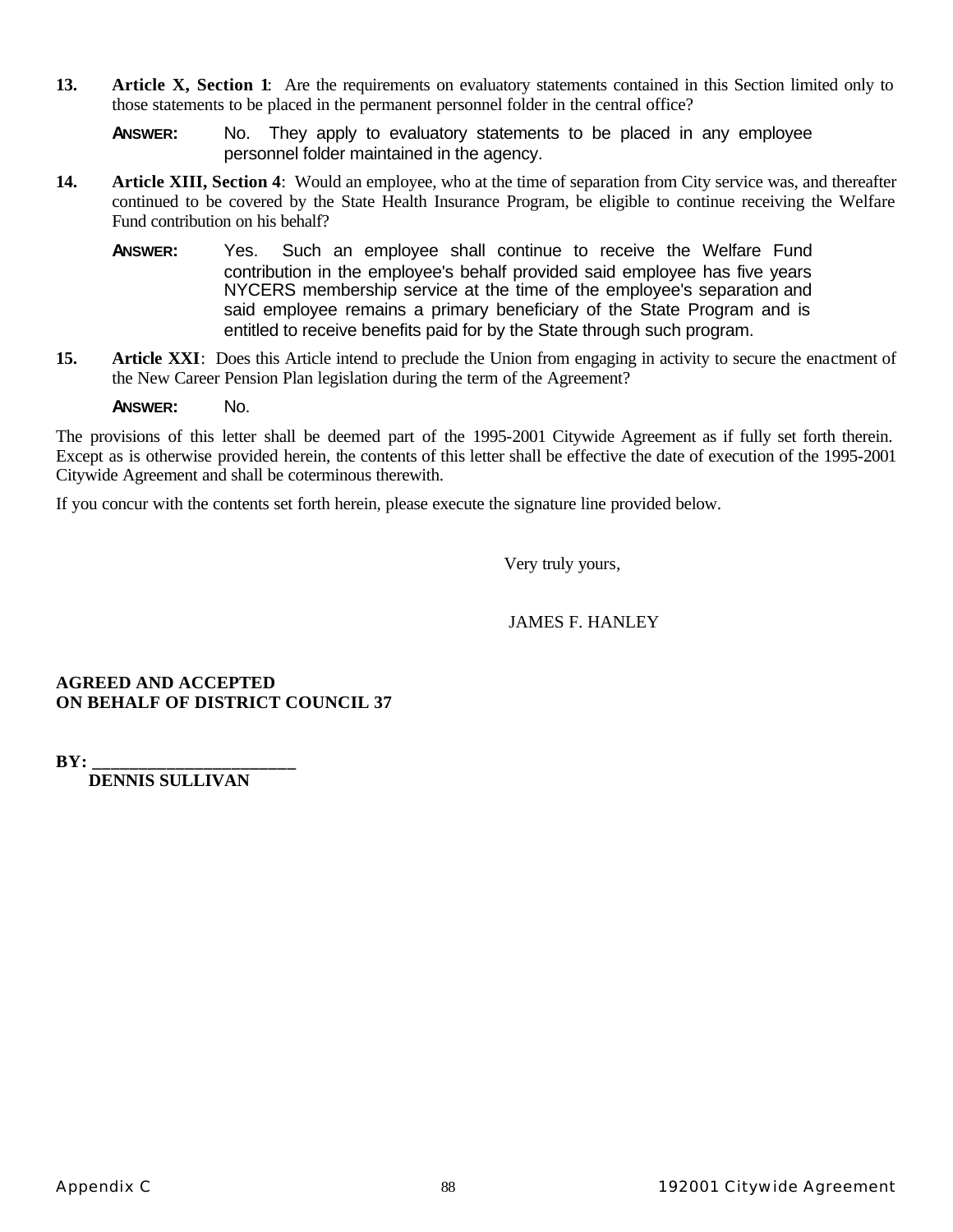APPENDIX D



**THE CITY OF NEW YORK** OFFICE OF LABOR RELATIONS

40 Rector Street, New York, N.Y. 10006 WWW.CI.NYC.NY.US/HTML/OLR

JAMES F. HANLEY *Commissioner* **CAROLINE I. SULLIVAN**  *First Deputy Commissioner*

Dennis Sullivan Director of Research & Negotiations DC 37, AFSCME, AFL-CIO 125 Barclay Street New York, N.Y. 10007

## **Re: 1995 – 2001 Citywide Agreement**

Dear Mr. Sullivan:

This letter is to confirm that during the negotiations for the above captioned agreement the parties agreed to continue in force the following side agreements to the 1990-1992 Citywide Agreement:

### **1. Voluntary Benefits Program:**

DC 37, or an agent designated by DC 37, shall have the exclusive right to receive contributions from employees serving in titles covered by the Citywide Agreement, subject to participating union agreements with DC 37, to be used exclusively to fund a Voluntary Benefits Program, separate and distinct from the Employer Voluntary Benefits Program, to provide such benefits as are mutually agreed upon by DC 37 and the Employer and to be administered by DC 37 or its agent. The amounts deducted for such Voluntary Benefits Program(s) shall be subject to the conditions set forth in separate supplemental agreement(s), and ,in all instances, shall not be commingled with any other funds and kept separate and apart from the general funds of DC 37 or its agent, and shall be held in trust in a special segregated account exclusively maintained for that purpose and which shall be established prior to the collection of any fees deducted for the purposes specified in such supplemental agreement(s).

### **2. DECAP and Long Term Care:**

Employees covered under the above agreement shall be eligible to participate in both the Dependent Care Assistance Program (DECAP) and the Long Term Care Program which have been established by the City of New York.

The provisions of this letter shall be deemed part of the 1995-2001 Citywide Agreement as if fully set forth therein. Except as is otherwise provided herein, the contents of this letter shall be effective the date of execution of the 1995-2001 Citywide Agreement and shall be coterminous therewith.

If you concur with the contents set forth herein, please execute the signature line provided below.

Very truly yours,

#### JAMES F. HANLEY

**AGREED AND ACCEPTED ON BEHALF OF DISTRICT COUNCIL 37**

 $BY:$  **DENNIS SULLIVAN**

Appendix D 89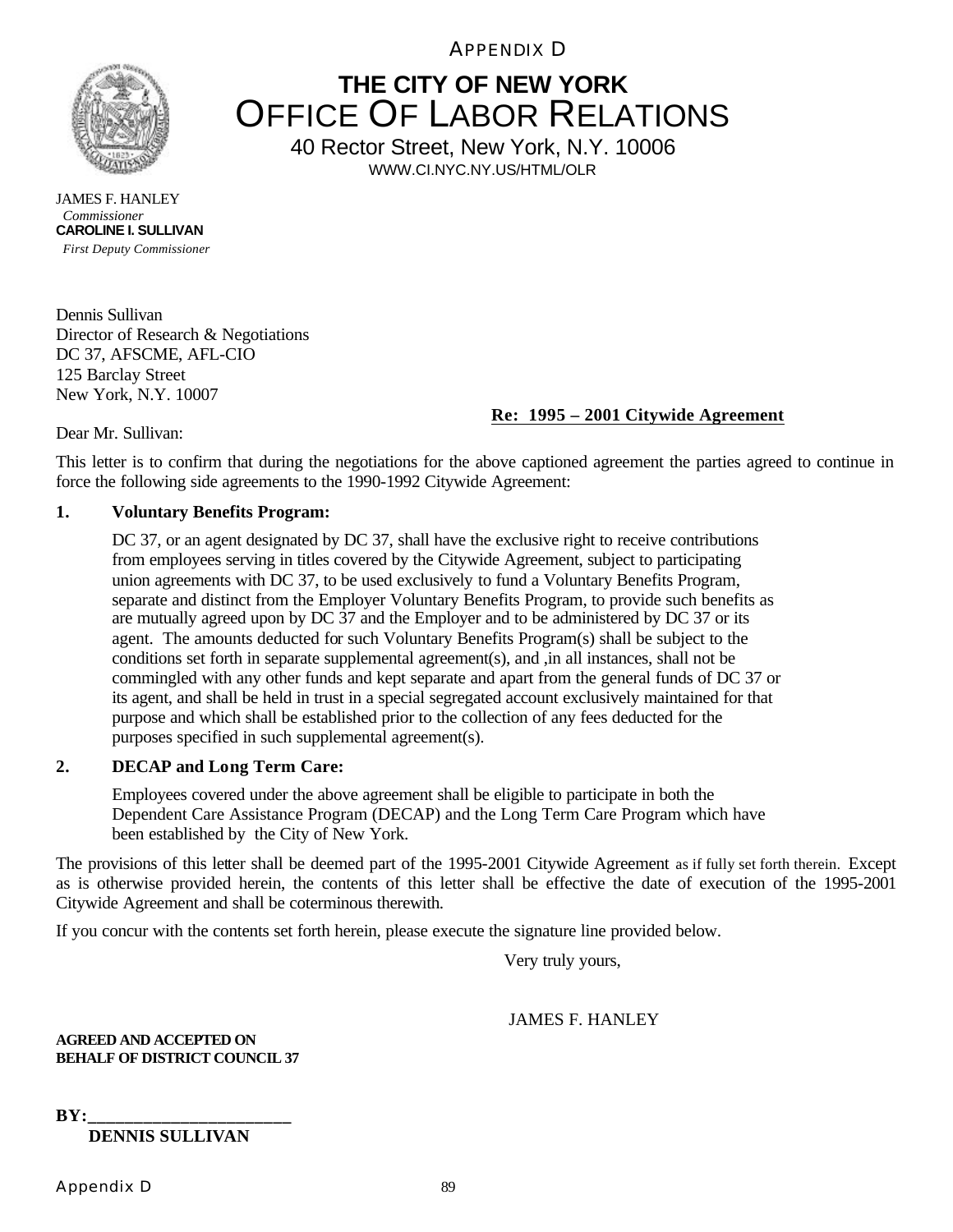APPENDIX E



# **THE CITY OF NEW YORK** OFFICE OF LABOR RELATIONS

40 Rector Street, New York, N.Y. 10006 WWW.CI.NYC.NY.US/HTML/OLR

JAMES F. HANLEY *Commissioner* **CAROLINE I. SULLIVAN**  *First Deputy Commissioner*

Dennis Sullivan Director of Research & Negotiations DC 37, AFSCME, AFL-CIO 125 Barclay Street New York, N.Y. 10007

## **Re: 1995 – 2001 Citywide Agreement**

Dear Mr. Sullivan:

This is to confirm our mutual understanding and agreement that employees who are affected by the personnel actions set forth below shall not lose or gain seniority for the purposes of implementing the accrual rates set forth in Article V, Sections 1 and 19(b), and Article VI, Section 6 of the 1995-2001` Citywide Agreement.

- **1.** An employee who returns to active service from an approved leave of absence.
- **2.** An employee who is in pay status (whether full-time or part-time) and is permanently appointed in the same title or a new title.
- **3.** Employees who were laid of or terminated for economic reasons who are appointed from a preferred/recall list or referred by the PRC.
- **4.** A provisional employee who was terminated because of the existence of a civil service list and appointed from a civil service list within one year of such termination.
- **5.** A permanent employee who resigns and is reinstated or who is appointed from a civil service list within one year of such resignation.
- **6.** An employee who resigns and returns within 31 days.
- **7.** A provisional employee who resigns and returns as a provisional within 31 days.
- **8.** A provisional employee who is appointed directly from one provisional appointment to another.
- **9.** For employees whose circumstances were not anticipated by the parties, the First Deputy Commissioner of Labor Relations shall hereby be empowered to issue case-by-case interpretations.

The provisions of this letter shall be deemed part of the 1995-2001 Citywide Agreement as if fully set forth therein. Except as is otherwise provided herein, the contents of this letter shall be effective the date of execution of the 1995-2001 Citywide Agreement and shall be coterminous therewith.

If you concur with the contents set forth herein, please execute the signature line provided below.

Very truly yours,

### JAMES F. HANLEY

#### **AGREED ON BEHALF OF DC 37, AFSCME, AFL-CIO**

 $BY:$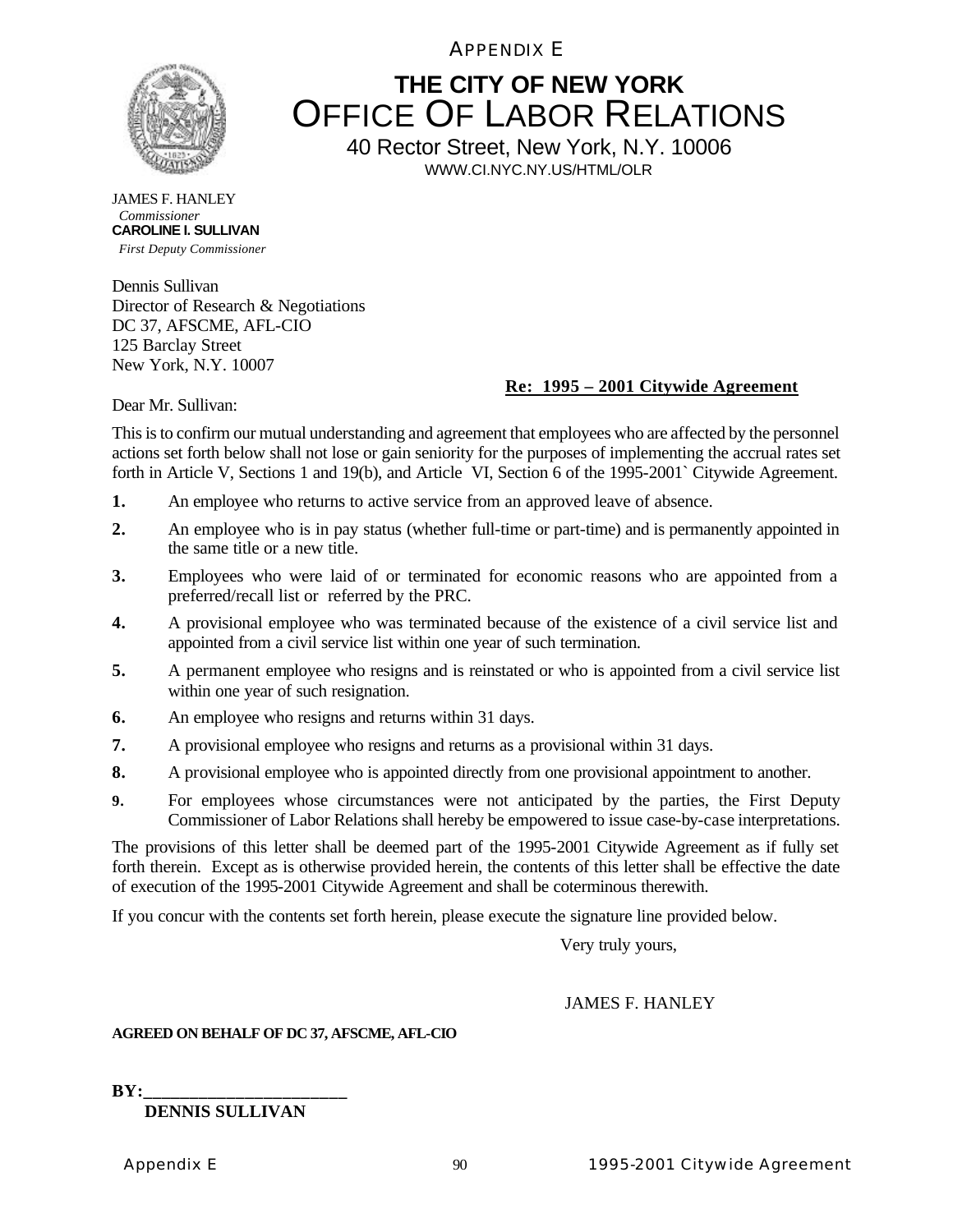APPENDIX F



# **THE CITY OF NEW YORK** OFFICE OF LABOR RELATIONS

40 Rector Street, New York, N.Y. 10006 WWW.CI.NYC.NY.US/HTML/OLR

JAMES F. HANLEY *Commissioner* **CAROLINE I. SULLIVAN**  *First Deputy Commissioner*

Dennis Sullivan Director of Research & Negotiations DC 37, AFSCME, AFL-CIO 125 Barclay Street New York, N.Y. 10007

## **Re: 1995 – 2001 Citywide Agreement**

Dear Mr. Sullivan:

This letter is to confirm that during the negotiations for the above captioned agreement the parties agreed to establish or continue the following joint labor/management committees to address technical questions and on-going concerns:

- **1.** The following committees shall be continued:
	- **a.** The Payroll Issues Committee (including a separate Health and Hospital Corporation subcommittee);
	- **b.** The Job Evaluation Procedures Issues Committee; and '
	- **c.** The Committee for Issues Affecting Employees with Disabilities.
- **2.** A temporary committee to implement a dedicated sick leave contribution plan shall be created.
- **3.** Issues related to the timely placement of new and returning employees on payroll; the timely payment of shift differential, overtime and holiday pay; the timely input of time and leave records on pay stubs; and the clearer reflection on payroll stubs of these and other additions-to-gross payments shall be referred to the standing Payroll Committee
- **4.** A temporary Legal Committee to study and make recommendations concerning an alternative to the health and safety grievance procedures shall be established.
- **5.** Issues related to the protection and security of employees shall be referred to the standing Citywide Health and Safety Committee.
- **6.** The Workers Compensation Committee shall study and make recommendations to modify the procedures set forth in Article V, Sections 10 and 11 of this Citywide Agreement within 90 days of commencing said committee.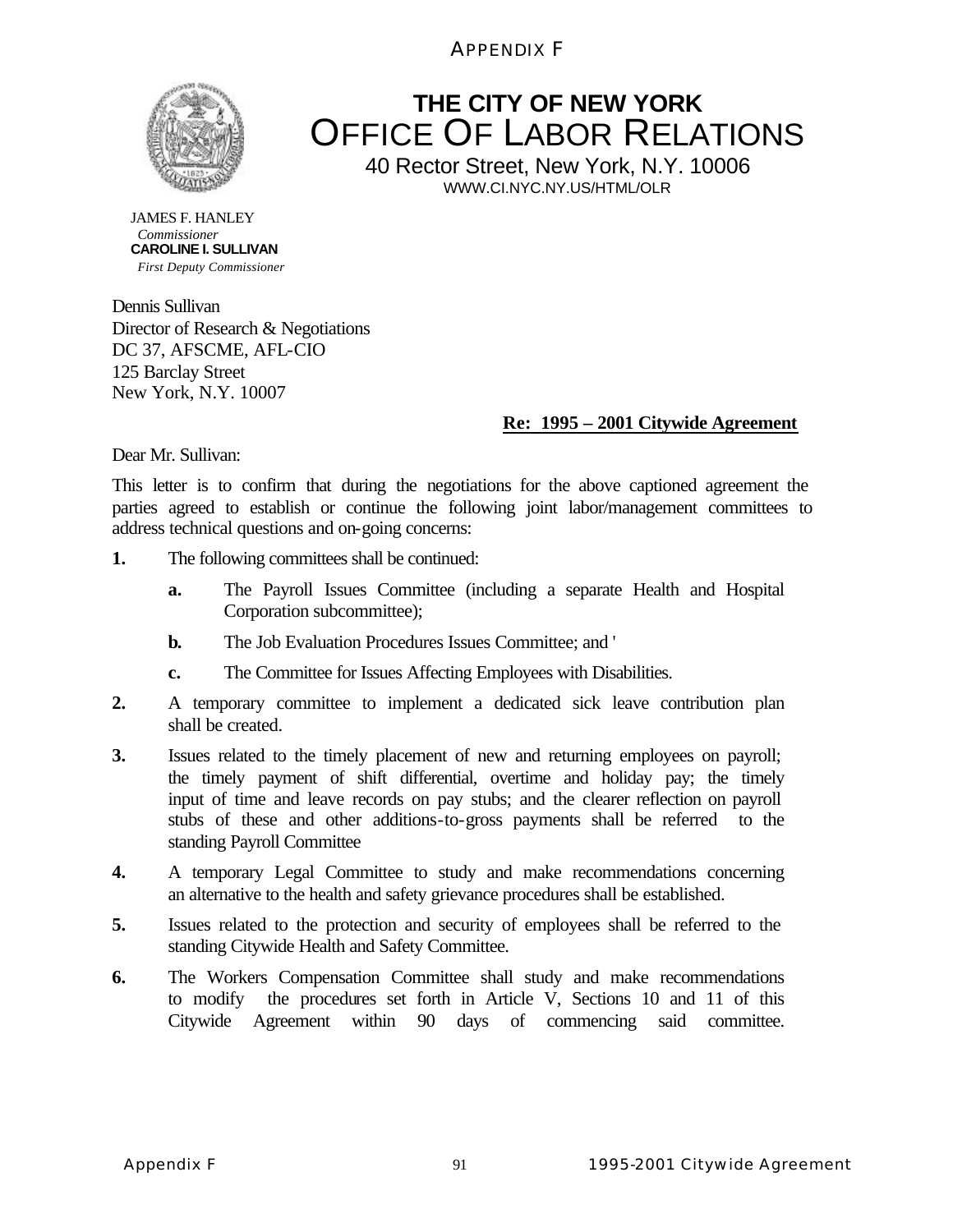- **7.** The issue of the application of Article I, Section 5 of the Citywide Agreement to employees covered by the Clinicians Agreement and to employees of the Department of Health assigned to work at Board of Education facilities on a school year based schedule shall be referred to a high level labor/management committee.
- **8.** The issue of the exclusion of employees covered by the Clinicians Agreement from the provisions of Article III of this Citywide shall be referred to a high level labor/management committee..
- **9.** Issues related to the assignment of overtime in the Fire Department shall be referred to a high level labor/management committee.
- **10.** After implementation of the Metrocard program, other issues related to transit checks shall be referred to a high level labor/management committee.

The provisions of this letter shall be deemed part of the 1995-2001 Citywide Agreement as if fully set forth therein. Except as is otherwise provided herein, the contents of this letter shall be effective the date of execution of the 1995-2001 Citywide Agreement and shall be coterminous therewith.

If you concur with the contents set forth herein, please execute the signature line provided below.

Very truly yours,

JAMES F. HANLEY

#### **AGREED AND ACCEPTED ON BEHALF OF DISTRICT COUNCIL 37**

**BY: \_\_\_\_\_\_\_\_\_\_\_\_\_\_\_\_\_\_\_\_\_\_\_\_\_**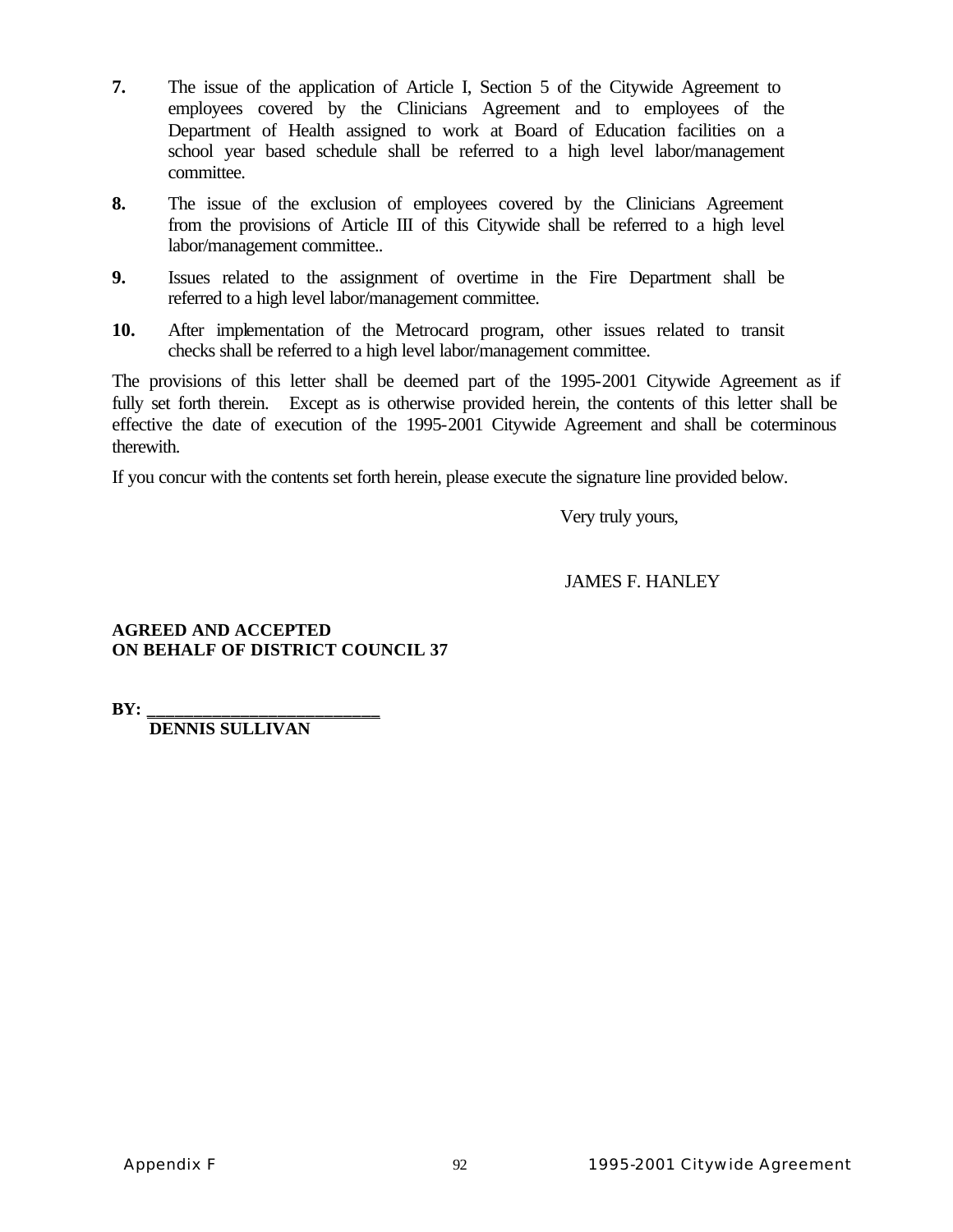APPENDIX G



## **THE CITY OF NEW YORK** OFFICE OF LABOR RELATIONS 40 Rector Street, New York, N.Y. 10006

WWW.CI.NYC.NY.US/HTML/OLR

JAMES F. HANLEY *Commissioner* **CAROLINE I. SULLIVAN**  *First Deputy Commissioner*

Dennis Sullivan Director of Research & Negotiations 125 Barclay Street New York, N.Y. 10007

#### **Re: 1995 – 2001 Citywide Agreement**

Dear Mr. Sullivan:

This is to confirm our mutual understanding and agreement that during the negotiations for the above captioned agreement the parties agreed to the implementation of the following personnel policies by both covered agencies and the New York City Health and Hospitals Corporation:

**1.** Personnel Services Bulletin No. 440-8 (Guidelines on the Family and Medical Leave Act of 1993) be modified as follows to provide that effective November 26, 1999, leave will be granted to provide care for a domestic partner who has a serious health condition:

> An eligible employee is entitled to a total of 12 weeks of leave in a 12 month period. Leave may be taken upon the birth of a child to the employee, to care for such child; or upon the placement of a child with the employee for adoption or foster care, to care for such child ("FLMA Childcare Leave"). Leave may be taken to care for a child of the employee when the child has a serious health condition, as defined hereon; to care for the employee's parent or spouse or domestic partner when such person has a serious condition; and for the employee's own serious health condition.

> "Child" means a biological, adopted or foster child of the employee; a legal ward, or stepchild of the employee; or a child for whom the employee stands in loco parentis. A child must either be under 18 or incapable of self-care because of mental or physical disability. "Spouse" means a husband or wife as defined or recognized under state law for purposes of marriage in the state where the employee resides. "Parent" means the biological parent of the employee, or person who stands or stood in loco parentis for the employee when the employee was a child, as defined herein; it does not include "inlaws." "Domestic Partner" means domestic partner as defined in the New York Administrative Code Section 1-112(21).

**2.** Effective November 26, 1999, employees serving permanently in a competitive, non-competitive, or labor class title in an agency covered by the Citywide Agreement and the Personnel Rules and Regulations of the City of New York ("covered position") who are appointed to another covered position in the competitive, non-competitive, or labor class that requires serving a new probationary period, shall have the right to return to their former agency and title if they do not satisfactorily complete the new probationary period. Employees serving permanently in a competitive, non-competitive, or labor class title in the Health and Hospitals Corporation that is covered by the Citywide Agreement ("HHC covered position") who are appointed to another HHC covered position in the competitive, non-competitive, or labor class that requires serving a new probationary period, shall have the right to return to their former HHC title if they do not satisfactorily complete the new probationary period.